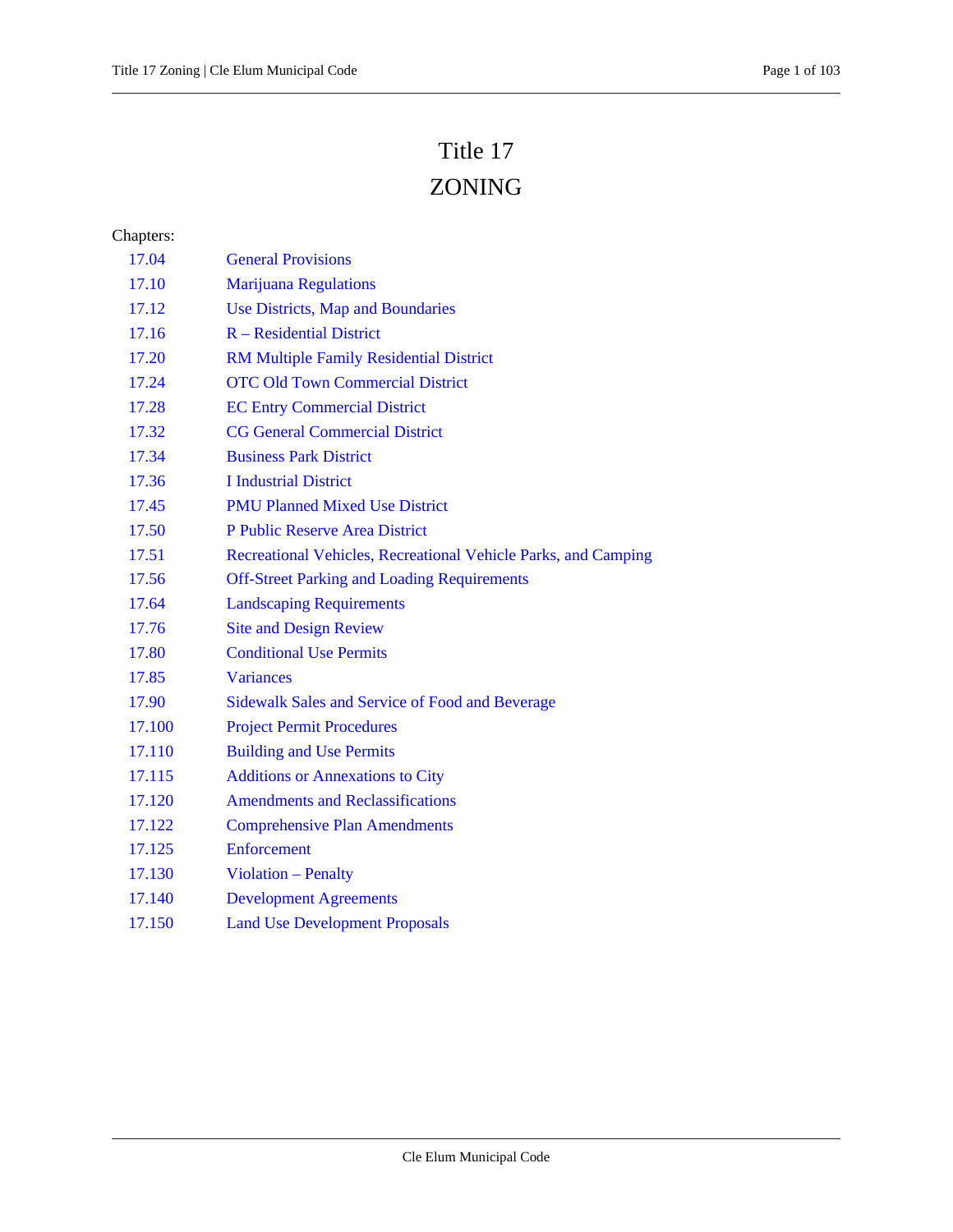## Chapter 17.04 GENERAL PROVISIONS

#### <span id="page-1-0"></span>Sections:

| 17.04.010 | Title.                                  |
|-----------|-----------------------------------------|
| 17.04.020 | Map adopted.                            |
| 17.04.030 | Uses not designated.                    |
| 17.04.040 | Nonconforming uses.                     |
| 17.04.050 | Nonconforming buildings and structures. |
| 17.04.060 | Nonconforming lots of record.           |
| 17.04.070 | Controlling provisions.                 |
| 17.04.080 | Severability.                           |

### <span id="page-1-1"></span>17.04.010 Title.

<span id="page-1-2"></span>This title shall be known as the "Zoning Ordinance of the City of Cle Elum."

### 17.04.020 Map adopted.

This title consists of the text hereof together with that certain map identified by the approving signatures of the mayor and the city clerk on the title page and marked and designated as "The map of the zoning ordinance of the City of Cle Elum," which map is on file in the office of the city clerk. The map has been examined by the city council and is adopted as part of this title. The title, and each and all of its terms, is to be read and interpreted in the light of the contents of the map. In the event of any conflict between the map and the text of this title, the text of this title shall prevail.

### <span id="page-1-3"></span>17.04.030 Uses not designated.

The planning director may permit in a district any use not described in this title which is deemed by the planning director to be in general keeping with the uses authorized in such district and is consistent with the provisions of the comprehensive plan. Such decisions by the planning director may be appealed per provisions of Section [17.100.120.](#page-89-0)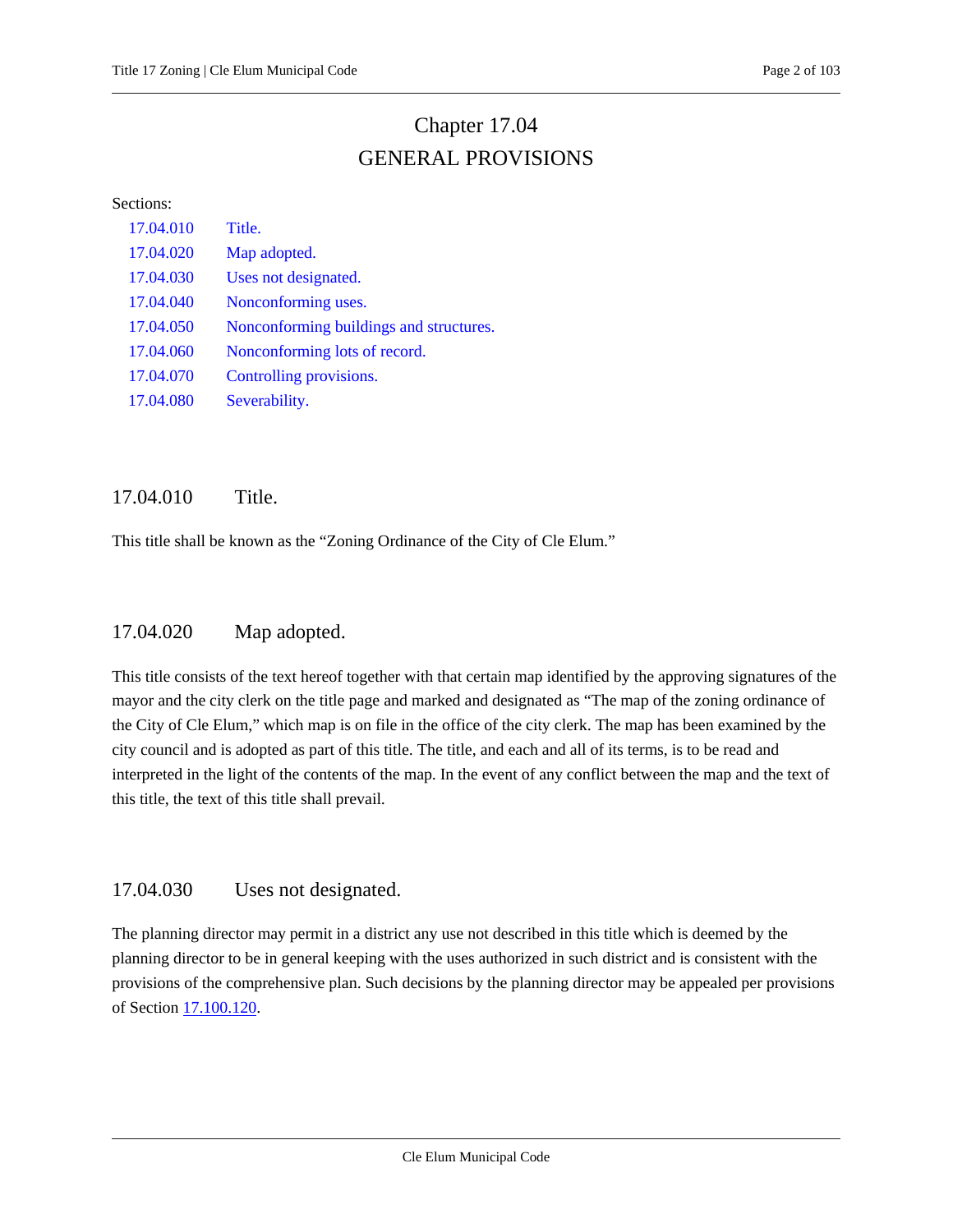### <span id="page-2-0"></span>17.04.040 Nonconforming uses.

The lawful use of any building, structure, land or sign in existence at the time of the passage of the ordinance codified in this title, although such use does not conform to the provisions of this title, may be continued subject to the limitations of this section.

A. Expansion – No existing building, structure or land devoted to a nonconforming use shall be expanded, enlarged, reconstructed, intensified or structurally altered unless the use thereof is changed to a use permitted in the zoning district in which the building, structure, or land is located.

B. Change – When authorized by the planning director, a nonconforming use may be changed to a use of a like nature or use that is more in conformance with the existing regulations.

C. Extension – When authorized by the planning director, a nonconforming use may be extended throughout those parts of a building which were manifestly designed or arranged for such use prior to the date when such use of the building became nonconforming, if no structural alterations except those required by law are made therein.

D. Discontinuance – When a nonconforming use of land or a nonconforming use of all or part of a structure is discontinued or abandoned for a period of one year, such use shall be considered abandoned and lose its nonconforming status. Normal seasonal cessation of use, or temporary discontinuance for purposes of maintenance or improvements, shall not be included in determination of the one-year period of discontinuance.

E. Reversion – If a nonconforming use is changed to a permitted use, the nonconforming use shall not be resumed.

F. Residential exception – Legally established residential uses located in any residential zoning district shall not be deemed nonconforming for the purposes of residential alteration, residential enlargement or residential expansion provided:

1. The residential use was legally established.

2. The residential use was established at least fifty-years prior to the adoption of this regulation.

3. The residential use has been continuous and has never lapsed for more than twelve consecutive months.

4. The residential use shall comply with the development standards of the underlying zone in which it is located.

5. A declaration of covenant between the property owner and the City of Cle Elum must be completed and executed prior to the issuance of a building permit, and shall be recorded with the Kittitas County Auditors Office, stating generally: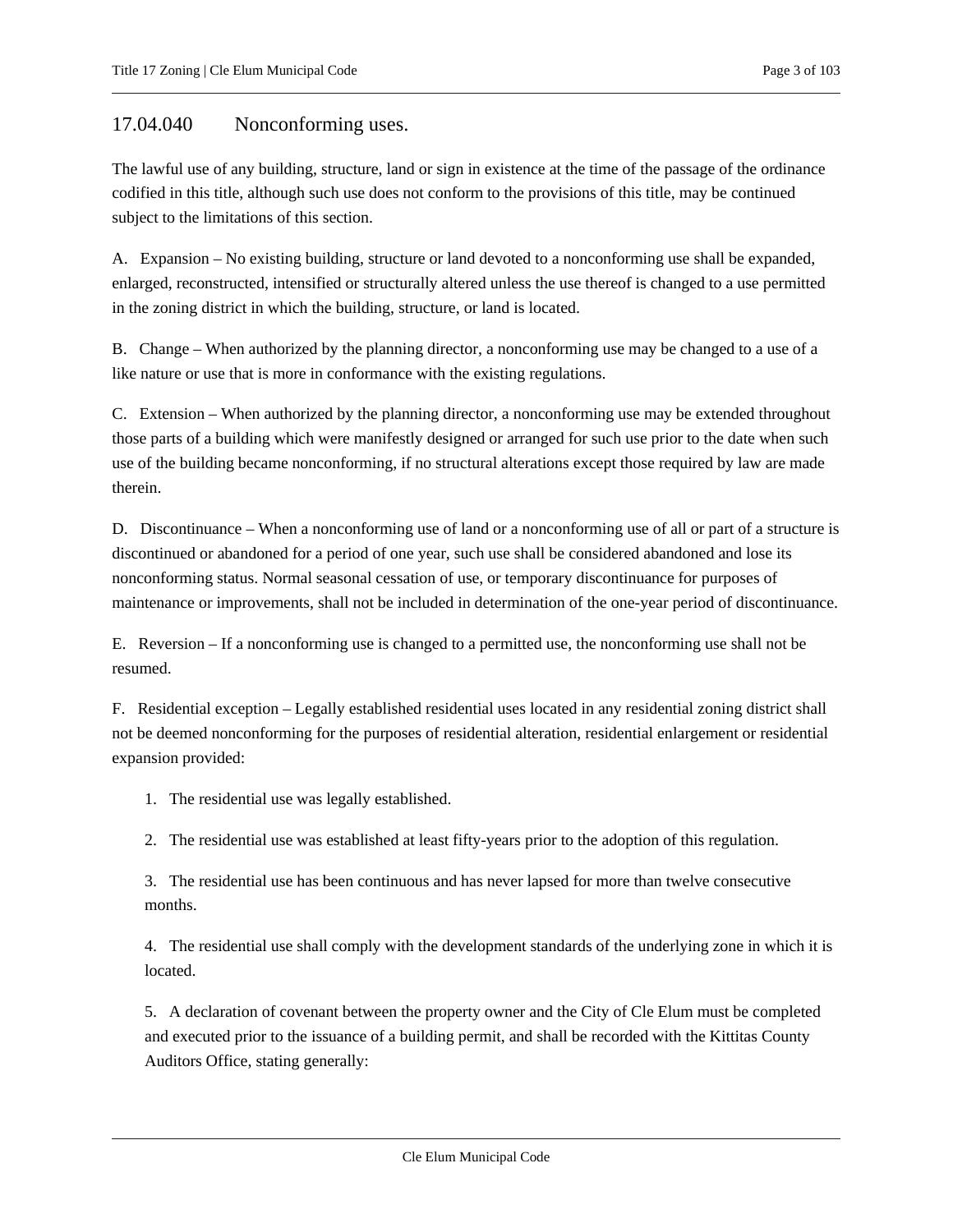The current Residential use and proposed expansion, enlargement or alteration is not located within a residential zone and is therefore subject to noise, dust, vibration, smoke, activity, and the like associated with legally permitted uses in the zoning district. Legally permitted uses in compliance with Cle Elum Municipal Code in any zone have the right to continue without hindrance.

### <span id="page-3-0"></span>17.04.050 Nonconforming buildings and structures.

A building or structure in existence at the time of the passage of the ordinance codified in this title, although such use does not conform to the provisions of this title, may be maintained subject to the limitations of this section.

A. Expansion – A nonconforming structure may not be changed, altered, replaced, added to or expanded in any manner, except as provided in subsection B of this section and unless such change or alteration does not increase the degree of nonconformity or would bring the structure into conformity with provisions of the zoning code.

B. Repair – Such repair and maintenance work as required to keep the structure in sound condition may be made, provided no structural alterations shall be made except such as are required by law or ordinance or authorized by the planning director. In case damage or destruction by fire or other causes requiring expenditures for repair in excess of one-half of the assessed value as shown on the county assessor's records immediately prior to destruction, the structure or structures, other than residential dwellings, shall not be rebuilt unless they conform to all requirements of the zoning code. Permits to repair the damage must be applied for within one year and construction must be completed within two years of the damage occurring or the legal nonconforming status will be lost.

C. Any nonconforming structures shall be maintained in usable condition or the nonconforming status shall be lost.

### <span id="page-3-1"></span>17.04.060 Nonconforming lots of record.

A. Residential districts – In any residential district in which single-family dwellings are permitted, a single-family dwelling and customary accessory buildings may be erected on any single lot of record, notwithstanding limitations imposed by other provisions of this title. Such lot must be in separate ownership and not of continuous frontage with other lots in the same ownership. This provision shall apply even though such lot fails to meet the requirements for area or width that are generally applicable in the district, provided that yard dimensions and requirements (other than those applying to area or width) shall conform to the regulations for the district in which such lot is located.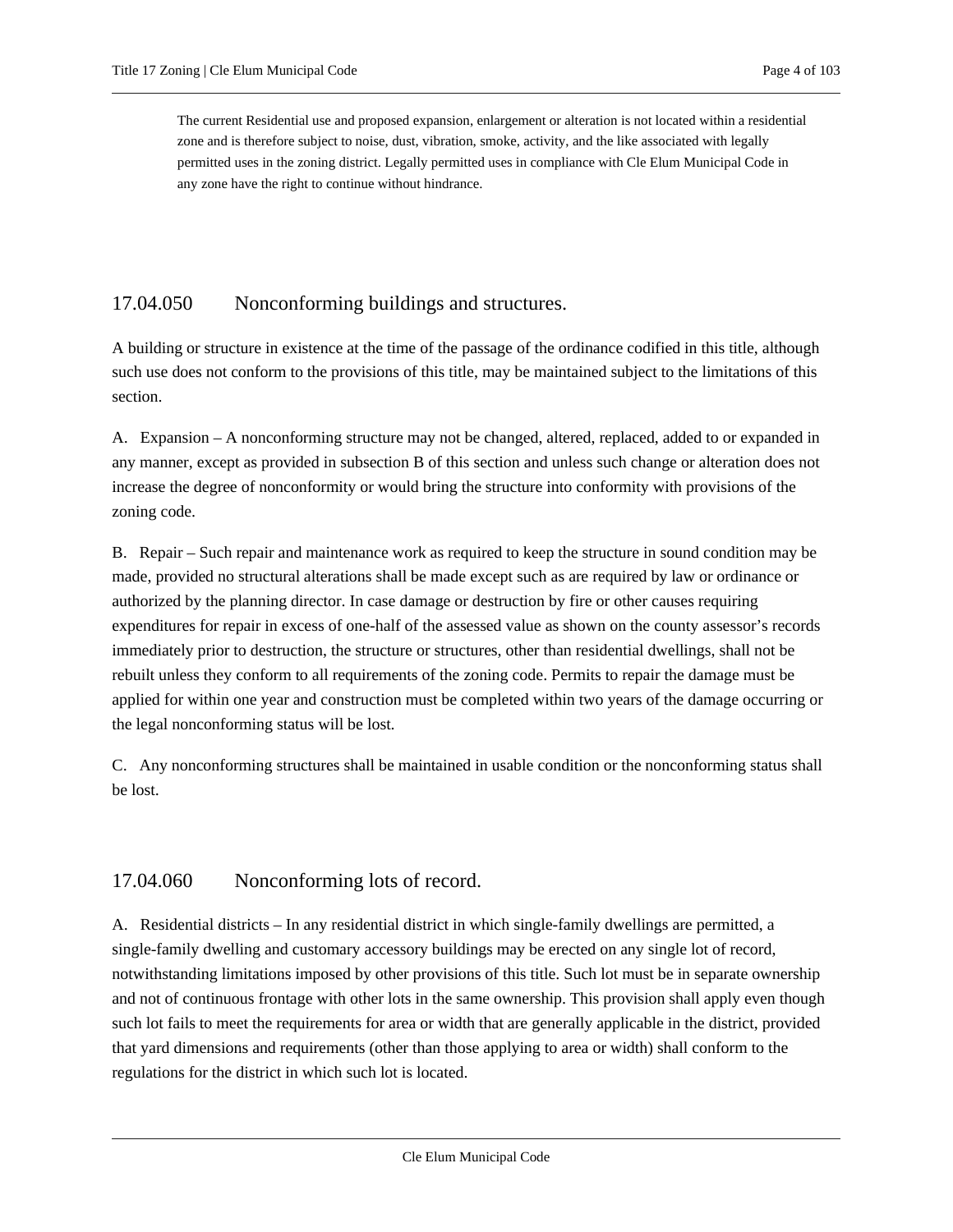In all residential zoning districts, if two or more lots or combinations of lots and portions of lots with continuous frontage are of record prior to May 23, 1960, and if all or part of the lots do not meet the minimum requirements established for lot width and area, the land involved shall be considered to be an undivided parcel for the purposes of this title, and no portion of the parcel shall be used or sold in a manner which diminishes compliance with the lot width and area requirements established by this title, nor shall any division of any parcel be made which creates a lot with width or area below the requirements stated in this title.

B. Other districts – In any other district, permitted buildings and structures may be constructed on a nonconforming lot of record, provided lot coverage, yard, landscaping and off-street parking requirements are met. Such lot must be in separate ownership and not of continuous frontage with other lots in the same ownership. If all or part of the lots do not meet the minimum requirements established for lot width and area, the land involved shall be considered to be an undivided parcel for the purposes of this title, and no portion of the parcel shall be used or sold in a manner which diminishes compliance with the lot width and area requirements established by this title, nor shall any division of any parcel be made which creates a lot with width or area below the requirements stated in this title.

### <span id="page-4-0"></span>17.04.070 Controlling provisions.

The provisions of this title shall be held to be minimum requirements. Where this title imposes greater restrictions than are imposed by other chapters, laws, rules, or regulations, the provisions of this title shall control. Where this title imposes lesser restrictions than are imposed by other chapters, laws, rules or regulations, the provisions of the more restrictive title shall control.

### <span id="page-4-1"></span>17.04.080 Severability.

If any provision of this ordinance or its application to any person or circumstance is held invalid, the remainder of the ordinance or the application of the provision to other persons or circumstances is not affected.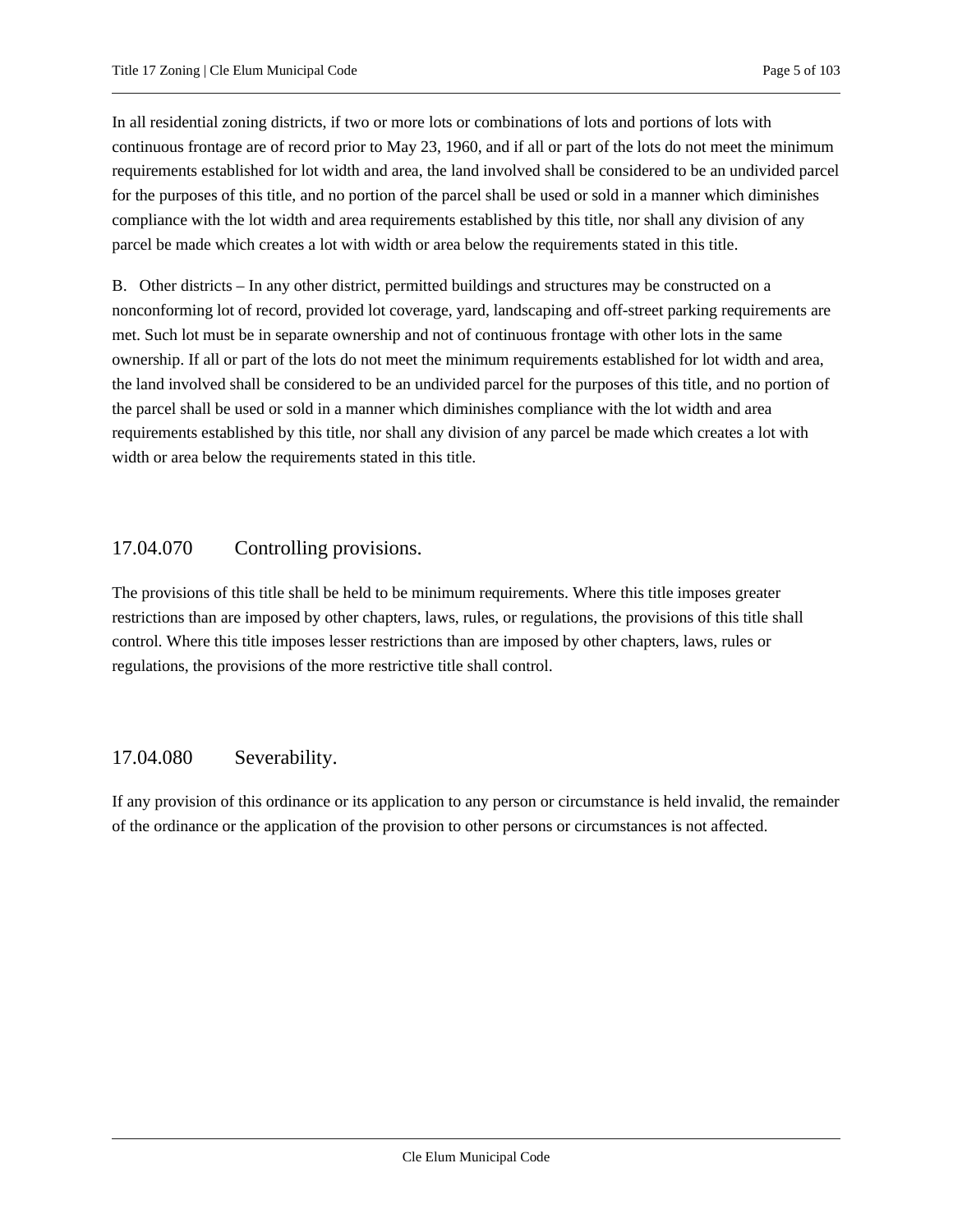### Chapter 17.10 MARIJUANA REGULATIONS

#### <span id="page-5-0"></span>Sections:

| 17.10.010 Purpose.     |                                                                                  |
|------------------------|----------------------------------------------------------------------------------|
| 17.10.020 Definitions. |                                                                                  |
| 17.10.030              | State-licensed marijuana producers, processors, and retailers – Where permitted. |
| 17.10.040              | Limit on number of marijuana retailers, producers, or processors.                |

### <span id="page-5-1"></span>17.10.010 Purpose.

The purpose of this section is to regulate marijuana producers, processors, and retailers regulated under Chapters [69.50](https://cleelum.municipal.codes/WA/RCW/69.50) and [69.51A](https://cleelum.municipal.codes/WA/RCW/69.51A) RCW by identifying appropriate land use districts and establishing development and performance standards. Marijuana producers, processors, and retailers shall only be permitted when licensed by the Washington State Liquor and Cannabis Board. The production, sale, and possession of marijuana remains illegal under the federal Controlled Substances Act. Nothing herein or as provided elsewhere shall be construed as authority to violate or circumvent federal law.

### <span id="page-5-2"></span>17.10.020 Definitions.

Definitions Specific to Marijuana Uses. The definitions codified at WAC [314-55-010,](https://cleelum.municipal.codes/WA/WAC/314-55-010) now or as hereafter amended, apply to this section. The following definitions are specific to marijuana uses and shall have the following meanings:

"Marijuana" or "marihuana" means all parts of the plant Cannabis, whether growing or not, with a THC concentration greater than 0.3 percent on a dry weight basis; the seeds thereof; the resin extracted from any part of the plant; and every compound, manufacture, salt, derivative, mixture, or preparation of the plant, its seeds or resin. The term does not include the mature stalks of the plant, fiber produced from the stalks, oil or cake made from the seeds of the plant, any other compound, manufacture, salt, derivative, mixture, or preparation of the mature stalks (except the resin extracted therefrom), fiber, oil, or cake, or the sterilized seed of the plant which is incapable of germination.

"Marijuana processor" means a person licensed by the State Liquor and Cannabis Board to process marijuana into marijuana concentrates, usable marijuana and marijuana-infused products, package and label marijuana concentrates, usable marijuana, and marijuana-infused products for sale in retail outlets, and sell marijuana concentrates, usable marijuana, and marijuana-infused products at wholesale to marijuana retailers.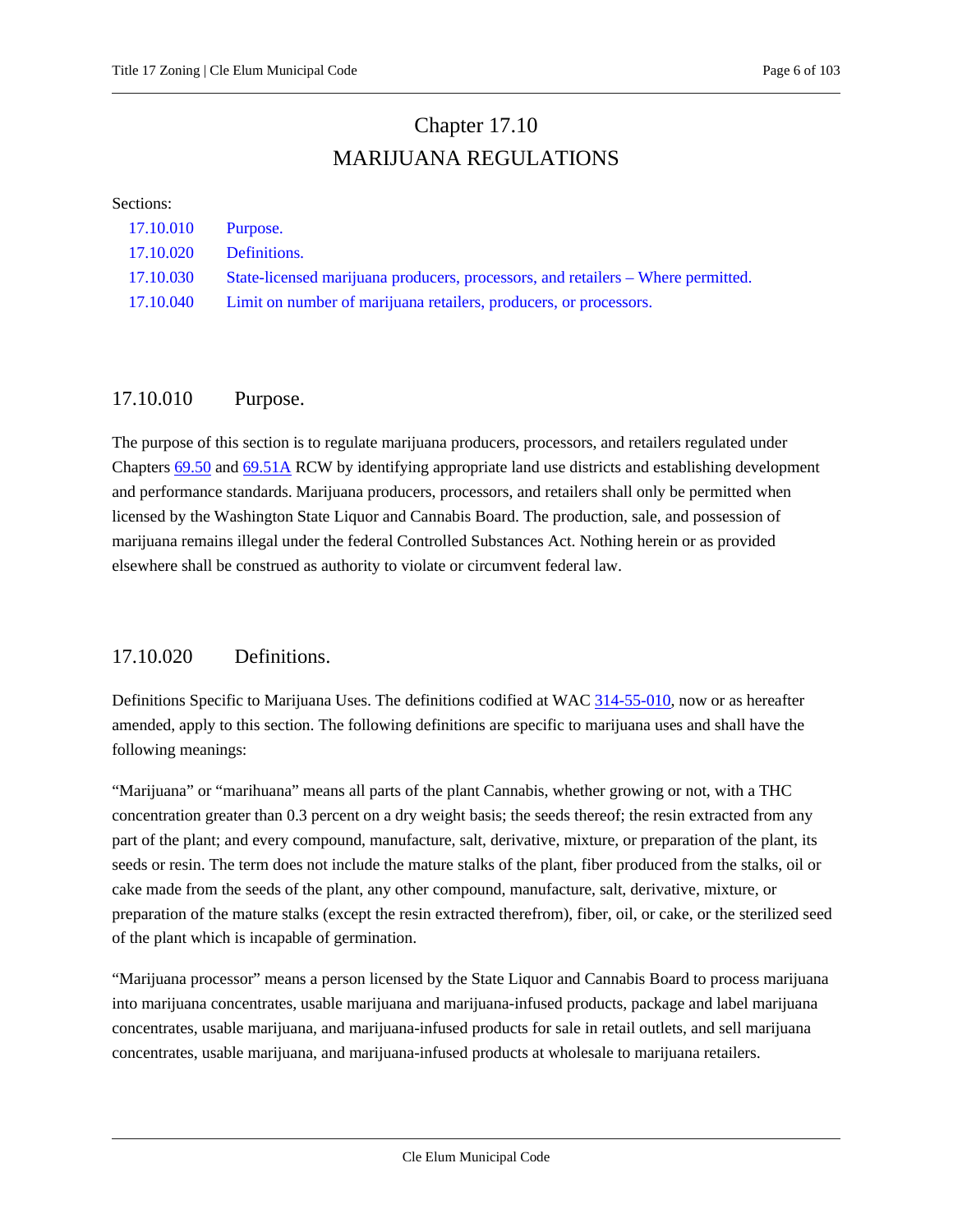"Marijuana producer" means a person licensed by the State Liquor and Cannabis Board to produce and sell marijuana at wholesale to marijuana processors and other marijuana producers.

"Marijuana-infused products" means products that contain marijuana or marijuana extracts and are intended for human use. The term "marijuana-infused products" does not include usable marijuana.

"Marijuana retailer" means a person licensed by the State Liquor and Cannabis Board to sell usable marijuana and marijuana-infused products in a retail outlet.

"Marijuana uses" means the collective of marijuana producer, retailer, and processor.

"Retail outlet" means a location licensed by the State Liquor and Cannabis Board for the retail sale of marijuana concentrates, useable marijuana, and marijuana-infused products.

"Useable marijuana" means dried marijuana flowers. The term "useable marijuana" does not include marijuana-infused products.

"Playground" means a public outdoor recreation area for children, usually equipped with swings, slides, and other playground equipment, owned and/or managed by a city, county, state, or federal government. The only playground within the city limits is "CITY PARK."

"Public park" means an area of land for the enjoyment of the public, having facilities for rest and/or recreation, such as a baseball diamond or basketball court, owned and/or managed by a city, county, state, federal government, or metropolitan park district. Public Park does not include trails. All public parks within the city limits are as follows: Flag Pole Park, Centennial Park, Memorial Park, Fireman's Park, Wye Park, and Cle Elum Disk Golf Course.

### <span id="page-6-0"></span>17.10.030 State-licensed marijuana producers, processors, and retailers – Where permitted.

A. State-licensed marijuana retail businesses may be located in the old town commercial (OTC), Entry Commercial (EC) and general commercial (CG) zoning districts, and are prohibited in all other zoning districts.

B. State-licensed marijuana producers, processors, and researchers may be located in the industrial (I) zoning district and are prohibited from all other zoning districts.

C. *Buffer Zones.*

1. Any lot line of property having a state-licensed marijuana producer, processor, retailer, or researcher must be one thousand feet or more from any lot line of property on which any of the following uses, as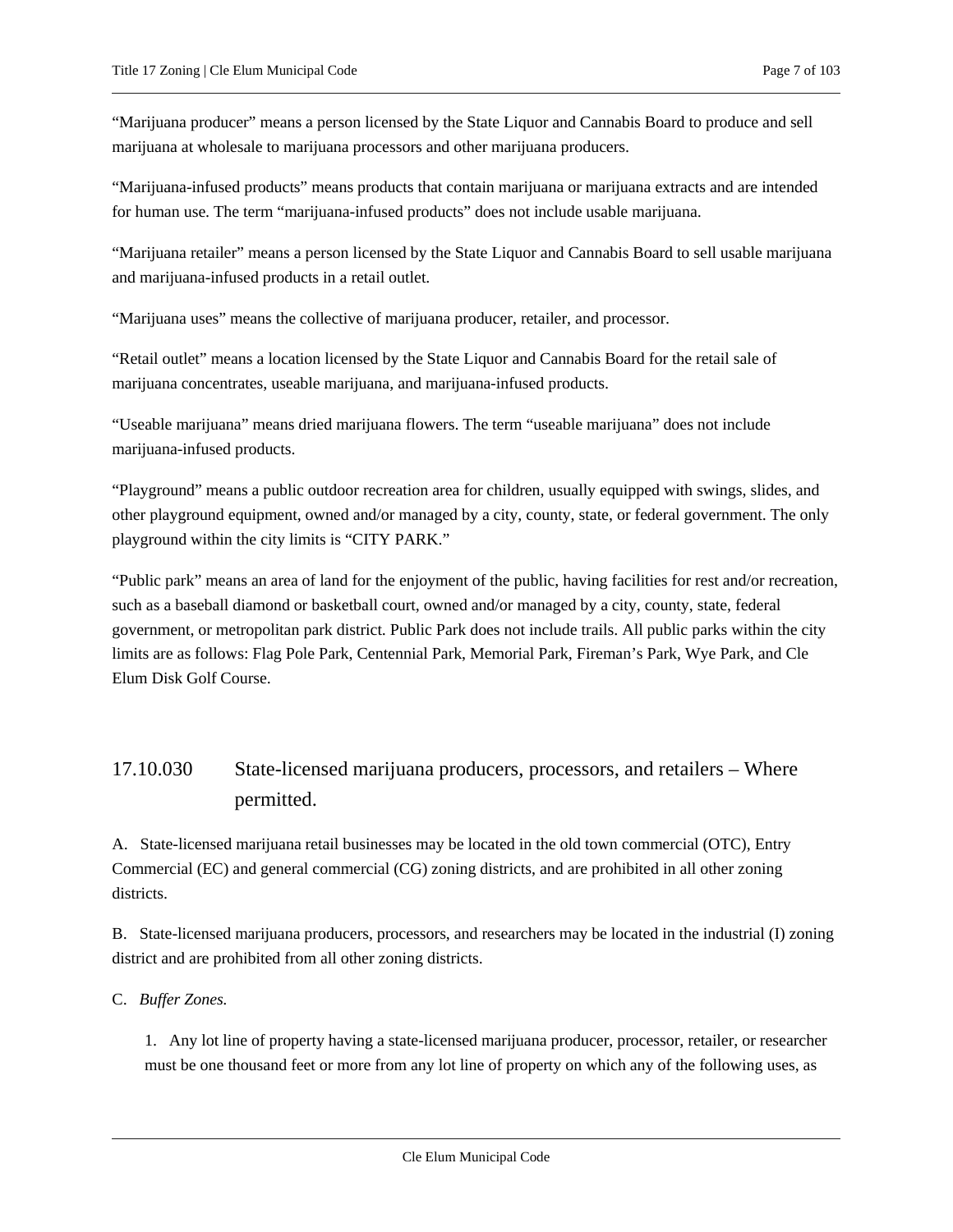defined in WAC [314-55-010](https://cleelum.municipal.codes/WA/WAC/314-55-010) and CEMC Chapte[r 17.10.020,](#page-5-2) is located: elementary school; secondary school; or playground.

2. Any lot line of property having a state-licensed marijuana producer, processor, retailer, or researcher must be five hundred feet or more from any lot line of property on which any of the following uses, as defined in WAC [314-55-010](https://cleelum.municipal.codes/WA/WAC/314-55-010) and CEMC Chapte[r 17.10.020,](#page-5-2) is established and operating on the date a complete application is accepted by the Washington State Liquor and Cannabis Board: child care center; game arcade admitting minors; library; public park; public transit center; or recreation center or facility.

3. Any lot line of property containing a state-licensed marijuana retailer must be five hundred feet or more from any lot line of property containing another state-licensed marijuana retailer. A new marijuana retailer may not be established in a location that would violate this requirement.

<span id="page-7-0"></span>17.10.040 Limit on number of marijuana retailers, producers, or processors.

At no time shall there collectively be more than two marijuana retailers, producers, or processors within the city limits.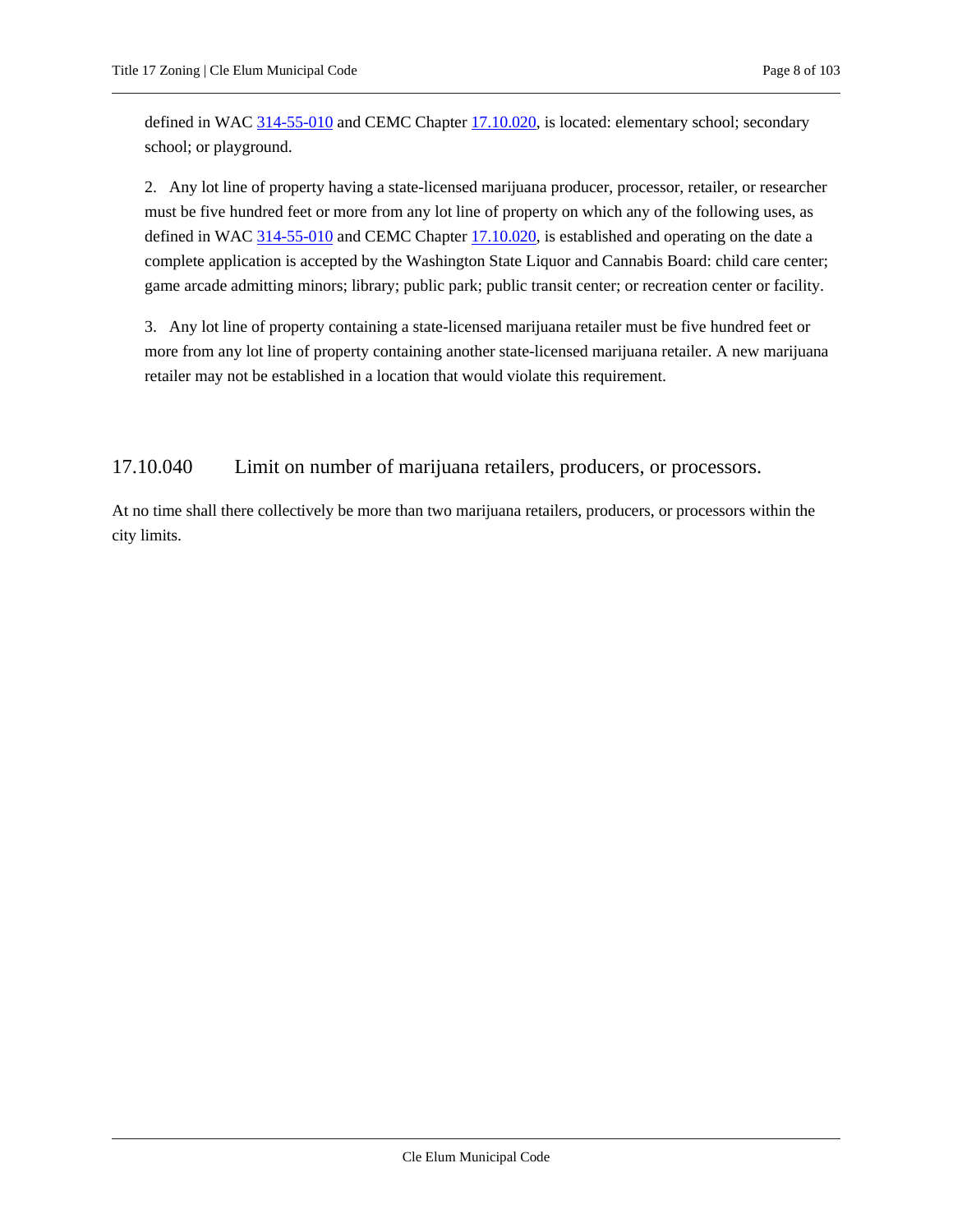## Chapter 17.12 USE DISTRICTS, MAP AND BOUNDARIES

<span id="page-8-0"></span>Sections:

| 17.12.010 | Use districts established.    |
|-----------|-------------------------------|
| 17.12.020 | Boundaries and determination. |

### <span id="page-8-1"></span>17.12.010 Use districts established.

For the purpose of this title the city is divided into zoning districts as follows:

- R Residential, Single-Family District
- RM Residential, Multi-Family District
- OTC Old Town Commercial District
- EC Entry Commercial District
- GC General Commercial District
- BP Business Park District
- I Industrial District
- P Public Reserve Area District
- PMU Planned Mixed Use District.

### 17.12.020 Boundaries and determination.

The boundaries of the various districts shall be shown on the official zoning maps accompanying and made a part of this title. The official zoning maps area on file in the office of the city clerk, and shall be available for inspection by the public at all reasonable times. When uncertainty exists as to the boundaries of districts as shown on the official zoning map, the following rules shall apply:

A. Boundaries indicated as approximately following the centerlines of streets, highways or alleys are construed to follow such lines.

B. Boundaries indicated as approximately following platted lot lines are construed as following such lot lines.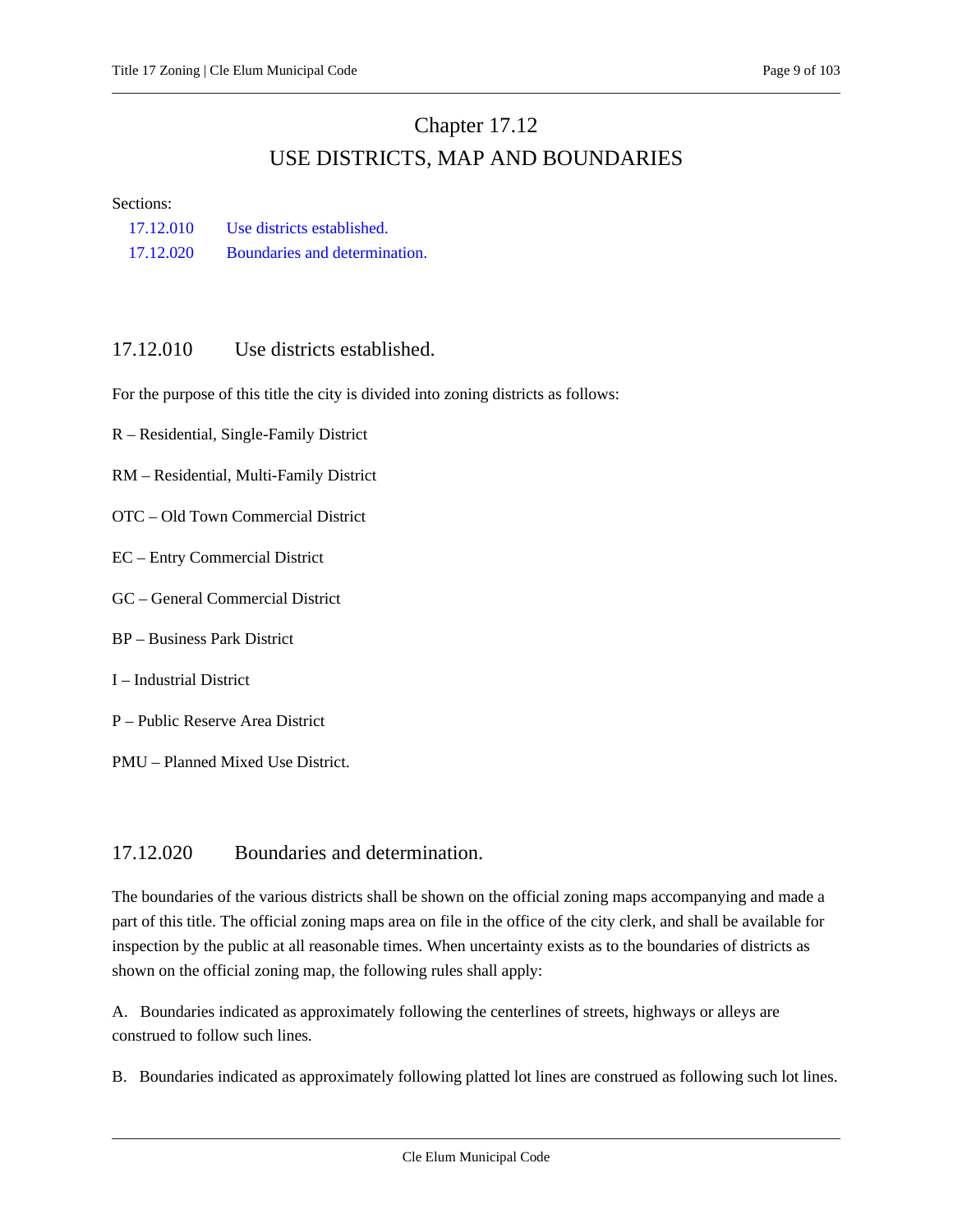C. Boundaries indicated as approximately following city limits are construed as following city limits.

D. Boundaries indicated as following railroad lines are construed as to be midway between the main tracks.

E. Boundaries indicated as following shorelines are construed to follow such shorelines, and in the event of change in the shoreline are construed as moving with the actual shoreline. Boundaries indicated as approximately following the centerlines of streams, rivers or other bodies of water are construed to follow such centerlines.

F. Boundaries indicated as parallel to or extensions of features indicated in subsections A through E of this section are so construed. Distances not specifically indicated on the official zoning map shall be determined by the scale of the map.

G. Where physical or cultural features existing on the ground are at variance with those shown on the official zoning map, or in other circumstances not covered by subsections A through E of this section, the planning director shall interpret the district boundaries.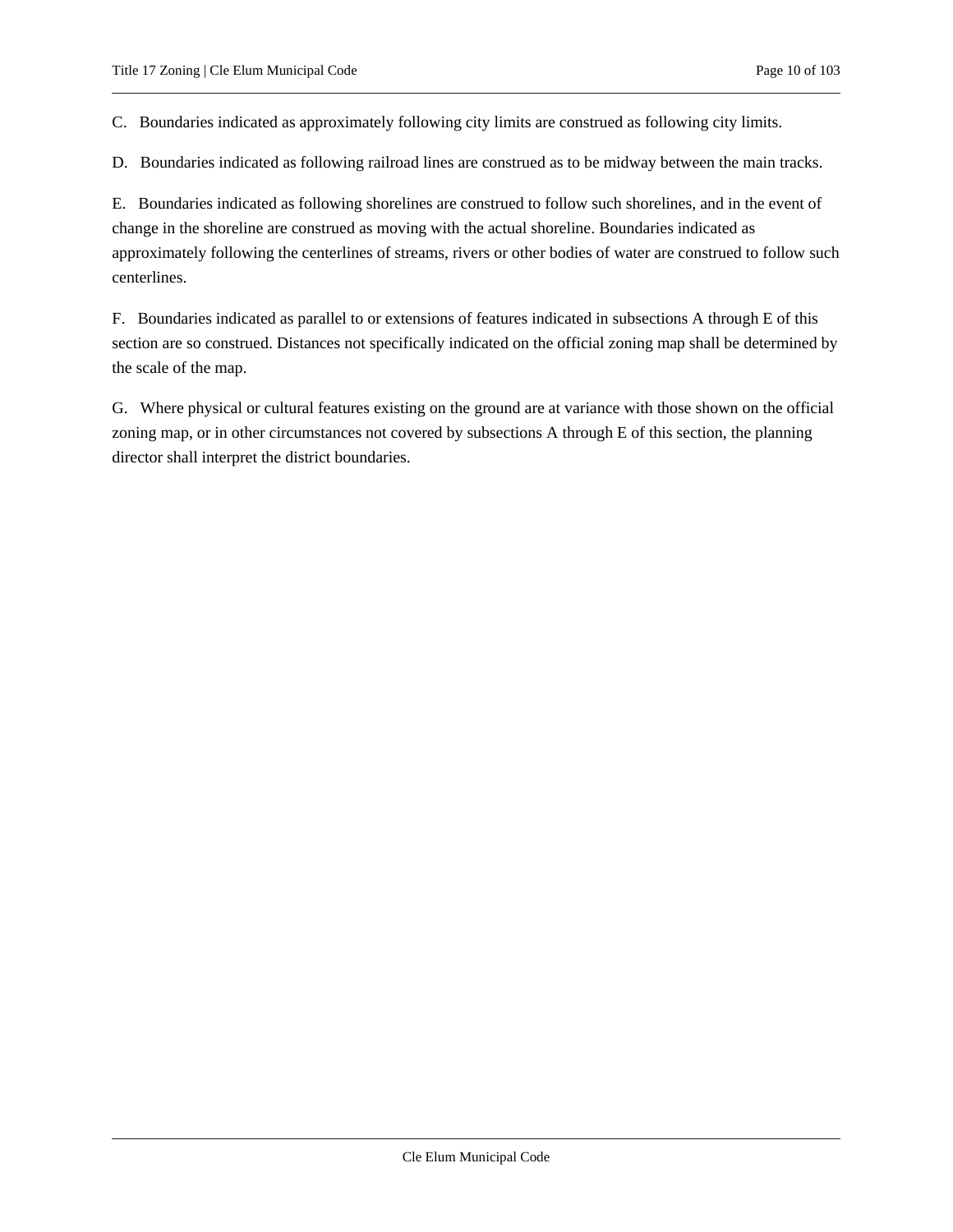## Chapter 17.16 R – RESIDENTIAL DISTRICT

Sections:

| 17.16.005 | Purpose.                               |
|-----------|----------------------------------------|
| 17.16.010 | Outright permitted uses.               |
| 17.16.020 | Uses requiring site and design review. |
| 17.16.030 | Conditional uses.                      |
| 17.16.040 | Front yard.                            |
| 17.16.050 | Rear yard.                             |
| 17.16.060 | Side yard.                             |
| 17.16.070 | Site area.                             |
| 17.16.080 | Height limit.                          |
| 17.16.090 | Lot coverage and lot width.            |
| 17.16.100 | Home occupations.                      |
| 17.16.110 | Manufactured homes.                    |
| 17.16.120 | Recreational vehicles.                 |
|           |                                        |

### <span id="page-10-0"></span>17.16.005 Purpose.

The purpose of the residential district is to create and maintain stable and attractive residential neighborhoods, while providing diversity in housing types and maintaining affordable housing. Residential zones should also protect sensitive natural areas, provide for the efficient use of land and public services, and provide appropriate vehicular and pedestrian access.

### <span id="page-10-1"></span>17.16.010 Outright permitted uses.

In a R district or residential district no building or premises shall be used, and no building shall hereafter be erected, moved into the district, or structurally altered, unless otherwise provided in this title, except for one or more of the following uses:

A. One single-family dwelling per legal lot of record (including manufactured homes) and duplexes with not more than one duplex per street frontage per block;

B. Accessory buildings, such as are ordinarily appurtenant to single-family dwellings, including but not limited to, private workshops, private greenhouses, parking for private recreational vehicles and trailers, and a private garage of not more than three-car capacity, when located not less than sixty feet from the front line, unless attached to or within the dwelling and set back five feet from the face of the main building. In no case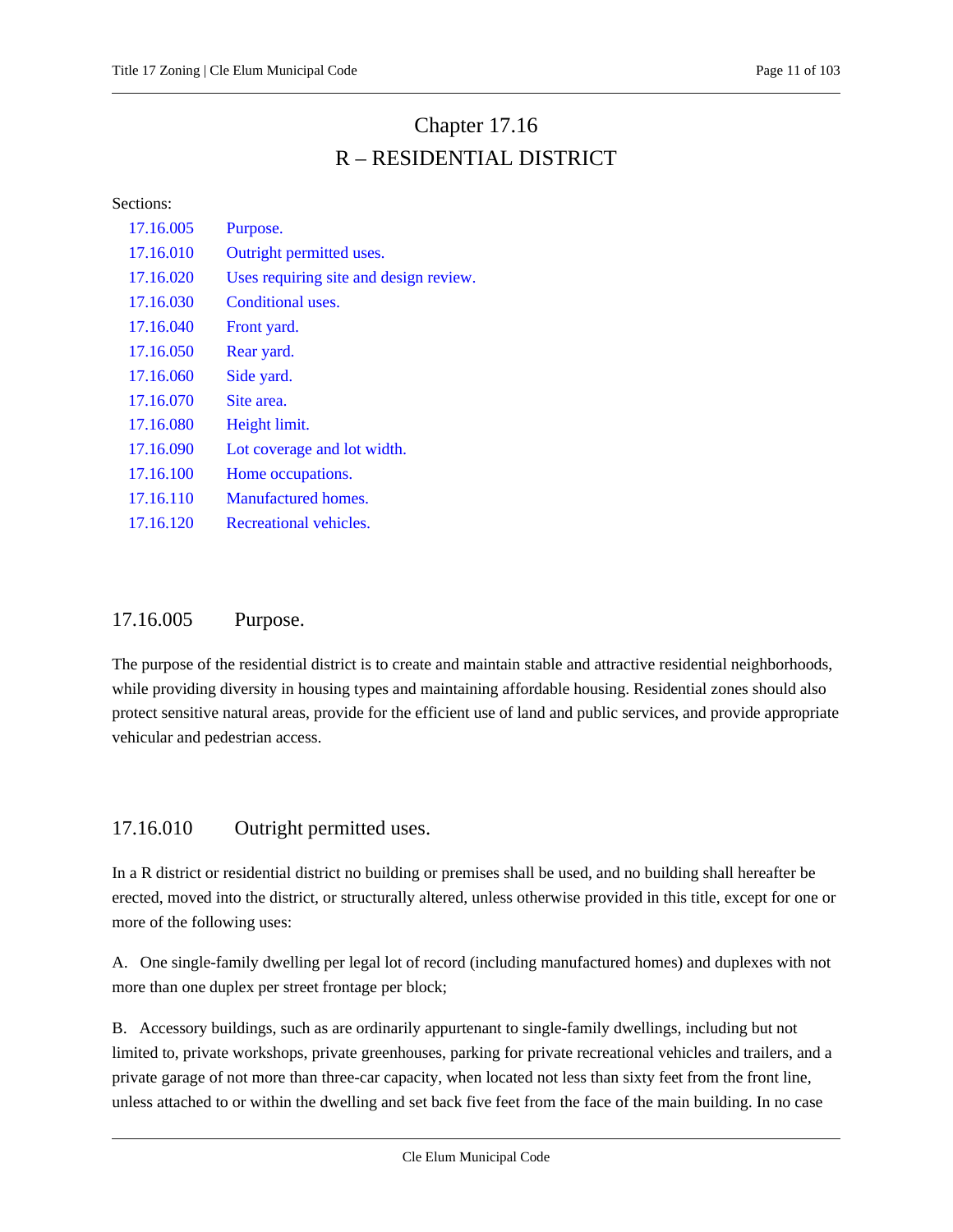shall an accessory building(s) exceed the size of the primary building on site. Where a lot is served by an alley, all on-site parking or garages shall be accessed only from the alley;

- C. Accessory dwelling units, provided:
	- 1. Only one accessory dwelling unit is permitted per lot;
	- 2. The accessory unit shall not be larger than fifty percent of the living area of the primary residence;
	- 3. One additional off-street parking space is provided, and;
	- 4. Either the primary unit or the accessory unit is occupied by the owner of the property.
- D. Adult family homes and group homes as required and meeting minimum state requirements;
- E. Home occupations engaged in by individuals living in the residence, subject to the limitations in this title;
- <span id="page-11-0"></span>F. Family day care as required and meeting minimum state requirements.

### 17.16.020 Uses requiring site and design review.

All uses specified in Chapter [17.76](#page-77-0) are subject to site and design review. In addition the following activities shall be subject to site and design review.

A. Parks and playgrounds (including park buildings) subject to the following limitations:

- 1. Adequate off-street parking shall be provided if the park is not a neighborhood facility;
- 2. Lighting for structures and fields shall be directed away from residential areas;
- 3. The bulk and scale of structures shall be compatible with the residential character of the area;

4. Structures and service yards shall be set back a minimum of fifty feet from property lines if possible, but in no case less than the required setbacks of the residential zone.

### <span id="page-11-1"></span>17.16.030 Conditional uses.

The following purposes and uses of buildings shall be allowed only upon approval of a conditional use permit in accordance with the provisions of Chapter [17.80.](#page-79-0) Conditional uses shall also require design review either in conjunction with or after the approval of a conditional use permit.

A. Libraries;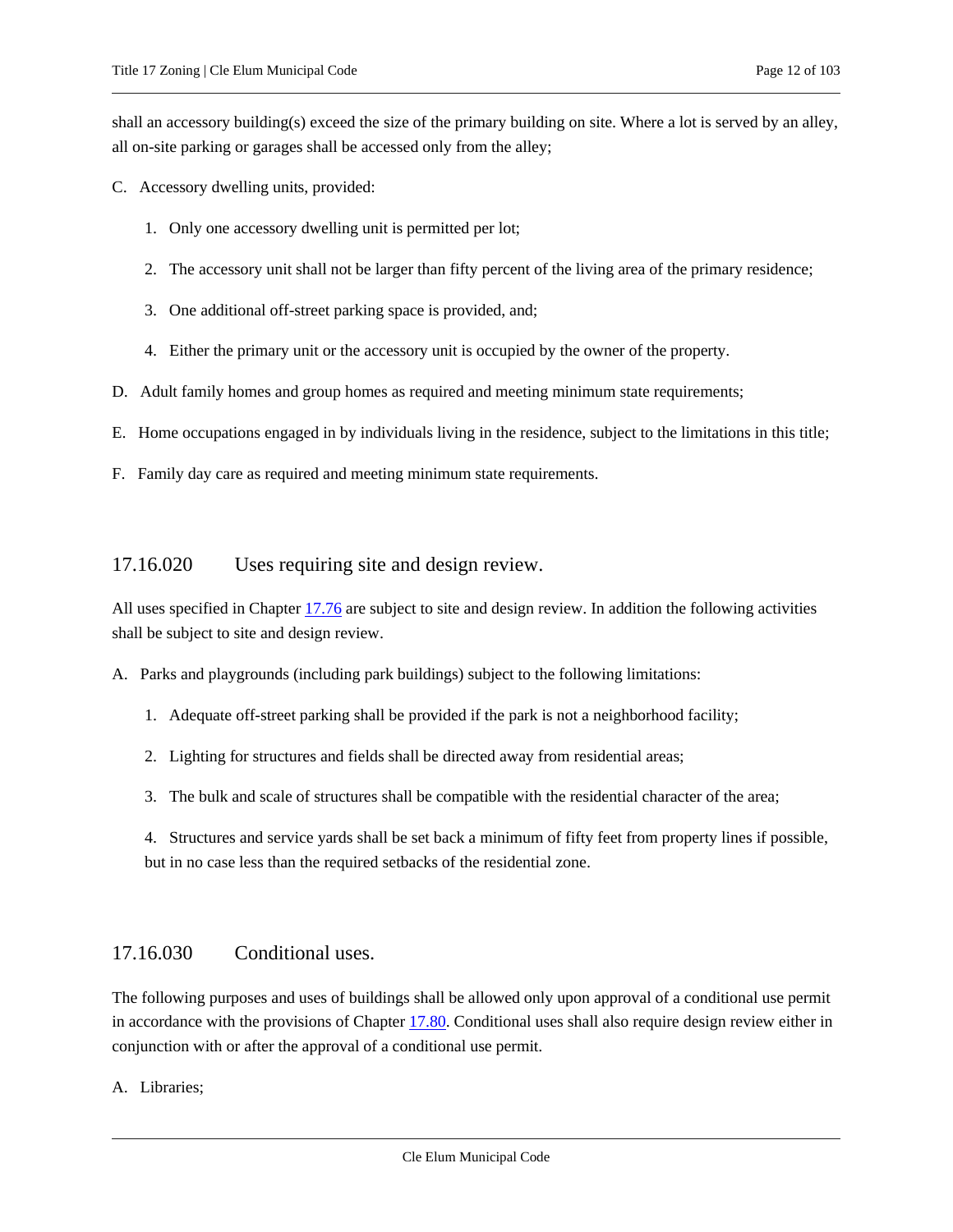B. Public schools, day care centers, and churches;

C. Nursing homes, hospitals and sanitariums, except for inebriates and persons suffering from mental diseases;

D. Commercial nurseries or greenhouses on special permit not exceeding ten years;

E. Telephone exchanges, electric substations and similar installations for public service;

F. Retirement homes;

G. Municipal buildings, senior centers, community centers;

H. The office of a physician, dentist or other professional person when located in his or her dwelling or an existing residential structure located on an arterial street;

I. Bed and breakfast guesthouse, when accessory to the permanent residence of the operator. Preference shall be given to facilities in historic structures.

### <span id="page-12-0"></span>17.16.040 Front yard.

A front yard having a minimum depth of twenty feet is required. If on any given block, over fifty percent on the existing structures on the same street frontage are set back less than twenty feet, the required front yard shall be reduced to the average of the existing front yard setbacks along that street frontage.

### <span id="page-12-1"></span>17.16.050 Rear yard.

There shall be a rear yard having a minimum depth of twenty feet for the principal structure(s). Where a lot is served by an alley the rear yard for a garage shall be a minimum depth of five feet. Accessory buildings shall maintain a minimum setback of five feet.

### <span id="page-12-2"></span>17.16.060 Side yard.

There shall be a side yard of not less than five feet in width. A street side yard shall have a minimum width of fifteen feet. Side yard setbacks shall be measured from the drip line of the principal structures eave to the property line.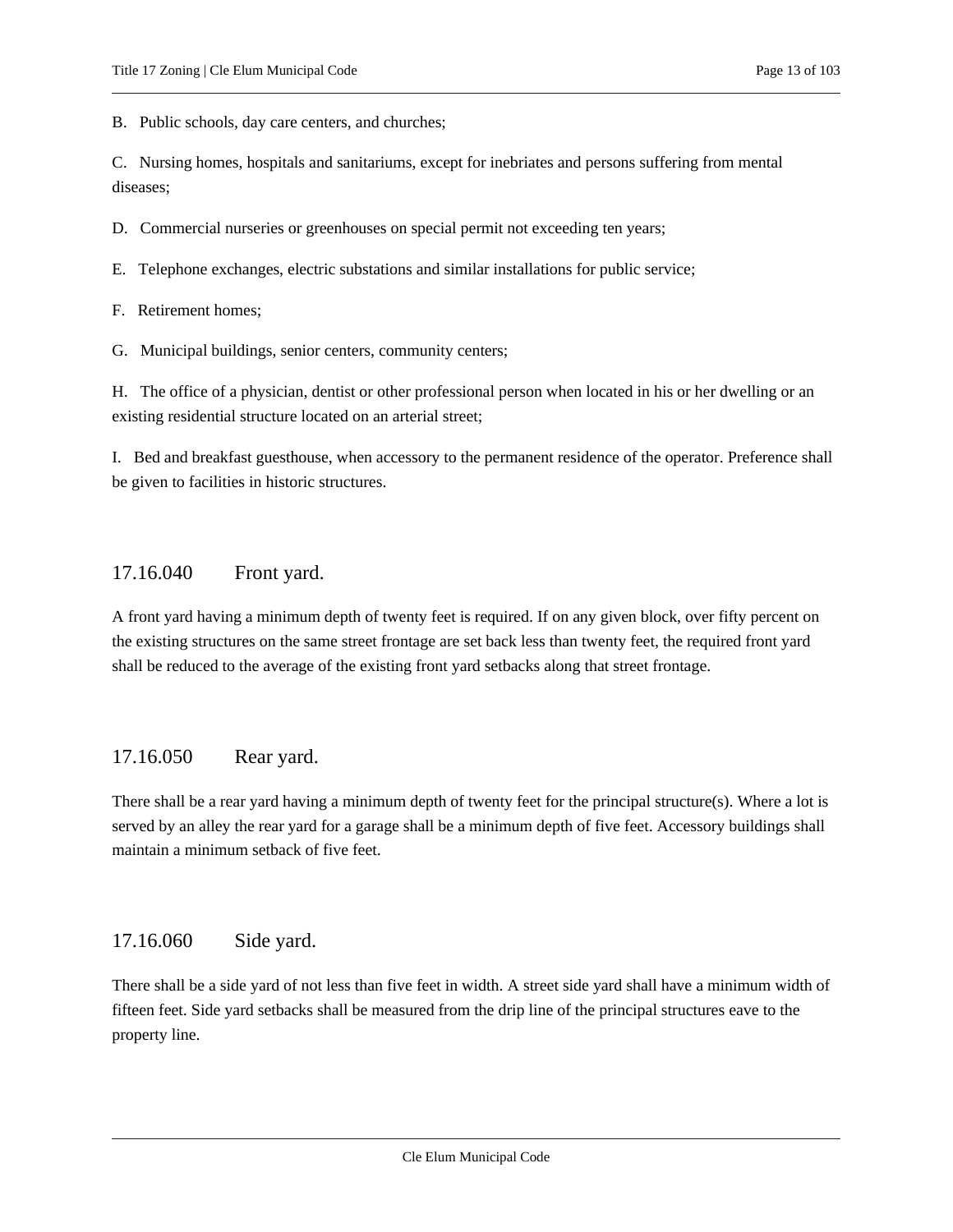### <span id="page-13-0"></span>17.16.070 Site area.

For every building hereafter erected or structurally altered or moved into the district there shall be provided a lot area of not less than five thousand square feet per unit for one-family dwellings, and not less than seven thousand square feet per unit for duplexes.

### <span id="page-13-1"></span>17.16.080 Height limit.

No building hereafter erected or structurally altered within or moved into the district shall exceed thirty-five feet.

### <span id="page-13-2"></span>17.16.090 Lot coverage and lot width.

The lot area covered by single-family dwellings and structures accessory thereto shall not exceed forty percent of the lot area; duplexes and accessory structures thereto shall not exceed forty percent of the lot area. No residential lot having a width of less than forty feet, a depth of less than seventy-five feet, nor less than twenty feet of street frontage shall be created and in no case shall a lot be created with less than five thousand square feet.

### <span id="page-13-3"></span>17.16.100 Home occupations.

Home occupations are business activities that generally occur within a residential dwelling by the occupant of the dwelling where the business is clearly secondary to the residential use of the structure. Home occupations require the approval of Type I permit and are subject to the following limitations:

A. The use shall be located in the dwelling only. No outside activity or storage is permitted.

B. A maximum of twenty-five percent of the habitable floor area or three hundred square feet, whichever is less, may be devoted to the home occupation.

C. No use or storage of heavy vehicles or heavy equipment such as construction equipment is permitted.

D. No external evidence of the home occupation is permitted with the exception of an unlighted sign not exceeding two square feet that may advertise the occupant's name and business type.

E. The occupation may involve no retail sales on the premise, except as incidental to the home occupation, such as retail sales of shampoo associated with an in-home hairdresser.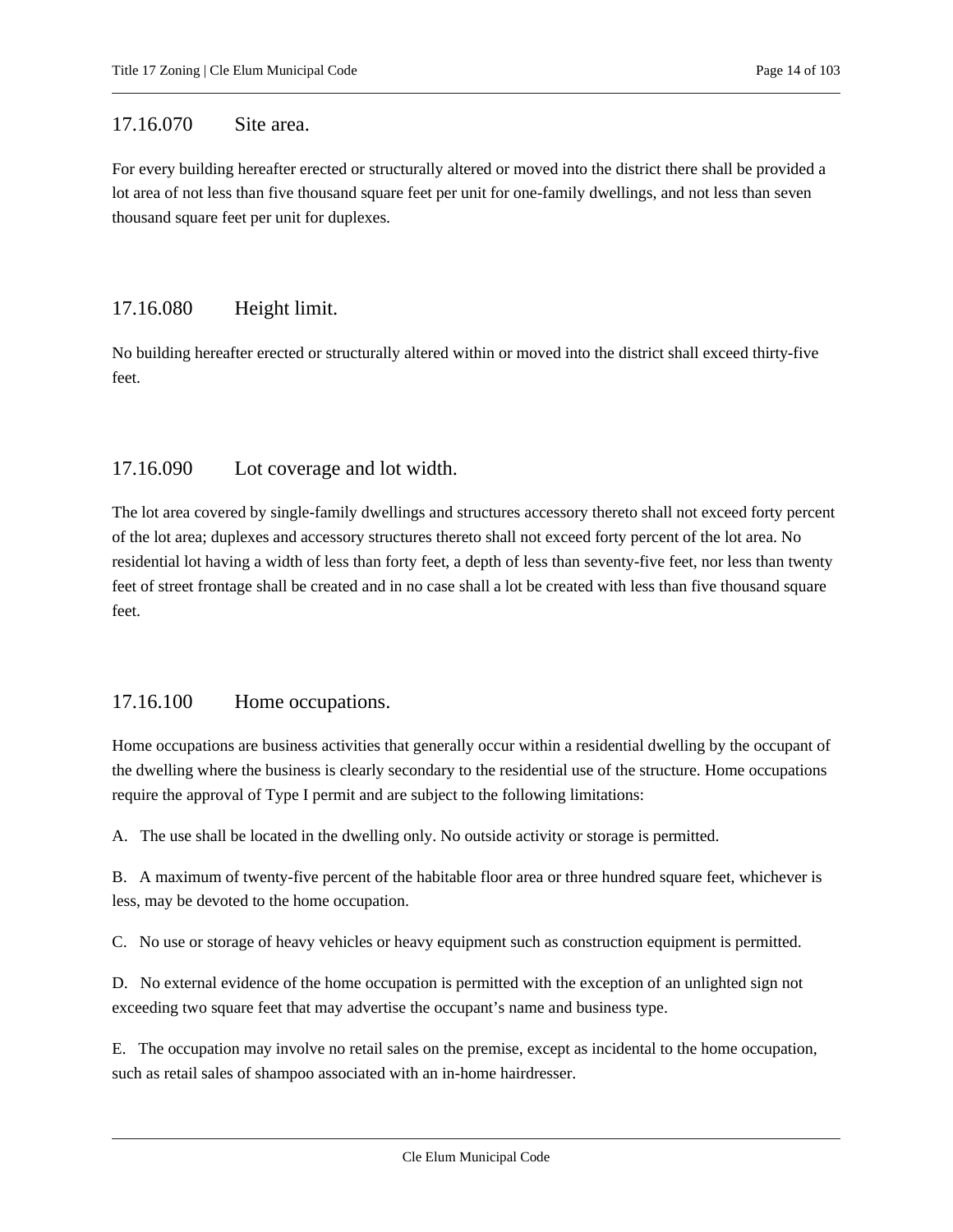F. No more than six customers or vehicle trips are permitted per day.

G. One employee in addition to the owner/occupant is permitted.

H. The home occupation shall not require any external remodeling.

I. Applicable fees, as set forth by resolution of the city council, are required at the time of application. Home occupation permits may be subject to annual review, including applicable fees, as deemed necessary by the planning commission.

### <span id="page-14-0"></span>17.16.110 Manufactured homes.

Manufactured homes shall be subject to the following requirements:

A. Homes shall be permanently installed on a foundation.

- B. All installations must have an eighteen-inch minimum crawl space.
- C. The tongue, wheels and any other transport hardware must be removed from the structure.
- D. Skirting shall completely enclose the structure.
- E. Permanent steps shall be installed to all entrances.

F. A minimum of seven hundred twenty square feet is required and the home must be transported in at least two pieces of equal width to the site. A minimum width of sixteen feet is required.

<span id="page-14-1"></span>G. A minimum snow load of ninety pounds per square foot is required.

### 17.16.120 Recreational vehicles.

Recreational vehicles including campers, travel trailers, mobile homes and other similar items the property of the lot owner or lessee may be parked for storage in the residential district provide they meet the minimum setback standards of the district.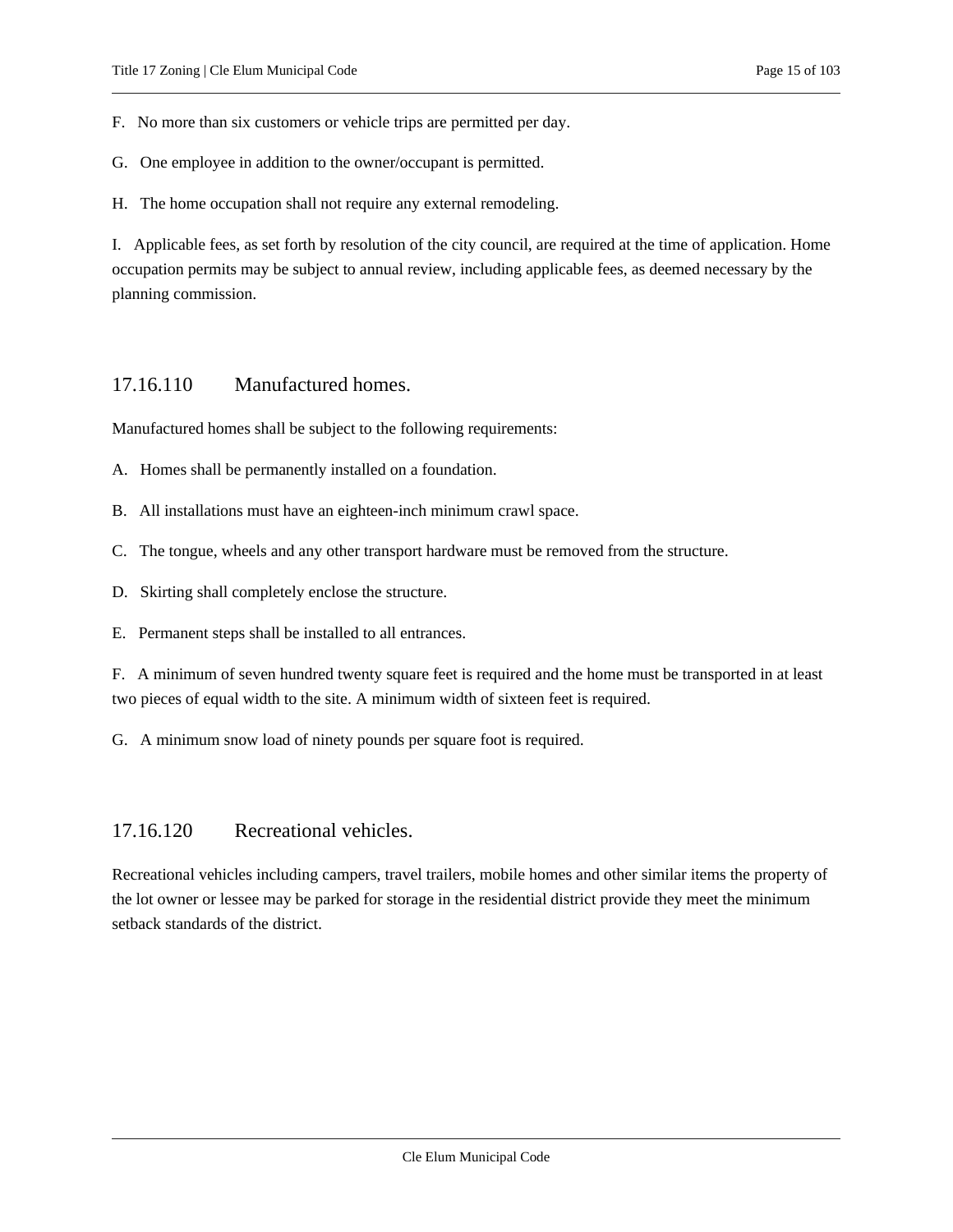## Chapter 17.20 RM MULTIPLE FAMILY RESIDENTIAL DISTRICT

#### <span id="page-15-0"></span>Sections:

| 17.20.005 | Purpose.                             |
|-----------|--------------------------------------|
| 17.20.010 | Permitted uses.                      |
| 17.20.020 | Conditional uses.                    |
| 17.20.030 | Front yard.                          |
| 17.20.040 | Rear yard.                           |
| 17.20.050 | Side yard.                           |
| 17.20.060 | Minimum lot size/density.            |
| 17.20.070 | Height limit.                        |
| 17.20.080 | Lot coverage.                        |
| 17.20.090 | Design review and design guidelines. |

### <span id="page-15-1"></span>17.20.005 Purpose.

The purpose of the multiple family residential district is to create and maintain stable and attractive residential neighborhoods, allowing apartments and townhouse dwellings. Multiple family residential districts should also protect sensitive natural areas, provide for the efficient use of land and public services, reinforce more intense land uses such as retail, and provide appropriate vehicular and pedestrian access.

### <span id="page-15-2"></span>17.20.010 Permitted uses.

The following uses are permitted in the multiple family district:

- A. Single-family dwellings, multiple-unit dwellings and townhouses;
- B. Parks and playgrounds (including park buildings);

C. Accessory buildings, such as are ordinarily appurtenant to multiple-unit dwellings, including, but not limited to, carports and garages;

- D. Boardinghouses and lodginghouses;
- E. Nursing homes;
- F. Retirement residences;
- G. Bed and breakfast guesthouse, when accessory to the permanent residence of the operator.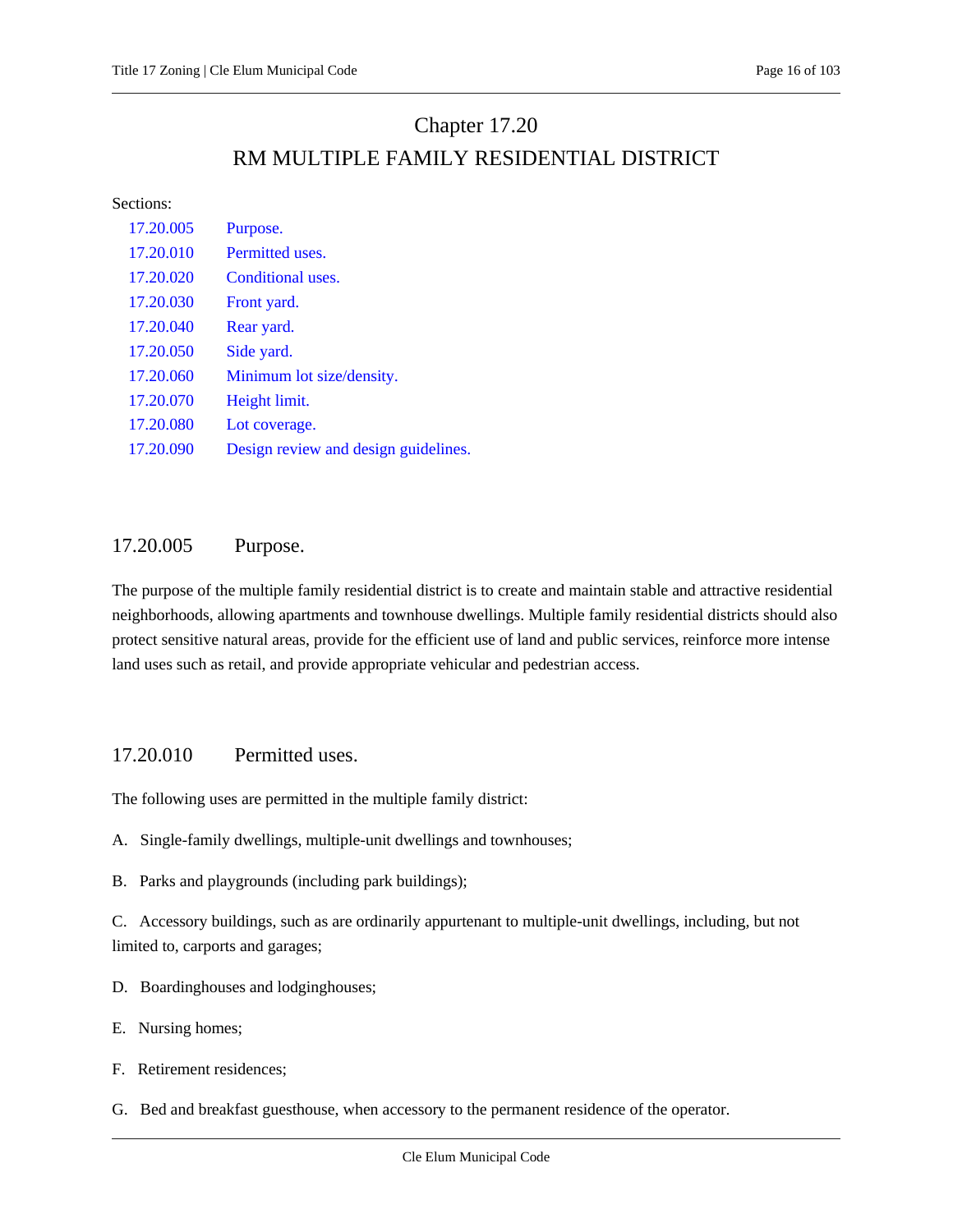### <span id="page-16-0"></span>17.20.020 Conditional uses.

The following purposes and uses of buildings shall be allowed only upon approval a conditional use permit in accordance with the provisions of Chapter [17.80.](#page-79-0) Conditional uses shall also require design review either in conjunction with or after the approval of a conditional use permit.

A. Libraries;

B. Public or private schools and churches or other houses of religious assembly;

C. Hospitals and sanitariums, except for inebriates and persons suffering from mental diseases;

D. Telephone exchanges, electric substations and similar installations for public service;

E. Day care centers;

F. Private clubs, fraternities and lodges, excepting those selling or furnishing beer, wine or intoxicating liquors, and also excepting those the chief activity of which is a service customarily carried on as a business;

<span id="page-16-1"></span>G. Municipal buildings, senior centers and community centers.

### 17.20.030 Front yard.

<span id="page-16-2"></span>There shall be a front yard having a minimum depth of ten feet.

### 17.20.040 Rear yard.

There shall be a rear yard having a minimum depth of twenty feet. When a lot is served by an alley the parking, carport or garage shall have a rear yard having a minimum depth of five feet.

#### <span id="page-16-3"></span>17.20.050 Side yard.

There shall be a side yard of not less than ten feet in width on each side of a building, and not less than five feet in width between lot side and buildings in the rear yard. A side street side yard shall have a minimum width of fifteen feet.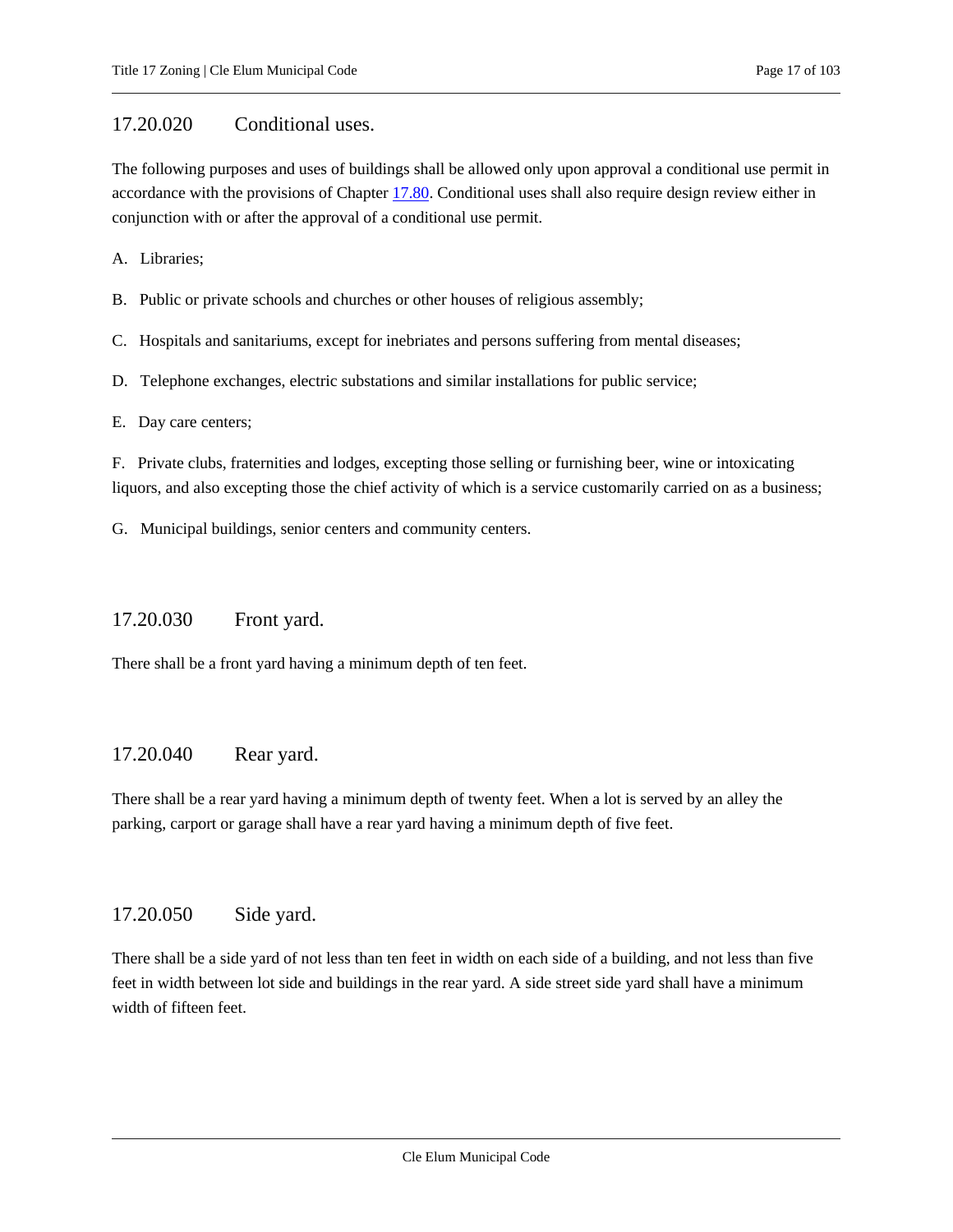### <span id="page-17-0"></span>17.20.060 Minimum lot size/density.

Within the multiple family residential district, the minimum lot size for multiple unit dwellings shall be fifteen thousand square feet. The minimum lot size for single-family dwellings shall be determined by the minimum density and the ability of the proposed lots to support a dwelling and the required setbacks and parking. The minimum density shall be seven dwelling units per acre and the maximum density shall be sixteen dwelling units per acre.

### <span id="page-17-1"></span>17.20.070 Height limit.

No building hereafter erected or structurally altered within or moved into the district shall exceed thirty-five feet.

### <span id="page-17-2"></span>17.20.080 Lot coverage.

<span id="page-17-3"></span>The lot area covered by structures shall not exceed forty-five percent of the lot area.

### 17.20.090 Design review and design guidelines.

All buildings except single-family dwellings and duplexes and their accessory structures shall be subject to the city's site and design review process (Chapte[r 17.76\)](#page-77-0). Following are design guidelines for the RM district.

1. *Maximum Building Depth.* Sixty percent depth of lot.

2. *Front Facades.* Modulation shall be required if the width of the front facade exceeds thirty feet.

3. *Side Facades.* On corner lots, side facades that face the street shall be modulated if greater than forty feet in width.

4. *Modulation Standards.* Minimum depth of modulation shall be four feet. Minimum width of modulation shall be five feet. Maximum width of modulation shall be thirty feet.

5. *Landscaping.* A minimum landscaped area equal to fifteen percent of the lot area shall be provided. In addition, a landscaped area at least five feet in depth shall be provided along street property lines; property lines which abut a single-family zoning district; alleys across from single-family zoning district. Street trees will be required consistent with the landscape ordinance of the city.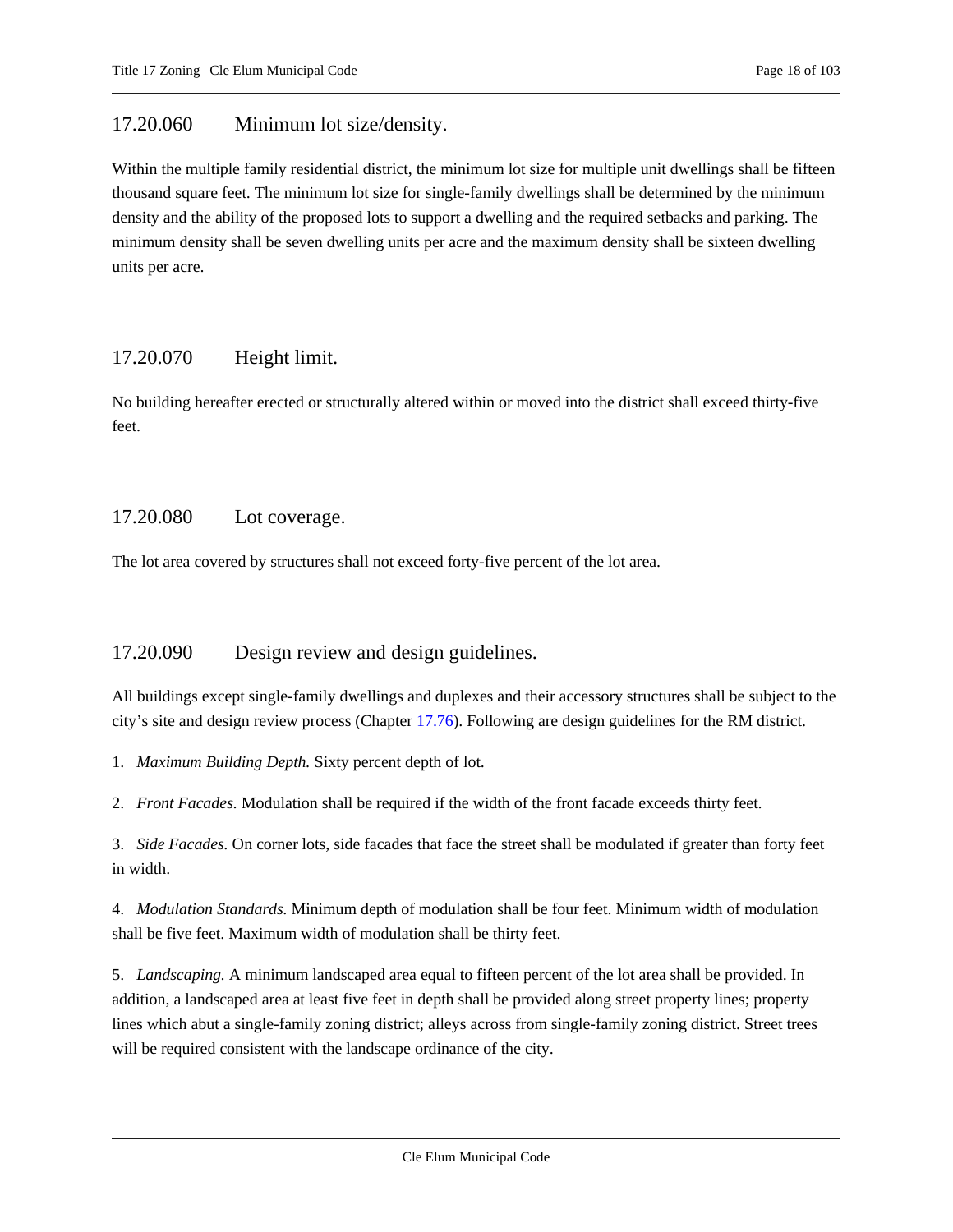6. *Light and Glare Standards.* Exterior lighting shall be shielded and directed downward, away from adjacent properties. Exterior lighting fixtures shall be consistent with the character of the structure.

7. *Parking and Access.* If alley access is available and not incompatible with adjacent single-family development, access to parking shall be from the alley. When access is provided from the street, the driveway width and location shall be approved by the city engineer.

Parking may be located in or under the structure, or in the required rear and side yards (other than a side street side yard). Parking may not be located in the required front or side street side yards except for single-family residences. Driveways and parking areas for more than four vehicles shall be screened from adjacent residential properties by a wall or solid evergreen hedge at least five feet in height. If parking is located in or under the structure, the parking must be screened by a front facade and a view obscuring facade or fence along the side of the structure.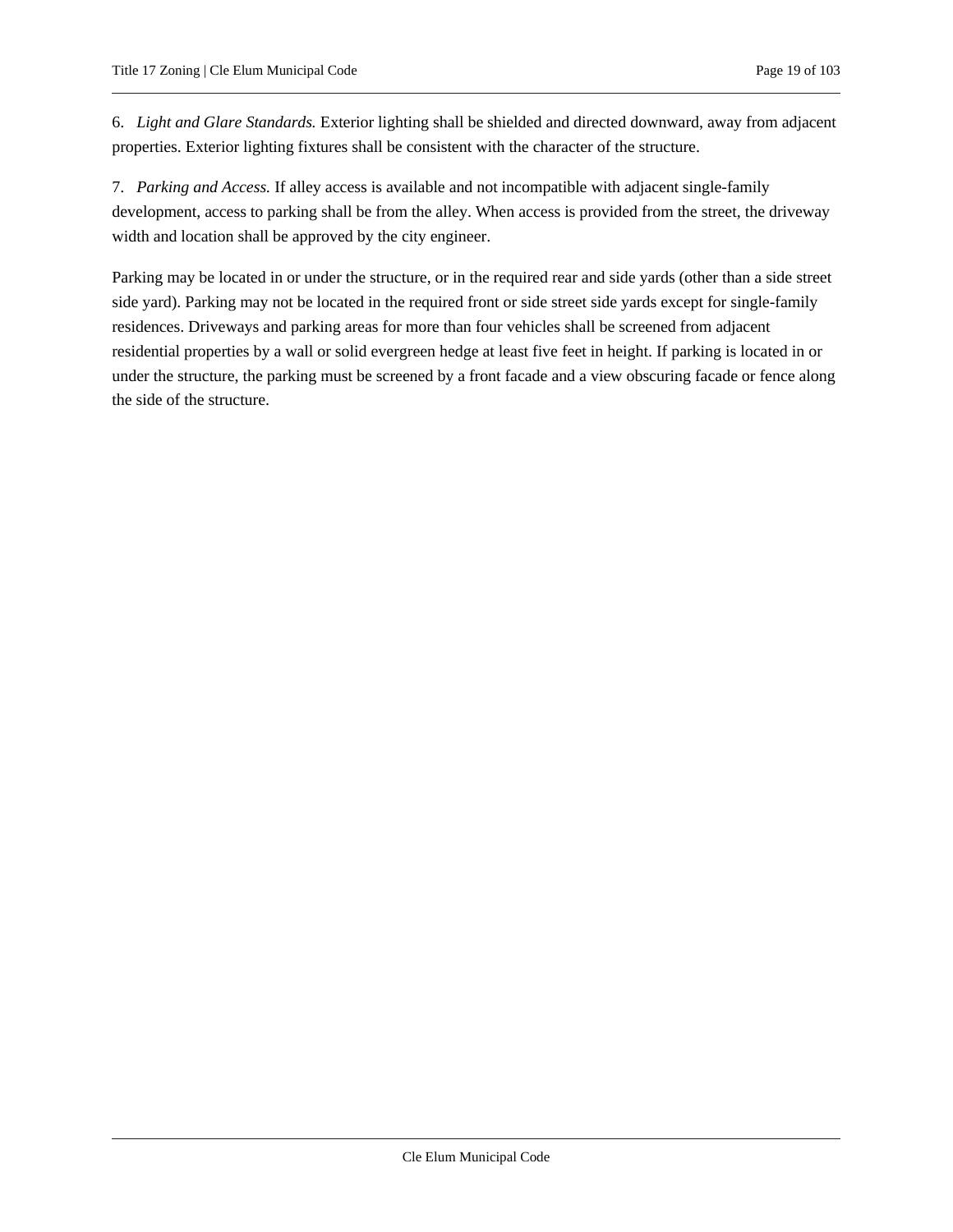## Chapter 17.24 OTC OLD TOWN COMMERCIAL DISTRICT

#### <span id="page-19-0"></span>Sections:

| 17.24.010 | Purpose and design objectives.                   |
|-----------|--------------------------------------------------|
| 17.24.020 | Permitted uses.                                  |
| 17.24.030 | Conditional uses (not fronting on First Street). |
| 17.24.040 | Dimensional standards.                           |
| 17.24.050 | Parking and loading zones.                       |
| 17.24.060 | Landscaping.                                     |
| 17.24.080 | Lighting.                                        |
| 17.24.090 | Design standards.                                |

### <span id="page-19-1"></span>17.24.010 Purpose and design objectives.

The three block area along First Street extending from Oaks Avenue through Wright Avenue and from Railroad Street to Second Street encompasses the historic downtown of Cle Elum and has a large number of existing historic structures. The purposes of this district are to acknowledge this historic area; to maintain and complement existing historic buildings; to keep the small retail shop feeling on the street level and to encourage complementary uses on upper floors; and to reinforce it as a pedestrian oriented area with a high level of pedestrian amenity; and to reestablish this area as the civic and retail core of the city. Over time it is the objective to restore the historic street facades to maintain the authentic small town feeling.

### <span id="page-19-2"></span>17.24.020 Permitted uses.

In the OTC district or Old Town commercial district the following uses are permitted:

A. Retail stores, specialty shops and personal services that are usually needed to serve residents and visitors to a small community. These uses shall have priority on the street frontage and include:

- 1. Specialty grocery stores;
- 2. Meat shops;

3. Retail bakeries, micro-breweries and other specialty food processing when associated with an on-site retail business;

4. Banks or similar financial institutions;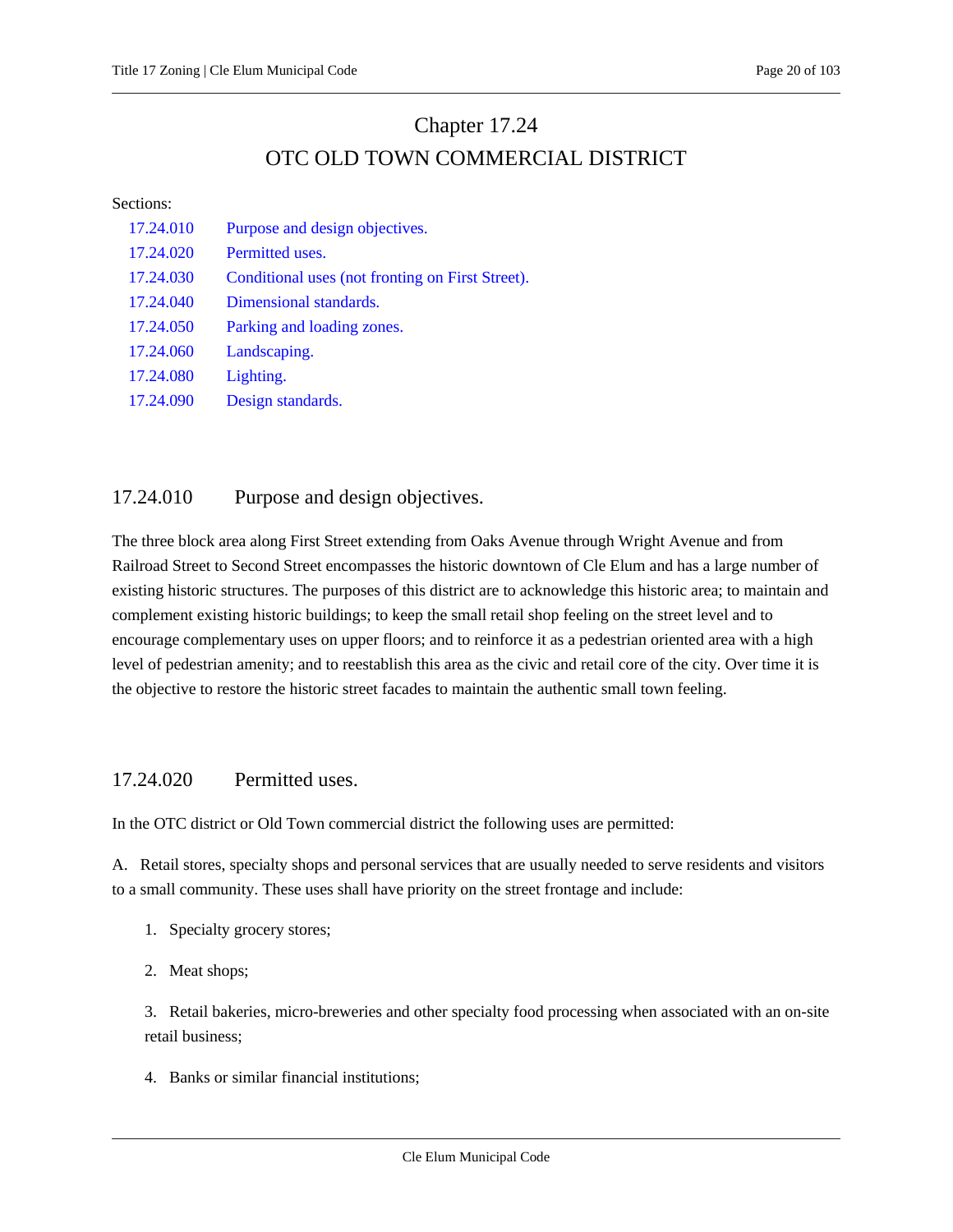- 5. Galleries and antique shops;
- 6. Personal services such as barbershops, beauty parlors, and dressmaking and tailoring;
- 7. Clothing and general merchandising stores, general retail sales of goods and merchandise;
- 8. Locksmiths, shoe and other clothing repair shops;
- 9. Open air markets;
- 10. Copy shops;
- 11. Restaurants, cafeterias and catering;
- 12. Taverns and cocktail lounges;
- 13. Fraternal organizations;
- 14. Theaters;
- 15. Public offices and civic buildings;

16. Drive-through or drive-up facilities when associated with a permitted use and accessed from an alley;

- 17. Professional and business offices; and
- 18. Mobile food service unit.

B. Hotels and residential uses shall be located in the upper floors of a building with only necessary entrances and lobbies at the street level.

- 1. Hotel, motel and inns;
- 2. Studios for art, music, photography and other similar uses;
- 3. Apartments or single room occupancy.
- <span id="page-20-0"></span>C. Public facilities and public utility use.

### 17.24.030 Conditional uses (not fronting on First Street).

- 1. Undertaking establishments and crematories.
- 2. Printing establishments and newspaper printing.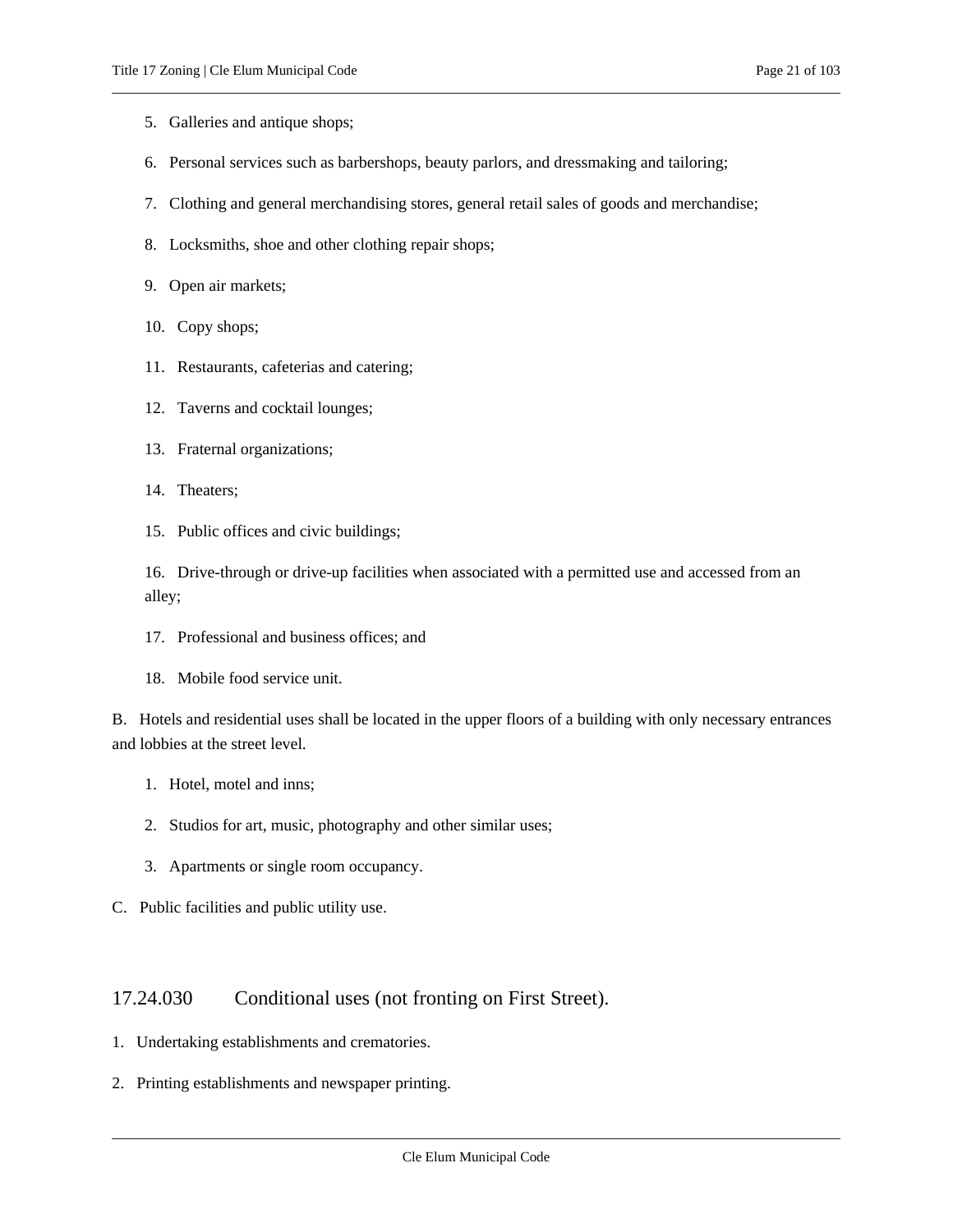3. Parking garages accessed from an alley.

4. Wireless communication facilities when installed on existing buildings and screened from direct view of adjacent streets.

#### <span id="page-21-0"></span>17.24.040 Dimensional standards.

1. *Height.* The height of structures shall be consistent with those of existing buildings and not over three stories or thirty-six feet in height. Design features consistent with the historic context of the area such as building names in the cornice or block corner turrets may exceed the height limit by ten percent if approved through design review.

2. *Yards.*

a. Buildings shall be built to the property line adjacent to a public sidewalk at the street.

b. No yards are required except for lots the side lines of which are adjacent to any "R" – Residential or "RM" – Multiple Family Residential district, in which case the side yard setback shall be twenty feet or ten feet, respectively. The setback area shall be fenced and landscaped.

3. *Lot Coverage.* The entire lot (one hundred percent) may be covered subject to setback and other requirements.

### <span id="page-21-1"></span>17.24.050 Parking and loading zones.

1. No on-site parking is required; however properties may be required to participate in programs to provide common parking through fees in lieu of parking, Local Improvement Districts (LID) or other programs adopted by the city.

2. When on-site parking is provided, it must be accessed only from an alley and meet the standards of Chapter [17.56.](#page-61-0) In the event that alley access is not available, an entry from a side street (i.e., Oaks Street) or Railroad Street may be permitted.

### <span id="page-21-2"></span>17.24.060 Landscaping.

Landscaping is not required except for parking areas. Landscaping provided shall be consistent with Chapter [17.64.](#page-71-0)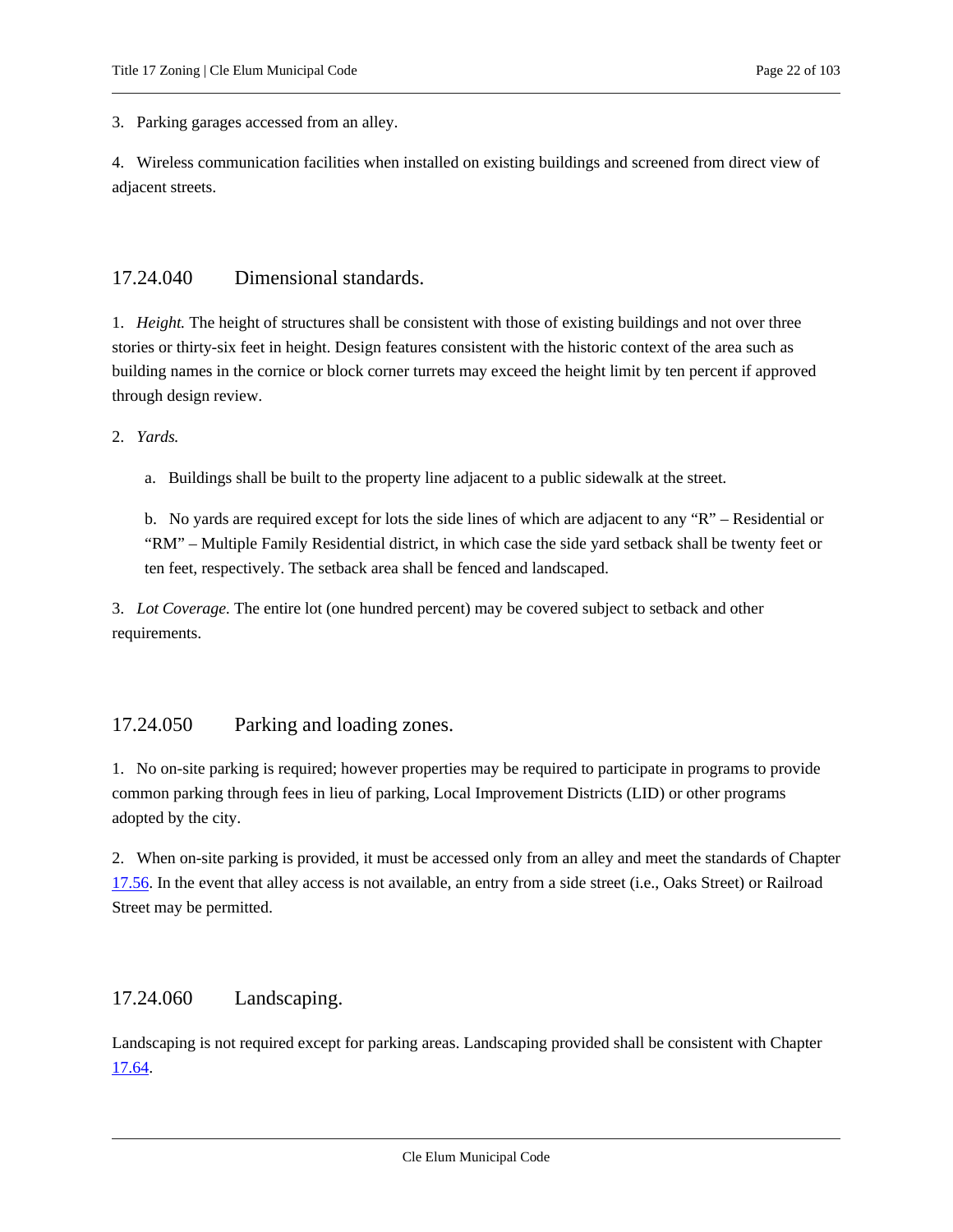### <span id="page-22-0"></span>17.24.080 Lighting.

1. Outdoor lighting shall be arranged so as not to produce direct light or glare on public roadways and/or neighboring properties; and

2. Outdoor lighting shall be directed downward and shielded to reduce unnecessary light and glare; and

<span id="page-22-1"></span>3. Lighting should be used to accent key architectural elements of the buildings.

### 17.24.090 Design standards.

The objective of these design standards is to create a strong identity for the downtown area, and create interesting streets which are visually attractive and easy to use by pedestrians. These standards will be applied to a particular development during the design review process. These design standards are mandatory unless the imposition of the standards will result in construction that is less consistent with the historical character of the area.

1. Building facades facing public streets and/or sidewalks shall create a continuous, interesting facade along the length of the facade. Buildings shall be constructed adjacent to the public sidewalk with no setbacks between the right-of-way and the structure permitted.

2. New structures on corner lots shall be designed to emphasize their prominent location. Primary building entrances shall be located at the street corner.

3. Service and delivery access shall be located away from the pedestrian streets with access from the alley where possible.

4. New structures and improvements shall incorporate design elements which will maintain the integrity of the existing historic structures and respect the historic character of the downtown area. The following design characteristics shall be included for new or remodeled structures:

- a. Reflect the cornice line of existing historic structures.
- b. Use windows, materials and details similar to the historic properties.
- c. Use similar building modulation and proportions.
- d. Large ground level display windows.
- e. Clearstory windows above the display windows should be used.

f. Retractable fabric or self-supported awnings. Awnings and overhangs shall be supported by the building and not by supports placed in or upon the public right-of-way. No awning or overhang shall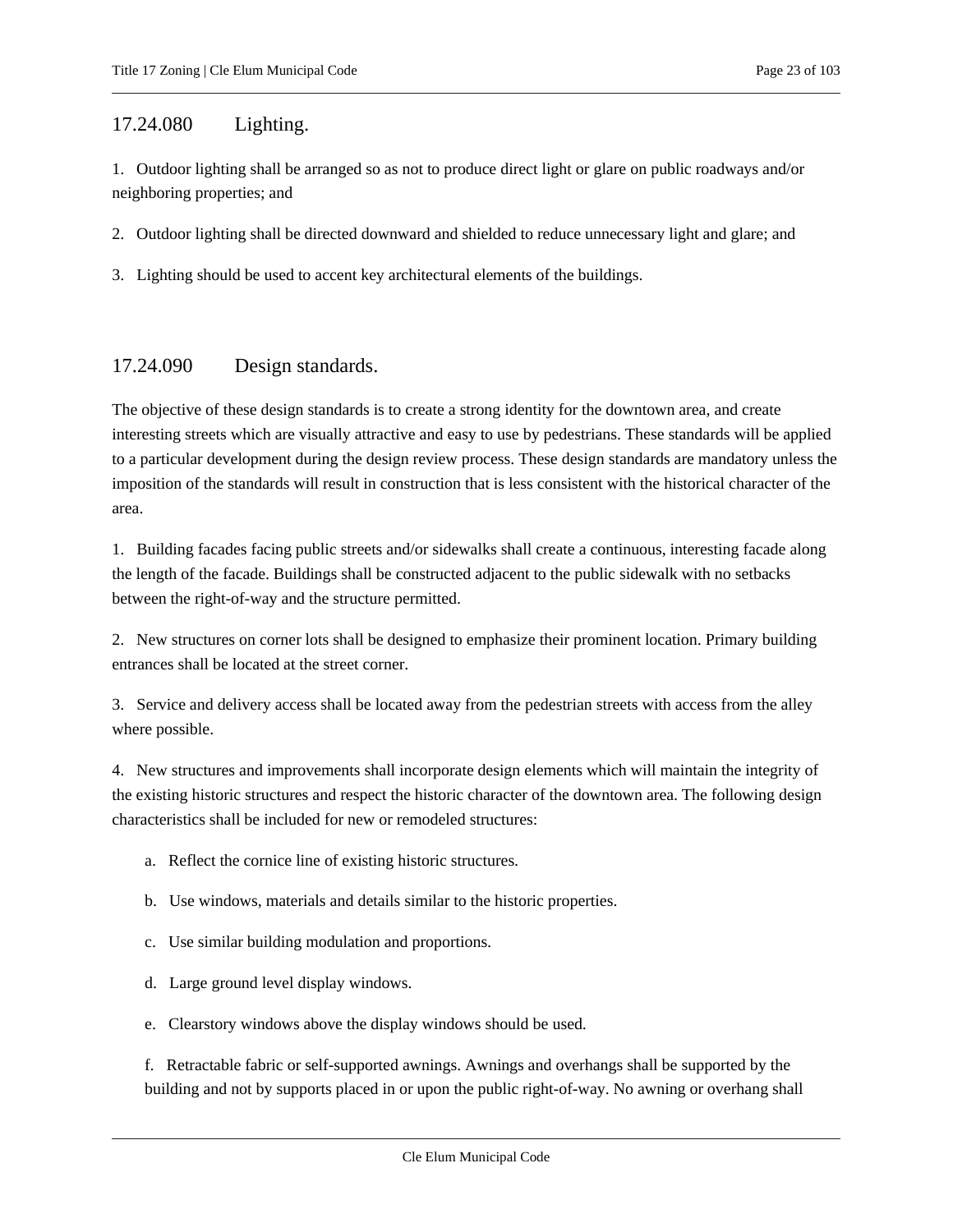extend more than forty percent of the distance between the property line and the outside edge of the curb and shall maintain a minimum vertical clearance of ten feet.

- g. Flat roof with parapets.
- h. Constructed of brick or wood frame with brick or stone facades.

i. Two story construction with retail on the bottom floor and office or residential uses above is encouraged.

j. Second story windows should be double hung windows that are taller than they are wide.

- 5. Protect and preserve buildings of special historic significance and merit (see city list) by:
	- a. Retaining or restoring as many historic features as possible outside and inside, if appropriate.
	- b. Maintaining or restoring original proportions, dimensions or architectural elements.

c. Selecting paint and materials (often brick) which are historically accurate, coordinate the entire facade, and respecting adjacent buildings.

- d. Consulting available historic resources for assistance and detailed information.
- e. Incorporate historical photographs and information about the building, if available.

6. Off-street parking shall be located behind buildings and screened from streets by landscaping or structural elements.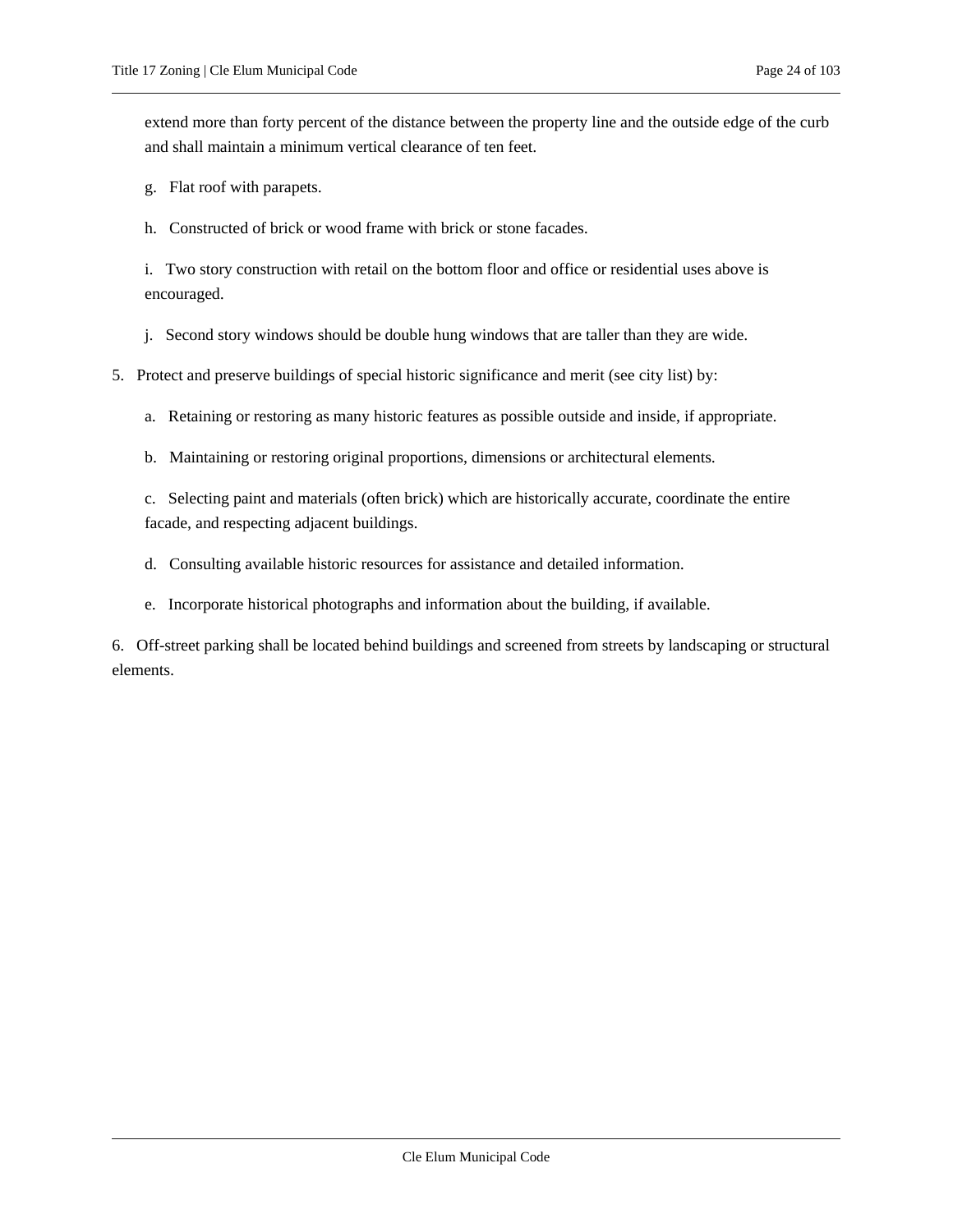## Chapter 17.28 EC ENTRY COMMERCIAL DISTRICT

#### <span id="page-24-0"></span>Sections:

| 17.28.010 | Purpose and design objectives. |
|-----------|--------------------------------|
| 17.28.020 | Permitted uses.                |
| 17.28.030 | Conditional uses.              |
| 17.28.040 | Dimensional standards.         |
| 17.28.050 | Parking.                       |
| 17.28.080 | Lighting.                      |
| 17.28.090 | Design standards.              |

### <span id="page-24-1"></span>17.28.010 Purpose and design objectives.

The purpose of the Entry Commercial District is to provide commercial services and to obtain a unified design of allowed commercial facilities at the entryways to the city.

The objectives are to:

A. Create a high standard of visual quality in commercial districts at the entry to the city.

B. Increase pedestrian, bicycle and vehicular circulation within the district.

C. Maintain a human scale and consistent architectural style.

D. Produce consistent design.

E. Take advantage of special opportunities to create a unified composition of buildings and landscape features.

- F. Create a sense of entry to the city.
- <span id="page-24-2"></span>G. Buffer development from Interstate-90.

### 17.28.020 Permitted uses.

In the EC district or Entryway commercial districts the following uses are permitted:

A. Retail stores, shops and motel and restaurant facilities that are usually needed to serve adjacent residential areas and the traveling public, such as: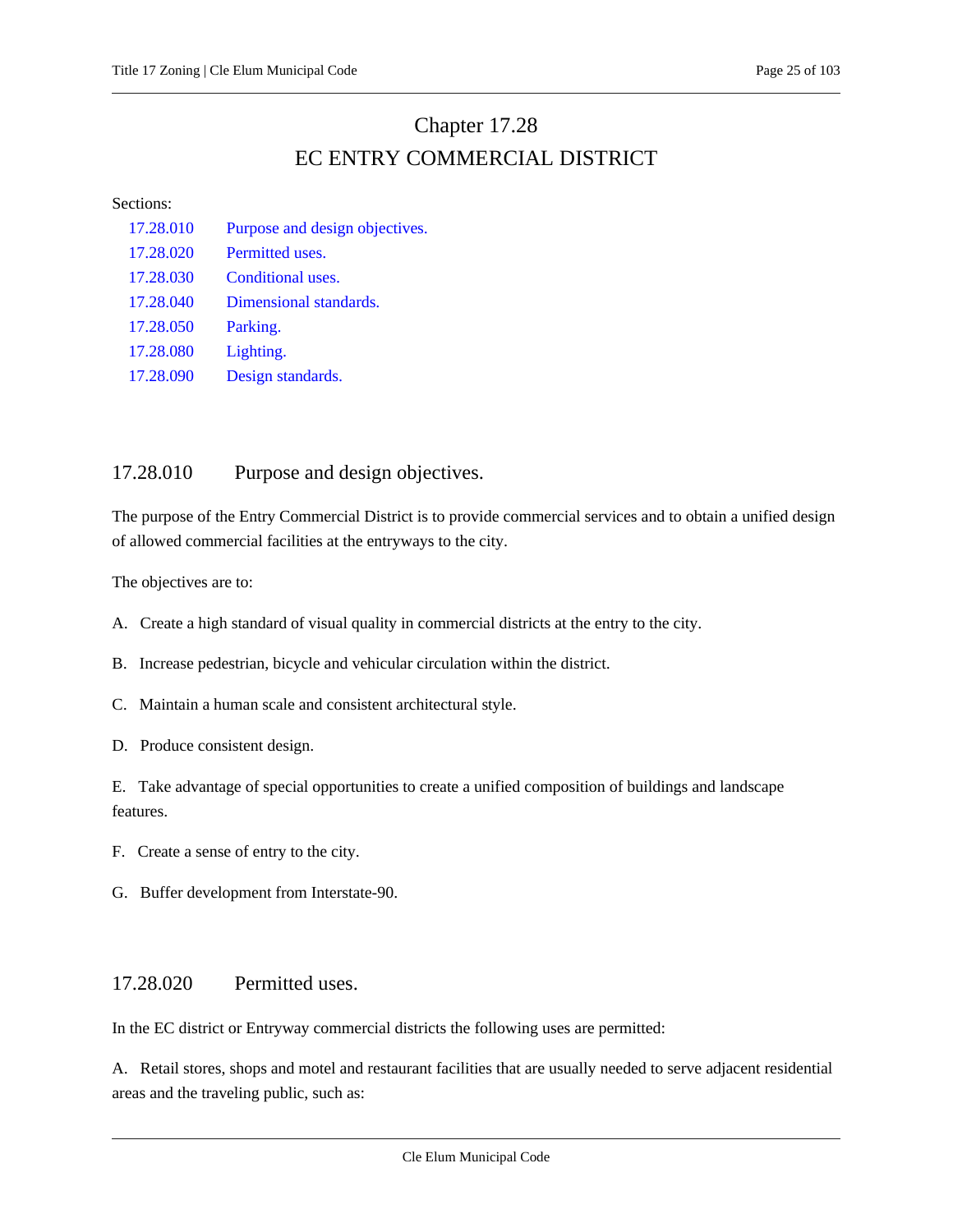- 1. Grocery stores;
- 2. Meat shops;
- 3. Retail micro-breweries and other specialty food processing when associated with a retail business;
- 4. Banks and businesses;
- 5. Barbershops, beauty parlors and personal service shops;
- 6. Clothing and general merchandising stores, retail;
- 7. Hand laundries, clothes cleaning and pressing;
- 8. Hotels and motels;
- 9. Locksmiths, shoe and other clothing repair shops;
- 10. Open air markets;
- 11. Parking lots;
- 12. Professional or business offices;
- 13. Copy companies;
- 14. Restaurants and cafeterias;
- 15. Taverns;
- 16. Service stations, tire repair shops;
- 17. Public offices and uses;
- 18. Mobile food service unit.

#### <span id="page-25-0"></span>17.28.030 Conditional uses.

1. Theaters, dancehalls, skating rinks, or other commercial amusement places.

2. Manufacturing, production or treatment of products clearly incidental to the retail business conducted on the premises.

3. Wireless communication facilities.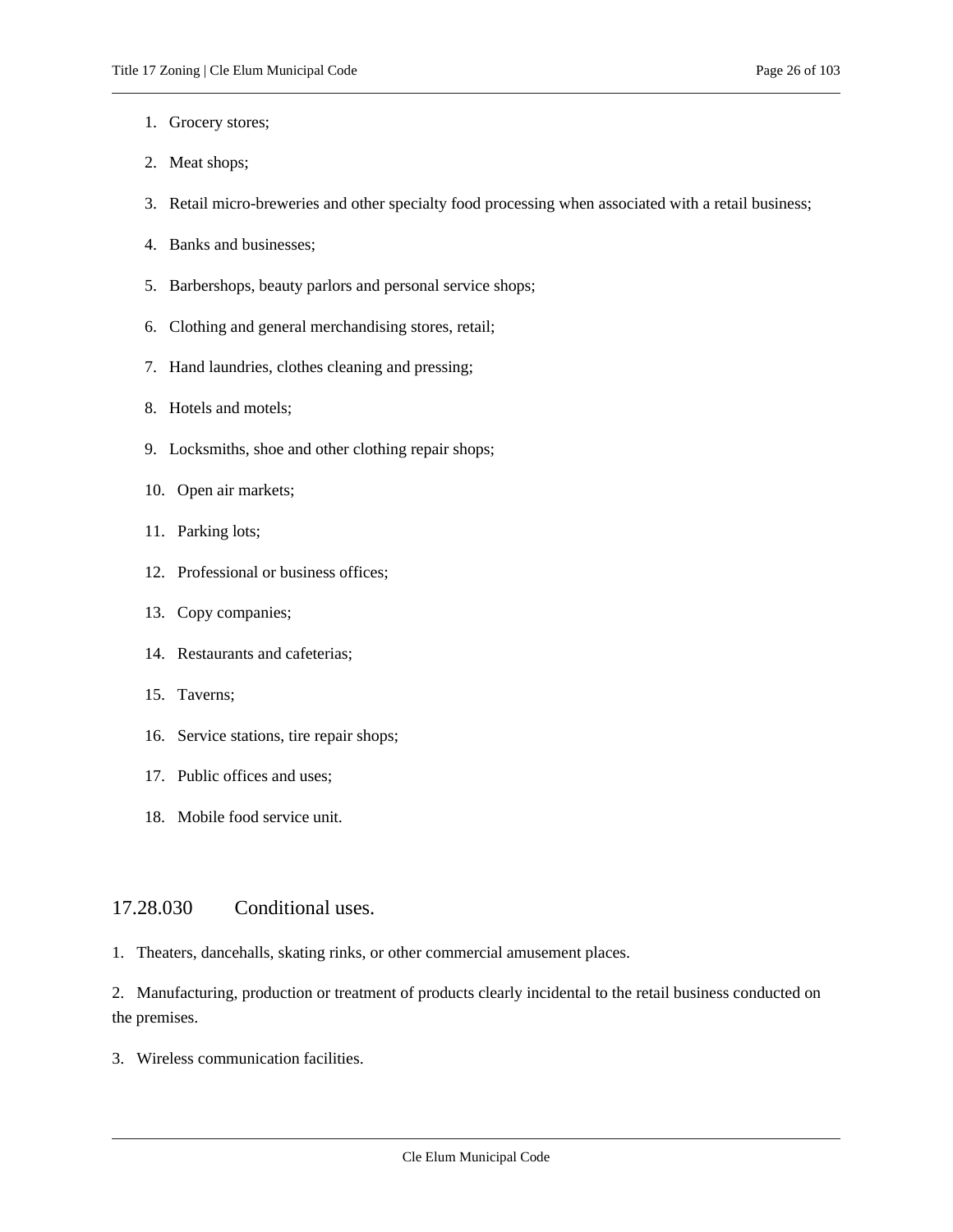### <span id="page-26-0"></span>17.28.040 Dimensional standards.

A. *Height Limit.* Three stories with total height not to exceed three hundred sixty-five feet.

B. Yards.

1. Minimum setback from an arterial street shall be ten feet.

2. No setback is required from internal street rights-of-way.

3. Yards adjacent to any "R" Residential or "RM" Multiple Family Residential district, the required yard shall be twenty feet and ten feet, respectively.

C. *Lot Size.* Lots shall be as large as necessary to meet building code, fire code, yard, parking, and landscaping requirements.

### <span id="page-26-1"></span>17.28.050 Parking.

<span id="page-26-2"></span>See Chapte[r 17.56](#page-61-0) for required off-street parking and design requirements.

### 17.28.080 Lighting.

1. Outdoor lighting shall be arranged so as not to direct light or glare on public roadways and/or neighboring properties; and

2. Outdoor lighting shall be directed downward and shielded to reduce unnecessary light and glare; and

3. Pedestrian scale lighting shall be placed at regular intervals along sidewalks throughout the development; and

<span id="page-26-3"></span>4. Lighting may be used to accent key architectural elements of the buildings.

### 17.28.090 Design standards.

The following design standards apply to all development within the zoning district and the intent is to require developments to be designed to create a sense of arrival into the City of Cle Elum and to establish standards which reflect the character and quality to which the community aspires.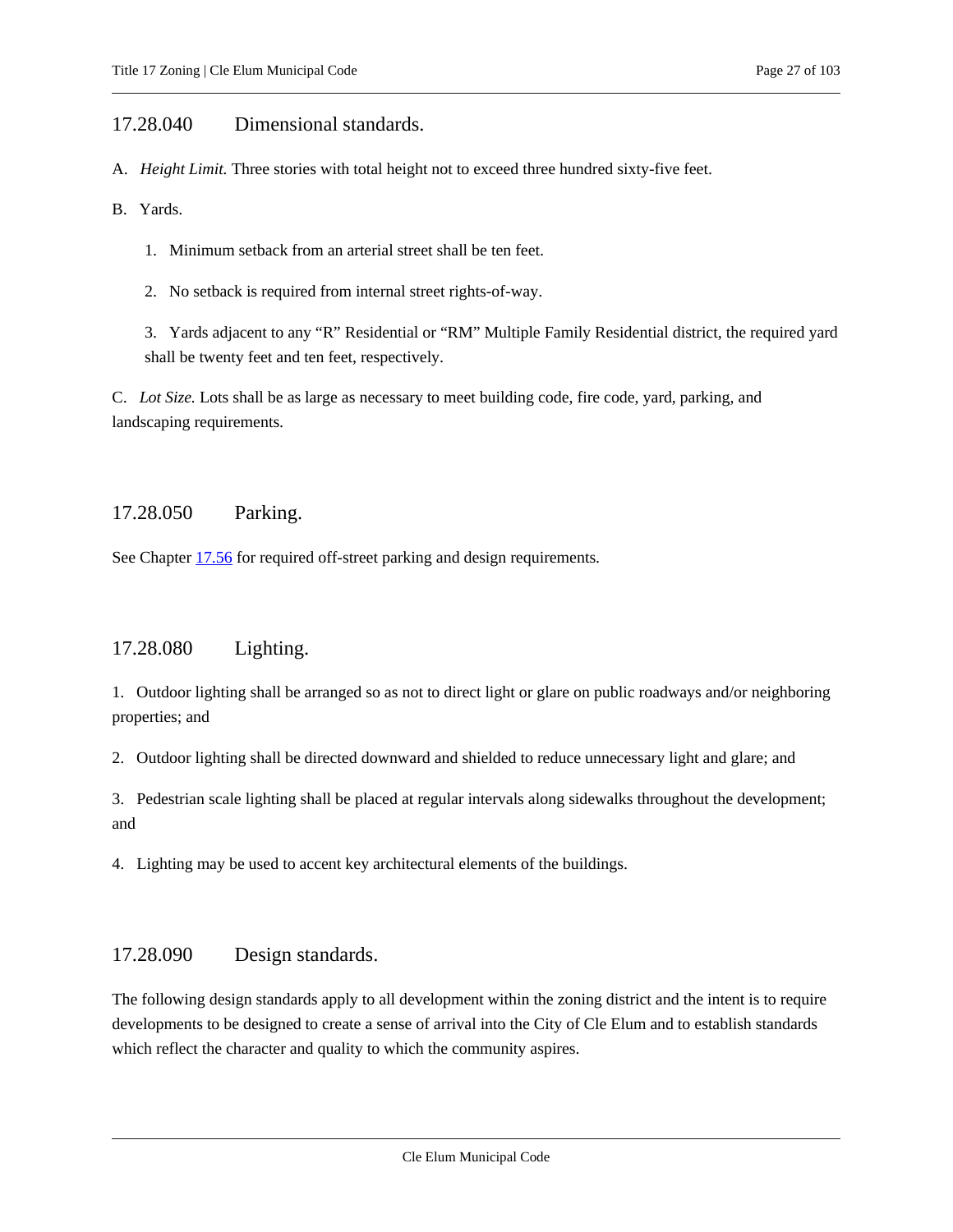1. Buildings shall be located and designed to focus on First Street. Developments with multiple buildings may locate other buildings away from First Street.

2. Building facades facing First Street or internal access drives or roads shall have at least fifty percent of the total wall area in permeable surfaces (windows, pedestrian entrances, open shops, etc.).

3. Parking lots shall be located and designed away from First Street.

4. Monumentation through the use of buildings, signs and landscaping shall be provided at key entranceways to the development.

5. Pedestrian facilities shall be provided from the public right-of-way to the entrances of all buildings open to the public in a continuous and direct route to the primary pedestrian entrance. Pedestrian routes shall be a minimum of six feet wide and shall be constructed of Portland cement concrete or brick or stone pavers. Pedestrian routes shall be protected from vehicle traffic by curbs, bollards, landscaping or other similar method. Where routes cross vehicle-maneuvering areas they shall be constructed of a different paving material than the vehicle-maneuvering areas.

6. A minimum of twenty percent of the site shall be devoted to landscaping.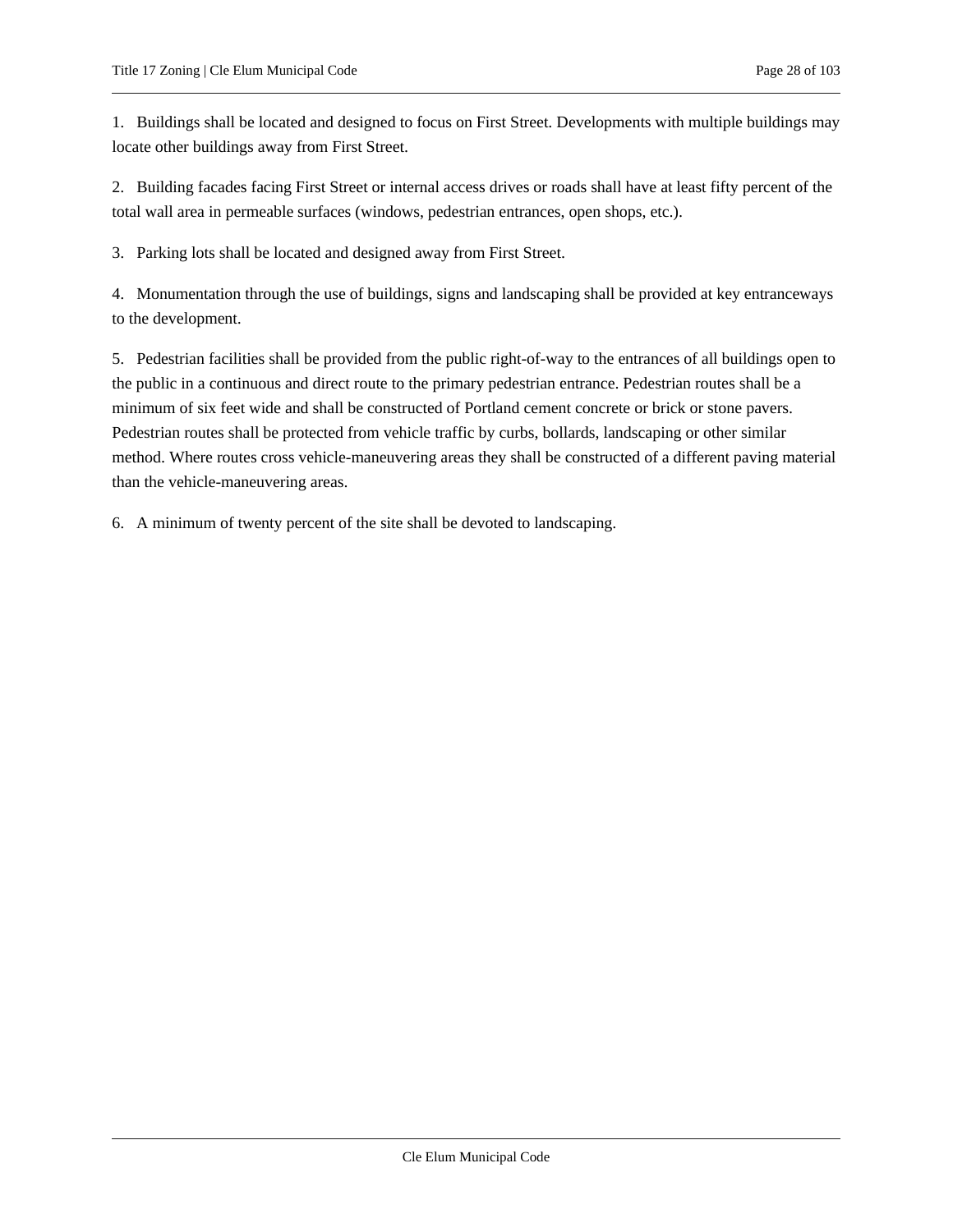### Chapter 17.32 CG GENERAL COMMERCIAL DISTRICT

#### <span id="page-28-0"></span>Sections:

| 17.32.010 | Purpose and intent.    |
|-----------|------------------------|
| 17.32.020 | Permitted uses.        |
| 17.32.030 | Conditional uses.      |
| 17.32.040 | Dimensional standards. |
| 17.32.060 | Landscaping.           |
| 17.32.080 | Lighting.              |
| 17.32.090 | Design guidelines.     |

### <span id="page-28-1"></span>17.32.010 Purpose and intent.

The General Commercial District is intended to provide areas for a range of commercial uses which serve the community; to establish standards that assure that new uses are compatible with and enhance existing commercial uses; and, to provide protection to uses in other zones.

### <span id="page-28-2"></span>17.32.020 Permitted uses.

In the CG district or general commercial district the following uses are permitted:

- A. Retail and wholesale stores and shops such as clothing and general merchandise;
- B. Grocery stores;
- C. Meat shops;
- D. Retail bakeries, micro-breweries and other specialty food processing with an associated retail use;
- E. Banks or similar financial institutions;
- F. Barbershops, beauty parlors and personal service shops;
- G. Hand laundries, clothes cleaning and pressing;
- H. Hotels, motels, bed and breakfast rooms and inns;

I. Lumber yards and building materials, coal and fuel storage, providing that they are housed in buildings completely enclosed by walls and windows, and the yard regulations of this district shall be observed; and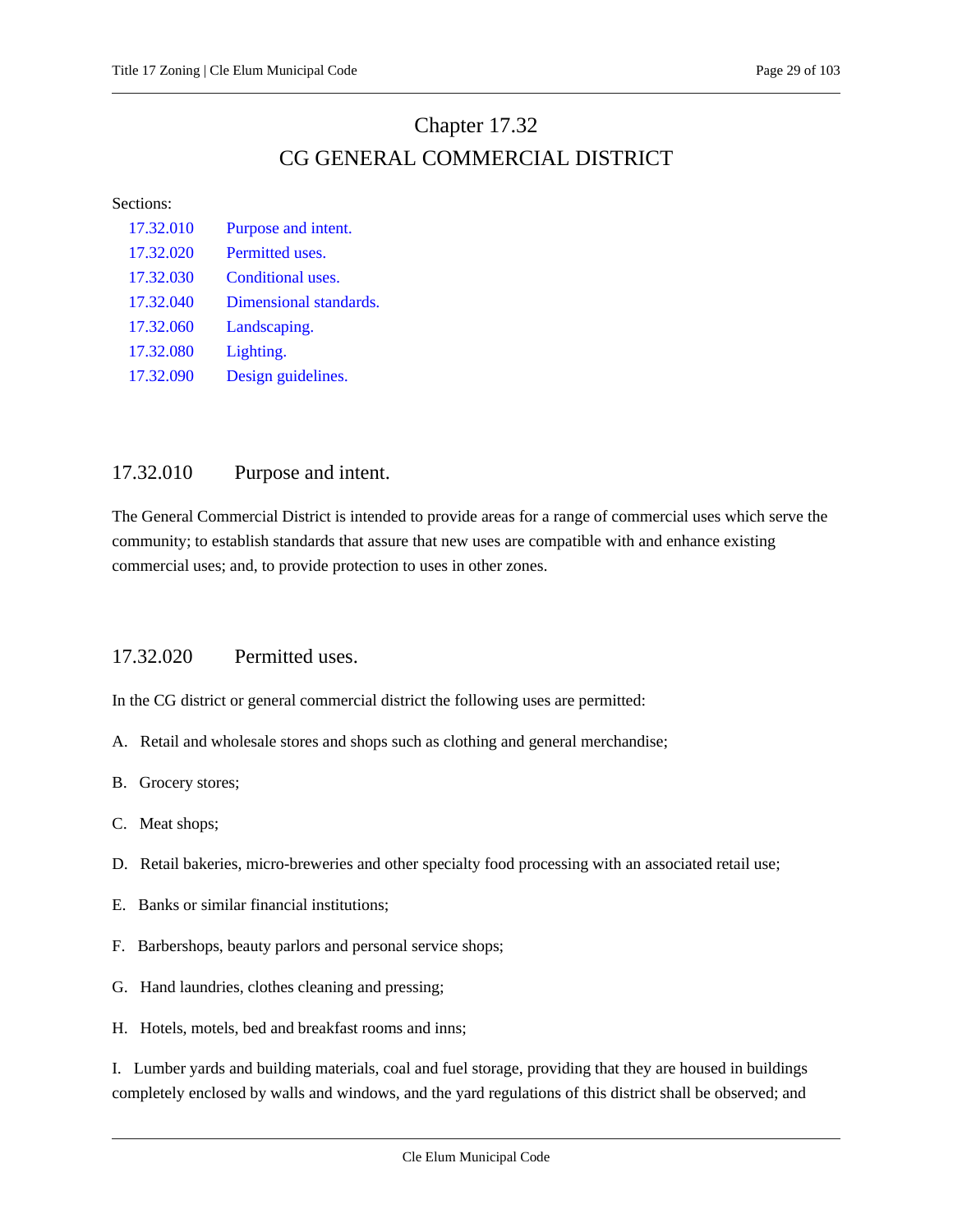provided further that no such lumber yards, building material yards, coal and fuel stores shall be maintained closer than one hundred feet to the side lines of the R/RM or residential districts;

J. Locksmiths, shoe and other clothing repair shops;

K. Manufacturing, production or treatment of products clearly incidental to the conduct of a retail business conducted on the premises;

- L. Professional or business offices;
- M. Public offices and uses;
- N. Printing establishments and newspaper printing;
- O. Auto repair and battery shops, service stations, tire repair shops;
- P. Restaurants, cafeterias and catering;
- Q. Sales room or store rooms for motor vehicles and other articles of merchandise;
- R. Studios;
- S. Taverns;
- T. Theaters;
- U. Commercial day care centers;
- V. Open air markets;
- <span id="page-29-0"></span>W. Mobile food service unit.

### 17.32.030 Conditional uses.

- 1. Residential uses;
- 2. Dancehalls, skating rinks, or other commercial amusement places;
- 3. Undertaking establishments and crematories;
- 4. Kennels;
- 5. Machine shops;
- 6. Mini-warehouses;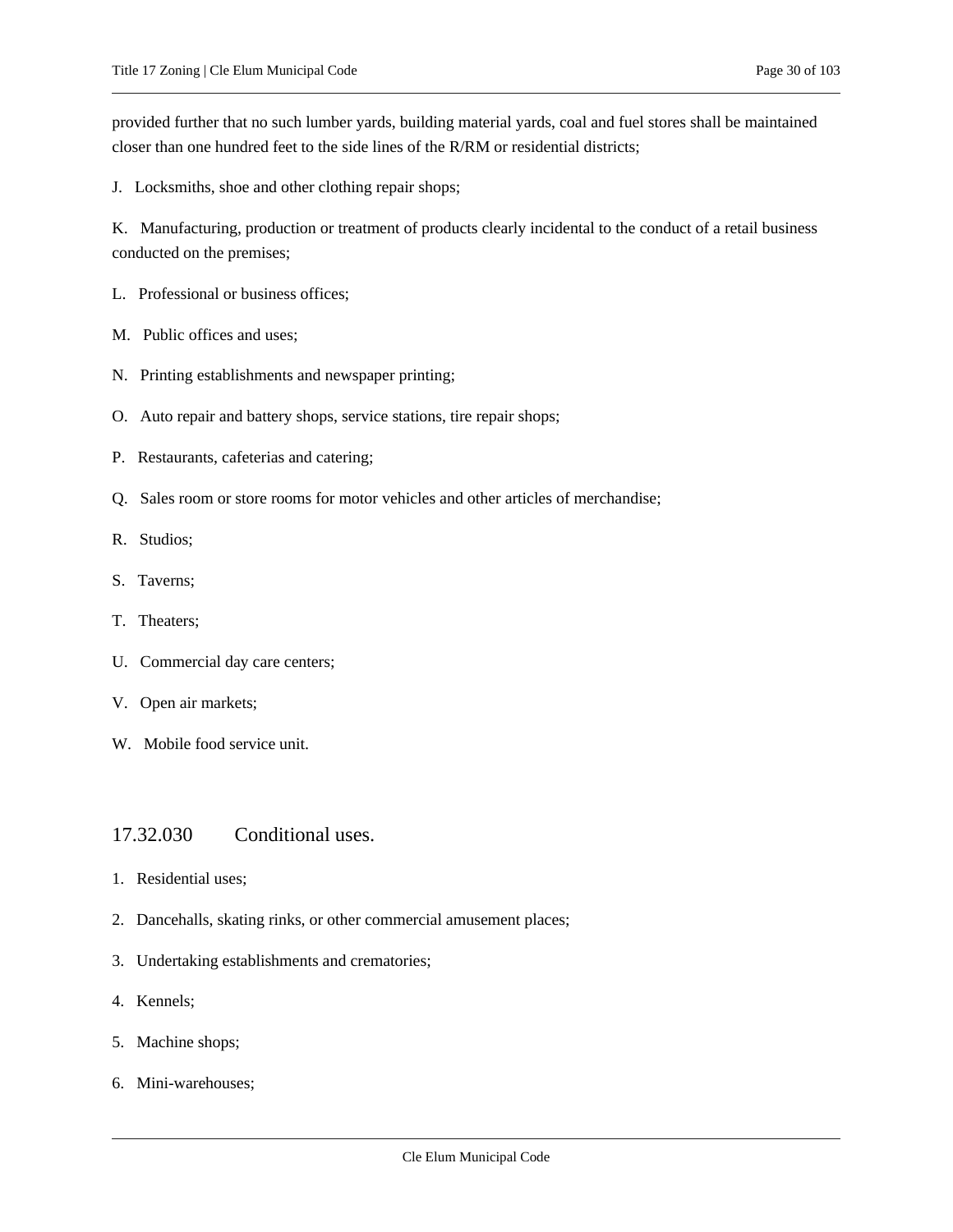<span id="page-30-0"></span>7. Short-term rentals (CEMC [17.08.335\)](#page-5-0).

### 17.32.040 Dimensional standards.

A. *Height.* The height of structures should be consistent with those of existing buildings and not over three stories or thirty-six feet in height. Design features consistent with the historic context of the area such as building names in the cornice or block corner turrets may exceed the height limit by ten percent if approved as part of the design review process.

B. *Yards.* No yards are required except for lots adjacent to any "R" residential or "RM" multi-family residential district. Yards adjacent to the residential district shall be twenty feet in width. Yards adjacent to the multiple family residential district shall be ten feet in width.

<span id="page-30-1"></span>C. *Minimum Lot Size.* A minimum of five thousand square feet is required for all new lots.

### 17.32.060 Landscaping.

A minimum of ten percent of the site shall consist of landscaping consistent with the requirements of Chapter [17.64.](#page-71-0) See also Chapter [17.64.](#page-71-0)

### <span id="page-30-2"></span>17.32.080 Lighting.

1. Outdoor lighting shall be arranged so as not to direct light or glare on public roadways and/or neighboring properties; and

2. Outdoor lighting shall be directed downward and shielded to reduce unnecessary light and glare; and

3. Pedestrian scale lighting shall be placed at regular intervals along sidewalks throughout the development; and

4. Lighting may be used to accent key architectural elements of the buildings.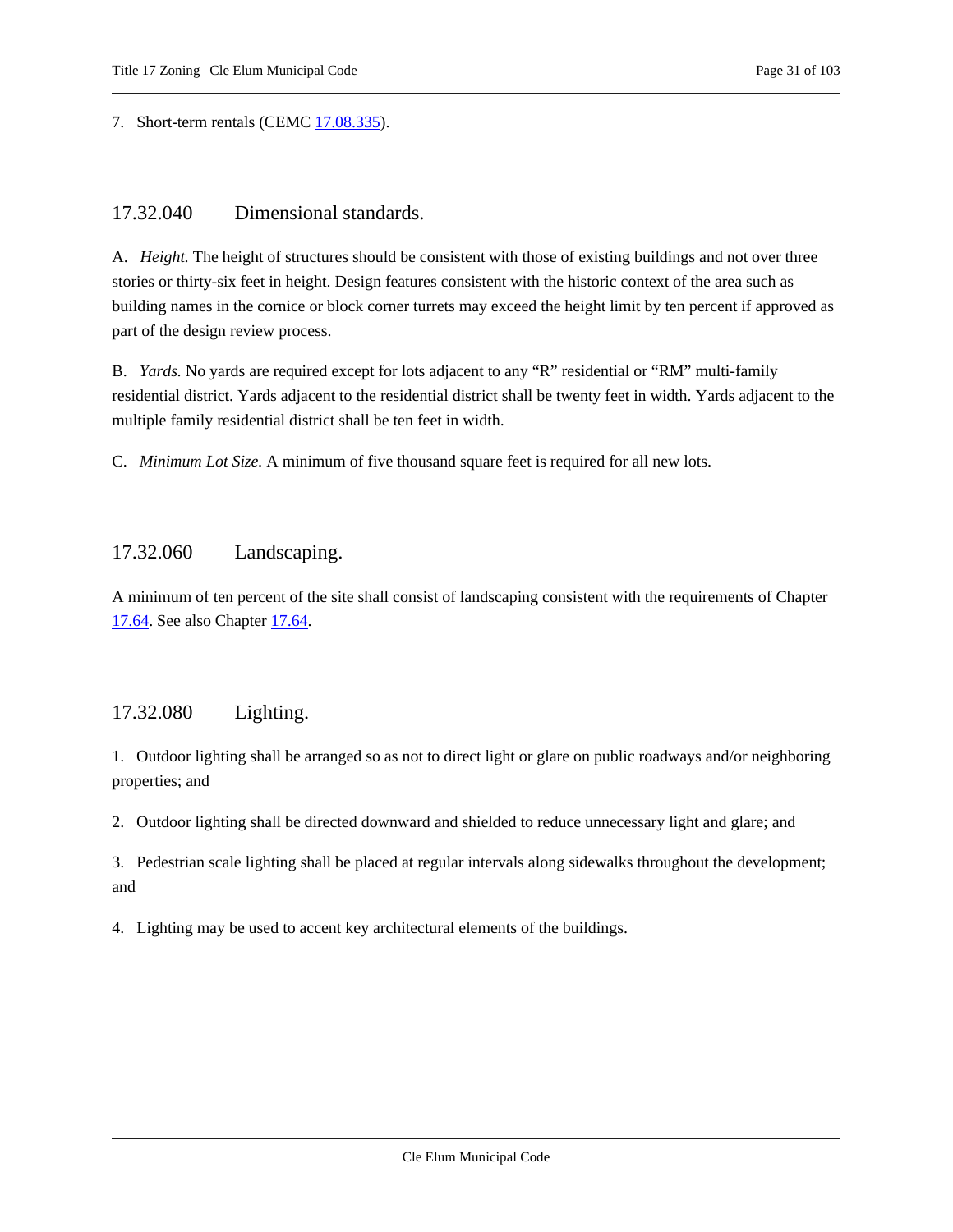### <span id="page-31-0"></span>17.32.090 Design guidelines.

The following design standards apply to all development within the zoning district and are intended to upgrade the visual quality of the commercial areas in the city, reduce impacts to adjacent property, and to establish standards that reflect the character and quality of the city.

1. Buildings shall be located and designed to focus on the public street serving the development.

2. Building facades facing a public street shall have at least fifty percent of the total wall area in permeable surfaces (windows, pedestrian entrances, open shops, etc.) or permanent architectural details such as false windows.

3. When feasible, parking lots shall be located behind or to the side of structures, and shall not be located on a corner of two streets or between a building and the public street, provided, that building sites with more than one street corner are not required to place the building(s) on multiple corners. For additional off-street parking and design requirements see Chapter [17.56.](#page-61-0)

4. Pedestrian facilities shall be provided from the public right-of-way to the entrances of all buildings open to the public in a continuous and direct route to the primary pedestrian entrance. Pedestrian routes shall be a minimum of six feet wide and shall be constructed of Portland cement concrete or brick or stone pavers. Pedestrian routes shall be protected from vehicle traffic by curbs, bollards, landscaping or other similar method. Where routes cross vehicle-maneuvering areas they shall be constructed of a different paving material than the vehicle-maneuvering areas.

5. Buildings of historic importance and value as indicated by their age and significance to the community or history may not be required to meet the specific design standards if the imposition of the standards will result in development that is less consistent with the historic character of the area.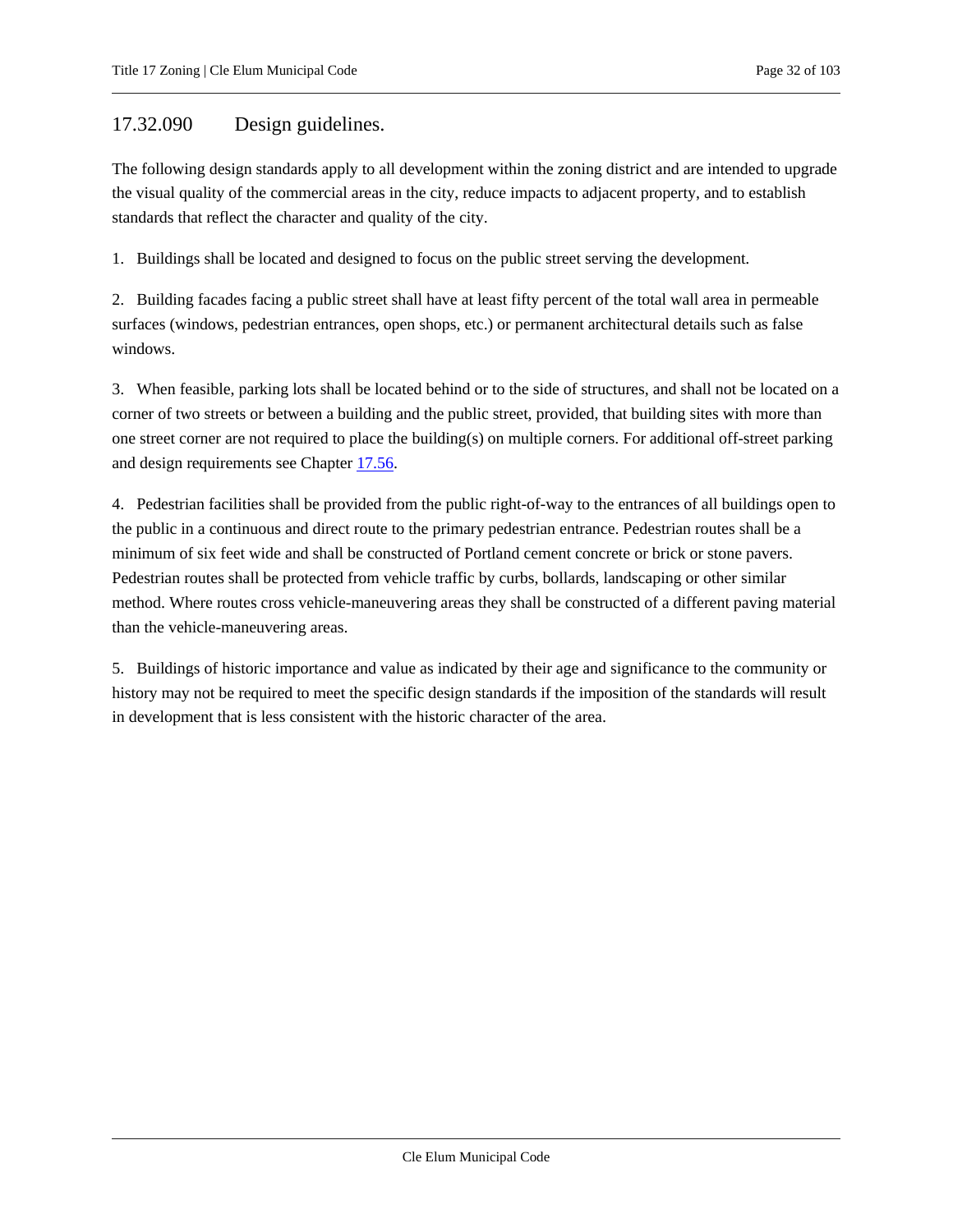## Chapter 17.34 BUSINESS PARK DISTRICT

<span id="page-32-0"></span>Sections:

| 17.34.005 | Purpose.                   |
|-----------|----------------------------|
| 17.34.010 | Permitted uses.            |
| 17.34.020 | Accessory uses.            |
| 17.34.030 | Conditional uses.          |
| 17.34.040 | Front yard.                |
| 17.34.050 | Rear yard.                 |
| 17.34.060 | Side yard.                 |
| 17.34.070 | Site area.                 |
| 17.34.080 | Height limit.              |
| 17.34.090 | Lot coverage.              |
| 17.34.100 | Landscaping and screening. |
| 17.34.110 | Design guidelines.         |
|           |                            |

### <span id="page-32-1"></span>17.34.005 Purpose.

The purpose of the business park district is to provide areas for light manufacturing, wholesale trade, warehousing, business and professional services, research and related activities enclosed within buildings and with high standards for development.

### <span id="page-32-2"></span>17.34.010 Permitted uses.

No building or premises shall be used, and no building shall hereafter be erected, moved into the district or structurally altered, unless otherwise provided in this title, except for one or more of the following uses:

- A. Catalog or Internet sales;
- B. Business and professional offices;
- C. Commercial testing laboratories;
- D. Research and development laboratories;
- E. Research, financial or information processing offices;
- F. Scientific research, testing, developmental and experimental laboratories;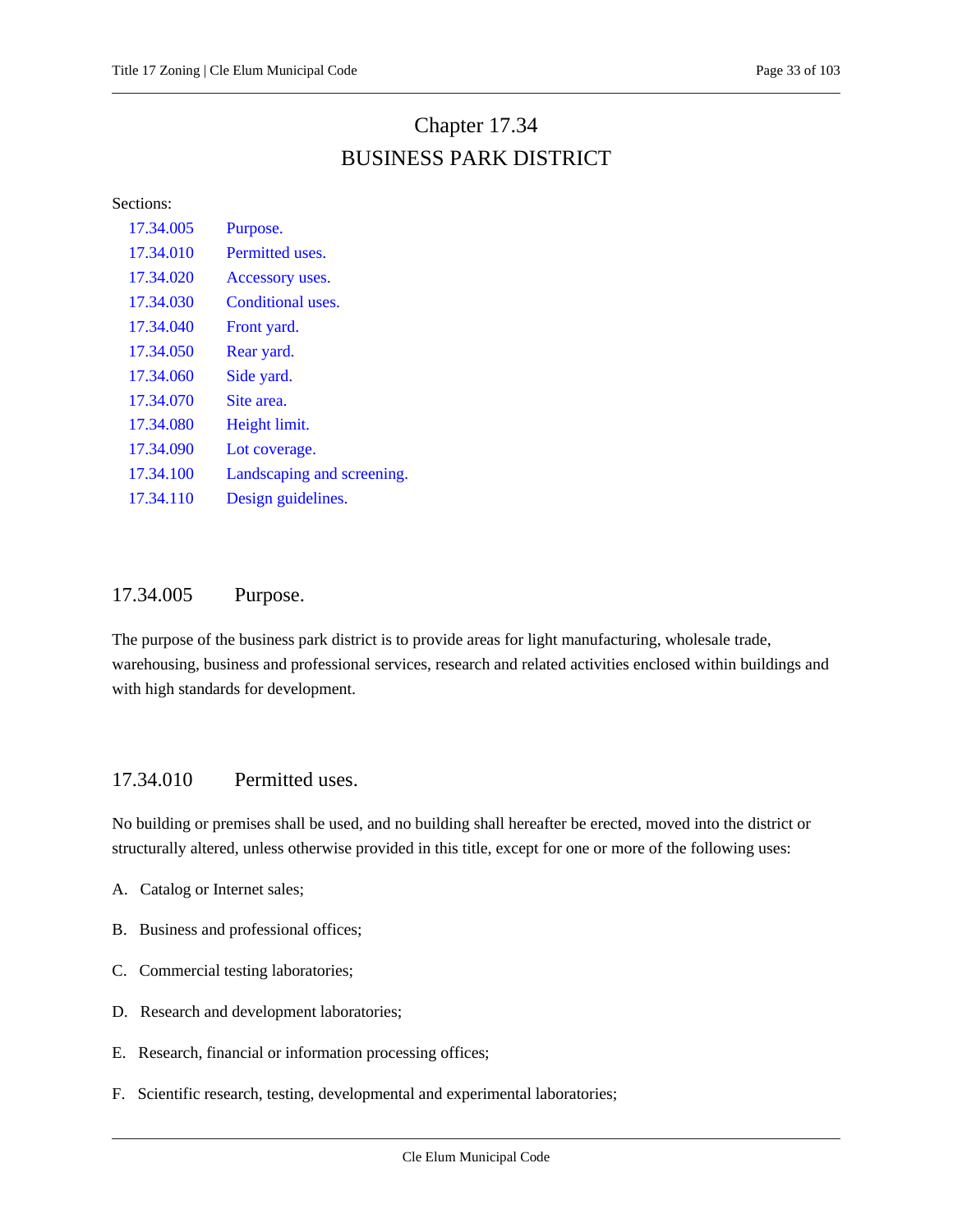G. Vocational/technical schools;

H. Manufacturing, processing, assembling and packaging of articles, products or merchandise from previously prepared natural or synthetic materials;

I. Manufacturing, processing, treating, assembling and packaging of articles, products or merchandise from previously prepared ferrous, nonferrous or alloyed metals (such as bar stock sheets, tubes, and wire and other extrusions);

J. Printing, publishing and allied industries;

K. Warehousing and distribution facilities, when enclosed within a building;

<span id="page-33-0"></span>L. Wireless communication facilities.

### 17.34.020 Accessory uses.

The following uses shall be permitted within the BP District when accessory to an outright permitted use and intended to serve employees of the BP district:

- A. Cafeteria, sandwich and coffee shops;
- B. Daycare centers;
- C. Health clubs;

D. Dwelling unit for caretaker or watchman;

E. Outdoor uses customarily appurtenant to permitted uses enclosed within buildings, including off-street parking areas, loading and unloading areas, etc.

### <span id="page-33-1"></span>17.34.030 Conditional uses.

The following purposes and uses of buildings shall be allowed only upon approval of a conditional use permit in accordance with the provisions of Chapter [17.80:](#page-79-0)

A. Public/community facilities;

B. Any outright permitted use whose operations are predominately conducted out-of-doors, rather than completely enclosed within a building.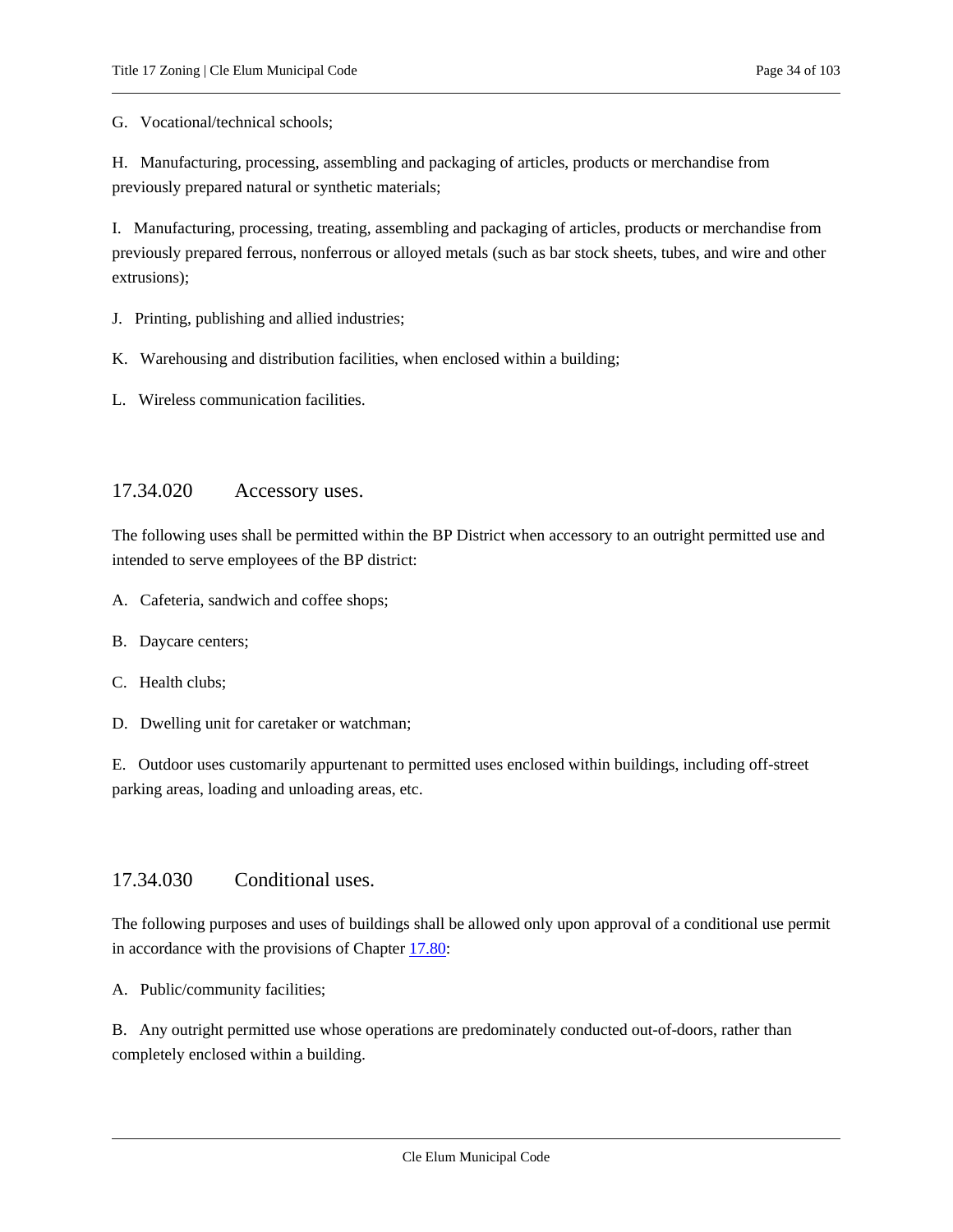### <span id="page-34-0"></span>17.34.040 Front yard.

<span id="page-34-1"></span>There shall be a front yard having a minimum depth of twenty feet.

### 17.34.050 Rear yard.

There shall be a rear yard having a minimum depth of fifteen feet, except when abutting an "R" residential or "RM" multi-family residential district in which case the rear yard shall be a minimum of twenty-five feet.

### <span id="page-34-2"></span>17.34.060 Side yard.

There shall be an interior side yard or side-street side yard of not less than fifteen feet in width on each side of a building. Side yards abutting any "R" residential or "RM" multi-family residential district shall be not less than thirty feet in width.

### <span id="page-34-3"></span>17.34.070 Site area.

For every building hereafter erected or structurally altered or moved into the district there shall be provided a lot area of not less than twenty thousand square feet.

### <span id="page-34-4"></span>17.34.080 Height limit.

No building hereafter erected or structurally altered within or moved into the district shall exceed three stories or thirty-six feet in height.

### <span id="page-34-5"></span>17.34.090 Lot coverage.

The lot area covered by structures shall not exceed forty percent of the lot area.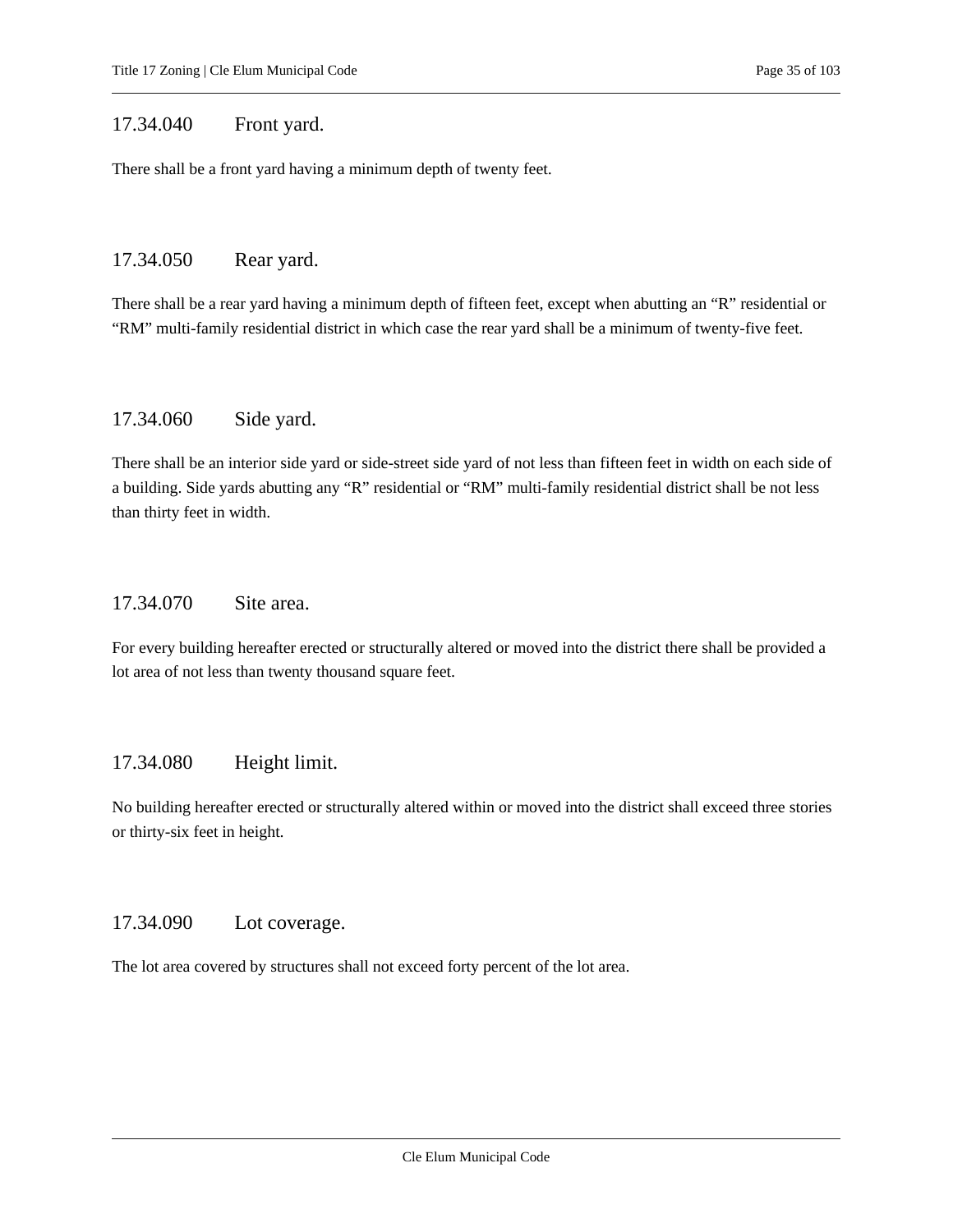<span id="page-35-0"></span>17.34.100 Landscaping and screening.

A. Loading docks, service bays and associated maneuvering areas shall be located outside the public right-of-way and shall be landscaped as necessary to screen said loading areas from any adjacent public right-of-way.

B. A minimum fifteen foot landscaped strip shall be provided adjacent to all street rights-of-way.

C. A minimum twenty-five foot fenced landscape strip shall be provided adjacent to any residentially zoned property.

D. Off-street parking areas shall be located to the side or in the rear of buildings and shall be screened from adjacent public rights-of-way and adjacent residential areas by sight-obscuring landscaping or a fence. Landscaping requirements within the parking area are described in Sectio[n 17.64.040.](#page-72-0)

E. All required yards, parking areas, storage areas, operations yards, and other open uses on the site shall be maintained in a neat and orderly manner appropriate for the district at all times.

### <span id="page-35-1"></span>17.34.110 Design guidelines.

(To be developed)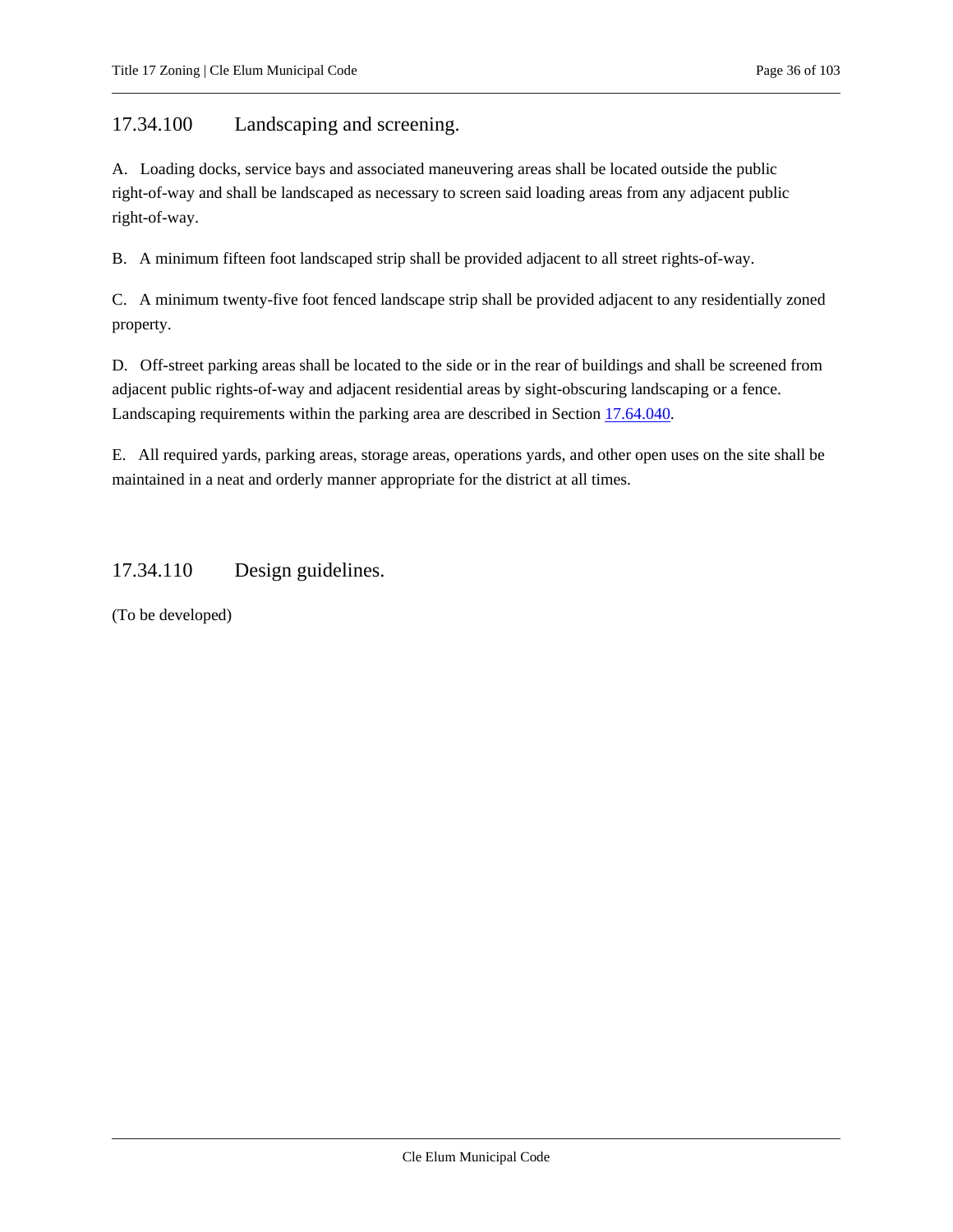# Chapter 17.36 I INDUSTRIAL DISTRICT

#### Sections:

| 17.36.010 | Purpose and intent.    |
|-----------|------------------------|
| 17.36.020 | Permitted uses.        |
| 17.36.030 | Conditional uses.      |
| 17.36.040 | Performance standards. |
| 17.36.050 | Design standards.      |

## <span id="page-36-0"></span>17.36.010 Purpose and intent.

This district is intended to accommodate a broad range of industrial activities and to protect such uses and districts from encroachment by conflicting land uses.

### <span id="page-36-1"></span>17.36.020 Permitted uses.

The following uses and their customary accessory uses are permitted outright in the industrial district when they are developed and used in a manner that complies with the performance standards and aesthetic objectives of this chapter:

- A. Manufacturing, rebuilding and/or repairing nonmetal or mineral products;
- B. Warehouse establishment;
- C. Wholesale establishment;
- D. Accessory retail uses, where products manufactured on site are sold to the general public;
- E. Office buildings related to permitted uses conducted on the same premises or within the industrial district;
- F. Food and dry goods processing, packaging and distribution operations;
- G. Welding and metal fabrication shops;
- H. Vehicle and machinery repair and storage;
- I. Transportation terminals;
- J. Contractor's offices, shops and storage yards;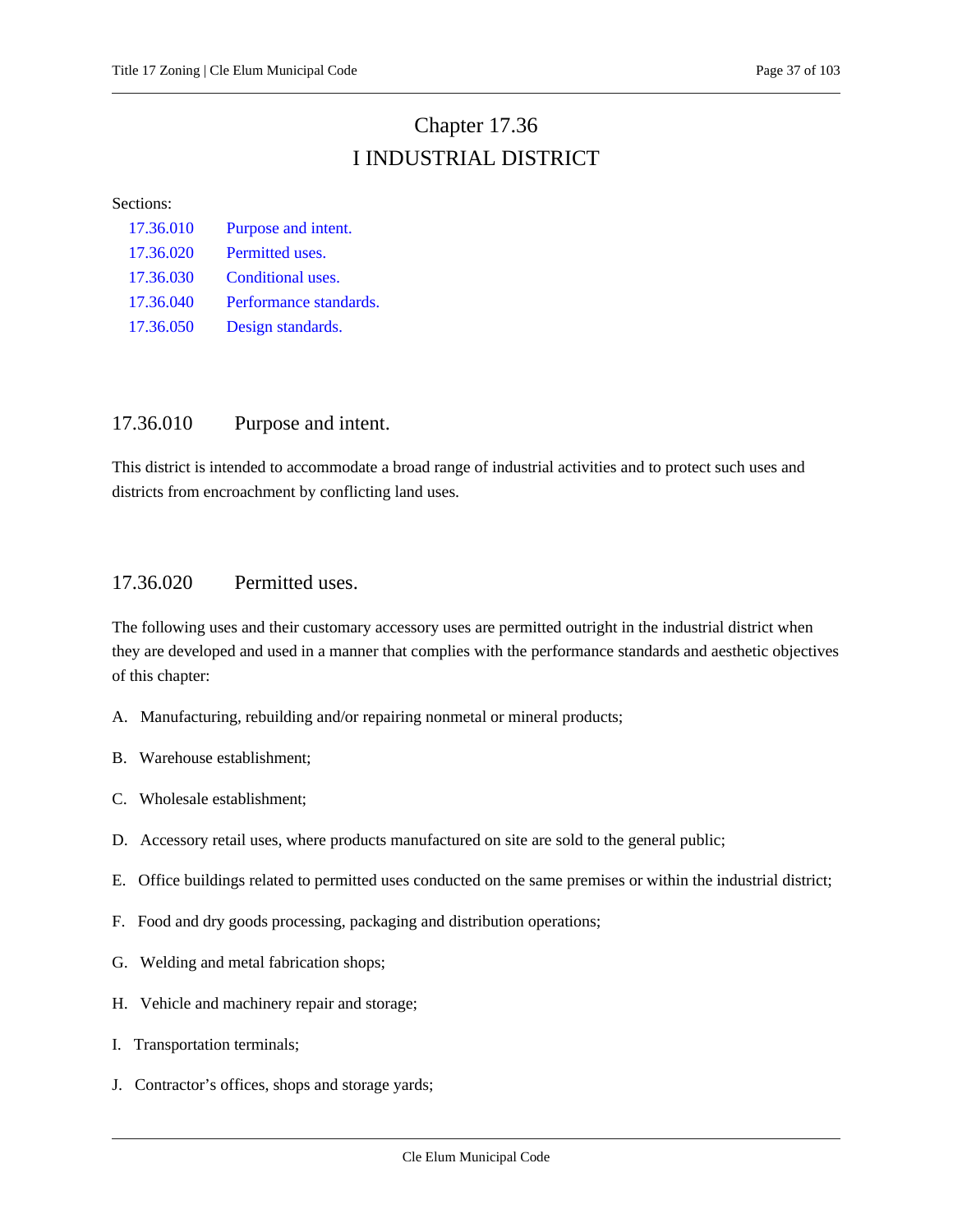K. Scientific research, testing, developmental and experimental laboratories;

- L. Public utility and governmental structures and/or uses;
- M. Agricultural use of the land;
- N. Veterinary clinic within the enclosed structure;
- O. Wireless communication facilities;

P. Retail sales involving equipment or vehicles normally stored or displayed outside and used for manufacturing, farming or construction.

#### <span id="page-37-0"></span>17.36.030 Conditional uses.

Because of considerations of odor, dust, smoke, noise, fumes, vibration or hazard, the following uses shall not be permitted in the industrial district unless a conditional use permit authorizing such use has been granted by the city council. The following purposes and uses of buildings shall be allowed only upon approval of a conditional use permit in accordance with the provisions of Chapte[r 17.80:](#page-79-0)

- A. Chemical manufacture, storage and/or packaging;
- B. Asphalt manufacture, mixing or refining;
- C. Automobile dismantling, wrecking or junkyards;
- D. Cement, lime, gypsum or plaster of paris manufacture;
- E. Drop forge industries;
- F. Reduction or disposal of garbage, offal or similar refuse;
- G. Rubber reclaiming;
- H. Feed yards, livestock sales yards or slaughterhouses;
- I. Smelting, reduction or refining of metallic ores;
- J. Tanneries;
- K. Wineries;

L. Manufacturing of industrial or household adhesives, glues, cements or component parts thereof, from vegetable, animal or synthetic plastic materials;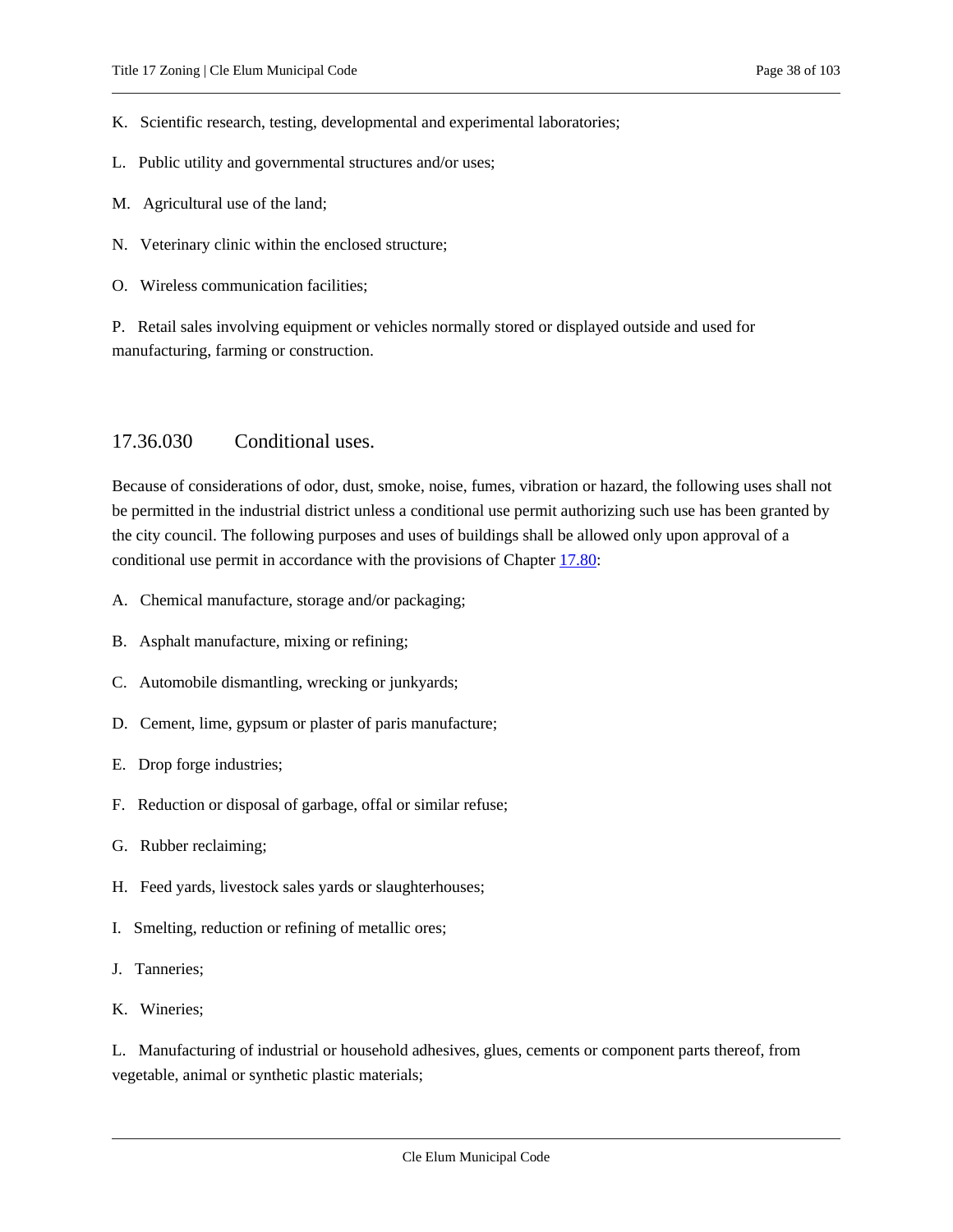<span id="page-38-0"></span>M. Waste (refuse) recycling and processing.

# 17.36.040 Performance standards.

All permitted, conditional and accessory uses in the industrial zone shall comply with the following performance standards:

A. All uses shall be subject to strict compliance with Washington state standards for noise, odor, air quality, smoke and hazardous materials.

B. No person shall operate or cause to be operated any source of sound in such a manner as to create a sound level that exceeds sixty dBA in any residential district. Specifically exempted from this requirement are emergency signaling devices, operating motor vehicles and lawnmowers, railroads, or aircraft.

C. Continuous frequent or repetitive vibrations that can be detected by a person of normal sensitivities at the property line shall not be produced. Vibrations from temporary construction activities, motor vehicles and vibrations occurring on an infrequent basis lasting less than five minutes are exempt.

D. Continuous, frequent or repetitive odors that exceed centimeter No. zero may not be produced. Odors lasting less than thirty minutes per day are exempt. The odor threshold is the point at which an odor may just be detected. The centimeter reading is based on the number of clear air dilutions required to reduce the odorous air to the threshold level. Centimeter No. zero is one to two dilutions of clear air.

E. All lighting shall be arranged so as not to produce glare on public roadways and/or neighboring non-industrial properties. Welding, acetylene torch or other similar processes shall be performed inside an enclosed structure.

F. All vehicle travelways, parking spaces and storage areas shall be paved with Portland cement concrete, asphalt cement pavement to eliminate dust as a result of wind or usage. Open areas shall be landscaped and/or maintained to minimize dust. Sites with its only access from an unpaved city street may provide alternative dust control measures in place of the required pavement.

G. All uses shall be subject to the collection and suitable disposal of on-site generated water runoff. A building permit and a drainage plan shall be submitted to the planning director for approval. The collection system shall be installed and functional prior to the issuance of a final building permit.

H. All open storage shall be enclosed by a six-foot-high security fence and/or an attractive hedge six feet in height so as to provide a fully site obscuring buffer when adjacent to public roads, and rights-of-way and any non-industrial district.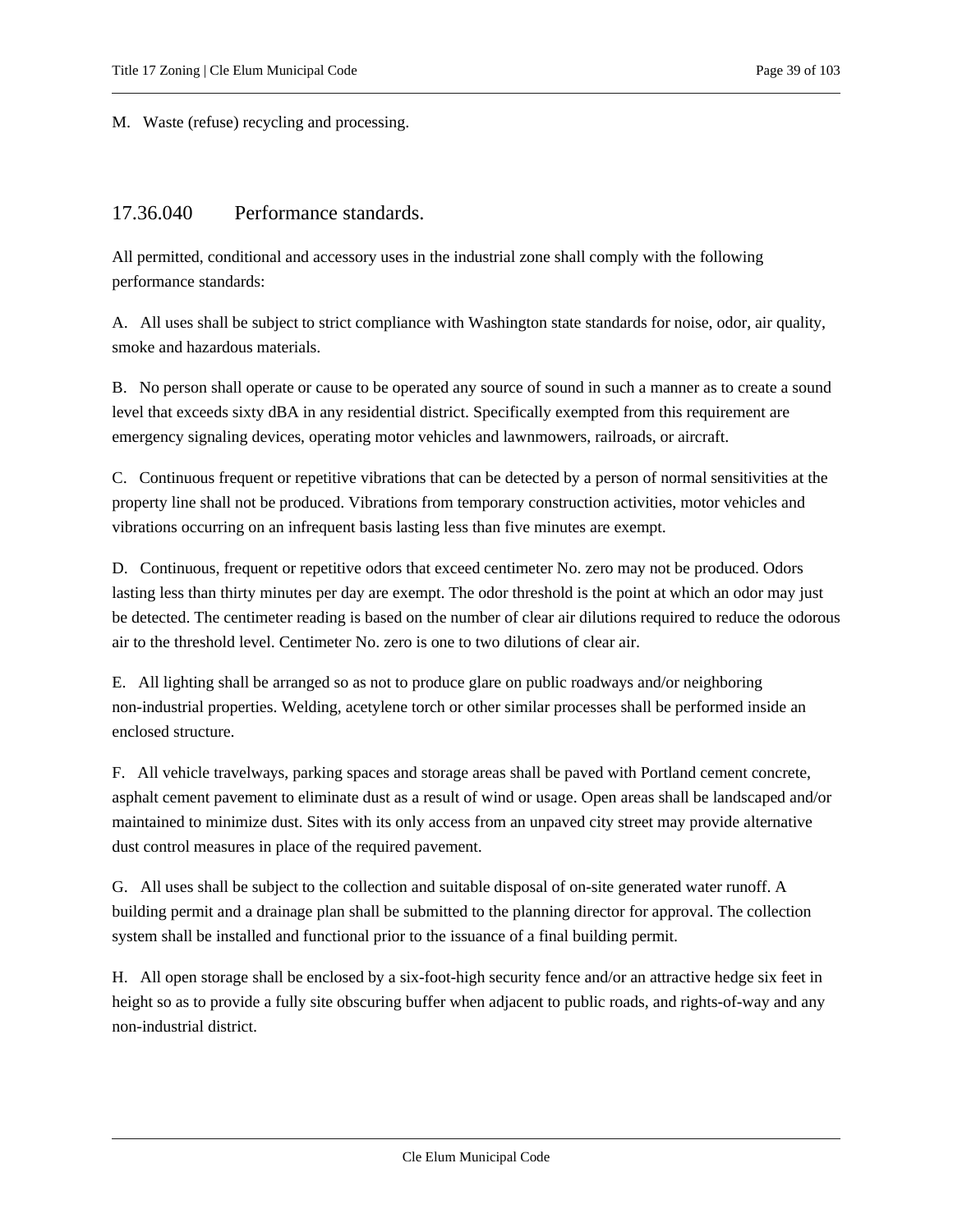# <span id="page-39-0"></span>17.36.050 Design standards.

A. The following setbacks from property lines and screening standards shall apply to all development in the industrial district:

1. Building, parking spaces and storage areas shall be located no closer than ten feet from property lines.

2. Building, parking spaces and storage areas abutting a residential zoning district shall be located no closer than twenty feet from property lines.

B. The minimum lot size for new lots is twenty thousand square feet.

C. No building hereafter erected or structurally altered within or moved into the district shall exceed three stories or thirty-six feet in height.

D. A minimum of ten percent of the site shall be landscaped.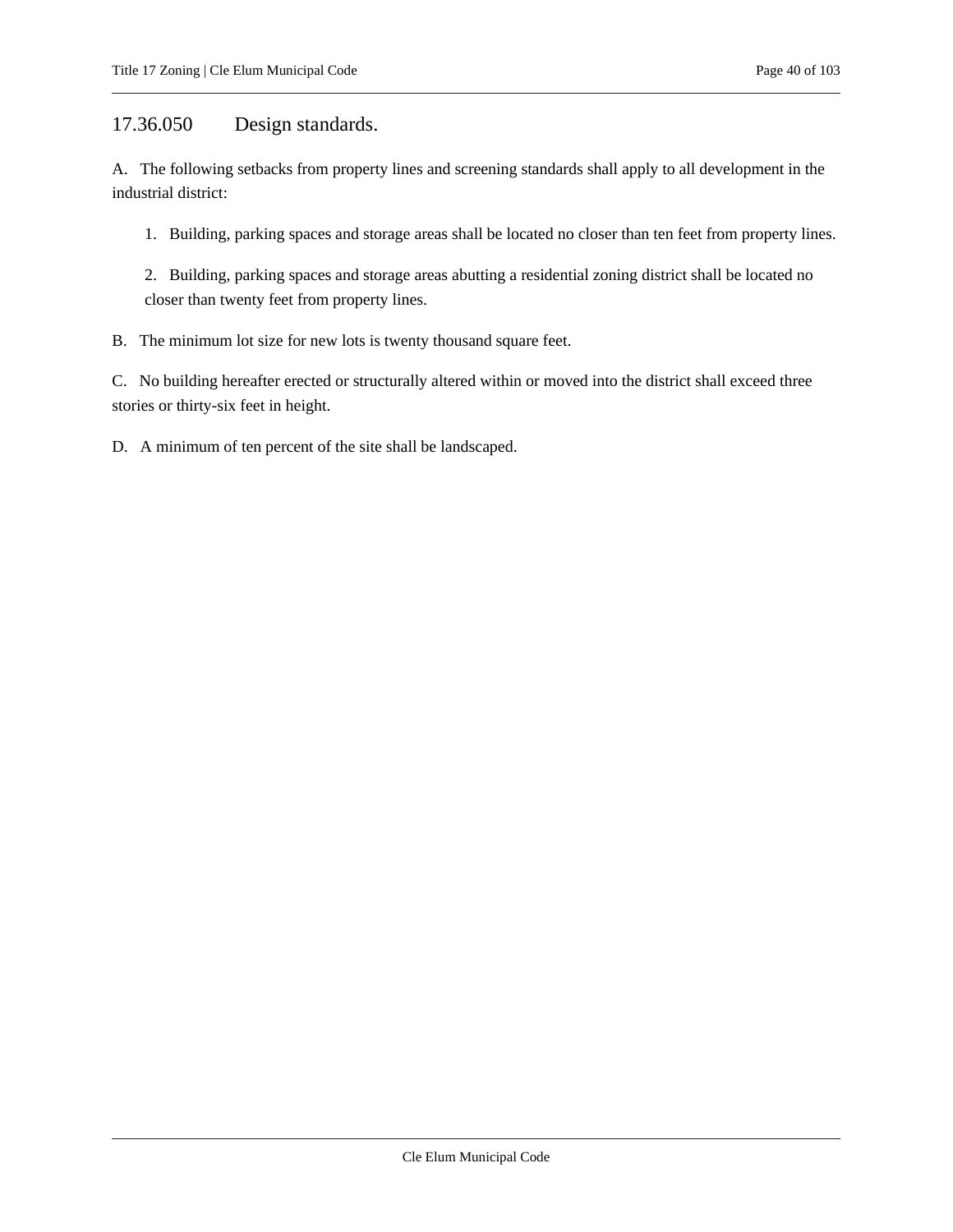# Chapter 17.45 PMU PLANNED MIXED USE DISTRICT

Sections:

| 17.45.010 | Purposes and objectives.                                    |
|-----------|-------------------------------------------------------------|
| 17.45.020 | Mixed use approval required.                                |
| 17.45.030 | Mixed use approval – Exemptions.                            |
| 17.45.040 | Mix of uses encouraged.                                     |
| 17.45.050 | Uses permitted.                                             |
| 17.45.060 | Development standards.                                      |
| 17.45.070 | Application procedures.                                     |
| 17.45.080 | Application for mixed use approval.                         |
| 17.45.090 | Approval criteria.                                          |
| 17.45.100 | Mixed use final plan.                                       |
| 17.45.110 | Subsequent approvals and permits.                           |
| 17.45.120 | Concurrent processing of development proposal applications. |
| 17.45.130 | Sureties.                                                   |
| 17.45.140 | Expiration of mixed use approval.                           |
| 17.45.150 | Amendment of final plan.                                    |

# <span id="page-40-0"></span>17.45.010 Purposes and objectives.

A. The PMU district is established to apply to larger parcels of land with significant development potential and to achieve the following purposes:

1. To assure that large new development creates a complete and interdependent Cle Elum community that contains a mix of land uses that provides for most of the daily needs of its residents and visitors including recreation, employment, housing affordable to all residents and education;

2. To obtain development within the city with imaginative site planning in a compatible mixture of land uses that will encourage pedestrian rather than automotive access to employment opportunities and goods and services;

3. To encourage building design that is in keeping with the climate and the traditional rural, small town, mountain character of the Cle Elum area;

4. To ensure sensitivity in land use and design to adjacent land uses within the PMU district, and to avoid creating incompatible land uses;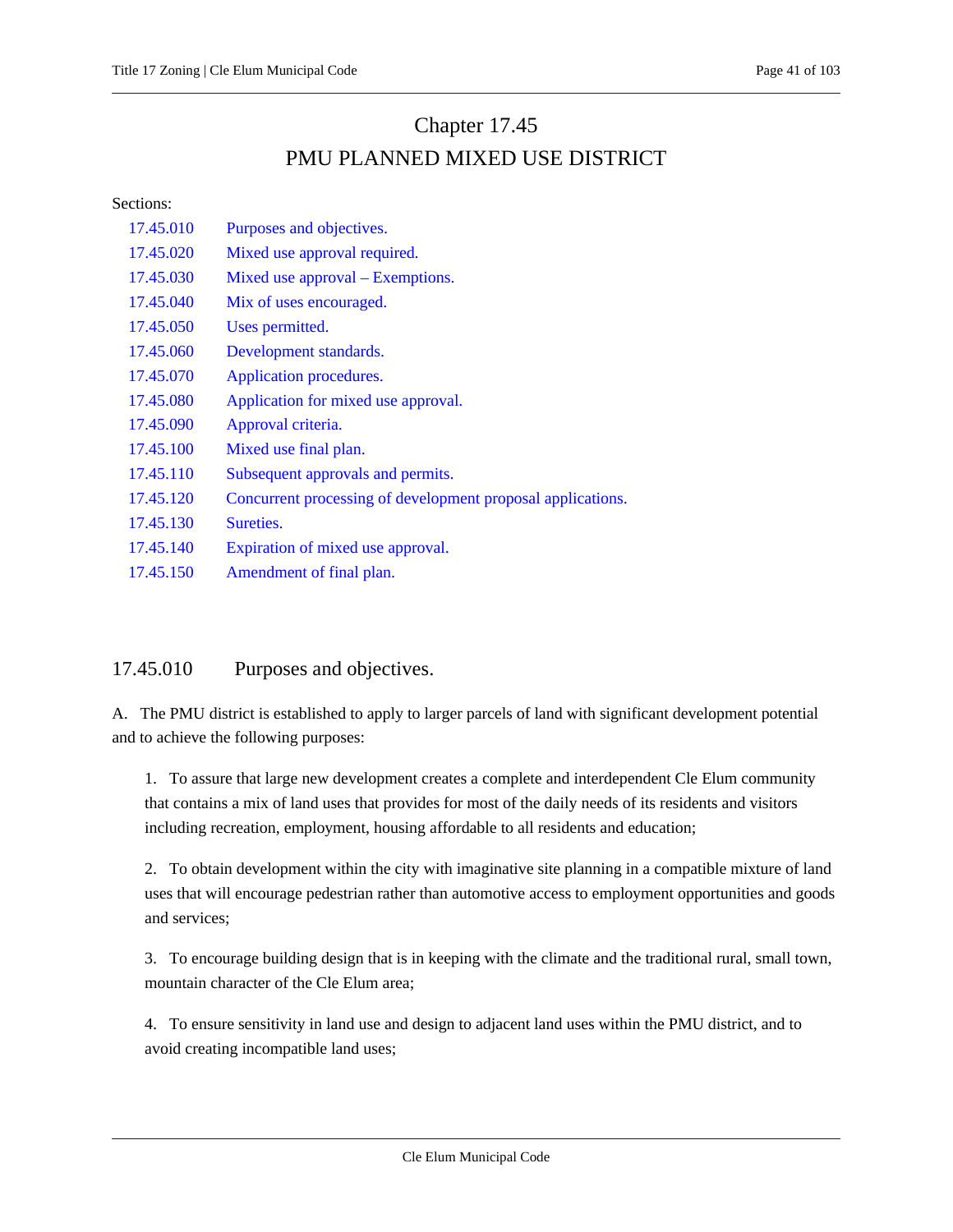5. To ensure that all development gives adequate consideration to and provides mitigation for the impacts it creates with respect to transportation, public utilities, open space, recreation and public facilities, and that circulation, solid waste disposal and recycling, water, sewer and stormwater systems are designed to the extent feasible to be adequate to serve future adjacent development that can reasonably be expected; and

6. To ensure that development protects and preserves the natural environment to the maximum extent possible, including but not limited to protecting the water quality of the Cle Elum and Yakima Rivers, contributing to the long-term solution of flooding problems, protecting wetlands and sensitive areas, protecting views and providing a wooded background and ridge adjacent to the community.

B. Each proposal for development within the PMU district shall conform to the Cle Elum comprehensive plan, any applicable subarea plan and applicable annexation and/or development agreements, and will advance the achievement of the foregoing purposes of the PMU district as well as the following objectives:

1. To preserve or create open space for the enjoyment of the residents of the city, employees of businesses located within the city and the general public;

2. To create attractive, pedestrian-oriented neighborhoods with a range of housing types, densities, costs and ownership patterns;

3. To provide access to employment opportunities and goods and services in close proximity to residential uses;

4. To provide a balanced mix and range of land uses within and adjacent to the development that minimize the necessity for the use of automobiles on a daily basis;

5. To use the highest quality architectural design and a harmonious use of building materials;

6. To provide a variety of street sizes and designs, including narrow streets designed principally for the convenience of pedestrians as well as streets of greater width designed primarily for vehicular traffic;

7. To provide commons, greens, parks or civic buildings or spaces as places for social activity and assembly for the neighborhood and community;

8. To provide clustered development to preserve open space within the corporate limits of the city while still achieving an appropriate overall density for the city; and

9. To maintain Old Town as the principal retail center for the City of Cle Elum.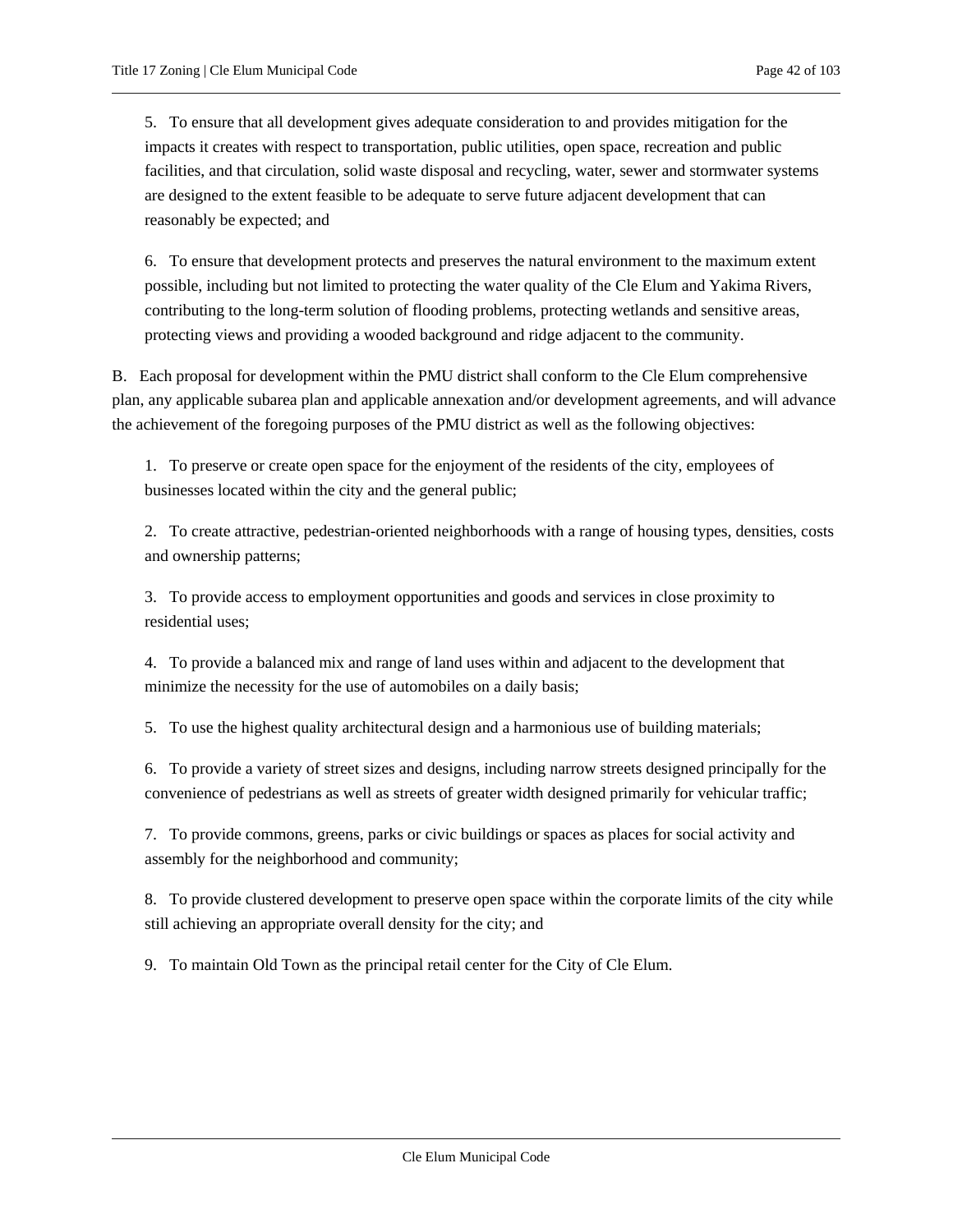# <span id="page-42-0"></span>17.45.020 Mixed use approval required.

A. Subject to the provisions of CEM[C 17.45.303,](#page-42-1) no land shall be used, subdivided, cleared, graded or filled and no building or structure shall be constructed, altered or enlarged within the PMU district except under the authority of an approved final plan pursuant to CEM[C 17.45.140](#page-50-2) issued through the process established in this chapter.

B. For purposes of this chapter, "development proposal" means a proposal for any of the activities for which prior mixed use approval is required pursuant to subsection A of this section.

# <span id="page-42-1"></span>17.45.030 Mixed use approval – Exemptions.

A. Road and utility transmission corridors, including electric, telephone, natural gas, television cable, water and sewer, may be constructed in and across the PMU district without an approved final plan, when approved by the city planner, as necessary to serve citywide or regional needs. All proposed road and utility transmission corridors in the PMU district intended solely to serve existing or future development in the PMU district shall be considered as part of an application for planned mixed use approval, and may not be considered pursuant to the authority of this section.

B. Temporary uses and structures, including those for which a grading, clearing or building permit is required may be approved by the city planner without an approved final plan upon a determination that structures can be removed and the area restored to its previous condition without altering the natural characteristics of the property or a significant feature thereof to an appreciable degree. Such temporary structures may be established as permanent features if included in the approved final plan.

C. All approvals under the provisions of this section may include conditions appropriate to ensure to the maximum extent possible that the use or structure approved does not create an impediment to the eventual development of the property to achieve the purposes and objectives of this chapter and do not impact any sensitive area (i.e., wetland, steep slope). Any proposal may be denied if it is found to create a significant impediment to the eventual development of the property or adversely impact environmentally sensitive areas to achieve the purposes and objectives of this chapter that cannot be mitigated by appropriate conditions.

### <span id="page-42-2"></span>17.45.040 Mix of uses encouraged.

The PMU district allows and encourages a mixture of land uses, both vertically and horizontally, on one parcel or several contiguous combined parcels, but does not require such a mixture of uses on-site, provided the development proposal, when considered in relation to surrounding development, achieves the purposes and objectives of this chapter.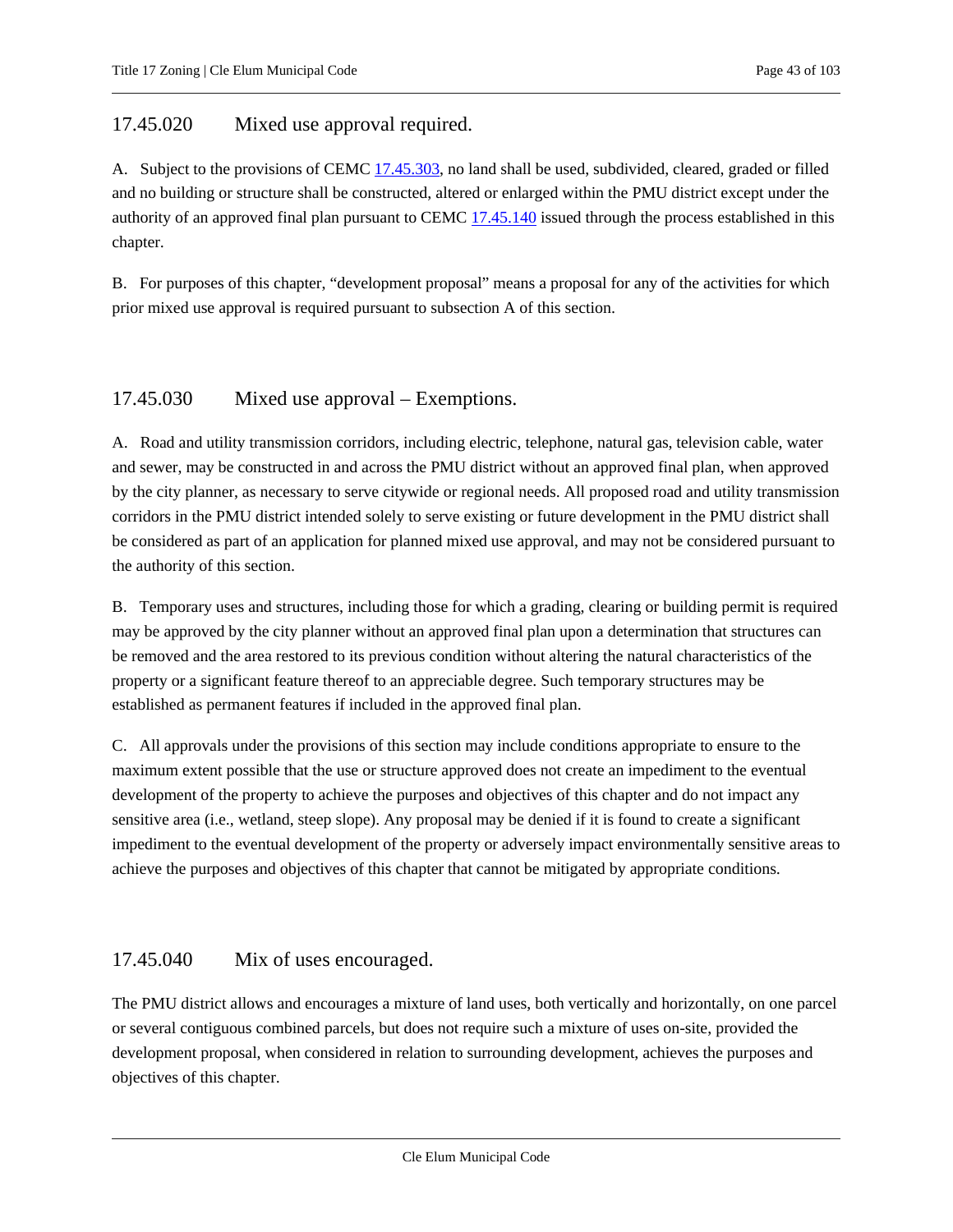### <span id="page-43-0"></span>17.45.050 Uses permitted.

A. All principally and conditionally permitted uses in this title may be allowed in the PMU district pursuant to an approved final plan provided that retail and service uses shall be limited to those convenience retail and service uses that are sized and designed to serve the residents or employees of the PMU zone and provided further specific uses permitted only in industrial districts pursuant to CEMC [17.24,](#page-19-0) and indicated in subsection B, which shall be prohibited in the PMU district, unless a special finding has been made as described in subsection B of this section.

B. The following uses may be allowed in the PMU district only upon a special finding pursuant to subsection C of this section:

- 1. Manufacturing, rebuilding and/or repairing nonmetal or mineral products;
- 2. Welding and metal fabrication shops;
- 3. Vehicle and machinery repair and storage;
- 4. Transportation terminals;
- 5. Contractor's offices, shops and storage yards;
- 6. All chemical manufacture, mixing or refining;
- 7. Asphalt manufacture, mixing or refining;
- 8. Automobile dismantling, wrecking or junkyards;
- 9. Blast furnaces or coke ovens;
- 10. Cement, lime, gypsum, or plaster of paris manufacture;
- 11. Drop forge industries;
- 12. Explosives, storage or manufacture;
- 13. Reduction or disposal of garbage, offal or similar refuse;
- 14. Oil refining;
- 15. Rubber reclaiming;
- 16. Feed yards, livestock sales yards or slaughterhouses;
- 17. Smelting, reduction or refining of metallic ores;
- 18. Tanneries;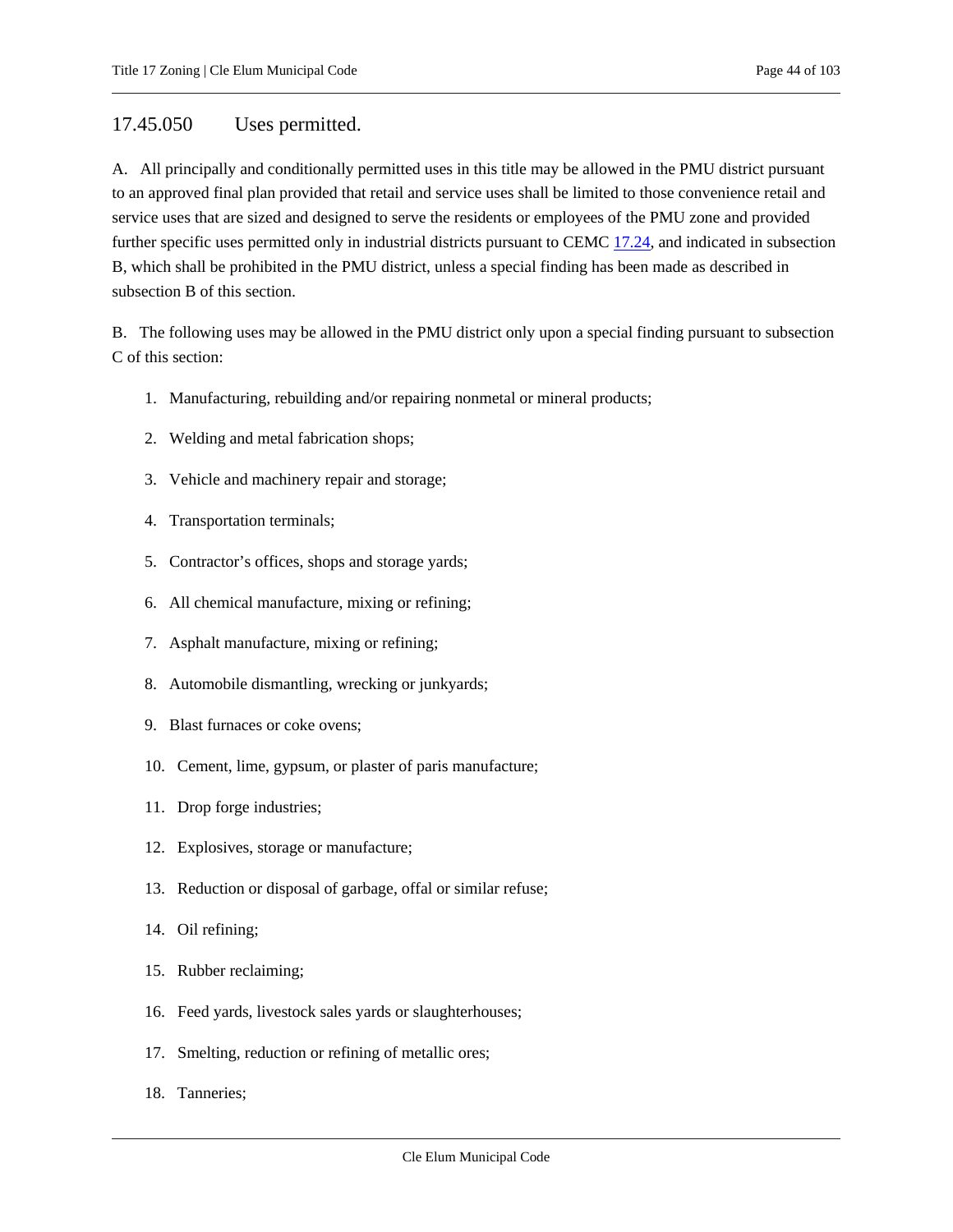19. Manufacturing or industrial or household adhesives, glues, cements, or component parts thereof, from vegetable, animal or synthetic plastic materials.

C. The uses specified in subsection B of this section may be permitted in the PMU zone only upon a special finding by the city council that the proposal is for:

1. Public facilities deemed necessary by the city to protect or promote the public health, safety and welfare;

2. The proposed use:

a. Promotes the public health, safety and welfare,

b. Can be carried on within a development proposal without greater traffic, noise, glare, air or water pollution impacts or other environmental impacts than other uses not subject to the prohibition of this section, and

c. Does not materially hinder the achievement of the objectives of this chapter and provides a net benefit to the city.

## <span id="page-44-0"></span>17.45.060 Development standards.

A. It is the intention of this chapter to encourage development proposals not constrained by fixed development standards, and toward that end, deviation from the development standards set forth in subsection D of this section or other standards of this code, except those specified in subsection B of this section, may be authorized when the city council finds, with the advice of the planning commission, that compared to such standards, such deviation would advance the achievement of the stated purposes and objectives of the PMU district at the completion of the development.

B. The development standards in this section shall apply to all development proposals within the PMU district unless an adopted subarea plan or annexation implementation agreement specifies different standards, in which case the standards specified in the subarea plan or development agreement shall apply.

1. All property in one ownership shall be included in a PMU application;

2. The minimum acreage for a mixed use final plan shall be of such size that the applicant can demonstrate the ability to incorporate the intent of this chapter;

3. At least thirty-five percent of the total acreage within the proposed final plan must be dedicated to open space, natural areas, parks, recreation areas, or village greens, commons or public assembly areas, excluding streets and parking areas;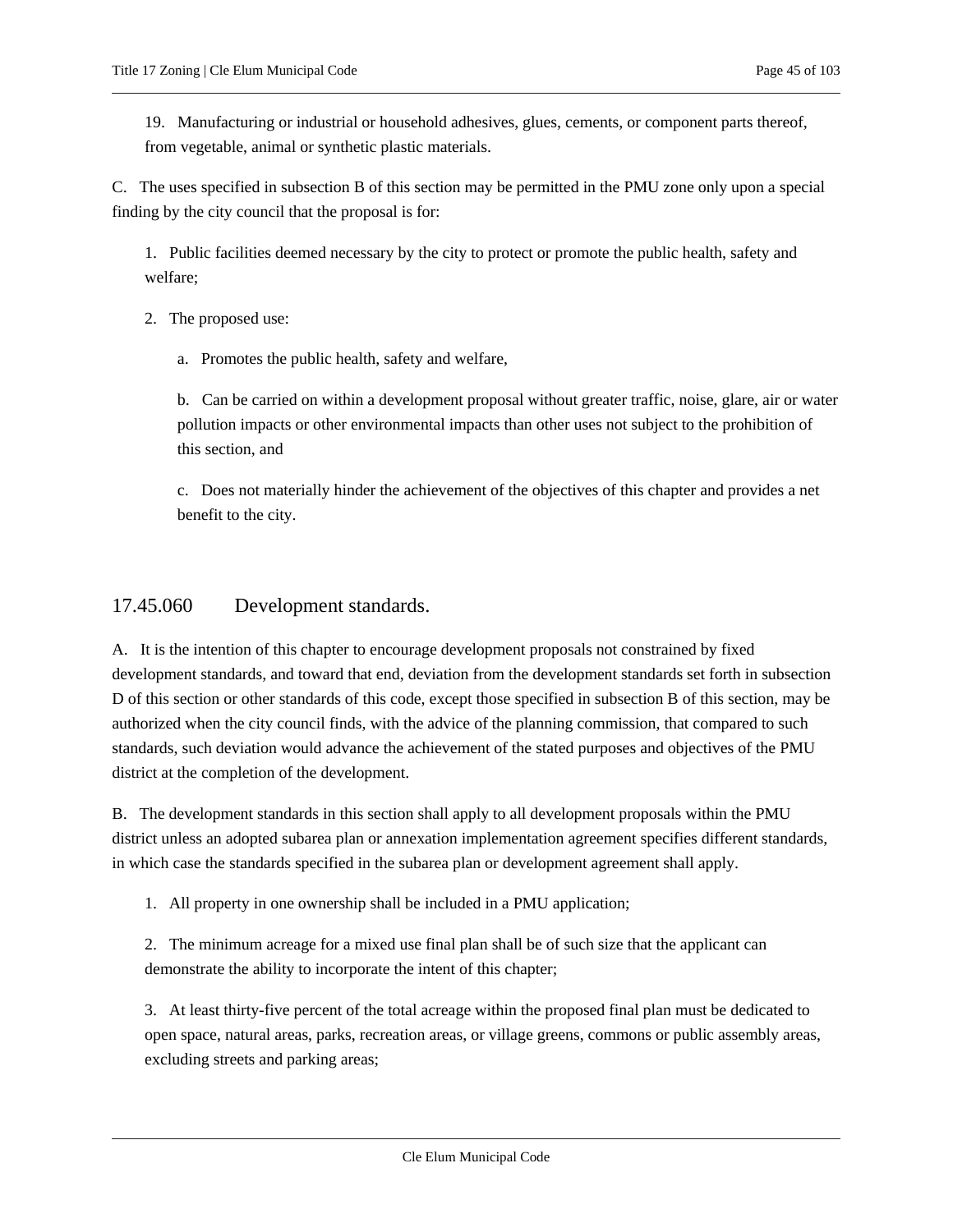4. The tract or tracts of land included in a proposed mixed use final plan in a PMU district must be in one ownership or control, or be the subject of a joint application by the owners of all the property included;

5. Proposed circulation, solid waste disposal and recycling, water, sewer and stormwater management systems shall be designed in such a manner to allow adequate and efficient future expansion to accommodate development which can reasonably be anticipated on adjacent or nearby lands within the City of Cle Elum or the UGA;

6. The siting of compatible land uses shall be encouraged to the greatest extent possible through the use of sensitive site planning, use of landscaping, buffering and open space;

7. A lighting plan that provides sufficient illumination without significantly diminishing the ambient darkness of the rural setting. Outdoor lighting shall be designed so as not to direct light and/or glare on public roadways and/or neighboring properties. All outdoor lighting shall be fully cut off with the light fully shielded to reduce unnecessary light and glare. No lighting shall exceed a level of thirty footcandles;

8. Average density for single family to be four dwelling units per acre; minimum density for multi-family to be eight units per acre; maximum density for multiple family to be twelve to fifteen dwelling units per acre. Submittal of the final plan shall include sufficient information to determine that all proposed lots have adequate buildable area for the proposed use;

9. Maximum building height: three stories or thirty-five feet, whichever is lower;

10. Include provisions for a floor area ratio for business park; maximum amounts of impervious surface and building coverage for the various uses; refer to the city's zoning code; and

11. All other requirements of the Cle Elum Municipal Code such as parking, landscaping street standards, etc., unless specifically modified by a subarea plan or development agreement.

# <span id="page-45-0"></span>17.45.070 Application procedures.

Planned mixed use master site plan applications are considered a Type IV process pursuant to Chapter [17.100.](#page-89-0) Applications shall be processed in accordance with the procedures established by Chapte[r 17.100](#page-89-0) of this title. Provided, that the time limits for decisions established by Section [17.100.120](#page-89-0) of this title are not applicable because of the complex nature of the applications and the large areas covered.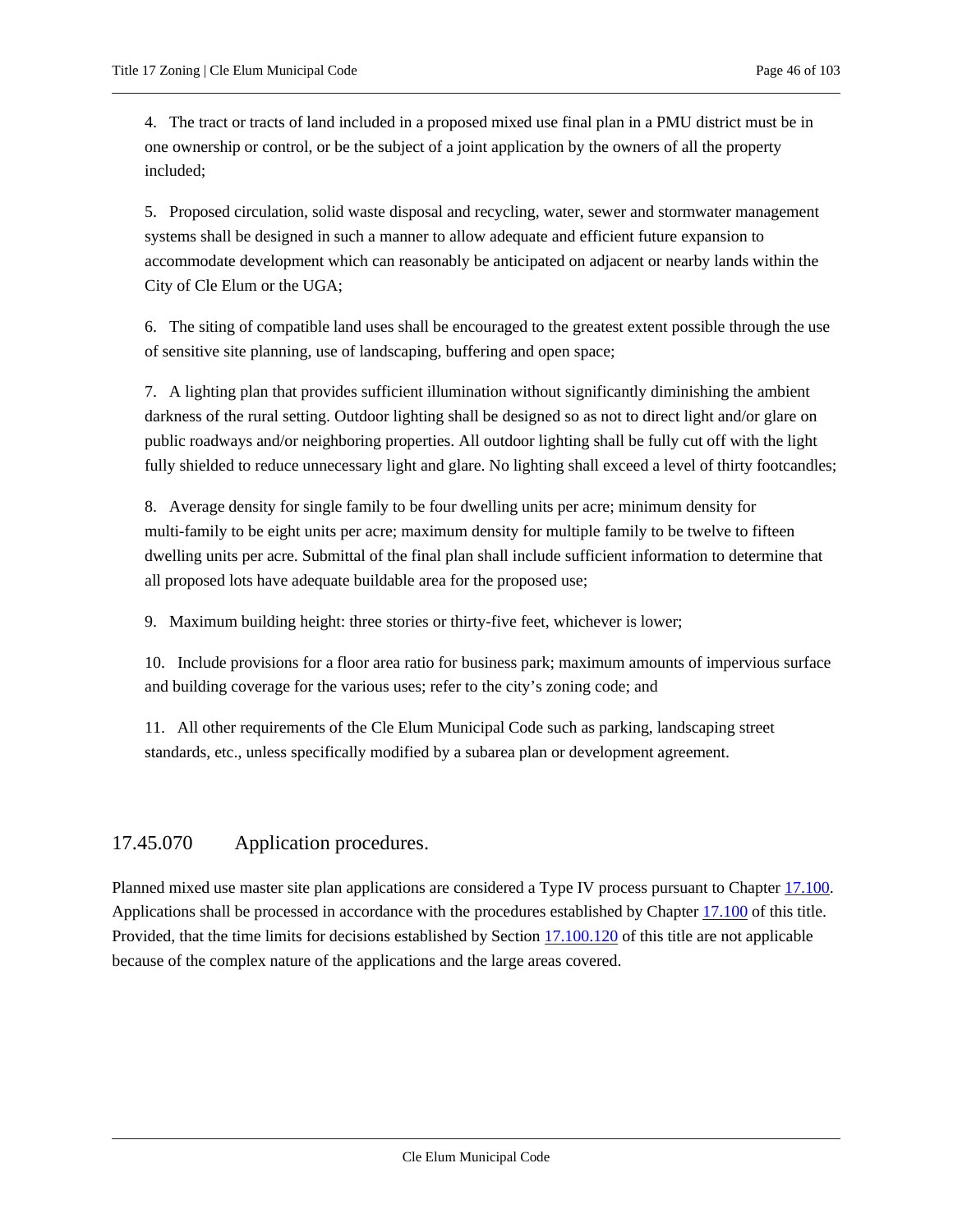<span id="page-46-0"></span>17.45.080 Application for mixed use approval.

All applications for approval of a development proposal in the PMU district shall, at a minimum, include the following:

A. A statement about the objectives and character of the proposed development. It should outline the concept for the development with a summary of the uses, their density or intensity, the circulation system (vehicular, bike, pedestrian and recreation), provision of public facilities, and relationship to adjacent jurisdictions or development. It should summarize how it meets the purposes and objectives of the planned mixed use district and applicable plans;

B. A site plan, which includes one or more drawings at a scale prescribed by the planning director, showing the following:

1. The location of the site and its relationship to the surrounding areas, including the current land use, natural features, existing road and trail network and the zoning of both the site and the surrounding areas;

2. The existing site conditions, including topography at not less than ten-foot intervals, water bodies, soil types, geologic conditions, sensitive areas, easements, vegetative cover, historical or archaeological sites and other factors or constraints that may shape future use and development;

3. The approximate location and size of all existing and proposed uses, including notations of maximum heights; types and designs of dwelling units, buildings, structures and other improvements; density per type; affordable housing and renderings of a typical streetscape, character of multiple-family, business park and other more intense uses and/or typical lot configuration;

4. The location and approximate size in acres or square feet of all areas to be conveyed, dedicated or reserved as open space, natural areas, parks, recreation areas, or greens, commons or public assembly areas or similar public uses;

5. The existing and proposed circulation system of arterial and collector streets, including if known, the approximate general location of local streets, off-street parking, service and loading areas, and major points of access to public rights-of-way, with notations of proposed public ownership;

6. The existing and proposed pedestrian/recreation circulation system, including approximate locations of bicycle lanes and other recreation trails, including internal connections to regional trails;

7. The existing and proposed major utility systems, including sanitary sewers, storm drainage pipes and detention facilities, sewers, gas, electric power, communications and water;

8. The existing and proposed public transportation services and facilities.

C. In addition to the graphic illustrations set forth in subsection B of this section, the applicant shall submit the following in such form as the city planner may specify: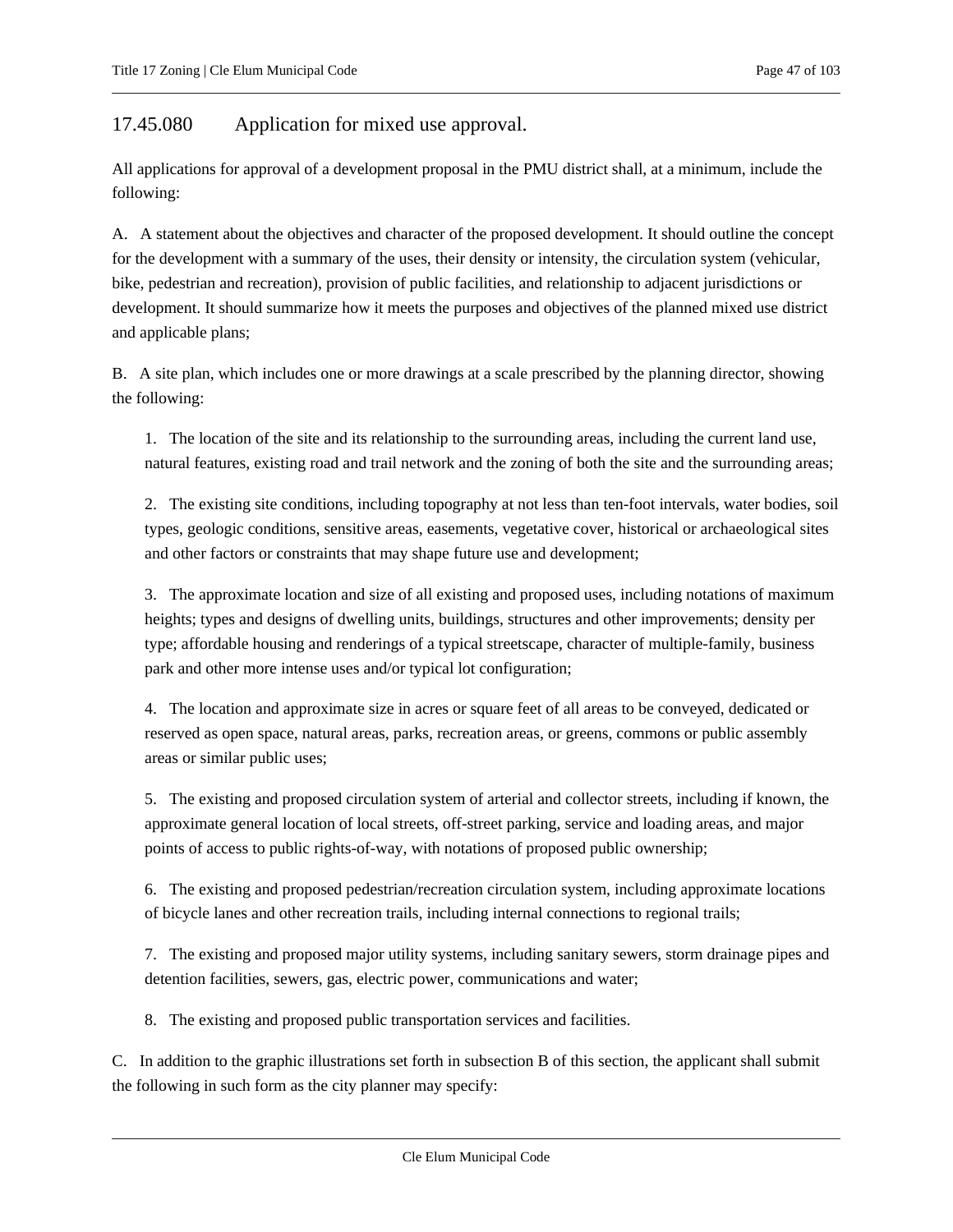1. A legal description of the subject property;

2. The program for development, including phasing or completion schedules, if any, and the anticipated project completion date;

3. Proposed design standards for minimum lot area, width, frontage, and yard requirements, street standards, building heights, and parking provisions, as applicable;

4. A list of the items, issues or subjects to be provided for by restrictive covenants and/or design and architectural guidelines;

5. Proposed provisions to assure the permanence and maintenance of common open space and recreational facilities;

6. Proposed landscape standards to apply to open space and yards, and the proposed treatment of required buffers between uses on-site, if any, and around the perimeter of the development, including materials and techniques to be used, such as types of vegetation, screens, fences and walls;

7. The proposed method of street lighting and signing;

8. The proposed plan for solid waste disposal and recycling and a proposal for adequate maintenance of such facilities;

9. A detailed affordable housing program including numbers of units by price ranges, schedules with restrictions and monitoring to assure continuation as affordable units;

10. A statement identifying applicable policies of the Cle Elum comprehensive plan, any subarea plan and any annexation and/or development agreements, and demonstrating how the development proposal meets such policies and the purposes and objectives of this chapter;

11. A list of applicable conditions or mitigations applicable to the development identified in the environmental analysis, development agreements, final master plan approval or specific project approvals;

12. The signature of the applicant or agent authorized to act on behalf of the applicant, with evidence of the agent's authority;

13. Application and applicable development agreement and mitigation fees as set forth by resolution of the city council;

D. The applicant shall include an assessment of the projected public revenues and expenditures that reflects the construction phases as defined in the planned mixed use master plan;

E. The application shall include a SEPA checklist or a written request for a determination of significance, acknowledging that an environmental impact statement will be required, in lieu of such checklist. If an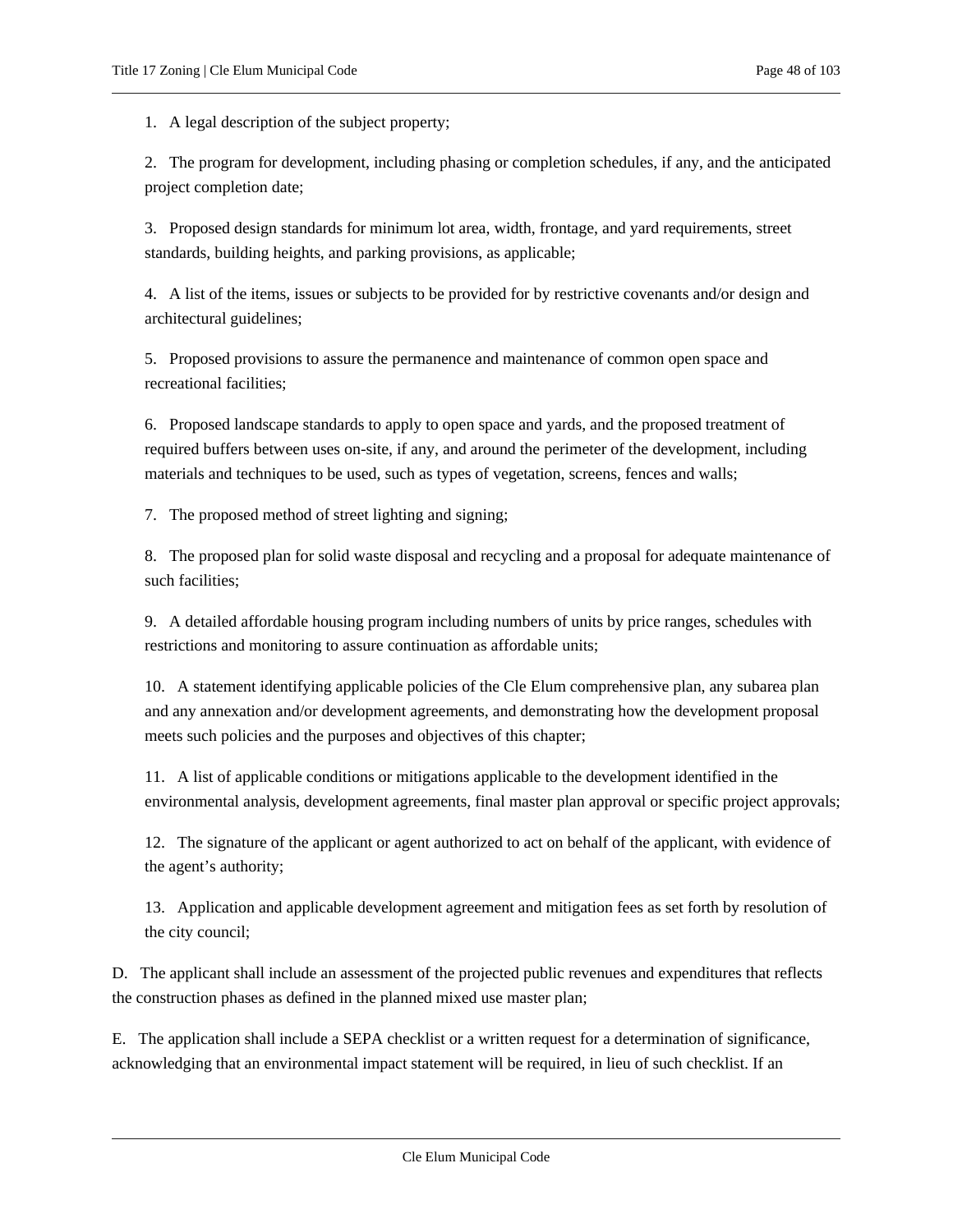environmental impact statement has been completed which is applicable to the application, the applicable mitigation measures shall be identified as part of the application;

F. Such other information or studies shall be provided as the city planner may deem necessary to fully evaluate the proposed mixed use final plan's compliance with this chapter, any applicable subarea plan or annexation/development agreement and other applicable ordinances and regulations of the city.

# <span id="page-48-0"></span>17.45.090 Approval criteria.

Approval of the PMU district shall require the following findings:

A. The development proposal substantially complies with the Cle Elum comprehensive plan, the policies of any applicable subarea plan, the requirements of any applicable annexation implementation agreement and the purposes and objectives of this chapter, and including but not limited to the following:

1. The purposes and objectives of CEMC [17.45.010](#page-40-0) and [17.45.020](#page-42-0) specifically advanced by the proposal;

- 2. Adequacy of the provisions for each of the following, where applicable:
	- a. Water supply;
	- b. Wastewater treatment facilities;
	- c. Stormwater management;
	- d. Power supply;
	- e. Schools;
	- f. Affordable housing;
	- g. Open space, natural areas, parks, recreation areas, or greens, commons or public assembly areas;
	- h. Municipal services and facilities;
	- i. Fiscal impact guarantees; and
	- j. Transportation systems management.
- 3. Environmental impacts and mitigation, including but not limited to the following, where applicable:
	- a. Wetlands protection;
	- b. Sensitive areas protection;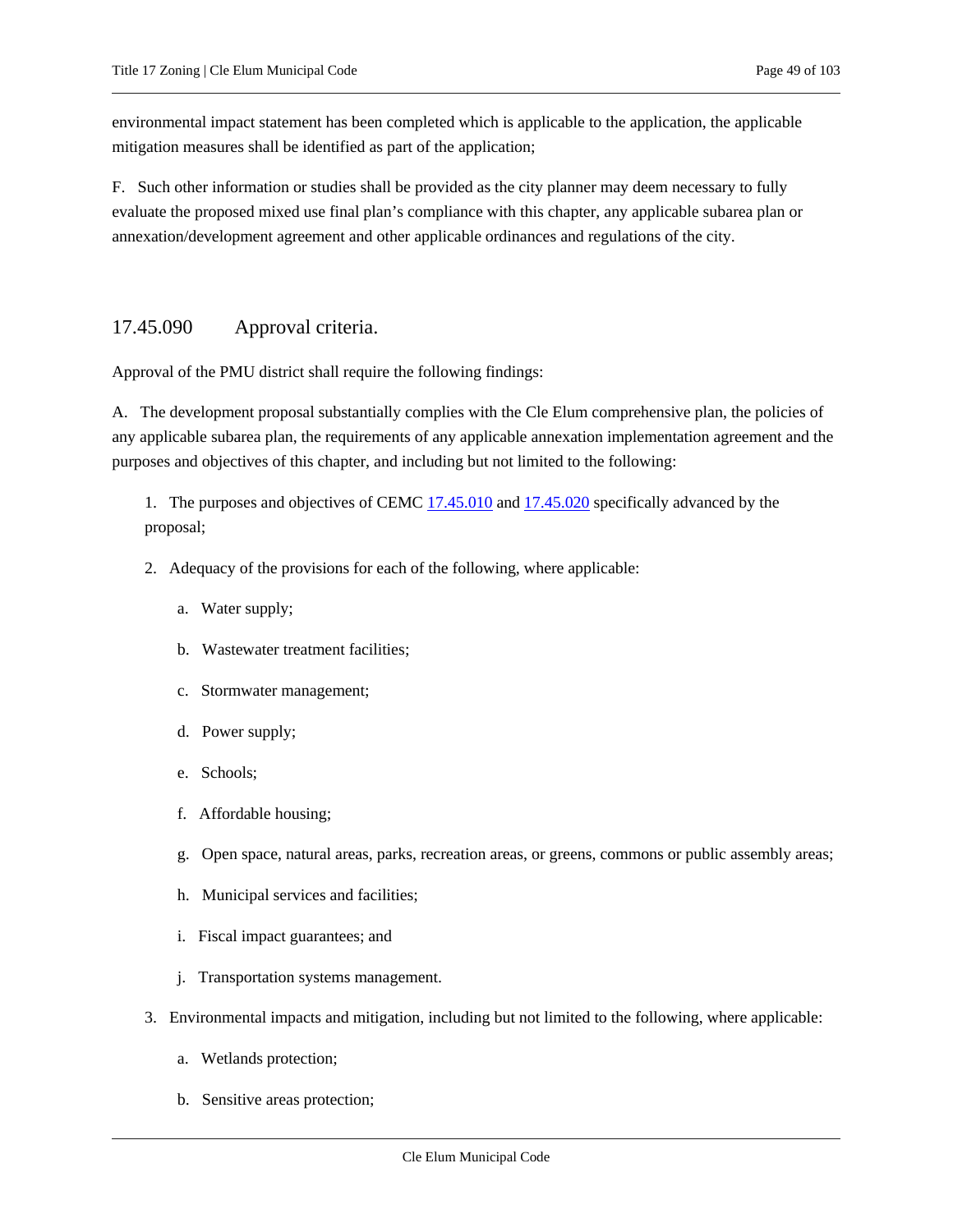- c. Habitat protection;
- d. Quiet and dark night sky;
- e. Water quality protection; and
- f. Air quality protection.

# <span id="page-49-0"></span>17.45.100 Mixed use final plan.

A. The site plan and conditions, as approved by city council, shall constitute the "final plan" for purposes of this chapter. Approval of the final plan does not of itself authorize development, but provides the standards against which applications for subsequent approvals and permits for development proposals are to be reviewed. The final plan is intended to provide a framework within which future discretionary review, including but not limited to subdivisions, binding site improvement plans and design review, will be conducted.

B. Approval of the final plan constitutes mixed use approval.

- C. The final plan shall be recorded with the Kittitas County Auditor's Office.
- <span id="page-49-1"></span>D. The city planner shall maintain a true, accurate and complete copy of the final plan.

### 17.45.110 Subsequent approvals and permits.

A. Applications for subsequent permits and approvals shall be approved only when substantially in conformance with the approved final plan.

B. The city planner shall determine within forty-five days after receipt whether any application subsequent to approval of the final plan is substantially in conformance therewith. All applications will be reviewed consistent with the requirements of CEM[C 17.100,](#page-89-0) Procedures.

C. The subsequent application shall be considered substantially in conformance with the approved final plan when the proposal:

1. Is within the scope and intent of the final plan;

2. Is of a similar size and scale and does not present appreciably different environmental effects from those identified during the final plan review process;

- 3. Does not reduce overall acreage identified as dedicated public areas, open space or buffering areas;
- 4. Does not materially change the balance of uses; and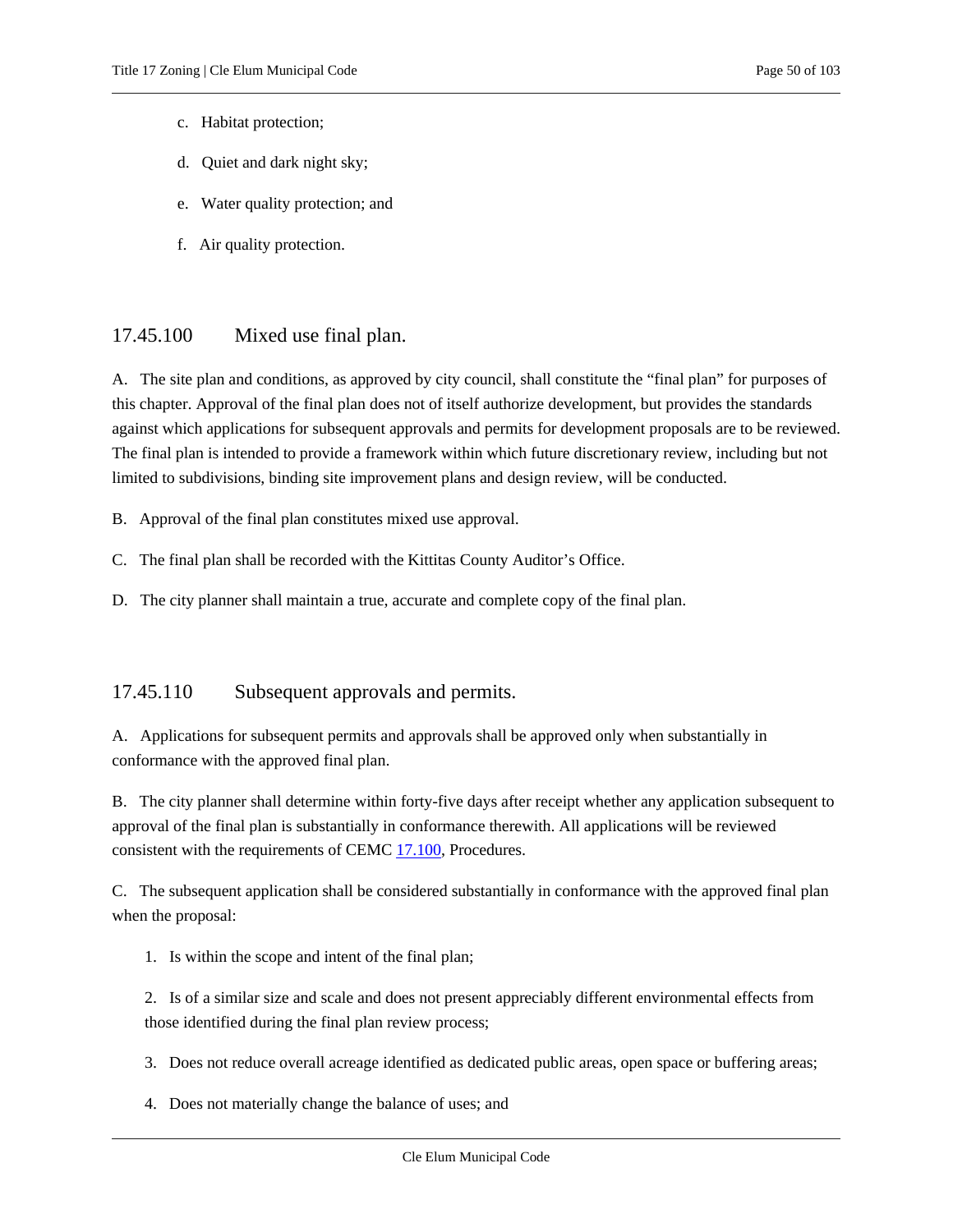5. Does not exceed the limitations of any development standards approved pursuant to CEMC [17.45.060.](#page-44-0)

D. Notice of the city planner's determination as to whether a subsequent application is substantially in conformance with the approved final plan shall be mailed to the applicant and published, and such determination shall be final unless appeal is taken to the city council within fifteen days after the date of publication.

E. Applications for subsequent subdivisions or permits for construction shall include the proposed covenants, conditions and restrictions, and any other matter required as a condition of the final plan.

F. A determination of consistency with the final plan shall not exempt the subsequent application from the necessity of obtaining any other required local, state or federal permits or compliance with any other applicable requirements.

# <span id="page-50-0"></span>17.45.120 Concurrent processing of development proposal applications.

Applications for development approvals, including but not limited to subdivisions, may be submitted with applications for mixed use approval and may, to the extent practicable, be processed concurrently.

# <span id="page-50-1"></span>17.45.130 Sureties.

When the final plan approves phased development, conditions shall be established for sureties or other performance guarantees acceptable to the city for infrastructure, open space, landscaping and any other performance required as a condition of mixed use approval.

### <span id="page-50-2"></span>17.45.140 Expiration of mixed use approval.

A mixed use approval shall expire and become void unless substantial construction is commenced within two years of the date of approval of the final plan, or within a longer period if specifically authorized in the phasing or construction schedules approved in the final plan and is substantially completed within the approved phasing or construction schedules; provided, such time periods shall be tolled during the pendency of any litigation related to the mixed use project that prevents the applicant from commencing or completing such construction; and further provided, that prior to the expiration of the mixed use approval, an applicant may apply directly to the city council for one or more extensions not to exceed one year each. The city council shall approve such extension or extensions upon a finding of good cause.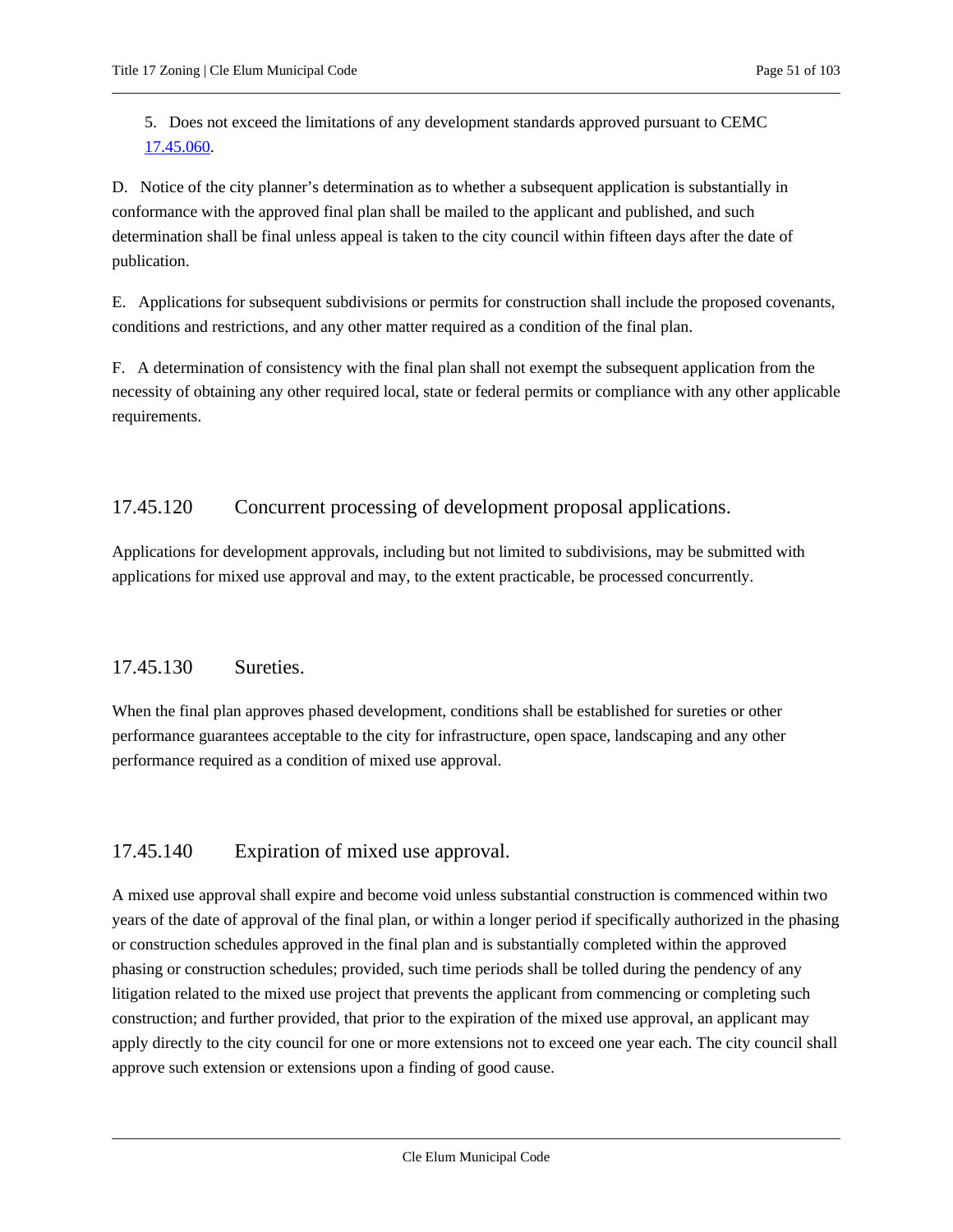# <span id="page-51-0"></span>17.45.150 Amendment of final plan.

All provisions of this chapter shall apply to applications for amendment of an approved final plan, except such application need only detail the proposed changes. All changes to the approved final plan, which are not determined to be in substantial conformance therewith pursuant to CEMC [17.45.110,](#page-49-1) including any request to materially alter the entire phasing schedule contained in a mixed use approval, shall require amendment of the final plan.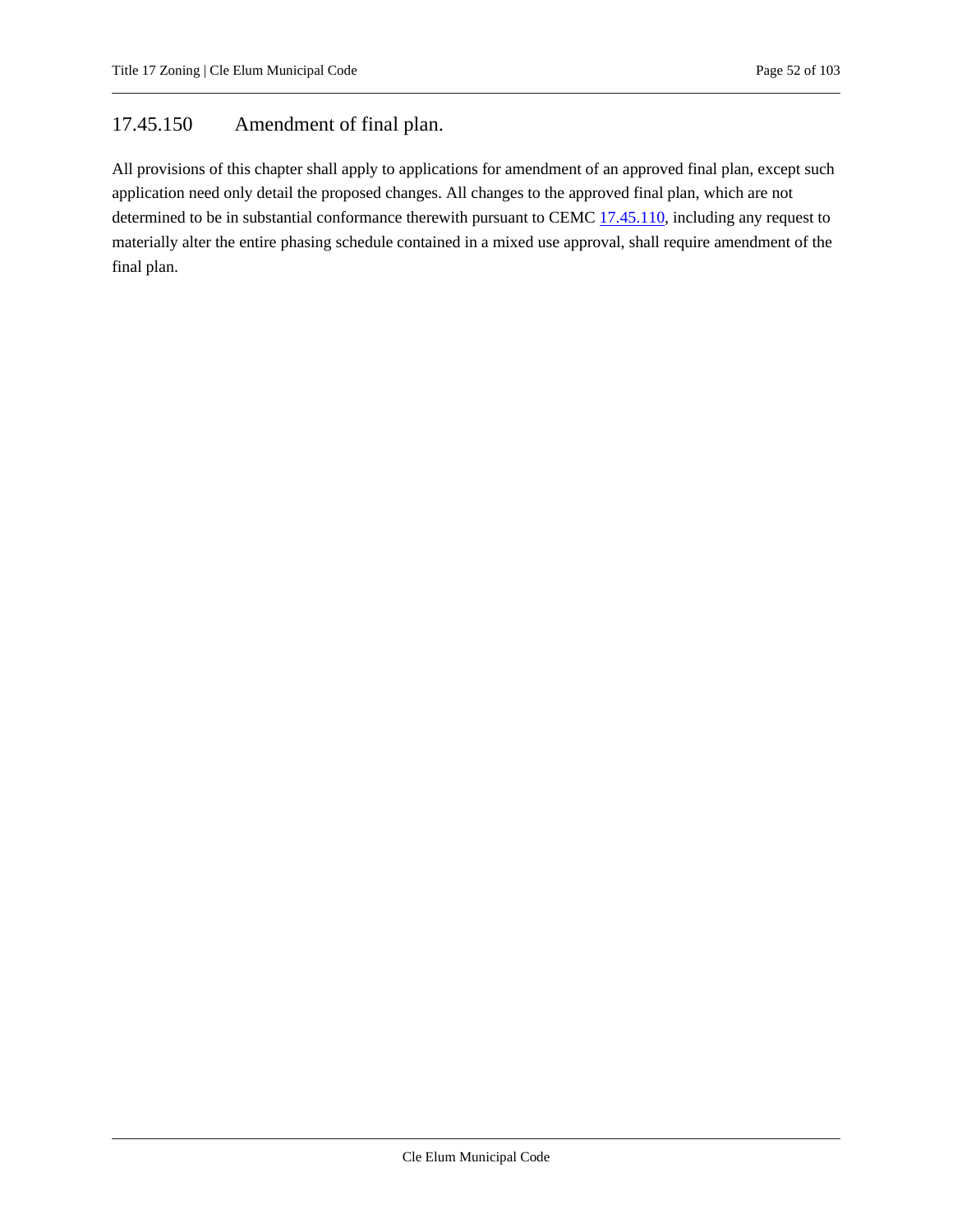# Chapter 17.50 P PUBLIC RESERVE AREA DISTRICT

#### Sections:

| 17.50.010 | Permitted uses.                       |
|-----------|---------------------------------------|
| 17.50.020 | Displaying of merchandise prohibited. |
| 17.50.030 | Structure approval required.          |
| 17.50.040 | Yards and building height.            |

### <span id="page-52-0"></span>17.50.010 Permitted uses.

In the P district or public reserve area district, no building or premises shall be used and no building shall be hereafter erected or structurally altered or moved into such district unless otherwise provided in this title, except for one or more of the following uses:

A. Governmental buildings and uses, federal, state, county, municipal or other governmental subdivisions;

B. Hospitals and sanitoriums, public and private, except those for inebriates, insane persons, or mentally diseased persons, subject to regulations of the health department;

C. Institutions for education, philanthropic or eleemosynary charitable uses;

D. Libraries, art galleries and museums;

E. Parks, playgrounds, tennis courts, swimming pools, and like recreational uses;

<span id="page-52-1"></span>F. Schools, public and private.

# 17.50.020 Displaying of merchandise prohibited.

This district is reserved for public and semipublic uses. All display of merchandise or products, all advertising devices and all manufacturing is prohibited. Buildings requiring services such as food, drugs, cigars, etc., usual to a public building, office building or hotel, may contain same within the interior. Entrances from streets must not display advertising on same. Street deliveries are prohibited except for certain designated hours or buildings shall be so designed as to facilitate unloading fuel and merchandise from vehicles in an alley, or in a driveway or loading area located off the streets.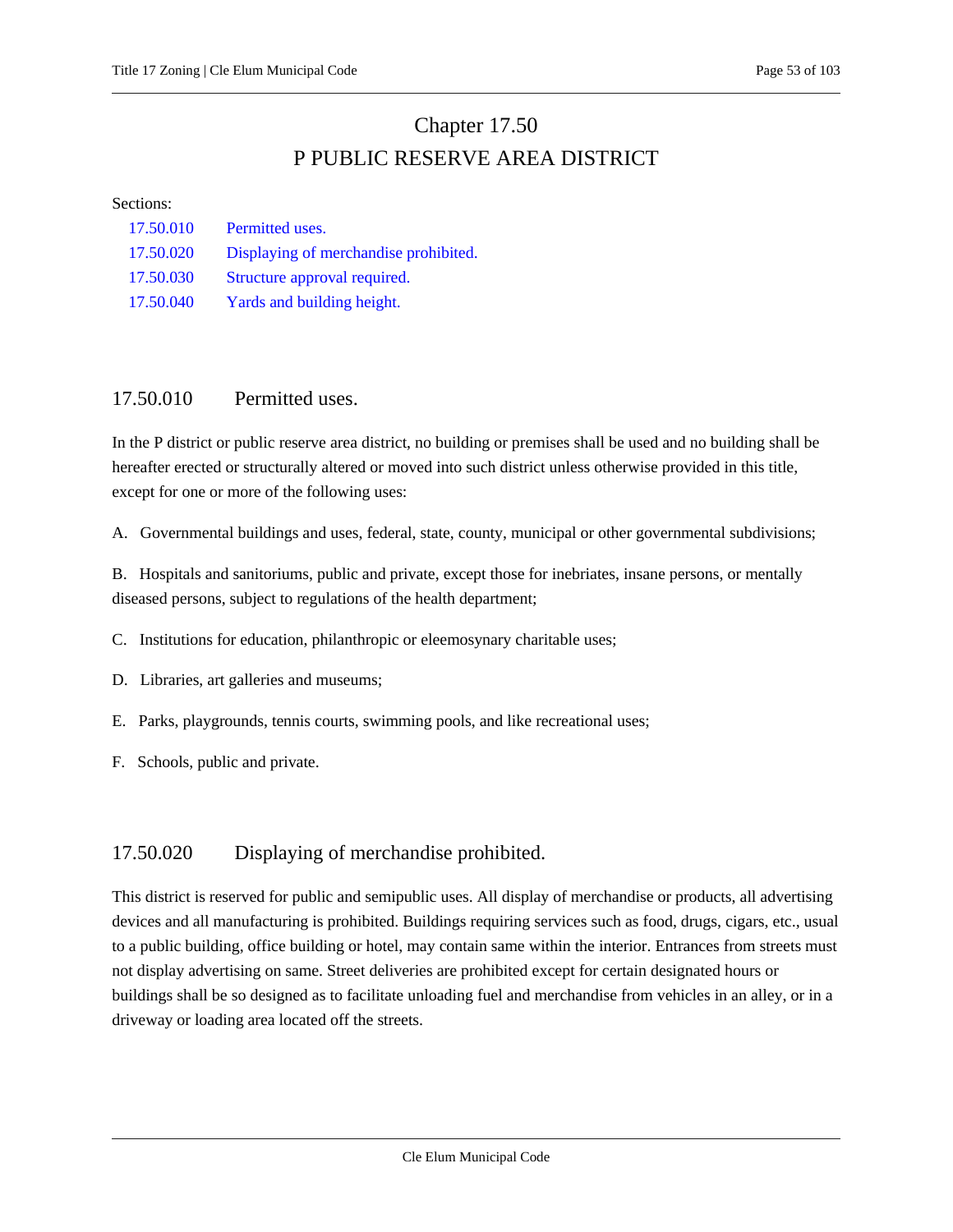# <span id="page-53-0"></span>17.50.030 Structure approval required.

All structures contemplated for this district must first have plans, specifications and uses approved by the city council, and no such structure shall be built, altered or moved into such district unless a permit therefor has first been obtained from the city council. Such plans, specifications and uses may be permanently filed in the office of the city clerk.

# <span id="page-53-1"></span>17.50.040 Yards and building height.

Front yards, side yards and rear yards shall all have a minimum depth of fifteen feet. The building height limit shall be thirty-five feet.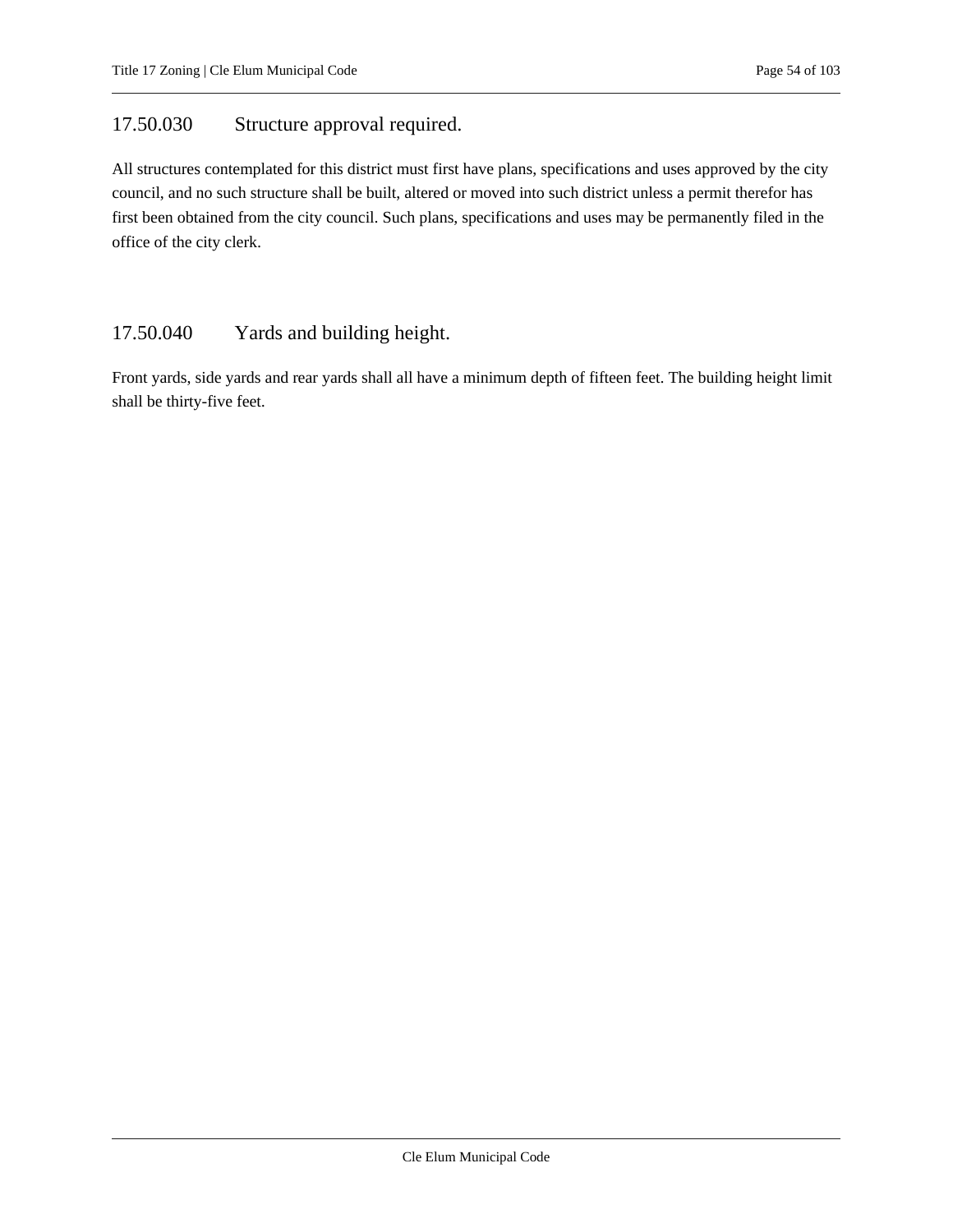# Chapter 17.51 RECREATIONAL VEHICLES, RECREATIONAL VEHICLE PARKS, AND CAMPING

Sections:

<span id="page-54-0"></span>[17.51.010 Recreational vehicles, recreational vehicle parks, and camping.](#page-54-0)

# 17.51.010 Recreational vehicles, recreational vehicle parks, and camping.

A. *Purpose.* The purpose of this section is to ensure that recreational vehicle parks are located, developed and occupied in accordance with standards and regulations which will protect the health, safety, general welfare; environmental considerations such as those covered by critical areas, flood hazard protection, and shoreline development regulations; convenience of the occupants of such recreational vehicle parks; and the citizens of the city.

B. *Definitions.* If definitions, rules and regulations defined in this section conflict with provisions of other city ordinances, the provisions of this section shall prevail.

"Mobile home" means a transportable residential structure fabricated at a factory not in accordance with the Uniform Building Code nor with the standards of the Federal Manufactured Home Construction and Safety Standards (HUD Code enacted on June 15, 1976), and designed for transportation on its own chassis. Mobile homes within the city of Cle Elum are considered nonconforming structures by definition under CEMC Section [17.08.300.](#page-5-0)

"Park model recreational vehicle (PMRV)" means a tiny home or similar dwelling structure with wheels and a chassis. A PMRV with its wheels taken off and mounted on a foundation will still be viewed as a temporary or recreational use and not a permanent dwelling. PMRVs are only permitted for temporary use in Washington State, unless in a mobile home park (RCW [35.21.684](https://cleelum.municipal.codes/WA/RCW/35.21.684) an[d 36.01.225\)](https://cleelum.municipal.codes/WA/RCW/36.01.225). PMRVs must adhere to applicable snow load requirements for Cle Elum, or as approved by the city building official.

"Recreational vehicle" or "RV" means a vehicle or portable structure built on a chassis and designed to be used for temporary occupancy or travel occupancy or for travel, recreational or vacation use. RVs include, but are not limited to, fifth wheels, truck campers, motor homes, travel trailer, camping trailers, tent trailers and PMRVs. An RV shall be of such size and weight as not to require a special highway movement permit and certified as approved as such by the Department of Labor and Industries by the attachment of their official "Green" seal.

"Recreational vehicle park" or "RV park" means a tract or parcel of land upon which two or more recreational vehicle sites are located, principally used for occupancy by predominantly RVs as temporary living quarters for recreation or vacation purposes with a maximum allowable stay per vehicle of one hundred eighty days; or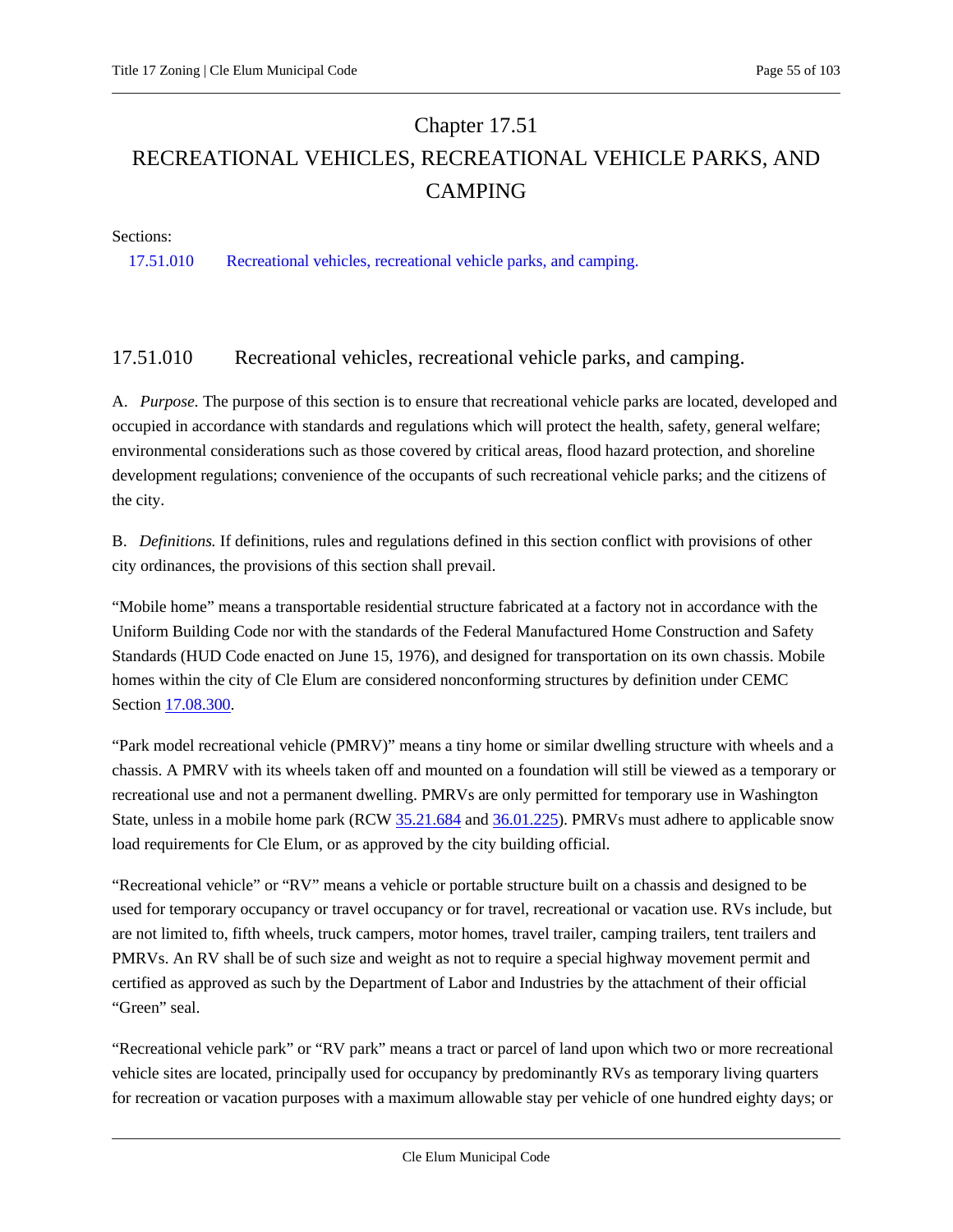as conditioned within the conditional use permit, annexation agreement, and/or development agreement as appropriate.

"Recreational vehicle site" or "RV site" means a plot of ground within an RV park intended for temporary location of an RV as a dwelling unit for recreation or vacation purposes with sewage facilities approved by the appropriate jurisdiction.

"Sanitary station" or "sanitary dumping station" means a facility used for removing and disposing of wastes from RV sewage holding tanks.

#### C. *General Requirements.*

1. No RV shall be occupied overnight for commercial purposes anywhere in the city. Exceptions to the rule may be permitted by the city at the city's discretion as listed below:

- a. Contractors granted a city building permit during the authorized construction phase of a project;
- b. A homeowner building a permanent home on site;
- c. Nonprofit corporations and charities for a period of no longer than ten consecutive days;
- d. Special events, recognized and authorized by an approved event application with the city.

2. Unless otherwise included in a conditional use permit, annexation agreement, or development agreement issued by the city and regulated by RV park management, no external appurtenances, such as carports, cabanas, or patios, may be attached to any RV while it is in an RV park. There shall be no outside storage of materials or appliances. This may include, but is not limited to: construction materials, scrap metal, refrigerators, furniture typically found inside a home such as couches, or commercial equipment.

3. No space within an RV park shall be rented for any purpose other than those expressly allowed by this section.

4. No person, company, or corporation shall establish or modify an RV park without first complying with the provisions of this section.

D. *Criteria for Locating an RV Park.* RV parks may only be established on property within which meets the following criteria:

1. RV parks may be allowed in the following zones of the city:

Multiple-Family Residential District Industrial District Entry Commercial District General Commercial District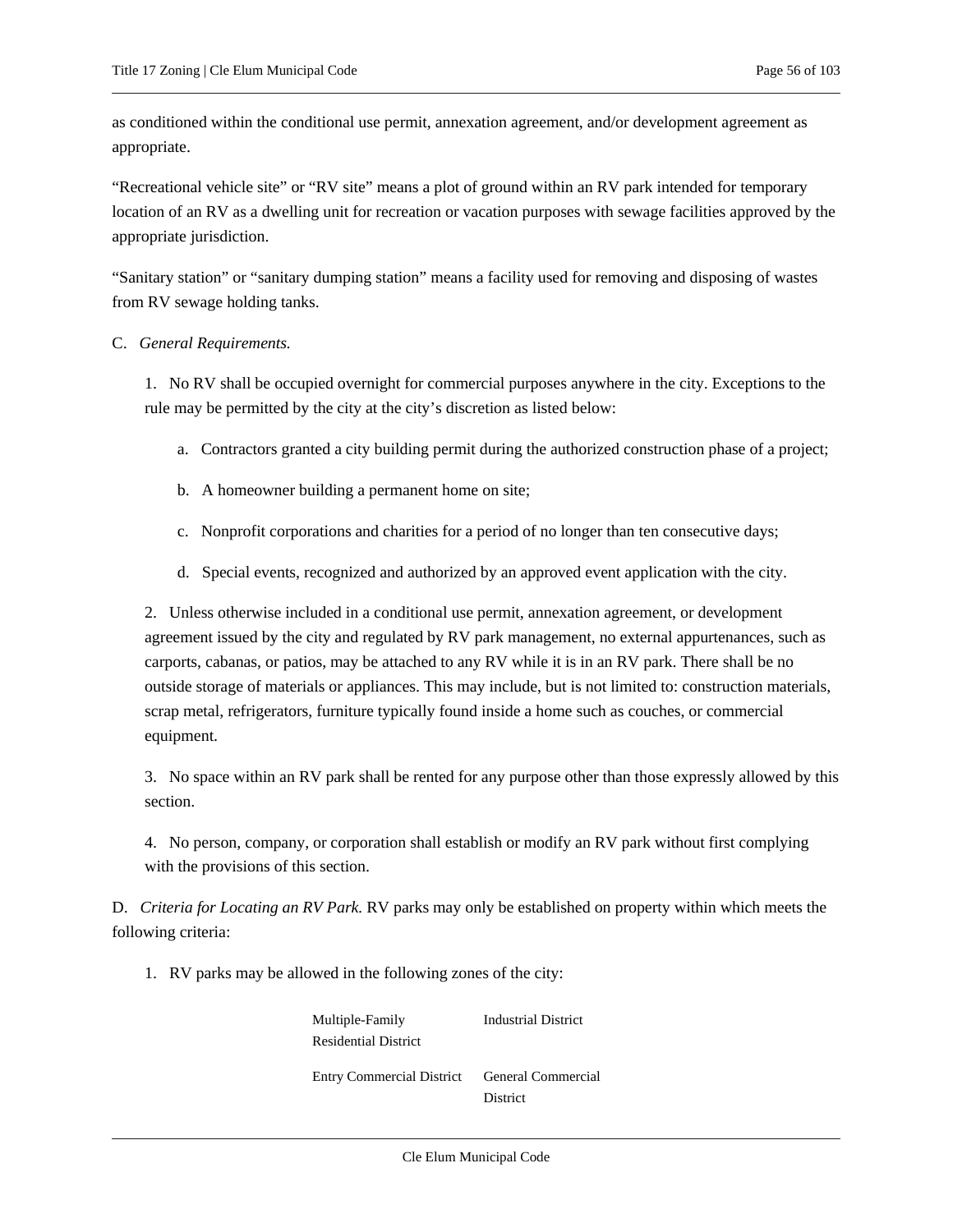#### Planned Mixed Use District

2. After development, the conditions of the soil, groundwater level, drainage and topography shall not create hazards to the property or to the health and safety of the occupants or others as determined by the city.

3. RV parks must be located with direct access to a street with a minimum right-of-way width of forty feet; or such park must have been designed to provide for adequately safe ingress and egress to and from a public street with adequate frontage thereon to permit appropriate access to and from the park.

E. *Conditional Use Permit Required.* An RV park will be allowed only upon the issuance of a conditional use permit in accordance with CEMC Chapter [17.80](#page-79-0) and CEMC Sectio[n 17.100.140,](#page-89-0) unless otherwise part of an annexation agreement or development agreement or both. The owner, operator, and occupants of an RV park must develop and use the RV park in strict compliance with the conditions imposed by the conditional use permit or those agreed to as part of an annexation agreement or development agreement under CEMC Chapter [17.140,](#page-97-0) RC[W 36.70B.170](https://cleelum.municipal.codes/WA/RCW/36.70B.170) or both (hereafter "agreements").

F. *Site and Design Review.* The conditional use permit process or equivalent annexation agreement or development agreement or both will include a site and design review in accordance with CEMC Chapter [17.76.](#page-77-0) An approved site and design review will constitute an integral part of the permit or agreements for the RV park, and will be binding upon the owner of the property, its successors and assigns. All development within the RV park must be consistent with the approved site and design review.

G. *Completion Prior to Occupancy—Phasing.* All required site improvements, including uses other than the RV park, and other conditions of the permit and site and design review, must be identified or met prior to occupancy of any site by any RV; provided, completion may be accomplished in phases if such phases are identified and approved in the permit or agreements.

H. *Design Standards.* The following are minimum design standards for RV parks:

1. *Minimum Site Area.* The minimum size of an RV park, inclusive of areas used for roads and utility corridors, is one acre or as approved by city public works, planning, and building departments.

2. *Density.* The number of RVs permitted in an RV park shall not exceed a density of twenty units per gross acre. During the permit review, the density may be limited further to ensure compatibility with the surrounding area.

3. *RV Site.*

- a. Each individual RV site shall be not less than eight hundred square feet in size.
- b. All RV sites shall have a minimum width of twenty feet.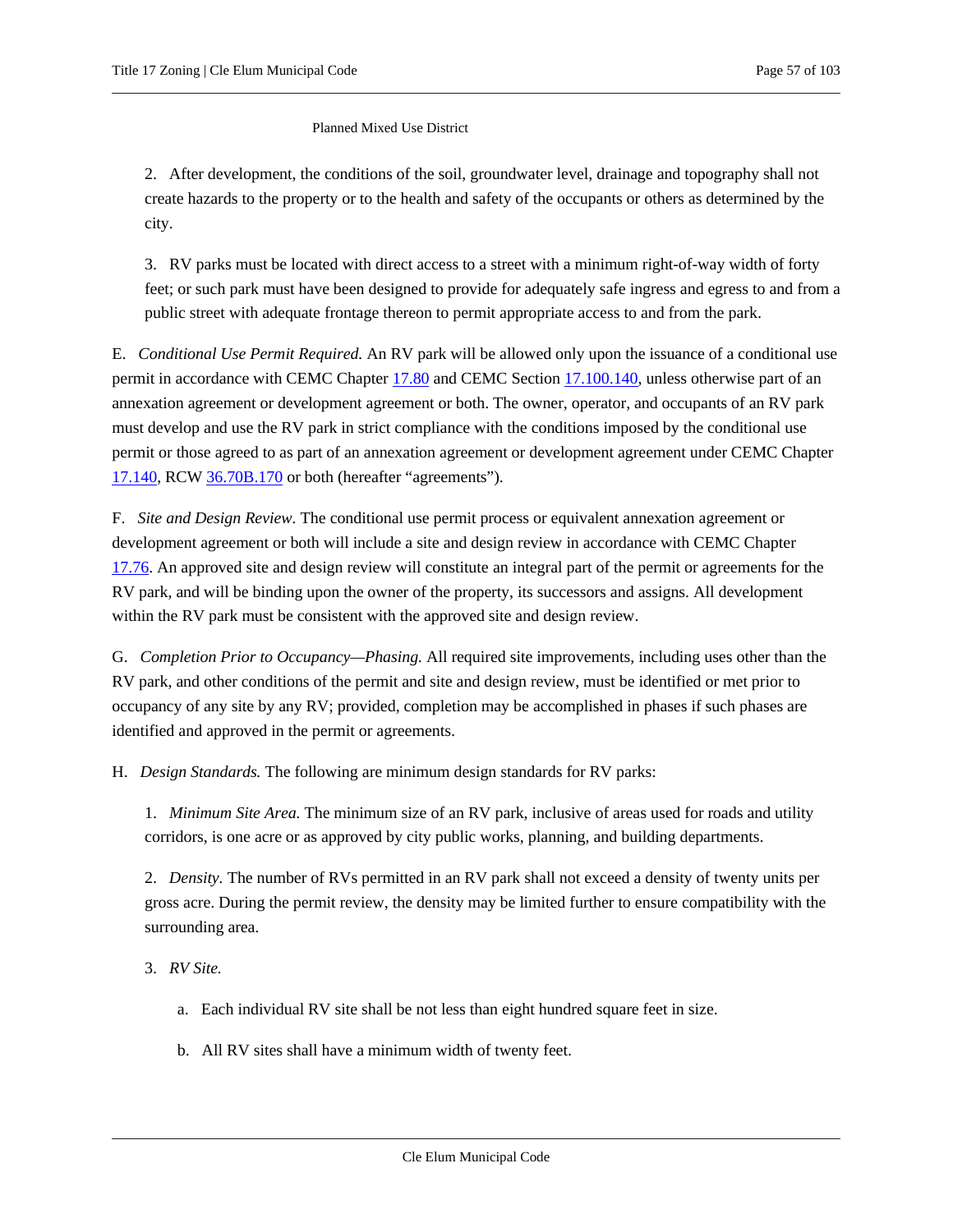4. *Access Points.* Entrances and exits to the RV park may be shared with any abutting or adjacent uses if approved by the city, so long as access is adequately designed for safe and convenient movement of vehicular traffic into and out of the RV park, and there is minimal friction with free movement of traffic on adjacent city streets. All traffic into and out of the RV park must be through such entrances and exits. No entrance or exit shall require a turn at an acute angle for vehicles moving in the direction intended, and radii of curbs and pavements at intersections must be such as to facilitate easy turning movements for vehicles with trailers attached. No material impediment to visibility shall be created or maintained which violates the city building code, CEMC Chapter [15.04.](https://cleelum.municipal.codes/CEMC/15.04)

5. *Parking.* At least one parking space shall be provided on each RV site or in a location within reasonable proximity to the site/sites, as approved by the conditional use permit or agreements. At least one parking space for each eight RV sites must be provided for visitor parking in the RV park.

6. *Internal RV Park Roads.* All internal RV park roads must be privately owned and maintained. RV park roads must observe the following minimums:

a. Twelve feet of width per each travel lane and eight feet of width per each parking lane.

b. Roads must be constructed of an all-weather surface and maintained with adequate dust control program which must be submitted with the RV park application.

7. *Open Space/Recreational Facilities.* A minimum of five percent of the RV park must be set aside and maintained as open space for the recreational use of RV park occupants. Such space and location must be accessible and usable by all residents of the RV park for passive or active recreation. Parking spaces, driveways, access streets and storage areas are not considered to be usable open space. The percentage requirements may be reduced if substantial and appropriate recreational facilities are provided, i.e., recreational buildings, basketball courts, swimming pool, pedestrian trails, shoreline amenities, etc. The satisfaction of open space requirements will be evaluated on a case-by-case basis.

8. *Setbacks.* No RV site shall be closer than twenty-five feet from any exterior park property line abutting upon a major arterial, or residential zone, or ten feet from any other exterior RV park property line. Permanent structures within an RV park must have front and rear yards of twenty feet each, and minimum side yards of ten feet each or as decided by city public works, planning, and building departments.

9. *Landscaping/Screening.* The RV park must provide visual screening and landscaping, discussed during site and design review and as follows:

a. RV parks must be enclosed by a fence, hedgerows, shrubs, or trees. The planning commission may require a fence and hedgerow of trees, shrubs or other landscaping vegetation and will make the determination part of the conditional use permit or agreements.

b. All trees, flowers, lawns, trails, and other landscaping features must be maintained by the RV park management in a healthy growing condition at all times, as described in CEMC Chapte[r 17.64.](#page-71-0)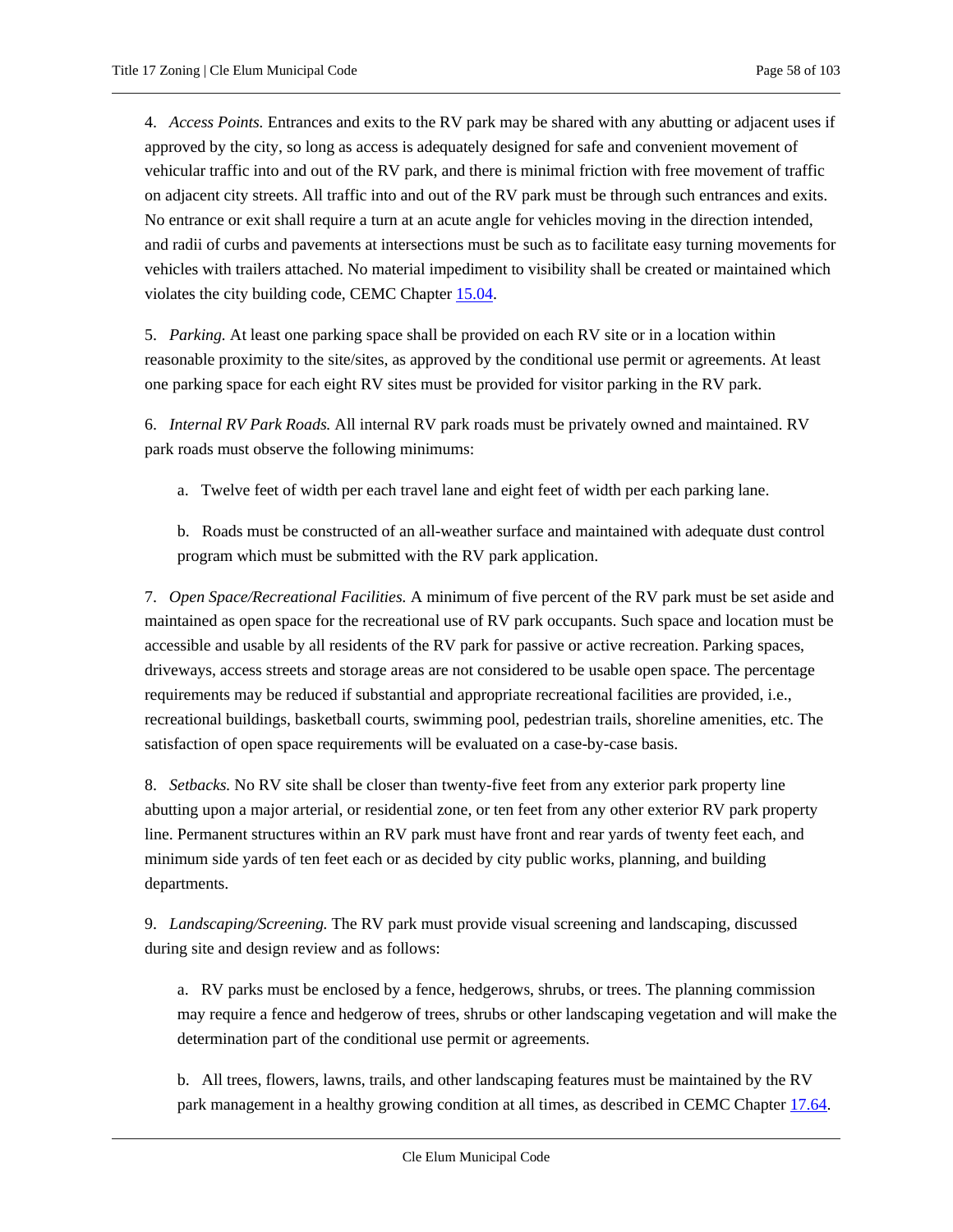10. *Signs.* Signs and advertising devices must be in conformance with the city sign code, CEMC Chapter [15.20:](https://cleelum.municipal.codes/CEMC/15.20)

a. One identifying sign which may be indirectly lit, but not with a flashing light, may be located at the entrance of the RV park. Such signs must be in conformance with the Uniform Building Code and local ordinances, as well as standards and conditions identified in the conditional use permit or agreements;

b. Directional and informational signs for the convenience of the occupants of the RV park as allowed by city code and only as permitted within the conditional use permit or agreements.

11. *Utilities.* At least thirty percent of all RV sites within each RV park must have water, sewer, and electricity provided to them. At least sixty percent of all RV sites within each RV park must have water and electricity provided to them. All utility lines in each RV park must be underground and be approved by the proper agencies providing the inspections.

12. *Storm Drainage.* On-site storm drainage control facilities in RV parks are subject to the approval of the city public works, planning, and building departments according to the site and design review.

13. *Public Facilities.* RV parks must provide the following public facilities in such quantity, size, and location as is approved by the planning commission or as agreed to and set forth in any annexation agreement or development agreement:

a. A water distribution system connected to the city's water and sewer utility;

b. Fire hydrants, in number and location, shall be as required by the fire chief;

c. A metered water station for filling RV water storage tanks in accordance with CEMC Chapter [15.04](https://cleelum.municipal.codes/CEMC/15.04) and other local regulations;

d. At least one restroom facility with laundry room including washers and dryers must be open to RV park occupants and shall comply with this code and other applicable codes;

e. At least one open dump station for RV sites without full hookups must be provided by and maintained by the RV park for emptying RV sewage holding tanks/containers;

f. Refuse tanks/containers for solid waste must be sized and provided in sufficient quantity to adequately handle one week of generated refuse by RV park occupants and follow the regulations within CEMC Chapte[r 8.08.](https://cleelum.municipal.codes/CEMC/8.08) RV park garbage must be picked up not less than once weekly. RV park personnel shall monitor garbage tanks/containers for cleanliness and maintain the RV park free of any uncontrolled garbage and refuse. RV dumpster locations must be screened from view by a fence or landscaped enclosure.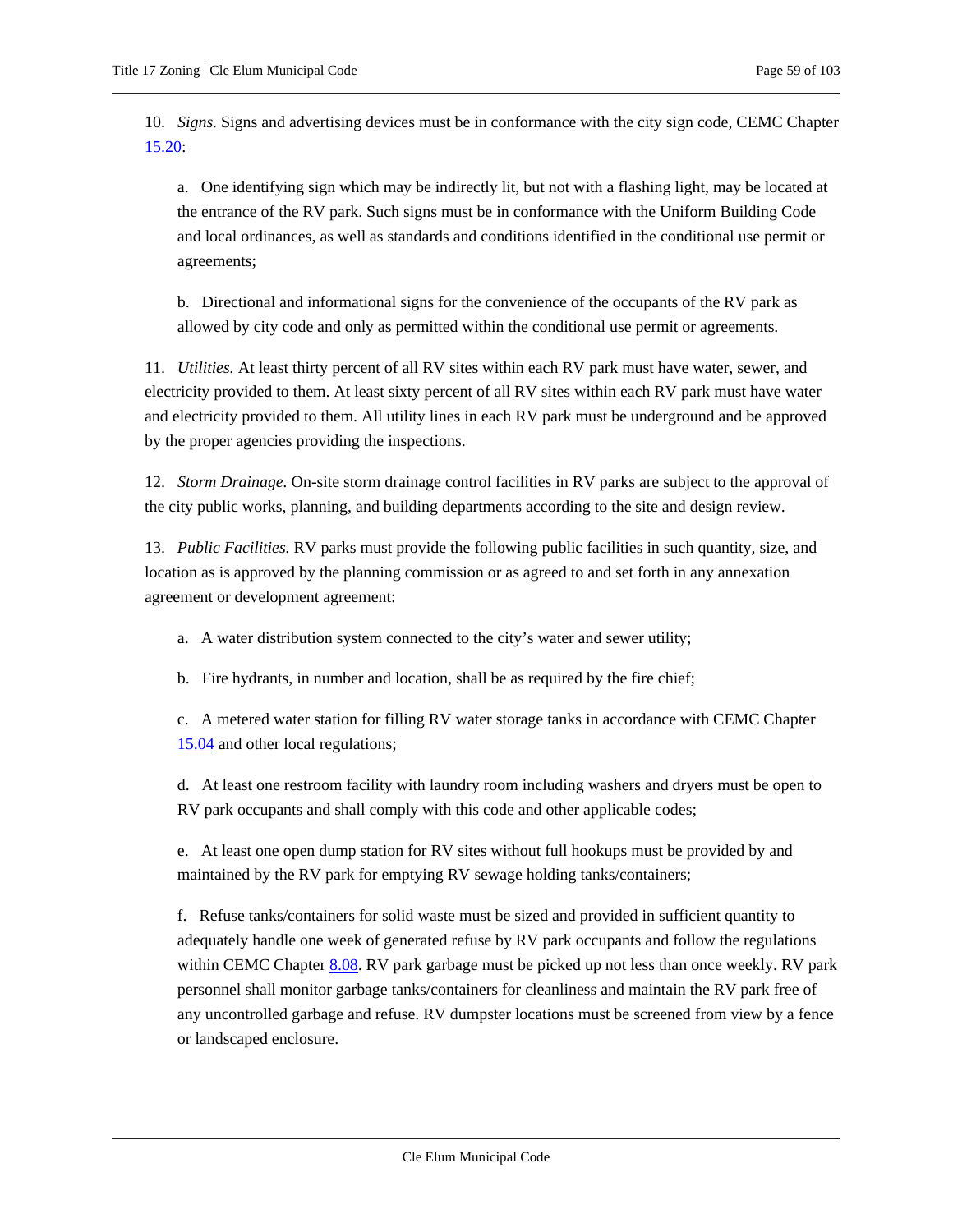14. *Other Utility Systems.* If other utility systems such as natural gas, television cable, or telephone are installed in an RV park, such installation must be in accordance with state and local laws, rules, and regulations.

15. *Health Regulations.* All RV parks must comply with applicable state and local health laws, rules, and regulations.

16. *Site Identification.* All RV sites must be well marked and numbered.

17. *Design Standard Exceptions.* The planning commission, or as may be provided in an annexation agreement or development agreement, after receiving recommendations of the city staff, may waive or modify any of the design standard requirements after finding that such improvements would not be detrimental to the existing or foreseeable development of the surrounding properties.

I. *Accessory Uses.* Management headquarters, recreational facilities, restrooms, sanitary stations, showers, coin-operated laundry facilities, and other uses and structures customarily incidental to the operation of an RV park are permitted as accessory uses to the RV park. In addition, grocery stores and convenience shops may be permitted as accessory uses at the discretion of the planning commission or as agreed to and set forth in any annexation agreement or development agreement subject to the following restrictions:

1. Such additional establishments and the parking areas primarily related to their operations shall not occupy more than five percent of the gross area of the RV park;

2. Such additional establishments shall present no visible evidence from any city street outside the RV park of their commercial character which would attract customers other than occupants of the RV park, unless otherwise conditioned within the conditional use permit or agreements;

3. The structures housing such facilities must not be located closer than fifty feet to any city street and shall not be directly accessible from any city street, but must be accessible only from a street within the RV park, or as expressly permitted by the conditional use permit or agreements.

J. *RV Park Administration.*

1. The owner of an RV park will be responsible for the development and maintenance of the RV park in strict conformity with the site and design review, the conditional use permit or agreements, and all applicable laws and ordinances, including any prior conditions of approval by Kittitas County not in conflict with the agreements and Cle Elum Municipal Code.

2. A written management plan must be submitted for approval as a part of the conditional use permit process or agreements. It must include, at a minimum, proposed RV park rules including quiet hours, and proposed methods to enforce occupancy limitations and other requirements of this chapter. Quiet hours are defined in Chapter [173-60](https://cleelum.municipal.codes/WA/WAC/173-60) WAC.

#### K. *Application Procedure.*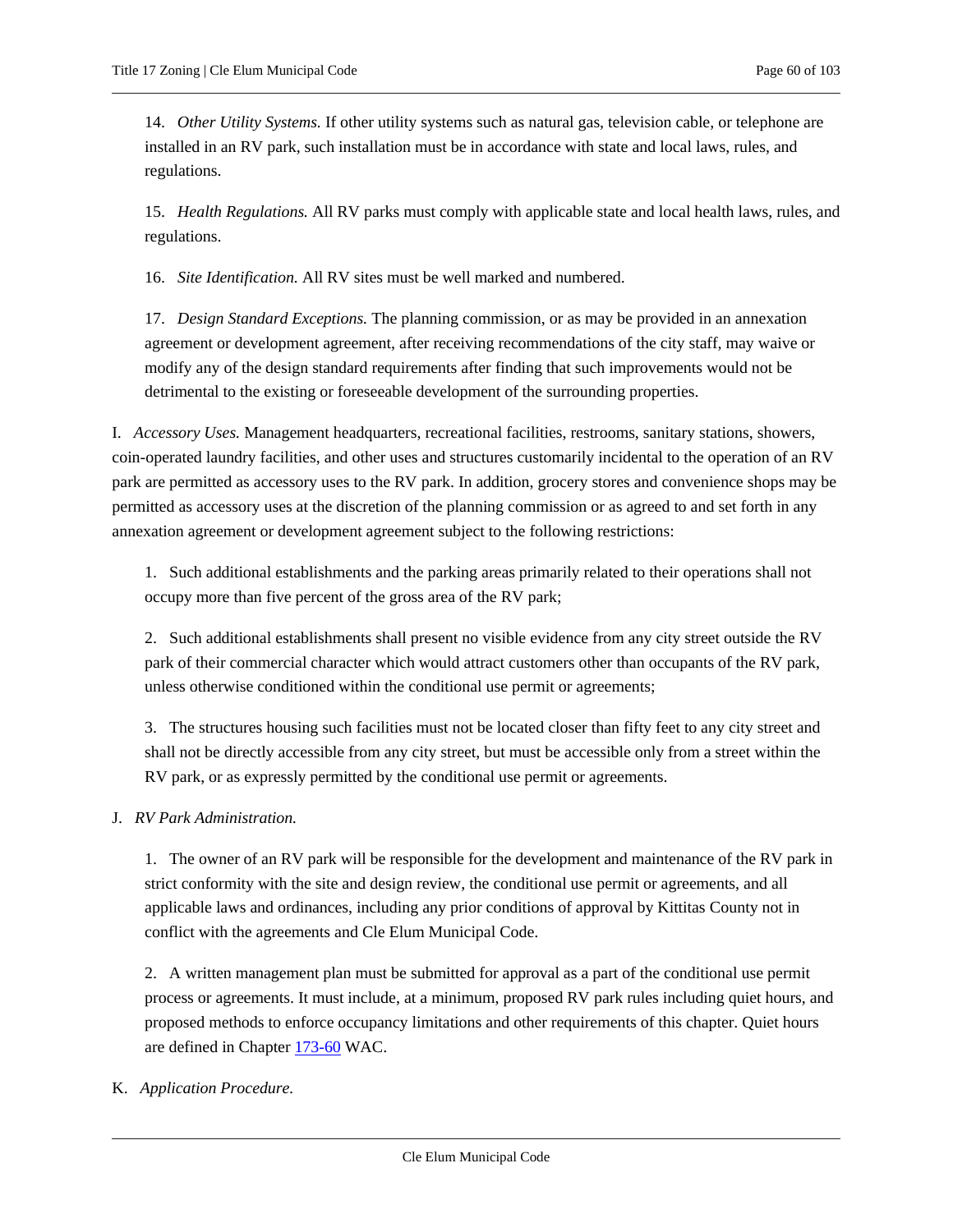1. Unless otherwise approved by way of annexation agreement or development agreement with the city, any new applications for an RV park must satisfy both the requirements of the conditional use permit under CEMC Chapter [17.80](#page-79-0) and site and design review CEMC Chapter [17.76.](#page-77-0) RV parks shall be considered Type III applications pursuant to CEMC Chapter [17.100](#page-89-0) that may otherwise be satisfied in the agreements.

2. Application fees shall be collected according to the current Cle Elum fee schedule and utility codes as currently in effect or hereafter amended.

3. *Planning Commission Hearing.* Unless approved by the city as part of an annexation agreement or development agreement, in reviewing an application for construction of any new RV park, the planning commission will consider the following:

a. Compliance with the applicable regulations set forth in this chapter; and

- b. Compliance with the latest version of the Cle Elum comprehensive plan; and
- c. Compatibility of the proposed usage with adjacent land uses either existing or planned; and

d. Any extraordinary conditions existing on or near the site which would justify imposition of more restrictive regulation than the regulations required by this chapter.

L. *Appeal Procedure.* Unless otherwise approved by annexation agreements, any appeals of conditional use permits for new RV parks will be considered in accordance with CEMC Sectio[n 17.100.130.](#page-89-0)

M. *Expired Building Permits.* Permit approvals shall be valid for the time periods identified in CEMC Chapter [17.100.](#page-89-0)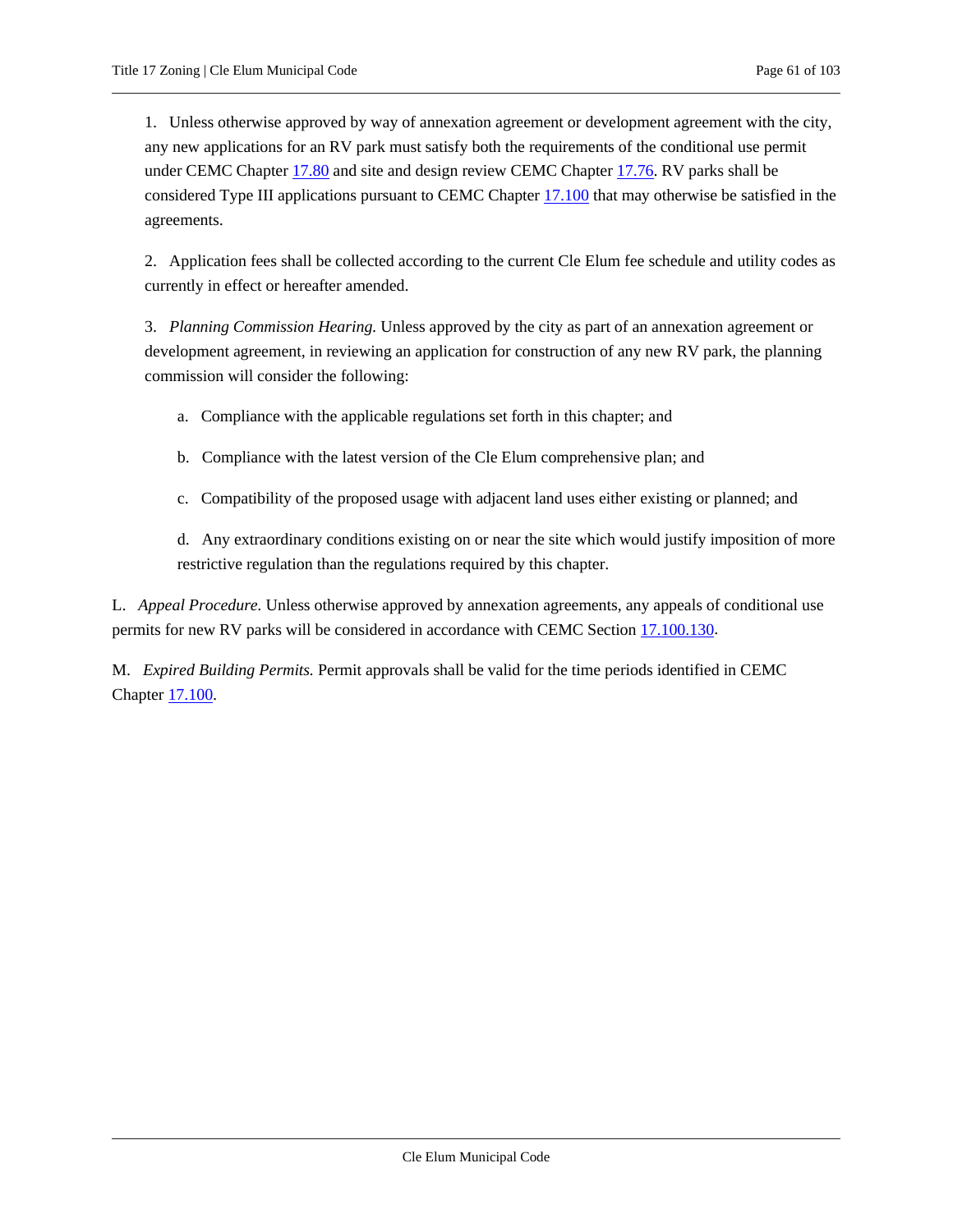# Chapter 17.56

# OFF-STREET PARKING AND LOADING REQUIREMENTS

#### Sections:

| 17.56.010 | Purpose.                         |
|-----------|----------------------------------|
| 17.56.020 | Applicability.                   |
| 17.56.030 | Pre-existing buildings.          |
| 17.56.040 | Parking standards for land uses. |
| 17.56.050 | Size and design standards.       |
| 17.56.060 | Stacking space.                  |
| 17.56.070 | Loading space.                   |
| 17.56.080 | Lighting.                        |

# <span id="page-61-0"></span>17.56.010 Purpose.

The purpose of this section is to provide adequate off-street parking and loading spaces for all uses permitted by this title, to reduce demand for parking by encouraging alternative means of transportation, and to increase pedestrian mobility within the city by:

A. Setting minimum off-street parking and loading standards for different land uses. Said standards shall assure safe, convenient and adequately sized parking facilities.

B. Providing incentives to rideshare through preferred parking arrangements.

- C. Providing for the parking and storage of bicycles.
- D. Providing safe, direct, pedestrian access from public rights-of-way to structures and between structures.
- <span id="page-61-1"></span>E. Providing space for public/private shuttle service.

# 17.56.020 Applicability.

A. Before any occupancy permit may be granted for any new or enlarged building or for a change of use in any existing building, the use shall be required to meet the provisions of this chapter.

B. If this chapter does not specify a parking requirement for a land use, the city planner or designated representative shall establish the minimum requirement based on a review of similar land uses and, if deemed necessary by the city, a study of anticipated parking demand. Parking studies shall be prepared by a professional engineer with expertise in traffic and parking analyses, or an equally qualified individual as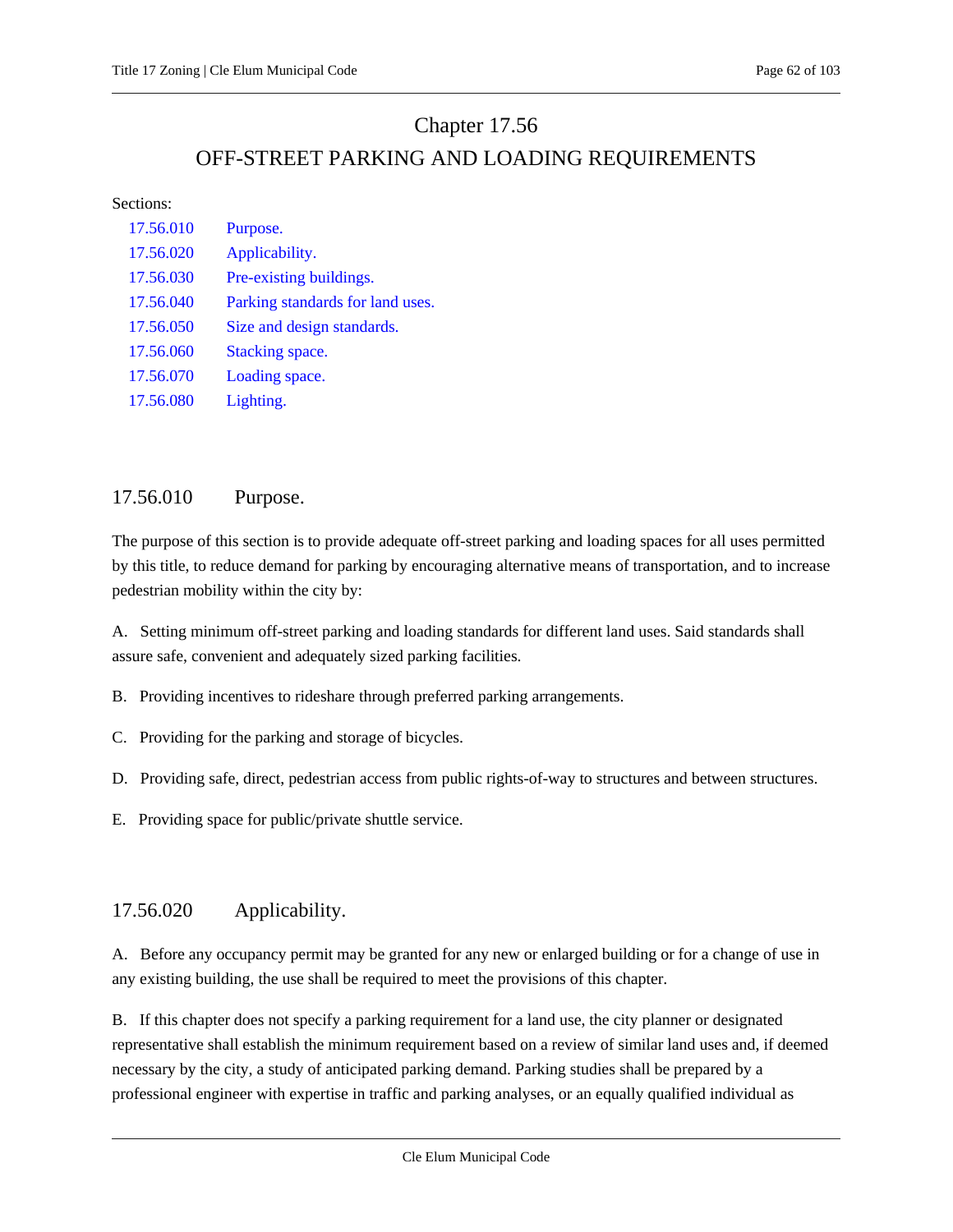approved by the city. Transportation demand management actions shall be considered in determining anticipated demand.

C. If any of the required off-street parking is to be provided off-site, the applicant shall provide written agreements with affected landowners showing that the required off-street parking shall be provided in a manner consistent with the provisions of this chapter. If approved by the city, these agreements shall be recorded with the county as a deed restriction on the title to all applicable properties. These deed restrictions may not be revoked or modified without city authorization.

D. Within the Old Town Commercial District, no on-site parking is required; properties may, however, be required to participate in programs to provide common parking through fees in lieu of parking, local improvements districts, or other programs approved by the city.

# <span id="page-62-0"></span>17.56.030 Pre-existing buildings.

If a pre-existing building does not provide sufficient off-street parking, the building may be remodeled or rehabilitated (but not enlarged) without providing additional parking if the existing use within the building remains unchanged or is changed to a use with the same or lesser parking demand. If the use is changed or enlarged, any additional parking required must be provided. The requirements of this section shall apply to only to the additional parking demand that would be created by the new use above the existing use.

# <span id="page-62-1"></span>17.56.040 Parking standards for land uses.

No use may be established without providing off-street parking in the amount indicated in this section. Uses may provide seventy-five to one hundred twenty-five percent of the standard amount indicated. On-street parking directly abutting the use may be credited to the required parking amount, provided the parking is available and the individual spaces marked on the street.

#### A. *Residential.*

| Single-family detached, duplex, townhouses | 2.0 spaces per dwelling unit             |
|--------------------------------------------|------------------------------------------|
| <b>Accessory Dwelling Unit</b>             | 1.0 spaces per dwelling unit             |
| Multi-family<br>Studio units               | 1.0 spaces per dwelling unit             |
| $One+$ bedroom units                       | 2.0 spaces per dwelling unit             |
| Senior Citizen, Assisted                   | 0.5 spaces per dwelling or sleeping unit |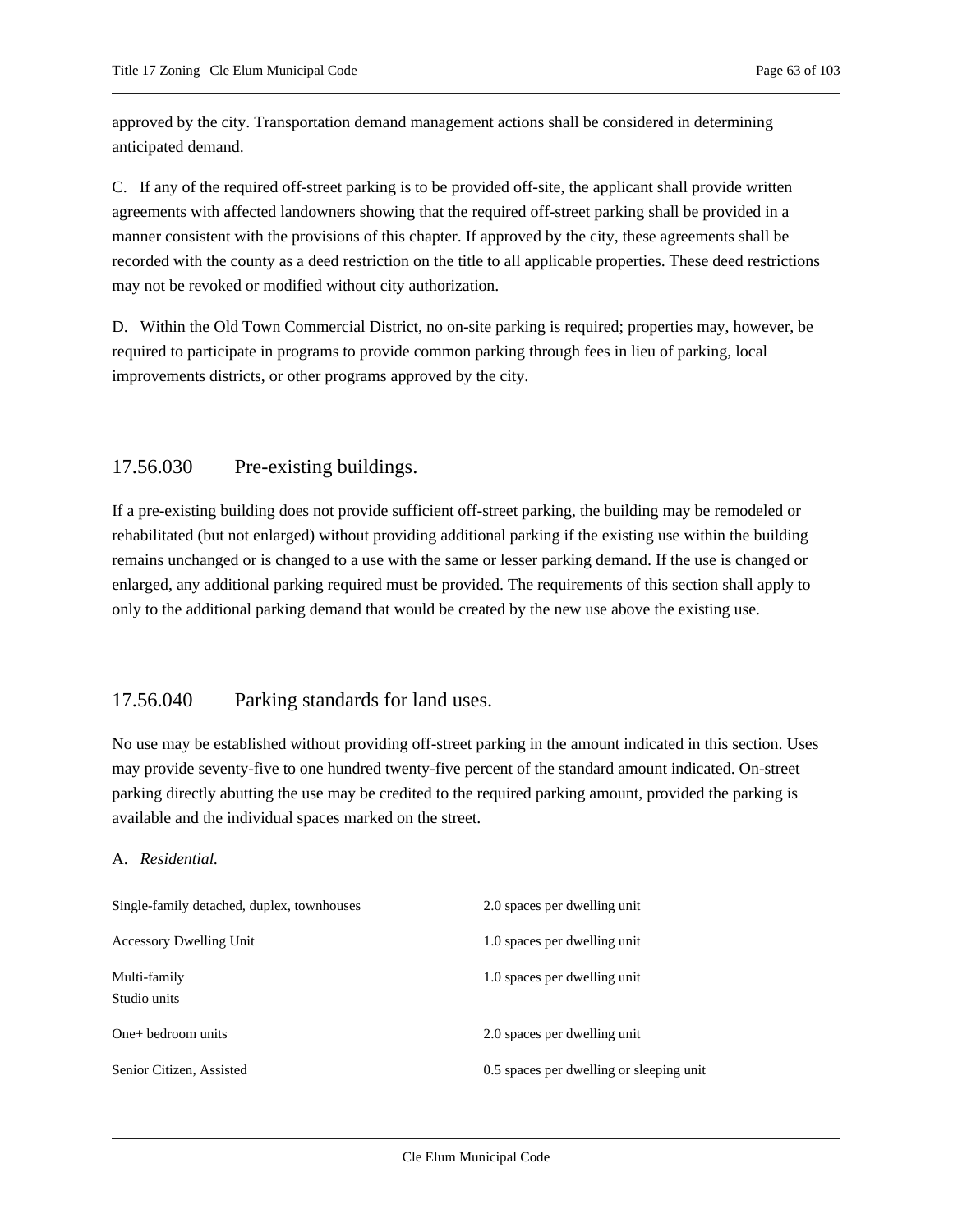| Community residential facilities<br>(group homes, etc.)                                                        | 1.0 spaces per two bedrooms                                                                                                  |
|----------------------------------------------------------------------------------------------------------------|------------------------------------------------------------------------------------------------------------------------------|
| Bed and breakfast guesthouse                                                                                   | 1.0 spaces per guest room, plus 2.0 per facility                                                                             |
| <b>B.</b> Commercial Activities.                                                                               |                                                                                                                              |
| <b>Banks</b>                                                                                                   | 1.0 spaces per each 200 sq. ft. of gross floor areal                                                                         |
| Professional and business offices                                                                              | 1.0 spaces per each 250 sq. ft. of gross floor area <sup>1</sup>                                                             |
| Shopping centers                                                                                               | 4.0 spaces per 1000 sq. ft. of gross leaseable area (GLA)for<br>centers having a GLA of 400, 000 sq. ft. or less;            |
|                                                                                                                | 4.5 spaces per 1000 sq. ft. of GLA for centers having a GLA of<br>over 400,000 sq. ft.                                       |
| Restaurants, nightclubs, taverns                                                                               | 1.0 spaces per each 100 sq. ft. of gross floor area <sup>1</sup>                                                             |
| Retail stores, supermarkets, department stores, personal service                                               | 1.0 spaces per each 200 sq. ft. of gross floor area <sup>1</sup>                                                             |
| Other retail (furniture, appliance, hardware, service shops, shoe<br>repair)                                   | 1.0 spaces per each 500 sq. ft. of gross floor area <sup>1</sup>                                                             |
| Uncovered commercial area, new and used car lots, plant<br>nursery                                             | 1.0 spaces per each 5,000 sq. ft. of retail sales area in addition<br>to any parking required for the buildings <sup>1</sup> |
| Motor vehicle repair and service                                                                               | 1.0 spaces per each 400 sq. ft. of gross floor area <sup>1,4</sup>                                                           |
| Industrial show room and display                                                                               | 1.0 spaces per each 500 sq. ft. of display area                                                                              |
| Bulk retail stores                                                                                             | 1.0 spaces per each 350 sq. ft. of gross floor area                                                                          |
| Hotel/Motel (excluding restaurant)                                                                             | 1.0 spaces per unit plus 2.0 spaces per each 3 employees on<br>site at any one time.                                         |
| C. Industrial Activities.                                                                                      |                                                                                                                              |
| Manufacturing, research and testing laboratories, bottling<br>establishments, bakeries, printing and engraving | 1.0 spaces per each 1,000 sq. ft. of gross floor area;                                                                       |
| Warehouse and storage buildings                                                                                | 1.0 spaces per each 2,000 sq. ft. of gross floor area                                                                        |
| Self-service storage                                                                                           | 1.0 space per 3,500 sq. ft. of storage area, plus<br>2.0 spaces per any residential/caretaker unit                           |

D. *Recreation – Amusement – Cultural – Government Activities.* Auditoriums, theaters, places of public assembly, stadiums, outdoor sports areas1.0 spaces per each four fixed seats or 1.0 space per 100 sq. ft. of floor area of main auditorium or of principle place of assembly, whichever is greater.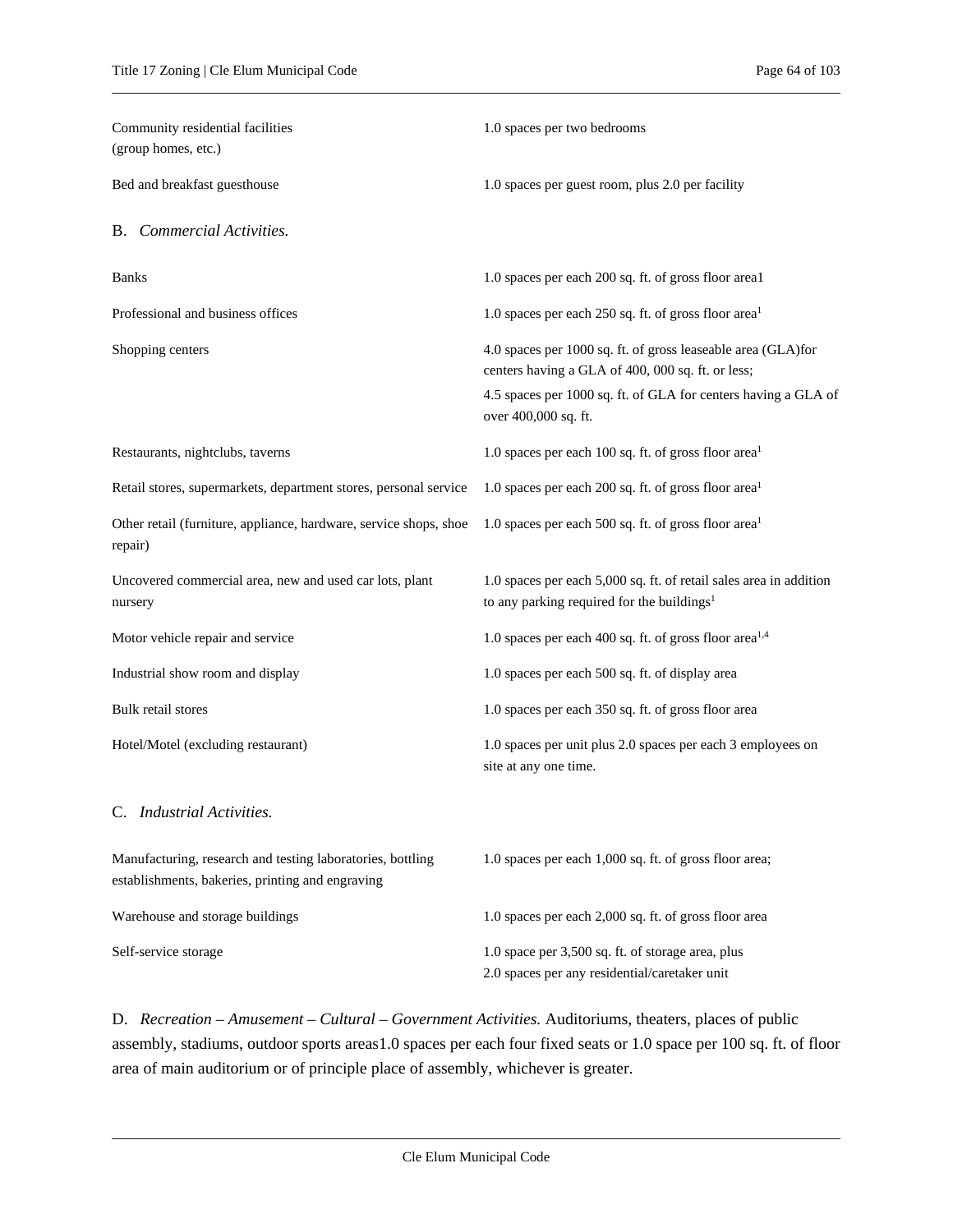| Bowling alleys                                | 5.0 spaces per bowling lane                                                                                                                                                                                                                                                                                                                                                              |
|-----------------------------------------------|------------------------------------------------------------------------------------------------------------------------------------------------------------------------------------------------------------------------------------------------------------------------------------------------------------------------------------------------------------------------------------------|
| Dancehalls and skating rinks                  | 1.0 spaces per each 200 sq. ft. of gross floor area                                                                                                                                                                                                                                                                                                                                      |
| Golf course                                   | 3.0 spaces per hole, plus 1.0 space per 300 sq. ft. of club house<br>facilities                                                                                                                                                                                                                                                                                                          |
| Golf driving range                            | 1.0 parking space per each driving station                                                                                                                                                                                                                                                                                                                                               |
| Miniature golf courses                        | 1.0 parking space per each hole                                                                                                                                                                                                                                                                                                                                                          |
| Recreational buildings                        | 1.0 spaces per each 200 sq. ft. of gross floor area                                                                                                                                                                                                                                                                                                                                      |
| Libraries and museums                         | 1.0 spaces per each 250 sq. ft. in office and public use                                                                                                                                                                                                                                                                                                                                 |
| E. Educational Activities.                    |                                                                                                                                                                                                                                                                                                                                                                                          |
| Elementary, middle/junior high schools        | 1.0 space per employee, plus 1.0 space per 30 students. If<br>buses for transportation of students are kept at the school,<br>parking space (of sufficient size to park the bus) shall be<br>provided for each bus. 1.0 additional space for each 100<br>students shall be provided for visitors in the vicinity of or<br>adjacent to, the administrative portion of the building.       |
| High schools                                  | 1.0 space per employee, plus 1.0 space per each 10 students. If<br>buses for transportation of students are kept at the school,<br>parking space (of sufficient size to park the bus) shall be<br>provided for each bus. 1.0 additional space for each 100<br>students shall be provided for visitors in the vicinity of, or<br>adjacent to, the administrative portion of the building. |
| Nursery schools, day care centers             | 1.0 space per each employee, plus loading and unloading areas.                                                                                                                                                                                                                                                                                                                           |
| F. Medical Activities.                        |                                                                                                                                                                                                                                                                                                                                                                                          |
| Medical, dental offices                       | 1.0 spaces per each 200 sq. ft. of gross floor area                                                                                                                                                                                                                                                                                                                                      |
| Convalescent, nursing and health institutions | 1.0 parking space per each employee, plus 1.0 space per each<br>four beds.                                                                                                                                                                                                                                                                                                               |
| Hospitals                                     | 1.0 space per each 3 beds, plus 1.0 space for each staff doctor,<br>plus 1.0 space for each employee.                                                                                                                                                                                                                                                                                    |
| Veterinary clinics                            | 1.0 space per each 300 sq. ft. of office, labs, and examination<br>rooms.                                                                                                                                                                                                                                                                                                                |
| Nursing home                                  | 1.0 space per each 4 patient beds.                                                                                                                                                                                                                                                                                                                                                       |
| G. Religious Activities.                      |                                                                                                                                                                                                                                                                                                                                                                                          |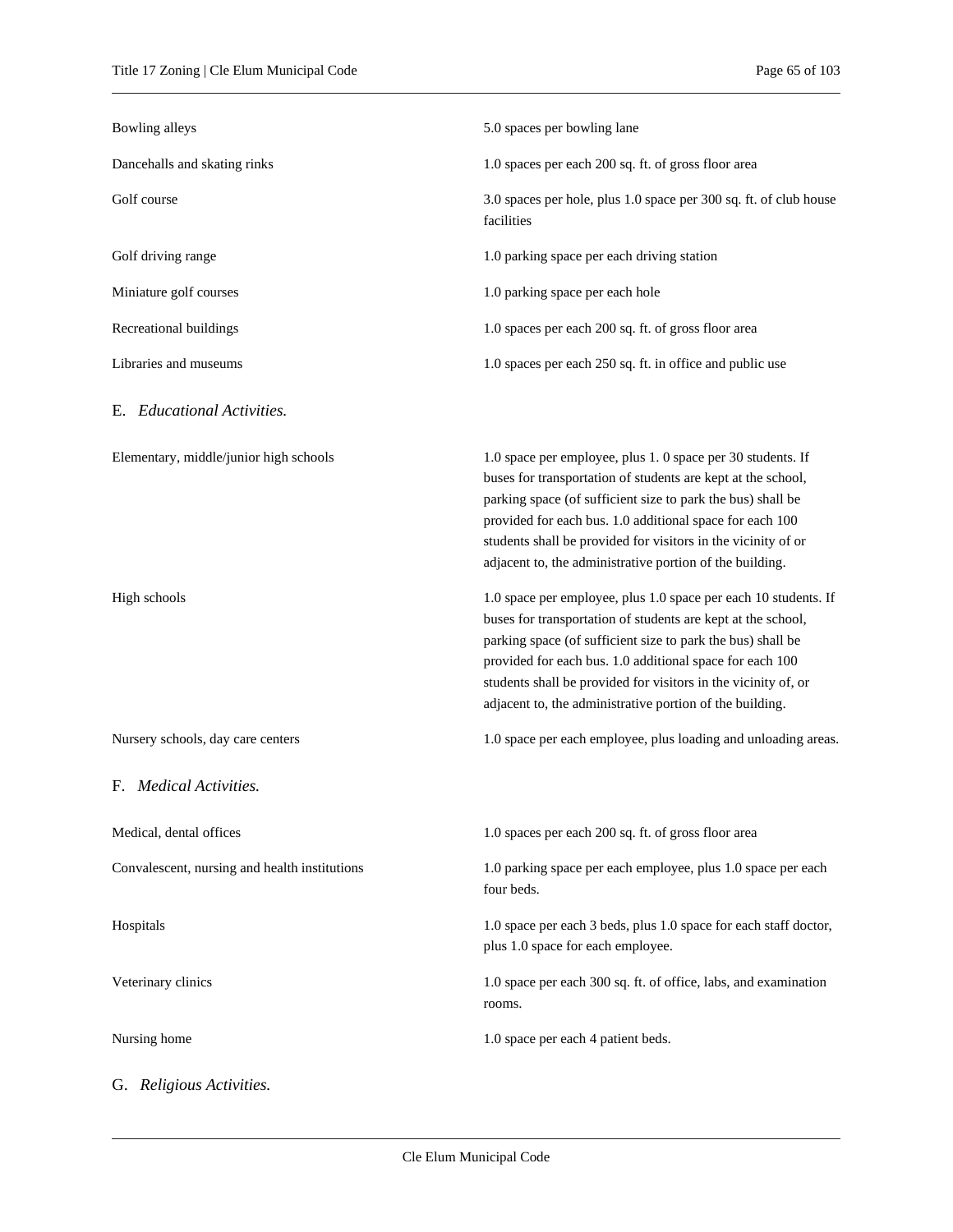Churches 1.0 space per each 5 fixed seats in the main auditorium

Mortuaries, funeral homes 1.0 spaces per each 100 sq. ft of floor area of assembly room

1 Except when located within a shopping center.

2 For parking requirements for associated office areas, see professional and business offices.

3 All existing churches enlarging the seating capacity of their main auditorium shall provide 1.0 additional parking space for each 5 additional seats provided by the new construction. Churches making structural alterations or additions which do not increase the seating capacity of the main auditorium are not required to provide additional parking.

<span id="page-65-0"></span>4 Parking and storage for vehicles being repaired is separate.

#### 17.56.050 Size and design standards.

A. *Parking Stalls and Aisles.* The minimum parking space and aisle dimensions are shown on the table below (attached). Regardless of the parking angle, one-way aisles shall be at least ten feet wide, and two-way aisles shall be at least twenty feet wide. Any parking space abutting a landscape area on the driver or passenger side of the vehicle shall provide an additional eighteen inches above the minimum space width requirement to provide a place to step outside the landscaping.

| <b>Parking</b><br>Angle | <b>Stall Width</b> | Curb<br>Length | <b>Stall Depth</b> |       | <b>Aisle Width</b> |       | <b>Unit Depth</b> |
|-------------------------|--------------------|----------------|--------------------|-------|--------------------|-------|-------------------|
|                         |                    |                |                    | 1-way | $2$ -way           | 1-way | $2 - way$         |
|                         | 8.0                | 20.0           | 8.0                | 12.0  | 20.0               |       |                   |
| $\boldsymbol{0}$        | 8.5                | 22.5           | 8.5                | 12.0  | 20.0               | 29.0  | 37.0              |
|                         | 9.0                | 22.5           | 9.0                | 12.0  | 20.0               | 30.0  | 38.0              |
|                         | 10.0               |                | 10.0               | 12.0  | 20.0               |       |                   |
|                         | $8.0\,$            | 16.0           | 15.0               | 10.0  | 20.0               |       |                   |
| $30\,$                  | 8.5                | 17.0           | 16.5               | 10.0  | 20.0               | 42.0  | 53.0              |
|                         | 9.0                | 18.0           | 17.0               | 10.0  | 20.0               | 44.0  | 54.0              |
|                         | 10.0               |                |                    |       |                    |       |                   |
| 45                      | 8.0                | 11.5           | 17.0               | 12.0  | 20.0               |       |                   |

#### MINIMUM PARKING SPACE AND AISLE DIMENSIONS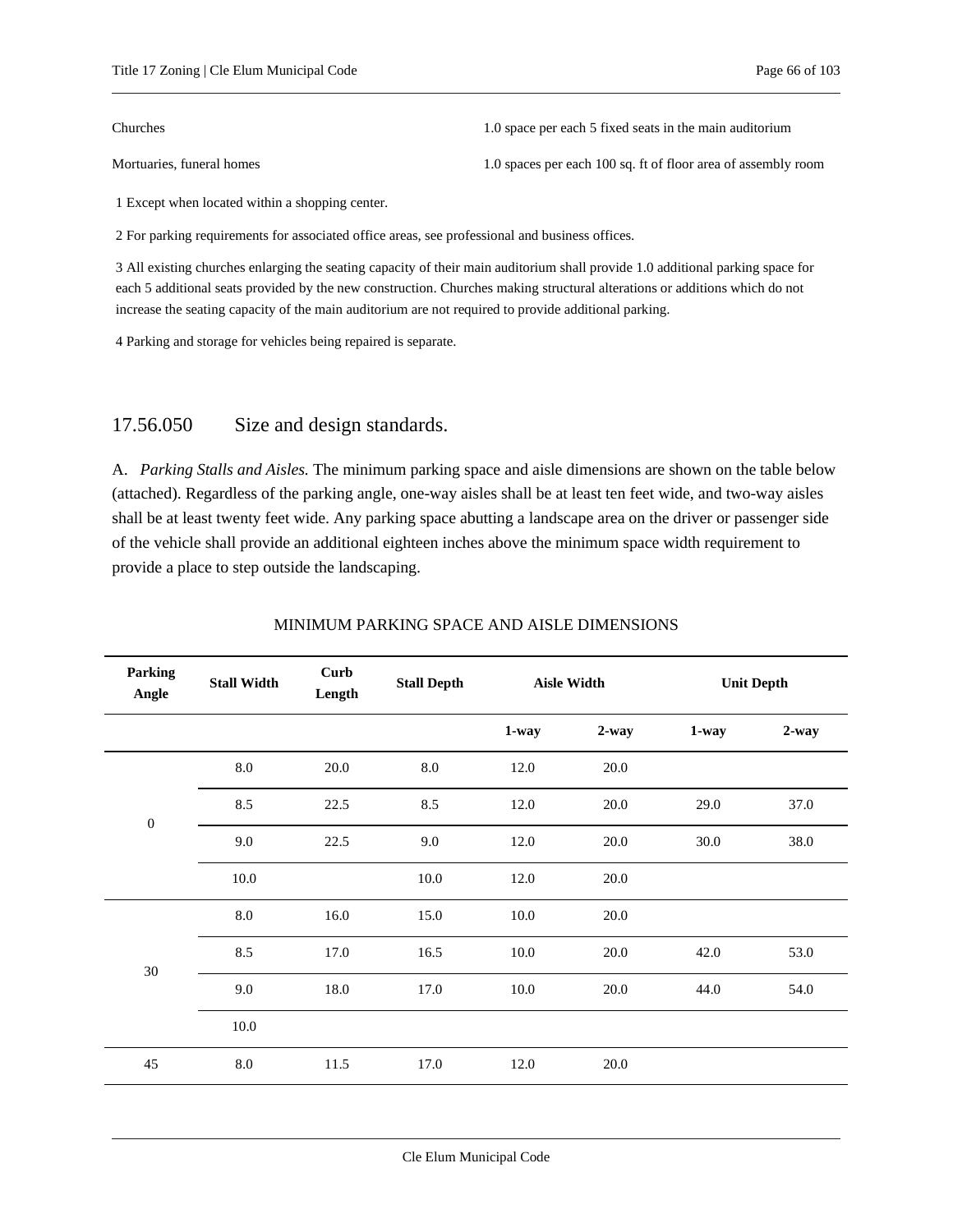| <b>Parking</b><br>Angle | <b>Stall Width</b> | <b>Curb</b><br>Length | <b>Stall Depth</b> |          | <b>Aisle Width</b> |          | <b>Unit Depth</b> |
|-------------------------|--------------------|-----------------------|--------------------|----------|--------------------|----------|-------------------|
|                         |                    |                       |                    | $1$ -way | $2$ -way           | $1$ -way | $2$ -way          |
|                         | 8.5                | 12.0                  |                    | 12.0     | 20.0               | 50.0     | 58.0              |
|                         | 9.0                | 12.5                  |                    | 12.0     | $20.0\,$           | 51.0     | 59.0              |
|                         | 10.0               |                       |                    |          |                    |          |                   |
|                         | $8.0\,$            | 9.6                   | $18.0\,$           | 18.0     | $20.0\,$           |          |                   |
| 60                      | 8.5                | 10.5                  | 20.0               | 18.0     | 20.0               | 58.0     | 60.0              |
|                         | 9.0                | 10.5                  | 21.0               | 18.0     | 20.0               | 60.0     | 62.0              |
|                         | 10.0               |                       |                    |          |                    |          |                   |
|                         | $8.0\,$            | 8.0                   | 16.0               | 23.0     | 23.0               |          |                   |
| $90\,$                  | 8.5                | 8.5                   | $20.0\,$           | 23.0     | 23.0               | 63.0     | 63.0              |
|                         | 9.0                | 9.0                   | $20.0\,$           | 23.0     | 23.0               | 63.0     | 63.0              |
|                         | 10.0               |                       |                    |          |                    |          |                   |

B. *Parking Stall Size and Standards.*

*Compact.* A compact parking stall shall be a minimum of eight feet by seventeen feet, and shall be clearly identified by signing or other marking as approved by the city engineer. Compact spaces shall not exceed twenty-five percent of the total required parking.

*Standard.* Nine feet by nineteen feet.

*Parallel.* Nine feet by twenty-three feet.

C. *Surface.* All parking facilities shall be paved with Portland cement concrete, asphaltic concrete or other hard durable surface approved by the planning director.

D. *Location.* Off-street parking areas shall be located not more than five hundred feet from the building they are required to serve for all uses except as specified below. Where the off-street parking areas do not abut the buildings they serve, the required maximum distance shall be measured from the nearest building entrance that the parking area serves:

1. For all single-family detached dwellings, the parking spaces shall be located on the scone lot they are required to serve;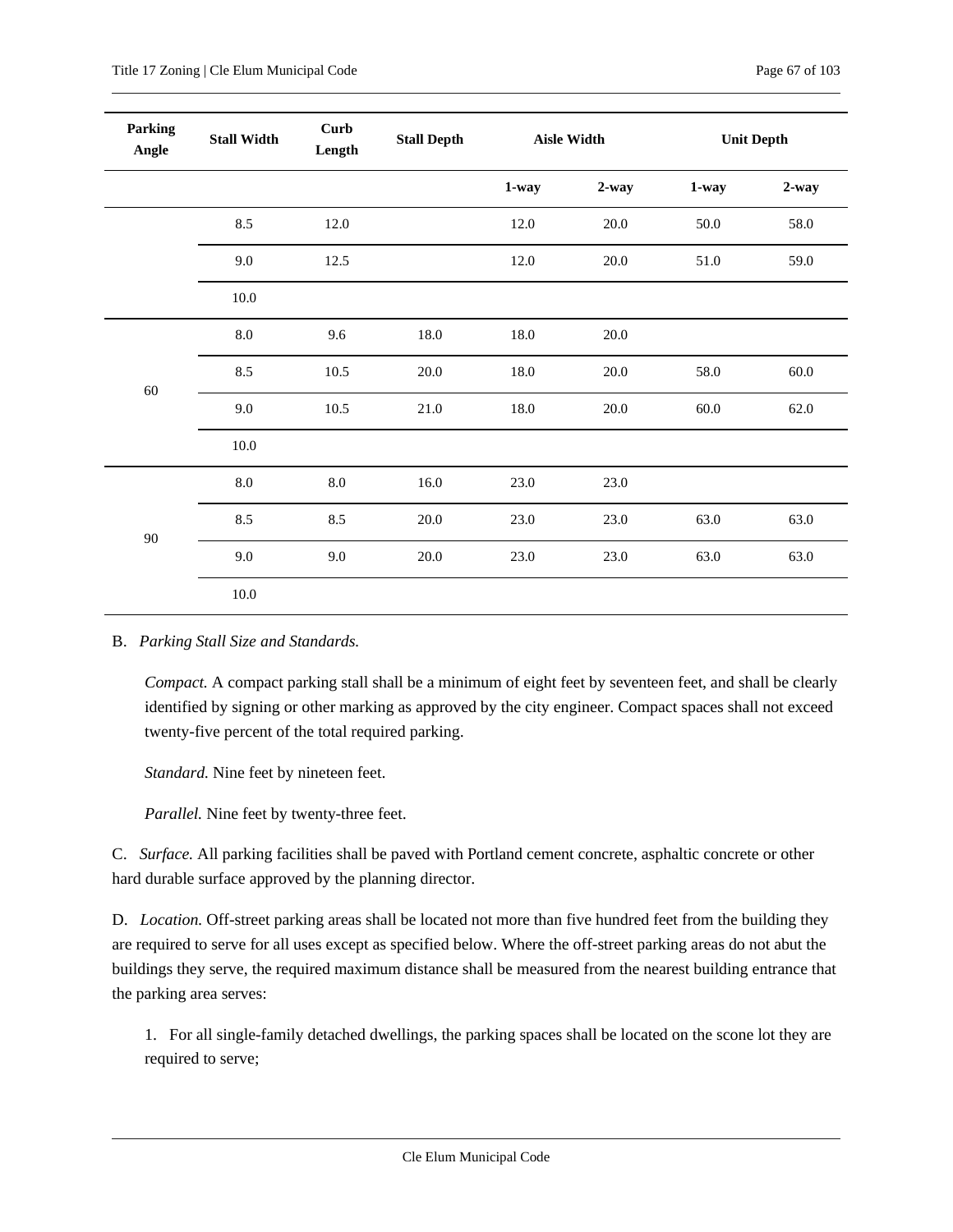2. For all other residential dwellings at least a portion of parking areas shall be located within one hundred feet from the buildings they are required to serve; and

3. For all non-residential uses permitted in residential zones, the parking spaces shall be located on the same lot they are required to serve and at least a portion of the paring areas shall be located within one hundred feet from the nearest building they are required to serve;

4. Parking should be located to the rear or sides of buildings, when feasible;

5. Except for single-family dwellings and duplexes, no parking or maneuvering area is permitted in any required yard or landscaped buffer except for the minimum amount necessary to access the development.

E. *Driveways/access.* All parking facilities shall be provided with safe and convenient access to a street. Ingress and egress to public streets shall be provided only through driveways of such dimension, location and construction as approved by the public works director, or their designee. Driveways for single-family detached dwellings may not exceed twenty feet in width. Driveways for other than single-family detached and duplex structures shall be at least fifteen feet in width for one-way traffic, and twenty-two feet in width for two-way traffic. No driveway shall exceed thirty-five feet in width, nor be located closer than twenty feet to a side property line. Driveways onto collector and arterial streets shall be combined where possible.

F. Suitable wheel or bumper stops are required to prevent vehicles from overhanging walkways, and to prevent damage to landscaping. Concrete curbs shall be provided at the edge of all parking and maneuvering areas, except for single family and duplex dwellings.

G. Parking facilities shall be designed so that exiting vehicles are not required to back into streets, except for residential uses of less than four units on local access streets.

H. Marked walkways, at least five feet in width, and separated from traffic lanes, parking spaces and vehicle overhangs, shall be provided from parking areas to the entrances of the associated use.

I. *Landscaping/Screening.* Landscaping and screening requirements for off-street parking are contained in Chapter [17.64](#page-71-0) "Landscaping."

J. Off-street parking and access for physically handicapped persons shall be provided in accordance with Section 7503 of the regulations adopted pursuant to RCW [19.27,](https://cleelum.municipal.codes/WA/RCW/19.27) State Building Code, and RC[W 70.92,](https://cleelum.municipal.codes/WA/RCW/70.92) Public Buildings – Provisions for Aged and Disabled.

K. *Snow Storage.* Adequate space for the storage of snow removed from the parking lot shall be provided. Parking spaces over the required minimum may be used for snow storage. Snow storage areas may not include required landscaping unless designed in such a manner as to prevent landscaping damage.

L. *Bicycle Parking.* The city, through the design review process, may require bicycle parking facilities (i.e., a bike rack or locker-type facilities) for uses such as:

Parks, playfields;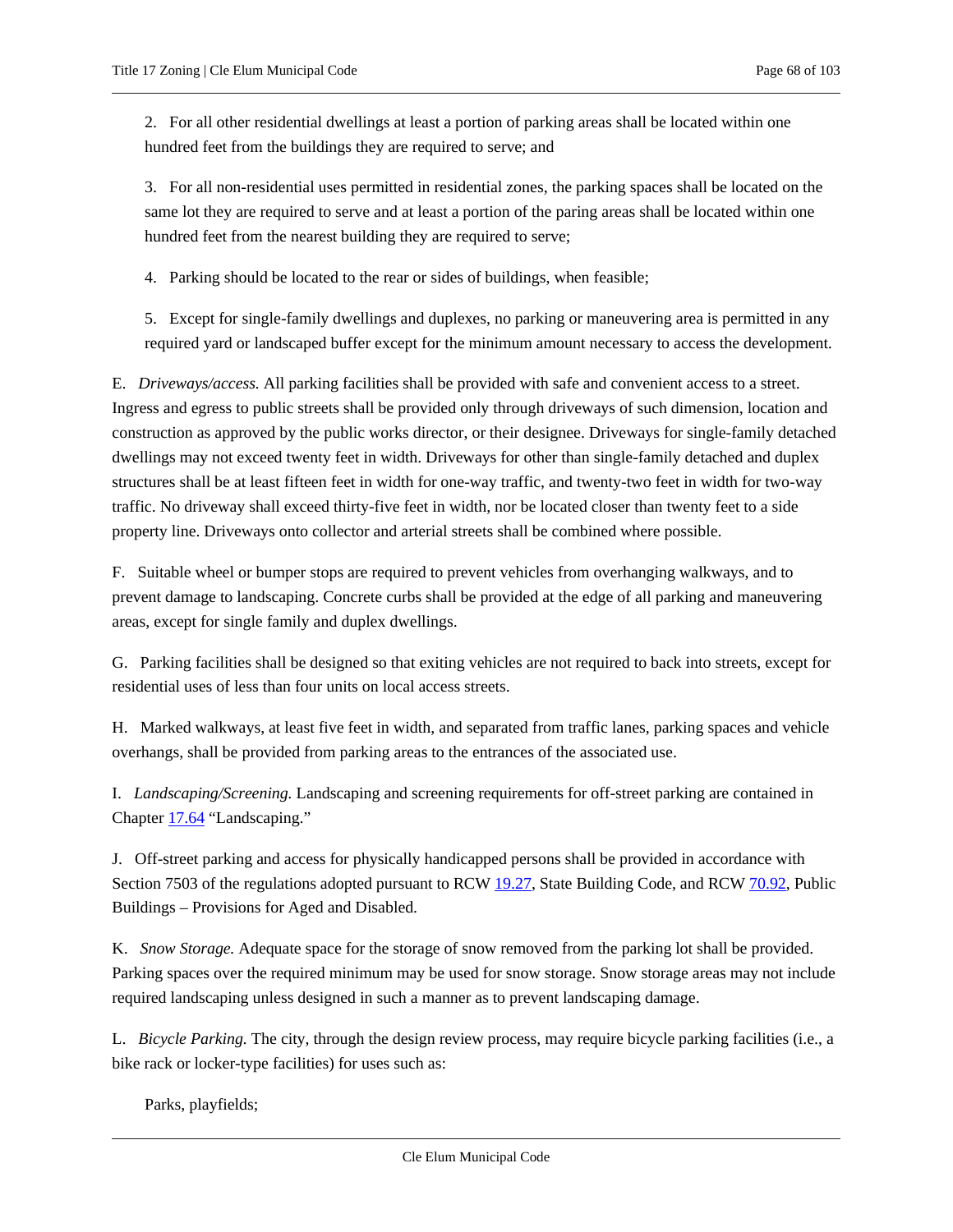Community facilities;

Elementary and secondary schools;

Sports club; or

Retail business located along a developed bicycle trail or designated bicycle route.

All bicycle parking and storage shall be located in safe, visible areas in close proximity to building entrances and shall not impede pedestrian or vehicle traffic flow. Bicycle parking areas shall be well lit for nighttime use.

M. *Pedestrian Circulation.* Safe and convenient pedestrian paths shall be provided from parking areas to building entries and between buildings within a site and adjacent sites to provide for pedestrian safety and to encourage walking between businesses.

# <span id="page-68-0"></span>17.56.060 Stacking space.

A. A stacking space shall be an area measuring eight feet by twenty feet with direct forward access to a service window of a drive-through facility. A stacking space shall be located to prevent any vehicles from extending onto public right-of-way, or interfering with any pedestrian circulation, traffic maneuvering, or other parking space areas. When located in a parking lot, drive-through facilities shall provide sufficient stacking spaces so as to not in any way obstruct the normal circulation pattern of the parking lot. Stacking spaces for drive-through uses may not be counted as required parking spaces.

B. Uses providing drive-through services shall provide vehicle stacking spaces as follows:

1. For each drive-through lane of a bank/financial institution, business service or other similar use, a minimum of five stacking spaces shall be provided; and

2. For each drive-through lane of a restaurant, a minimum of seven stacking spaces shall be provided.

### <span id="page-68-1"></span>17.56.070 Loading space.

Permanent off-street loading space shall be provided for developments if the activity carried on is such that the building requires deliveries to it or shipments from it of people or merchandise. No portion of a vehicle taking part in loading, unloading or maneuvering activities shall project into a public street, sidewalk or interior pedestrian area. Loading space or maneuvering areas shall be in addition to required off-street parking areas.

A. Required Number of Spaces.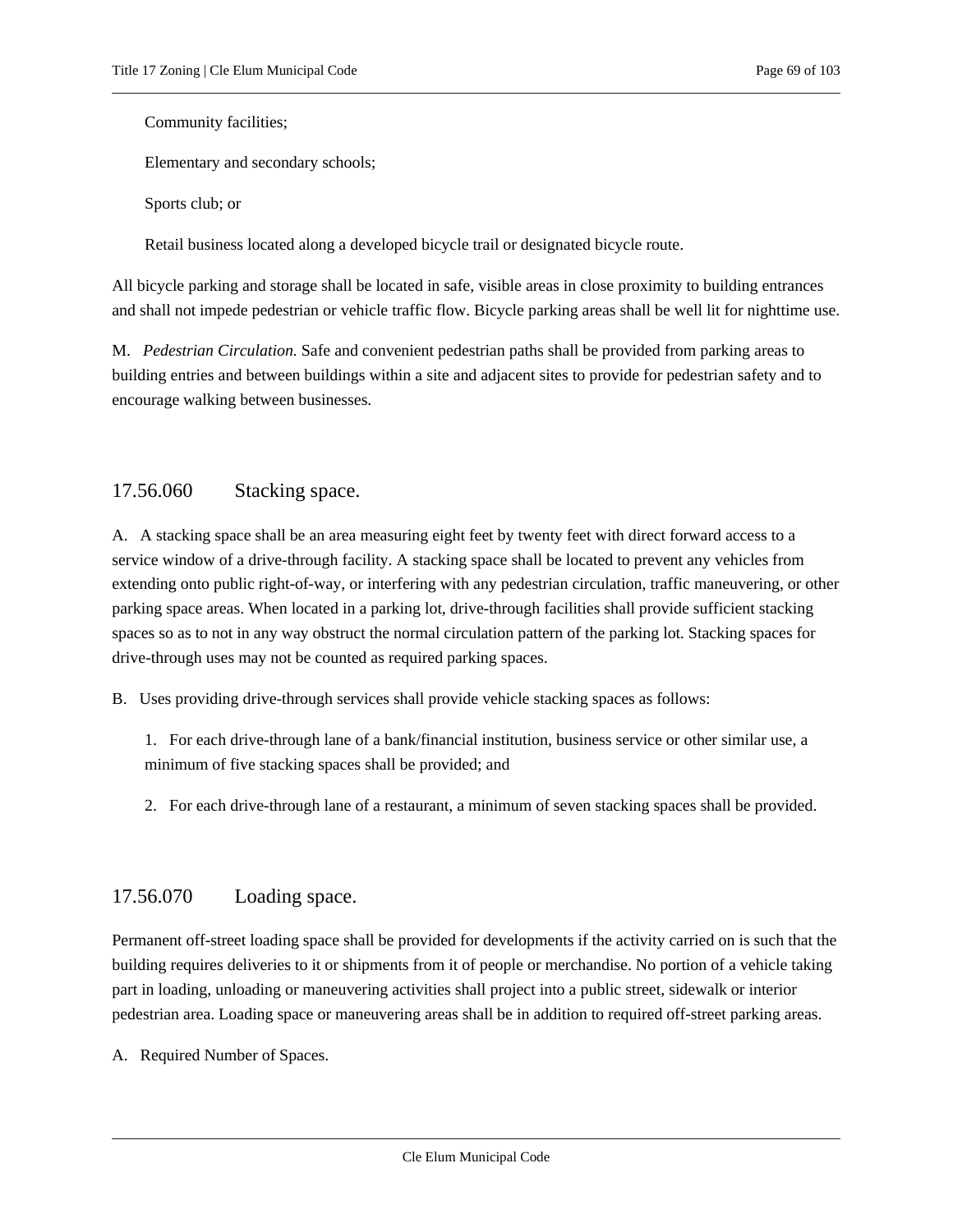1. Non-residential buildings engaged in retail, wholesale, manufacturing or storage activities, excluding self-storage facilities, shall provide loading spaces in accordance with the following standards:

| <b>GROSS FLOOR AREA</b>                | <b>REQUIRED NUMBER OF LOADING SPACES</b> |
|----------------------------------------|------------------------------------------|
| 1 to 9,999 square feet                 | 0                                        |
| 10,000 to 16, 000 square feet          |                                          |
| 16,001 to 40,000 square feet           | 2                                        |
| 40,001 to $64,000$ square feet         | 3                                        |
| 64,001 to 106,000 square feet          | 4                                        |
| For each additional 36,000 square feet | 1 additional                             |

2. Buildings engaged in hotel, office building, restaurant, hospital, auditorium, convention hall, sports arena/stadium, or other similar use shall provide loading spaces in accordance with the following standards:

| <b>GROSS FLOOR AREA</b>                 | <b>REQUIRED NUMBER OF LOADING SPACES</b> |
|-----------------------------------------|------------------------------------------|
| 1 to 39,999 square feet                 | $\theta$                                 |
| 40,000 to $60,000$ square feet          |                                          |
| $60,001$ to $160,000$ square feet       |                                          |
| 160,001 to 264,000 square feet          | 3                                        |
| For each additional 140,000 square feet | 1 additional                             |

B. *Size.* Each required loading space shall be a minimum of ten feet in width, thirty feet in length, and have an unobstructed vertical clearance of fourteen feet, six inches.

C. *Relationship of Loading Space to Residential Areas.* Loading berths shall be located not closer than fifty feet to any residential district, unless wholly enclosed within a building, or unless screened from such residential area by a wall or uniformly painted fence not less than six feet in height.

D. *Relationship to Open Space.* No portion of a loading area may protrude into a required yard, setback or landscape area. A covered loading berth shall comply with the minimum setback requirements for the district.

E. *Screening.* When abutting a public or private street (excluding alleys), loading spaces shall be screened and fenced.

F. *Self-service Storage Facilities.* Multi-story self-service storage facilities shall provide two loading spaces, and single story facilities one loading space, adjacent to each building entrance that provides common access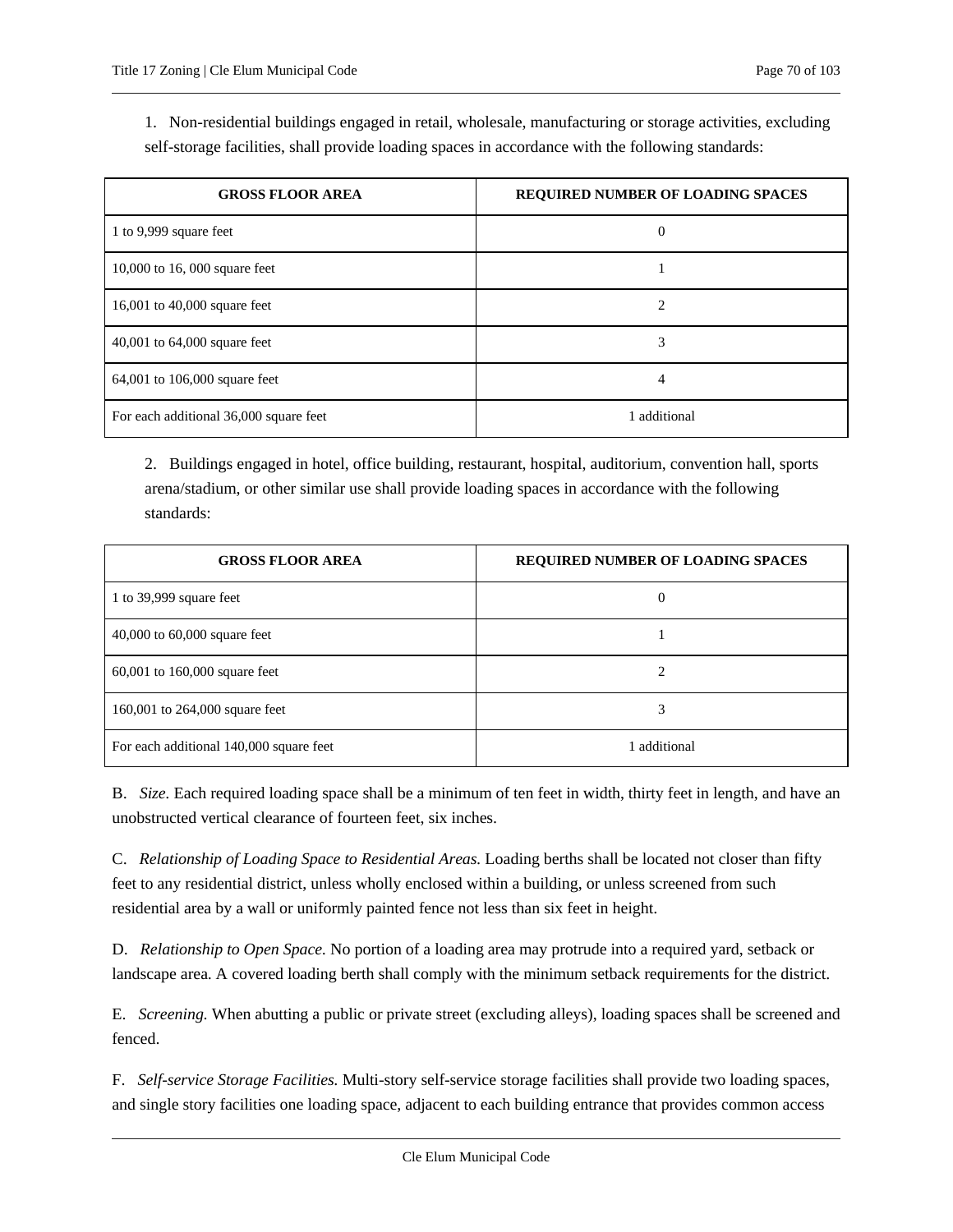to interior storage units. Each loading berth shall measure not less than twenty-five feet by twelve feet with an unobstructed vertical clearance of fourteen-feet six-inches, and shall be surfaced, improved and maintained as required by this chapter. Any floor area additions or structural alterations to a building shall be required to provide loading space or spaces as set forth in this chapter.

# <span id="page-70-0"></span>17.56.080 Lighting.

Any lighting of a parking lot or storage area shall illuminate only the parking lot or storage area. All lighting shall be designed and located so as to avoid undue glare or reflection or light onto adjoining properties or public rights-of-way in excess of measurement of one foot candle of illumination. Light standards shall not be located so as to interfere with parking stalls, maneuvering areas, or ingress and egress areas. Lighting shall be directed downward and shielded to reduce unnecessary light and glare.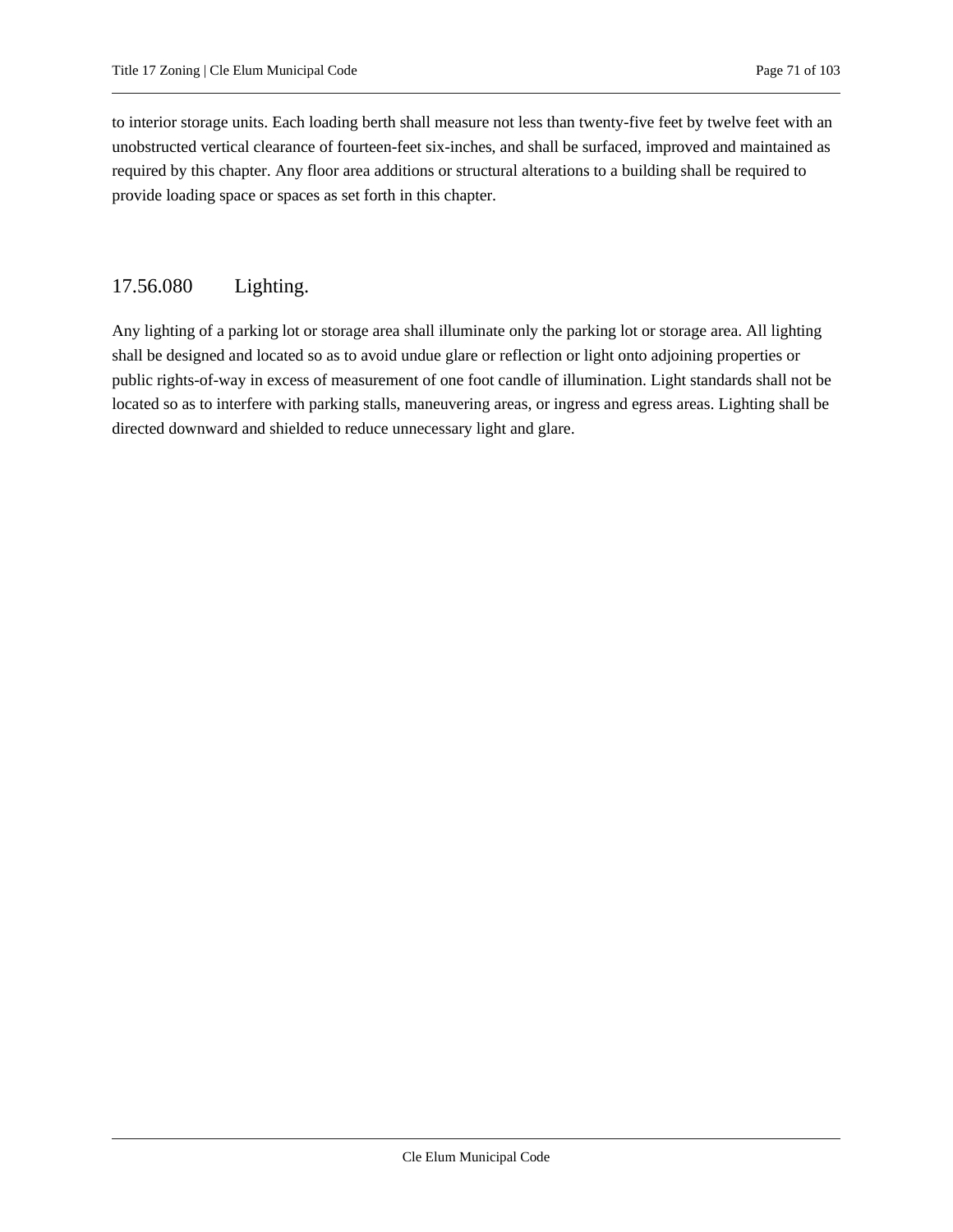# Chapter 17.64 LANDSCAPING REQUIREMENTS

#### <span id="page-71-0"></span>Sections:

| 17.64.010 | Purpose.                                   |
|-----------|--------------------------------------------|
| 17.64.020 | Applicability.                             |
| 17.64.030 | Landscape plan approval.                   |
| 17.64.040 | Preservation of significant trees.         |
| 17.64.050 | Surface parking areas.                     |
| 17.64.060 | Adjacent to freeway right-of-way.          |
| 17.64.070 | General standards for all landscape areas. |
| 17.64.080 | Irrigation.                                |
| 17.64.090 | Timing of installation.                    |
| 17.64.100 | Tree replacement.                          |
| 17.64.110 | Maintenance.                               |
| 17.64.120 | Failure to maintain landscaping.           |

# <span id="page-71-1"></span>17.64.010 Purpose.

The purpose of these regulations is to preserve and enhance the aesthetic character of the city, to improve the aesthetic quality of the built environment, to maintain existing significant vegetation, to reduce impacts of development on drainage systems and natural habitats, to promote the efficient use of water, and to support the "Mountains-to-Sound Greenway."

# <span id="page-71-2"></span>17.64.020 Applicability.

All new development except for single-family residences shall be subject to the landscaping provisions required by the underlying zoning district (see specific zoning district regulations) as well as the provisions of this section.

# <span id="page-71-3"></span>17.64.030 Landscape plan approval.

Development applications shall include a landscape plan consistent with the requirements of this section. The landscape plan should be prepared or approved by a licensed landscape architect, certified nurseryman, or certified landscaper, and drawn on the same base map as the development plans. The landscape plan shall include: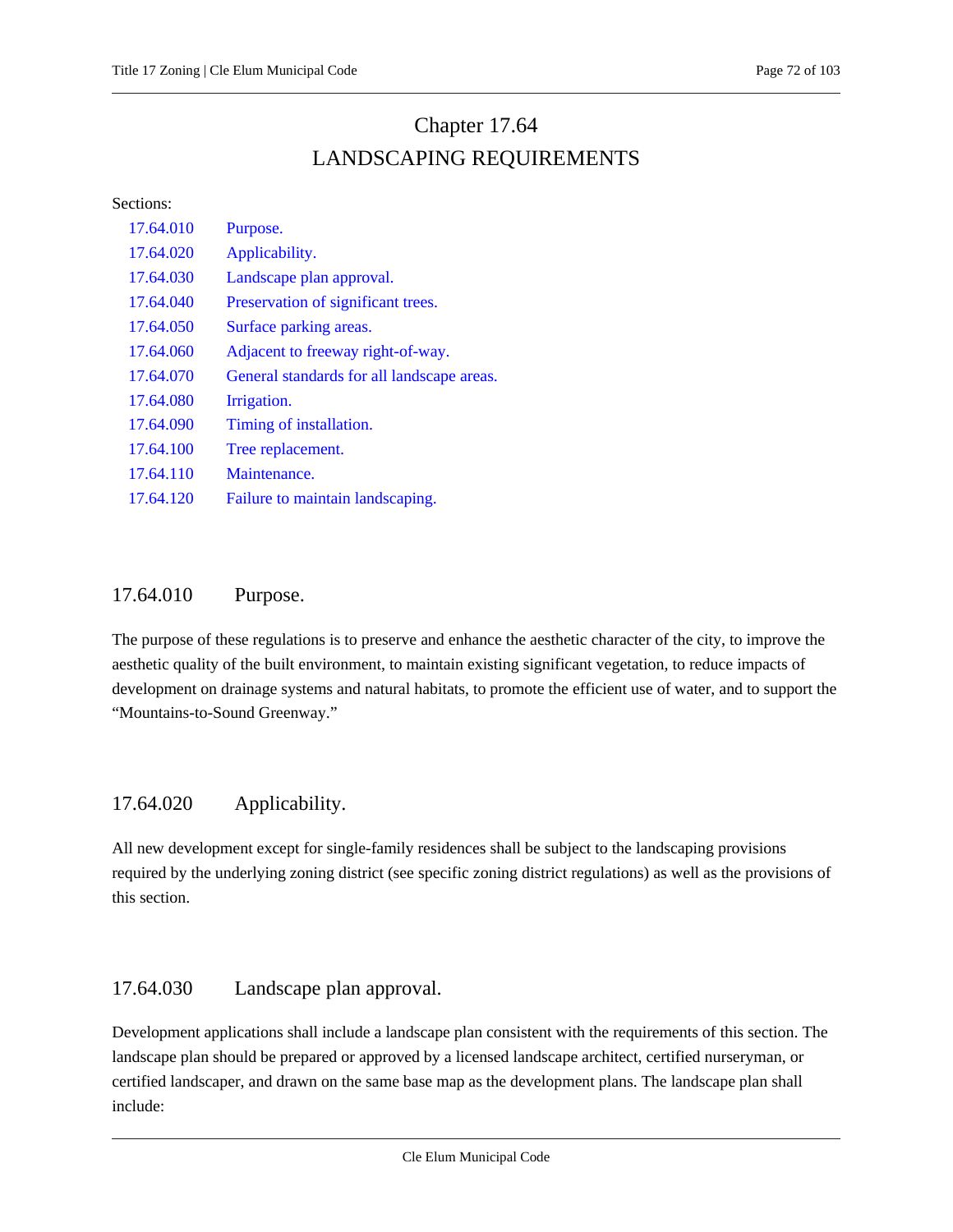- A. Total landscape area, including location of any street trees;
- B. Identification of landscape materials (botanical/common name) and applicable size;
- C. Property lines;
- D. Impervious surfaces, including parking stalls, access aisles, and other vehicle use areas;
- E. Natural or man-made water features or bodies;
- F. Existing or proposed structures, fences and retaining walls;
- G. Natural features or vegetation left in a natural state;
- H. Location and plan for all existing significant trees;
- I. Any designated recreational and/or open space areas.

No building permit or clearing and grading permit shall be issued where landscaping is required until a landscaping plan has been submitted to, and approved by, the city. The landscape plan shall include identification and provisions for any existing "significant trees" and any required street trees, as well as other landscaping requirements.

## 17.64.040 Preservation of significant trees.

Significant trees in areas in wetlands, fish and wildlife conservation areas, frequently flooded areas, geologically hazardous areas as defined in CEMC Chapter [18.01,](https://cleelum.municipal.codes/CEMC/18.01) and in the required landscaped buffer adjacent to I-90, shall be preserved. "Significant trees" are defined as existing healthy trees which, when measured four feet above grade, have a minimum diameter of eight inches for evergreen trees, or twelve inches for deciduous trees. Significant trees shall be identified by a tree survey prepared by the applicant and shall be preserved to the maximum extent possible. During construction, the applicant shall use accepted preservation techniques to protect significant trees designated for retention.

## 17.64.050 Surface parking areas.

Surface parking areas shall provide perimeter and interior landscaping as shown below. The perimeter landscaping may be used to meet landscape area requirements of the underlying zoning district.

A. *Perimeter Landscaping.* The perimeter of all parking areas shall be landscaped. Parking areas that abut a residential zone shall be landscaped with a five foot B2 buffer. Parking lots perimeters not adjacent to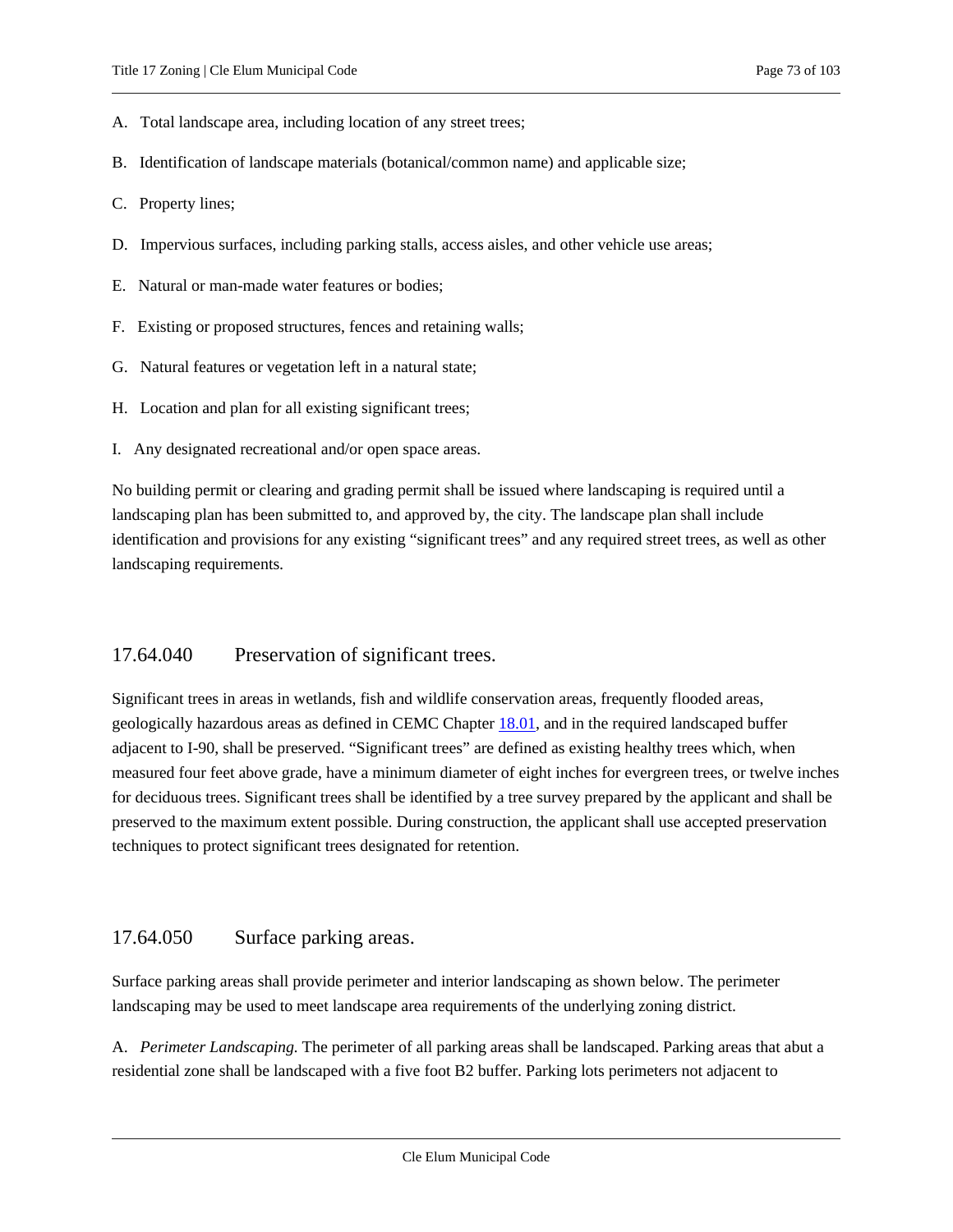residential zone shall be landscaped with a five foot B1 buffer. Parking lots adjacent to a public right-of-way shall be landscaped with a five foot B2 buffer.

B. Landscaping shall be provided within all surface parking areas encompassing six or more stalls. Such parking areas shall have a minimum of ten percent of the parking area, maneuvering area and loading space landscaped, provided that no landscaping area shall be less than fifty square feet in area, and no parking shall be located more than one hundred feet from a landscaped area. Perimeter landscaping, required adjacent to property lines and/or residential areas, shall not be calculated as part of the ten percent figure.

C. Landscaped islands shall be provided and distributed throughout the parking area at a ratio of one tree for every six parking stalls. Landscaped islands shall be a minimum of twenty-five square feet in size and contain a minimum of one tree of suitable species and ground cover plantings.

D. Permanent curbs or structural barriers shall be provided to protect the plantings from vehicle overhang and damage.

## 17.64.060 Adjacent to freeway right-of-way.

All development adjacent to Interstate 90 shall provide a vegetative and/or topographical buffer adjacent to the freeway right-of-way. Buffers shall be of an adequate width and shall contain adequate vegetation to screen uses from being viewed from the freeway. Buffers for attractive open space areas such as parks, golf courses and open space may contain landscaping that permits filtered views of the open space activity. If existing native vegetation within this buffer is insufficient to provide a visual screen, the city may require supplemental plantings and/or an increase in the width of the buffer.

## 17.64.070 General standards for all landscape areas.

A. All new development shall comply with the screening and buffering required by the buffering matrix in Table 17.64-1 and the following standards:

1. B.1 – Low Screen Buffer. This buffer is intended for areas where a limited buffer screen is required to separate uses that are potentially incompatible. This buffer is composed of live ground cover through out the buffer and trees planted every thirty feet along the length of the buffer.

2. B.2 – Medium Screen Buffer. This buffer is intended for areas where a moderate buffer is needed to separate incompatible uses. This buffer is composed of live ground cover through out the buffer, evergreen shrubs which reach a minimum of two to four feet in height and trees planted every thirty feet along the length of the buffer.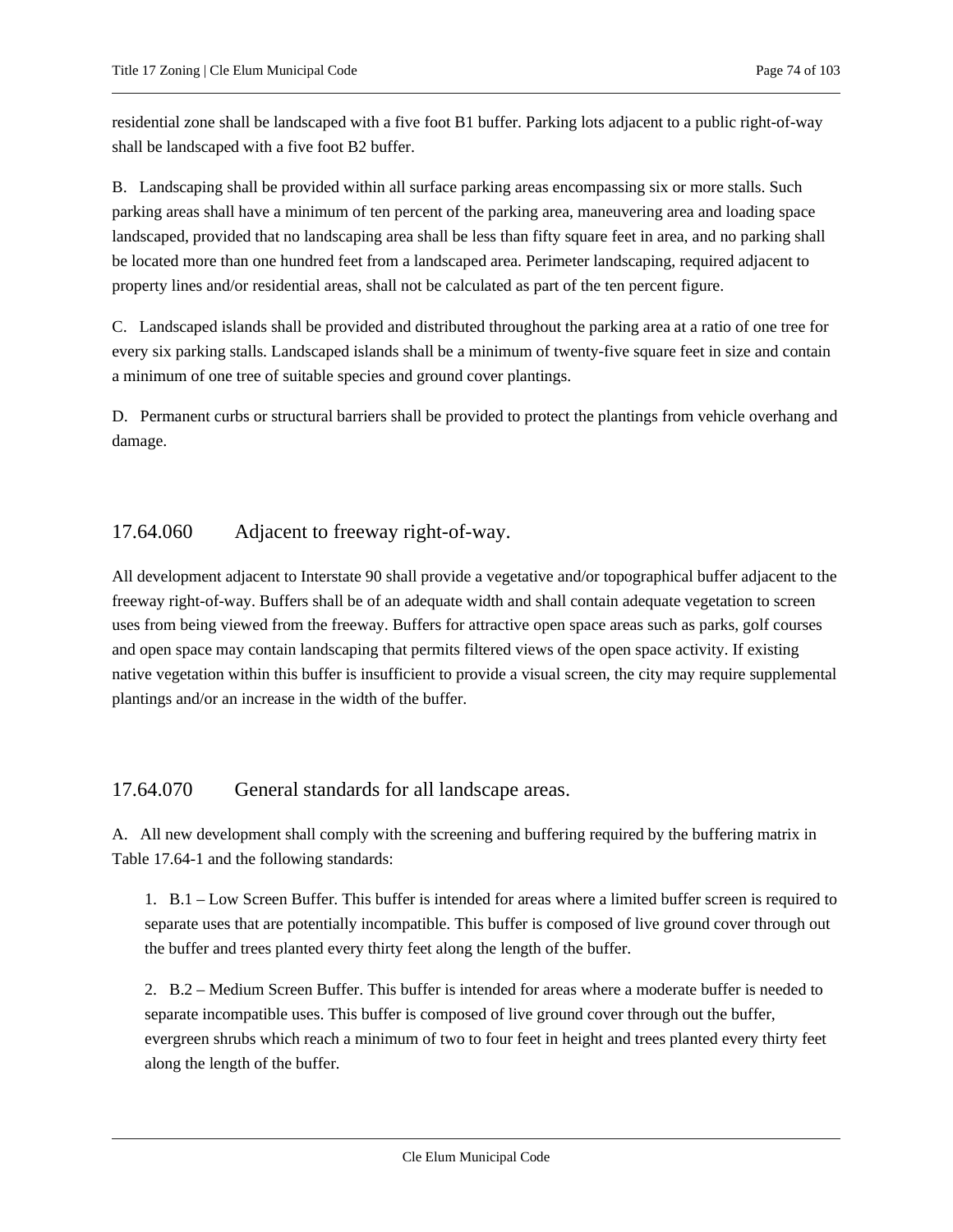3. B.3 – High Screen Buffer. This buffer is used where a high degree of visual screening is required between incompatible uses. This buffer consists of a fully site obscuring fence with landscaping between the fence and the property line composed of live ground cover through out the buffer, evergreen shrubs which reach a minimum of six feet in height and trees planted every thirty feet along the length of the buffer.

| District of<br>Development | Minimum buffer requirements for side and rear yards abutting contrasting district |       |            |       |           |
|----------------------------|-----------------------------------------------------------------------------------|-------|------------|-------|-----------|
|                            | $\bf{R}$                                                                          | RM    | Commercial |       | <b>BP</b> |
| <b>RM</b>                  | 5/B2                                                                              | 5/B2  | 10/B1      | 10/B2 | 10/B2     |
| Commercial (all)           | 10/B3                                                                             | 5/B3  | 5/B1       | 5/B1  | 5/B1      |
|                            | 20/B3                                                                             | 20/B3 | 5/B1       | 5/B1  | 10/B2     |
| <b>BP</b>                  | 20/B3                                                                             | 20/B3 | 5/B1       | 10/B2 | 5/B1      |

Table 17.64-1.

B. All new landscape areas shall be subject to the following provisions:

1. Plant selection shall consider adaptability to climate, geologic, and topographical characteristics of the site. Bark, mulch, gravel or other non-vegetative material shall only be used in conjunction with landscaping to assist vegetative growth and maintenance or to visually complement plant material. Non-vegetative material is not a substitute for plant material.

- 2. Berms shall not exceed a slope of two horizontal feet to one vertical foot (2:1).
- 3. Landscape areas shall be provided with adequate drainage.
- 4. Retention of existing substantial vegetation is encouraged.
- 5. Use of native vegetation is encouraged.

6. All plants shall conform to American Association of Nurserymen (AAN) grades and standards as published in the "American Standards for Nursery Stock" manual, provided that existing healthy vegetation used to augment new plantings shall not be required to meet the standards of this manual.

7. Single-stemmed trees required pursuant to these regulations shall, at the time of planting, conform to the following standards:

- a. Deciduous trees shall have a minimum caliper of two inches and a height of twelve feet.
- b. Conifers and evergreens shall be at least six feet in height.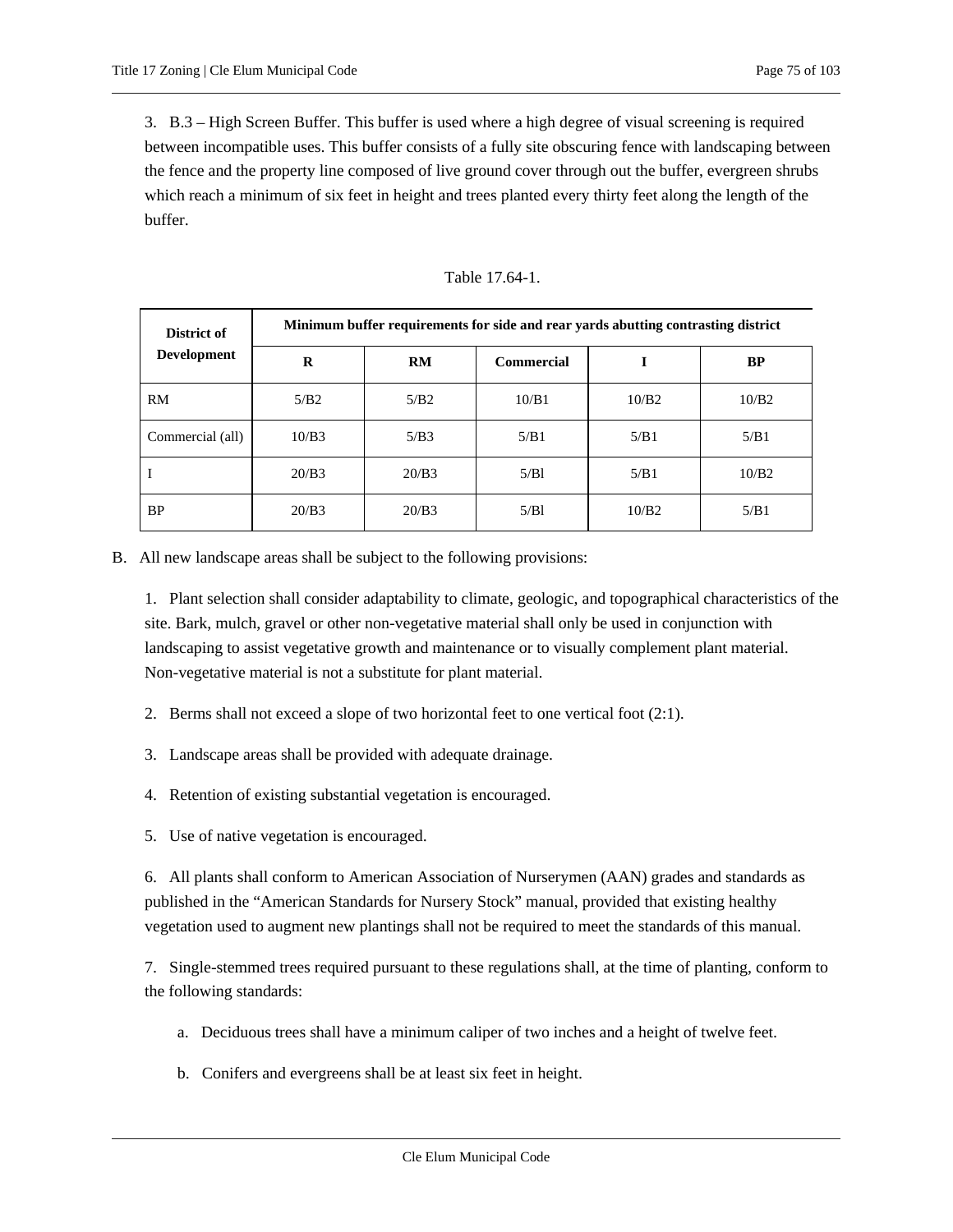8. Multi-stemmed trees shall be permitted as an option to single-stemmed trees provided that such multiple-stemmed trees are at least eight feet in height and not allowed within street rights-of-way.

9. Medium and tall shrubs required pursuant to these regulations shall be at least twenty-four to thirty inches in height at time of planting.

10. Groundcover required pursuant to these regulations shall be at least four inches in height at time of planting and spaced to result in the required coverage within three years.

11. Landscape water features shall not use potable water unless the water feature recirculates water used in its operation.

12. Landscaping shall not conflict with the safety of those using adjacent sidewalks or with traffic safety.

13. Required landscape areas which, at the determination of the city, are inappropriate to landscape due to the existence of some natural or man-made feature, shall be relocated: first, to another lot line, or second, to an equal-sized area elsewhere on the property as directed by the city.

14. Plants listed on the Noxious Weed List of the Kittitas County Weed Board or the State of Washington Noxious Weed List are prohibited in landscaped areas.

# 17.64.080 Irrigation.

All plants shall receive sufficient water to assure their survival. Landscaping that can be supported by natural precipitation patterns to encourage the conservation of water. Automatic irrigation systems are required for all landscaped areas required by this title unless a landscape architect, certified nurseryman, or certified landscaper certifies that the proposed landscaping consists of native or other suitable vegetation which is capable of surviving without supplemental irrigation. Irrigation systems shall make provisions for winterization. Irrigation water, whether manually applied or applied through an irrigation system, shall be applied with the goals of avoiding runoff and overspray. An irrigation plan and schedule shall be included as part of the required landscape plan.

# 17.64.090 Timing of installation.

All required landscaping shall be installed prior to building occupancy, provided that the city may authorize up to a one hundred eighty-day delay when planting season conflicts could produce a high probability of plant loss. A bond or assignment of funds in the amount of one hundred twenty-five percent of the work and materials required to install the approved landscaping shall be required.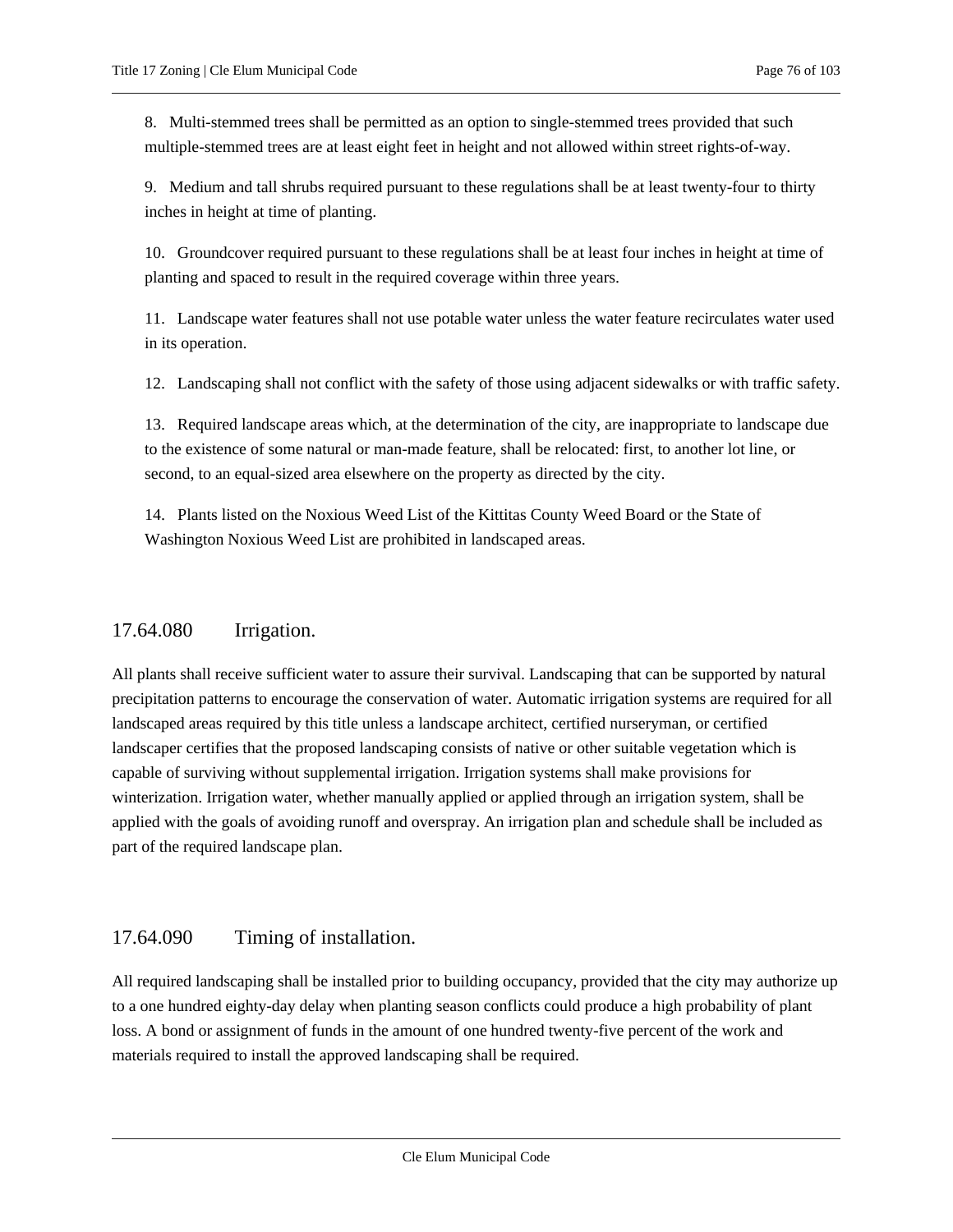## 17.64.100 Tree replacement.

If any existing tree(s) designated for retention as part of the required landscaping is damaged or destroyed replacement trees shall be planted as follows:

Deciduous trees – Minimum caliper of three inches;

Evergreen trees – Minimum height of twelve feet.

## 17.64.110 Maintenance.

Whenever landscaping is or has been required in accordance with the provisions of this chapter, the landscaping shall be permanently maintained in a healthy growing condition, free of trash and debris, so to accomplish the purpose for which it was initially required. Dead or dying plantings shall be removed and replaced or repaired unless specifically required to provide wildlife habitat. Irrigation systems shall be maintained and periodically inspected to assure proper functioning.

## 17.64.120 Failure to maintain landscaping.

The city planner or designated representative is hereby authorized and empowered to notify the owner of any property required to be landscaped, or the agent, tenant, lessee or assignee of any such owner, that the landscaping is not being adequately maintained and the specific nature of such failure to maintain. The notice shall specify the date by which the maintenance must be accomplished, and shall be sent by certified mail, addressed to the owner at the last known address.

Upon the failure, neglect or refusal of any owner or agent so notified to perform the required maintenance within the time specified in the written notice, or within fifteen days after the date of such notice if the notice is returned to the city by the by the Post Office because of the inability to make delivery thereof provided the notice was properly addressed to the last known address of the owner or agent, the city planner or representative may take additional enforcement action as authorized by this title.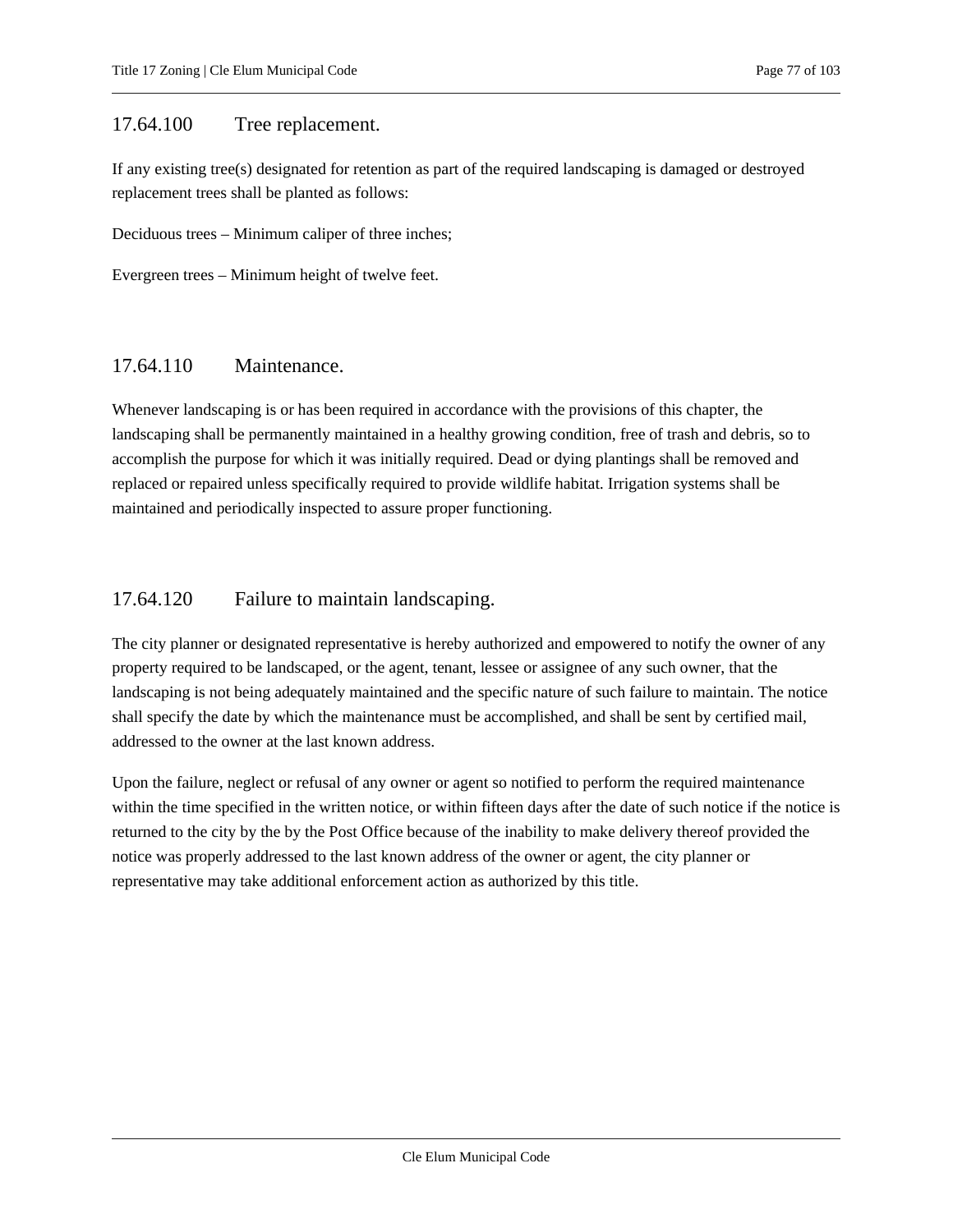# Chapter 17.76

# SITE AND DESIGN REVIEW

<span id="page-77-1"></span>Sections:

<span id="page-77-0"></span>[17.76.050 Supplementary development standards.](#page-77-0)

## 17.76.050 Supplementary development standards.

In addition to the requirements identified elsewhere in this title, developments subject to design and site plan review shall contain the following standards unless otherwise specified in the zoning district.

A. A continuous pedestrian walkway shall be provided from the public street to access building entrances. The pedestrian walkway shall be a minimum of six feet wide and shall be elevated, protected by a curb, bollards, or landscaping otherwise protected to prevent vehicles from parking, driving or entering the walkway. The required six feet may not be encroached by vehicle overhangs. The walkway shall be composed of Portland cement concrete, brick pavers or other similar surface. Where a walkway must cross a vehicle access aisle it shall be distinguished from the driving areas by use of an alternative paving material which may be brick, payers, or scored, brushed or colored concrete.

B. Ground level mechanical equipment shall be screened with visual barriers from adjacent property, public roadways, parks or other public areas. Mechanical equipment on roofs shall be screened from ground level.

C. A storage area for garbage and recycling containers shall be provided. The area shall be fully screened by a fence, wall, landscaping or combination thereof. Storage areas may not be located in a public right-of-way and where an alley serves the site, shall only be accessed from the alley.

D. Predominant building materials shall be those materials that are characteristic of the historic buildings in the city or characteristic of central Washington, such a brick, wood, native stone, and tinted and textured masonry. Visible roofs should be metal. Architectural methods, such as parapets, shall be used to conceal flat roofs. Mansard roofs are prohibited.

E. Outdoor storage and display of materials shall be screened from streets, rights-of-way and adjacent properties may a fully site obscuring buffer consisting of appropriate fencing and landscaping.

F. For all uses creating over two thousand square feet of new impervious surfaces a stormwater control plan is required that treats and retains all stormwater on-site. This section shall not apply to development within the Old Town commercial zoning district. Development in the Old Town commercial may either treat and retain all stormwater on-site or make connection to an available city owned – system in a fashion acceptable to the public works director and making any necessary improvements. Impervious surfaces shall include cement, concrete, packed earth and gravel or other similar surface which changes the runoff patterns from native soils.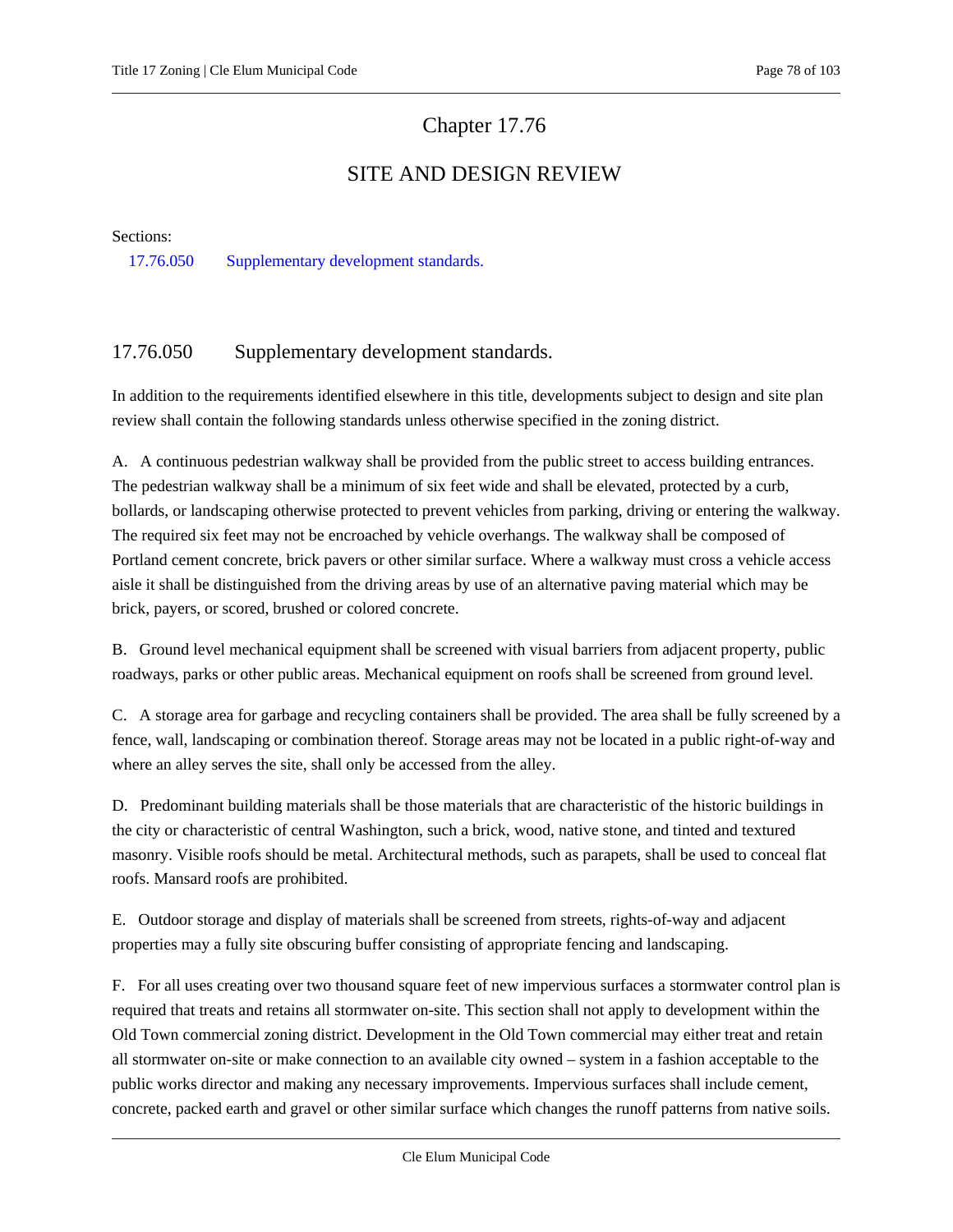G. Roofs shall be designed such that snow from the roof will not be deposited on adjacent public or private properties.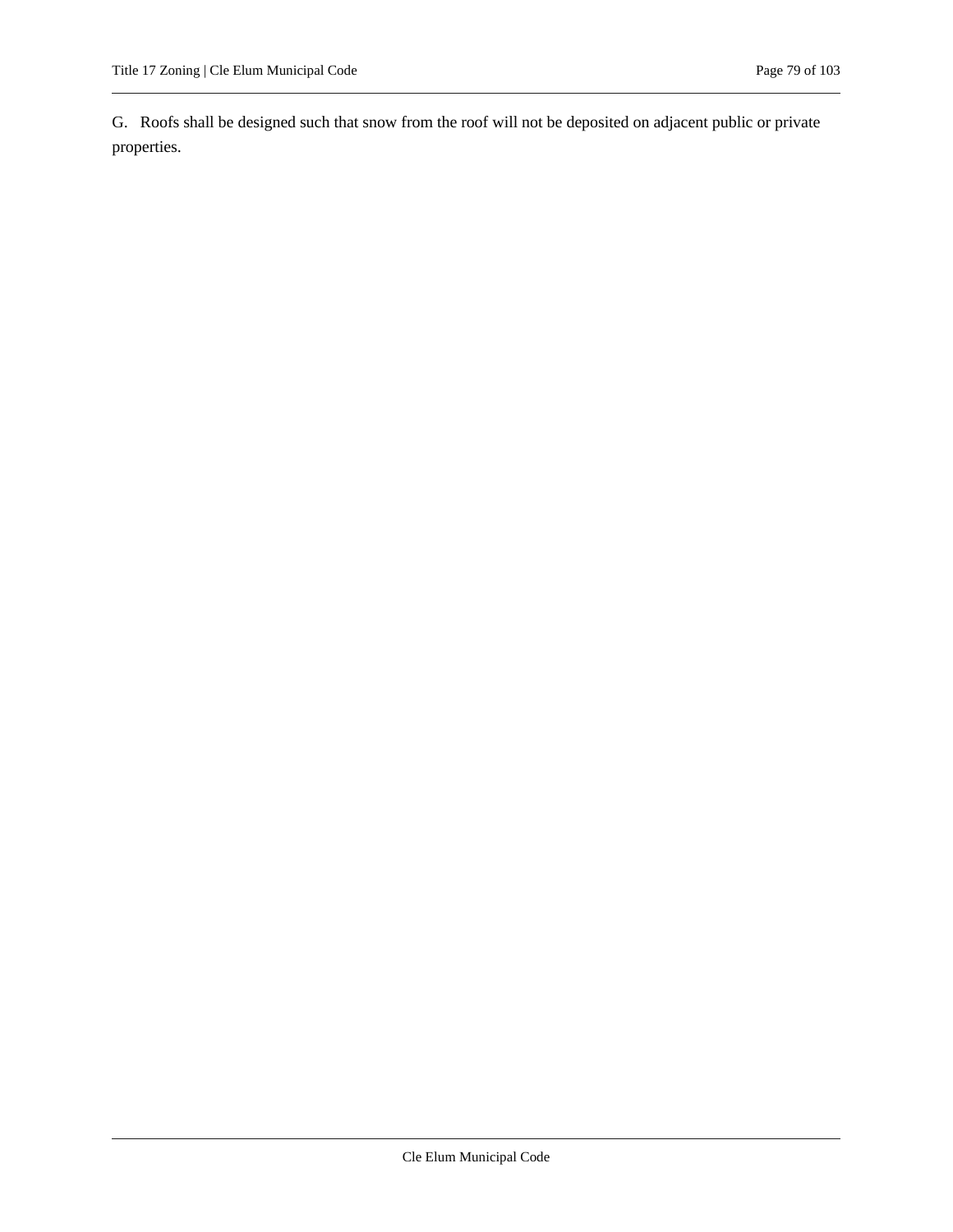# Chapter 17.80 CONDITIONAL USE PERMITS

#### Sections:

| 17.80.010 | Purpose.                                                       |
|-----------|----------------------------------------------------------------|
| 17.80.020 | Applicability.                                                 |
| 17.80.030 | Procedure.                                                     |
| 17.80.040 | Submittal requirements.                                        |
| 17.80.050 | Criteria for granting conditional use permits.                 |
| 17.80.060 | Special conditions.                                            |
| 17.80.070 | Suspension, denial, or revocation of a conditional use permit. |
| 17.80.080 | Change, enlargement or alterations.                            |
| 17.80.090 | Permit approvals – Validity.                                   |

# <span id="page-79-0"></span>17.80.010 Purpose.

The purpose of this chapter is to provide procedures and criteria for conditional uses which, because of their unusual size, special requirements, potential safety hazards, and/or other potential detrimental effects on surrounding properties, are allowed in a specific zone at a specific location only after review by the city to determine if the use is compatible with other uses in the same vicinity and zone. The granting of a conditional use permit may include the imposition of specific development and performance standards beyond that required in the underlying zoning to assure compatibility. The conditional use process is not intended to allow for uses that are not specifically listed in the zoning ordinance to be permitted.

# <span id="page-79-1"></span>17.80.020 Applicability.

<span id="page-79-2"></span>The provisions of this chapter shall apply to all uses that are listed as conditional in this title.

# 17.80.030 Procedure.

Conditional use permits shall be considered a Type III process pursuant to CEM[C 17.100.](#page-89-0)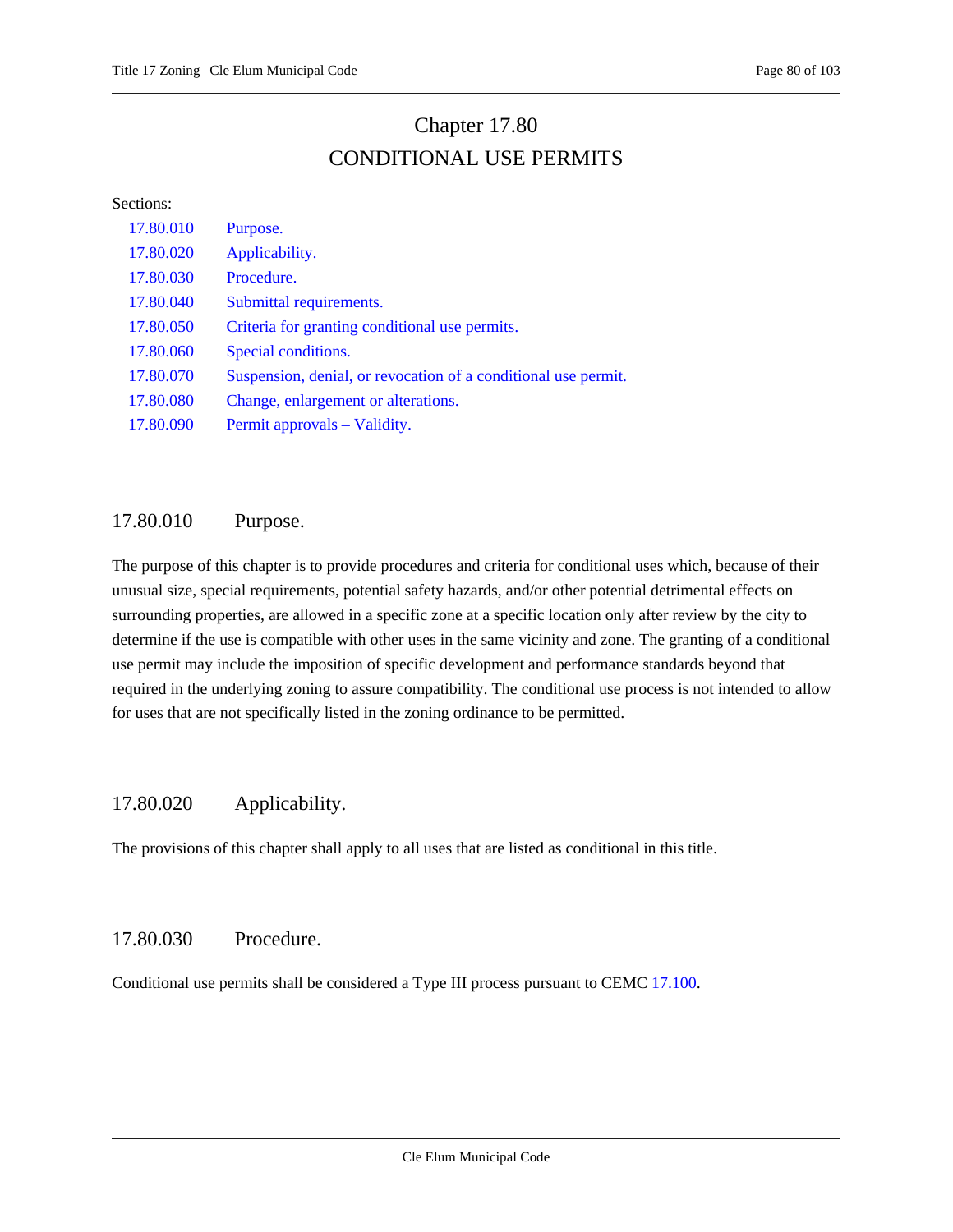## <span id="page-80-0"></span>17.80.040 Submittal requirements.

All applications for conditional use permits shall contain the following information:

1. A completed application form signed by the owner(s) of the property subject to the application. If the applicant is not the property owner, a signed instrument authorizing the application is required.

2. A legal description of the subject property supplied by the Kittitas County, a title company or surveyor licensed in the state of Washington, and a current county assessors map(s) showing the property(ies) subject to the application.

3. A current assessors map quarter section map identifying the properties within three hundred feet of the subject site and the names and mailing addresses of all property owners of record.

4. The application fees as set forth by resolution of the city council. Permits may be subject to annual review, including applicable fees, as deemed necessary by the planning commission.

5. A site plan prepared according to CEMC [17.76](#page-77-1) (site plan review section) that includes the proposal and its relationship to uses within three hundred feet of the subject property.

6. A written statement including:

- a. A detailed description of the proposed use.
- b. A description of how the proposal meets the approval criteria in 17.80.050.
- c. An analysis of how the proposal is consistent with the City of Cle Elum comprehensive plan.

d. A detailed description of any mitigation measures proposed by the applicant to meet the approval criteria.

<span id="page-80-1"></span>7. Other information that the city planner deems reasonably necessary to review to the application.

## 17.80.050 Criteria for granting conditional use permits.

A conditional use permit shall be granted only after the city has reviewed the proposed use and determined that it complies with the standards and criteria set forth in this subsection. A conditional use permit shall be granted only if the applicant demonstrates that:

1. The proposed use will be designed and operated in a manner which is compatible with the character, appearance, and operation of existing or proposed development in the vicinity of the subject property; and

2. The hours and manner of operation of the proposed use are not inconsistent with adjacent or nearby uses; and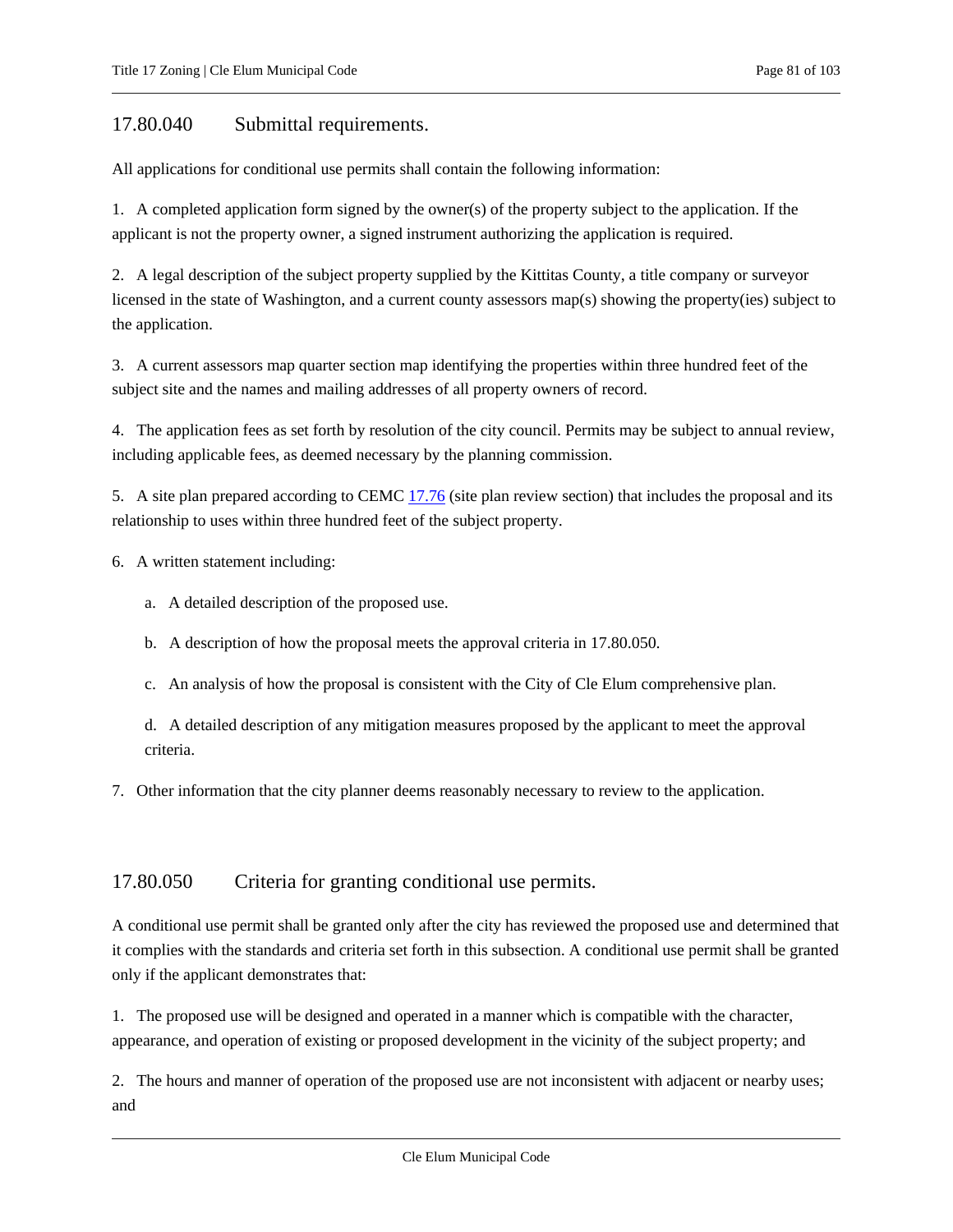3. The proposed use is compatible with the physical characteristics of the subject property and neighboring properties; and

4. The location, nature and intensity of outdoor lighting is such that it is consistent with the surrounding neighborhood and does not cast light or glare on adjoining properties; and

5. The proposed use is such i/wit pedestrian and vehicular traffic associated with the use will not be hazardous or conflict with existing and anticipated traffic in the neighborhood; and

6. The proposed use is capable of being served by public facilities and services, and will not adversely the level of service to surrounding areas; and

7. The proposed use is not detrimental to the public health, safety, or welfare; and

8. The proposed use is consistent with the goals and policies of the comprehensive plan; and

<span id="page-81-0"></span>9. The subject site can accommodate the proposed use considering the size, shape, topography and drainage.

## 17.80.060 Special conditions.

Special conditions may be imposed on the proposed conditional use to ensure that the proposed use will meet the above standards and criteria. Guarantees and evidence regarding compliance with such conditions may be required.

# <span id="page-81-1"></span>17.80.070 Suspension, denial, or revocation of a conditional use permit.

A. Whenever the mayor determines that good cause exists for suspending, denying or revoking any issued or applied for conditional use permit, the mayor shall notify the person holding the license, by registered mail or hand delivery, of such determination. Good cause includes but is not limited to the mayor's determination that a conditional use is not being operated as specified in a conditional use permit, or that a conditional use is violating conditions set forth in a conditional use permit. Notice mailed to the address on the license shall be deemed received three business days after mailing. The notice shall specify the grounds for suspension, denial or revocation.

B. The licensee or applicant may appeal the decision of the mayor suspending, denying, or revoking a conditional use permit by filing a written appeal with the city clerk within ten calendar days of receipt of the decision of the mayor. The written appeal must state the specific grounds for appeal and explain the manner in which the mayor's decision was incorrect. The written appeal must be accompanied by an appeal fee as set forth by resolution of the city council.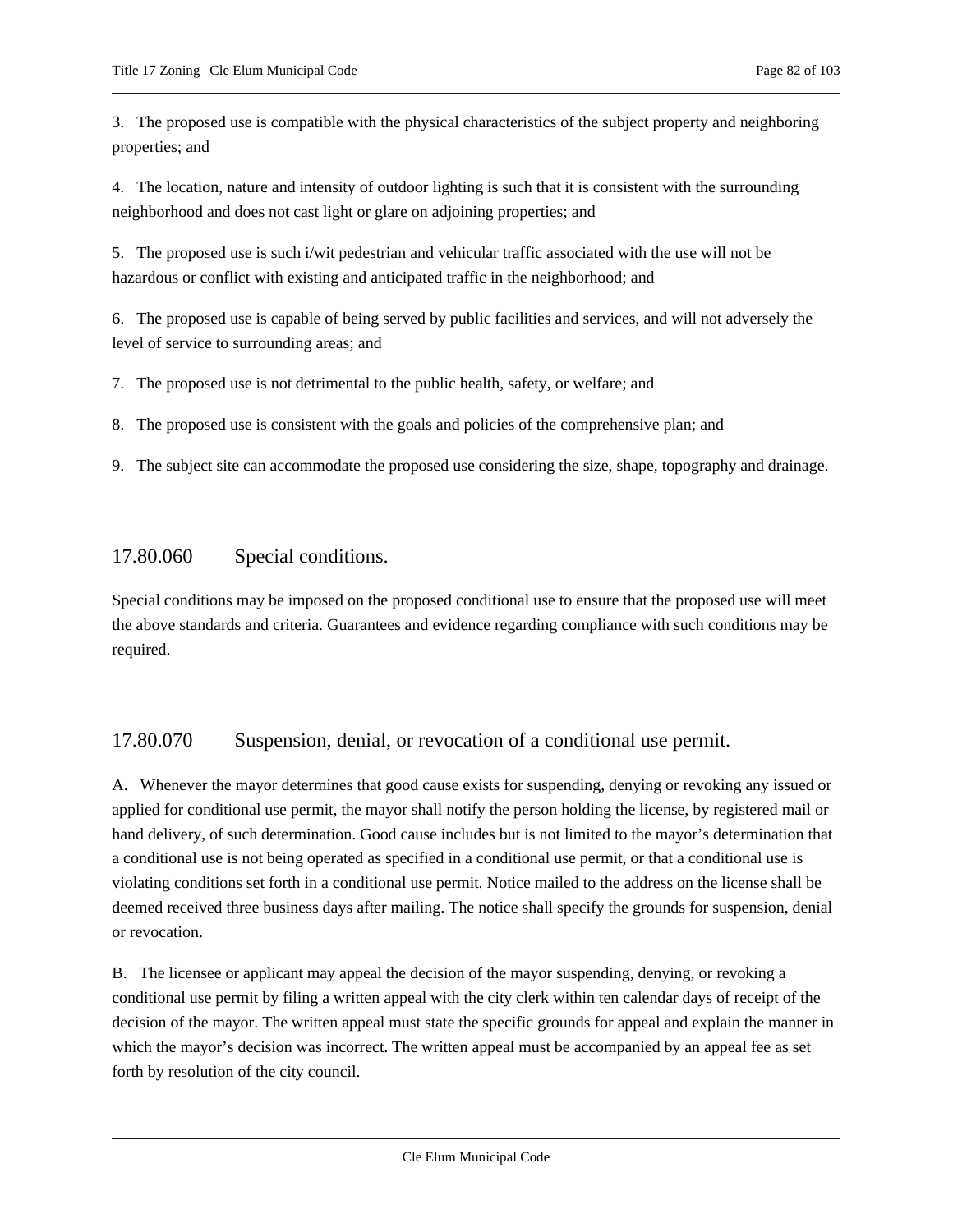C. Only upon timely receipt of a written appeal and the appeal fee, the city clerk shall schedule a date for hearing the appeal before the city's hearing examiner. Notice of the hearing will be mailed or otherwise delivered to the licensee or applicant.

D. The hearing shall be de novo. The burden of proof shall be on the city by a preponderance of the evidence. The hearing examiner may affirm, reverse or modify the mayor's decision.

E. The decision of the hearing examiner shall be final. Any appeal of the decision of the hearing examiner shall be to Kittitas County Superior Court.

F. In addition to proceedings to suspend, deny, or revoke a conditional use permit under this chapter, the city may also pursue an action for public nuisance abatement or any other remedy available at law or inequity.

## <span id="page-82-0"></span>17.80.080 Change, enlargement or alterations.

Any change, enlargement, or alteration to an approved conditional use shall require the submittal and review of a new conditional use application. A one-time enlargement of a conditional use not to exceed a ten percent increase in size, number of visitors or increase in traffic may be permitted through the design review process. The transfer or change in owner or operator of the CUP shall require the submittal of a Type I application.

# <span id="page-82-1"></span>17.80.090 Permit approvals – Validity.

Permit approvals shall generally be valid for the time specified in CEM[C 17.100.](#page-89-0) Certain uses may de approved for specific lengths of time where the use requires review to determine its appropriateness or conditions of approval.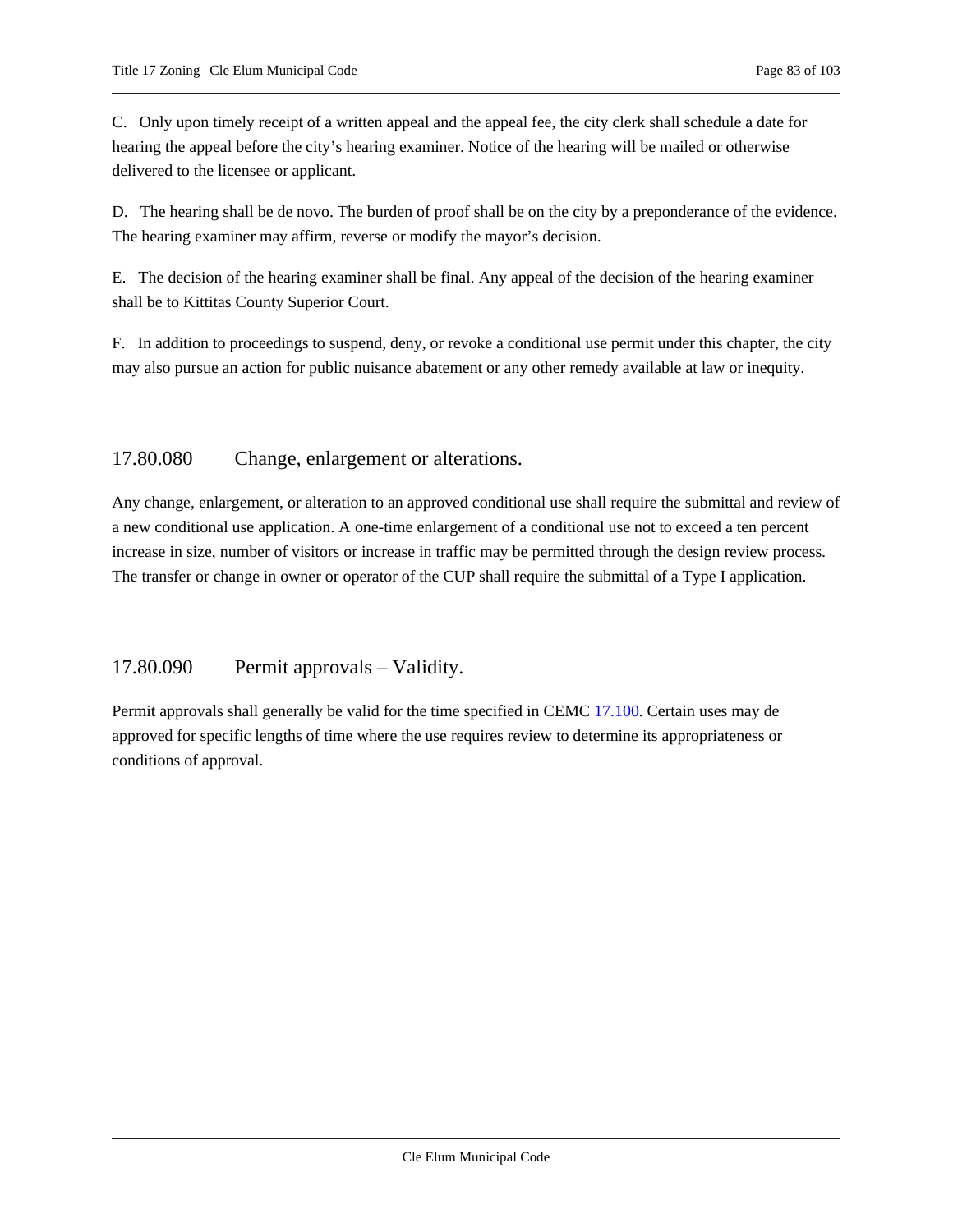# Chapter 17.85 VARIANCES

#### Sections:

| 17.85.010 | Purpose.       |
|-----------|----------------|
| 17.85.020 | Applicability. |
| 17.85.030 | Procedures.    |
| 17.85.040 | Criteria.      |

## <span id="page-83-0"></span>17.85.010 Purpose.

This chapter provides for the relief of hardships that may be caused by the strict application of the requirements of this title to properties that have unusual characteristics, through the granting of variances to specific aspects of this title.

# <span id="page-83-1"></span>17.85.020 Applicability.

<span id="page-83-2"></span>Variances may be granted to all numerical standards of this title with the exception of lot size and density.

## 17.85.030 Procedures.

Variances shall be considered as Type I, II or III applications based on the extent of the variance. Applicable fees, as set forth by resolution of the city council, are due at the time of the application.

A. Variances of less than two percent of any required standard shall be considered diminimus and will not require a separate application for a variance and will be reviewed along with the underlying application.

B. Variances of between two and ten percent of any required standard shall be processed as a Type II application.

C. Variances of greater than ten percent of any required standard shall be processed as a Type III application.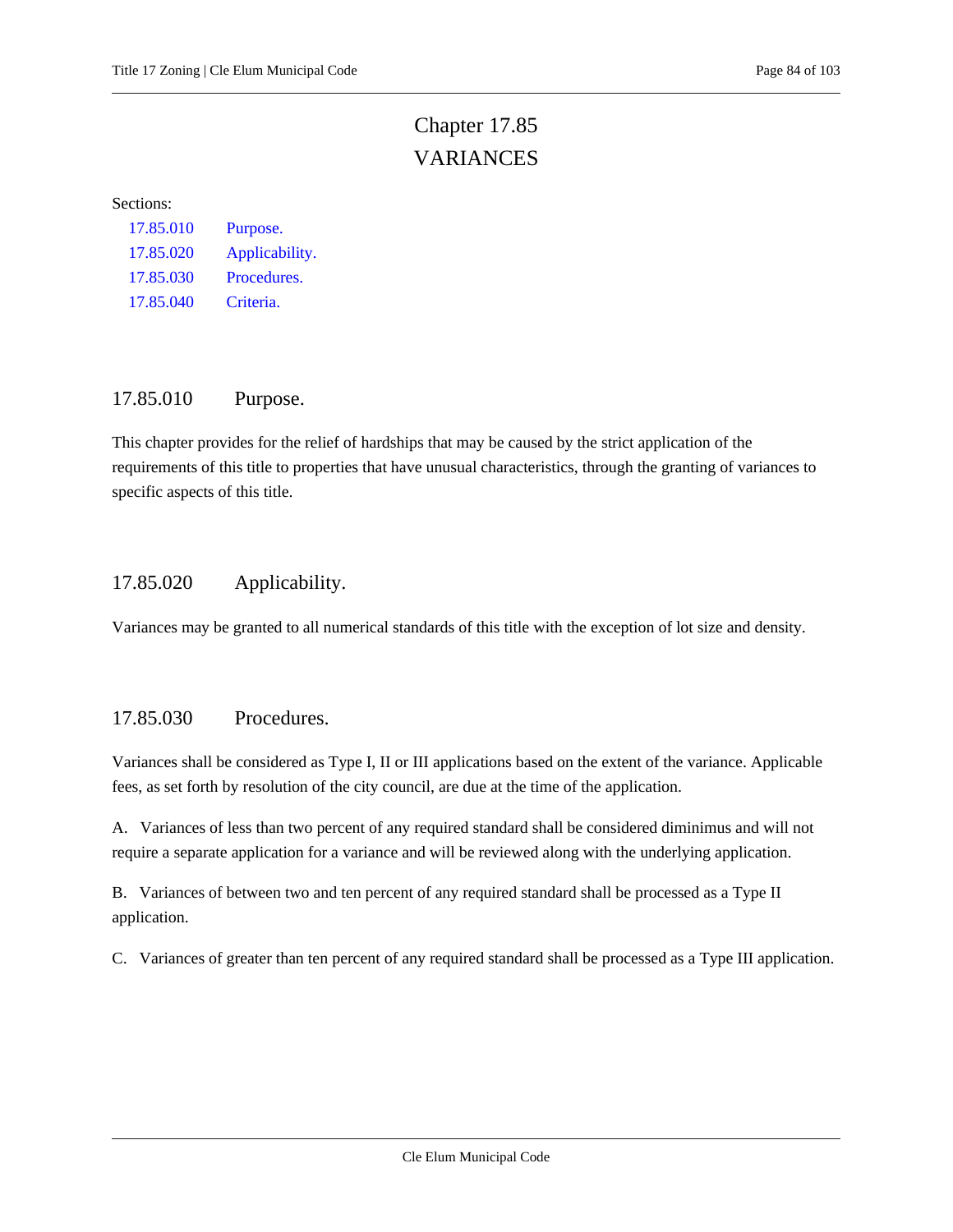## <span id="page-84-0"></span>17.85.040 Criteria.

The review authority may grant a variance only in those cases where findings are made that all of the following conditions and criteria are met:

A. There are unusual, exceptional or extraordinary circumstances or conditions applying to the property that do not apply generally to other property in the same vicinity or district. Such conditions may include topography, unique natural conditions, surroundings and size or unusual shape of the lot.

B. The unusual circumstances or conditions and the strict application of this title cause the loss of a substantial property right possessed by the owners of other properties in the same vicinity or district.

C. The granting of a variance to remedy the hardship will not be detrimental to the public welfare or injurious to properties in the vicinity or district in which the property is located and the variance will be in general keeping with the purpose and intent of this title.

D. The variance approved will be for the least amount that will make possible the legal use of the land, building or structure and will not provide a special privilege inconsistent with the limitations upon use of other properties in the vicinity or use district.

E. The variance will not adversely affect the realization of the comprehensive plan.

F. The need for the variance was not caused by the actions of the applicant or property owner.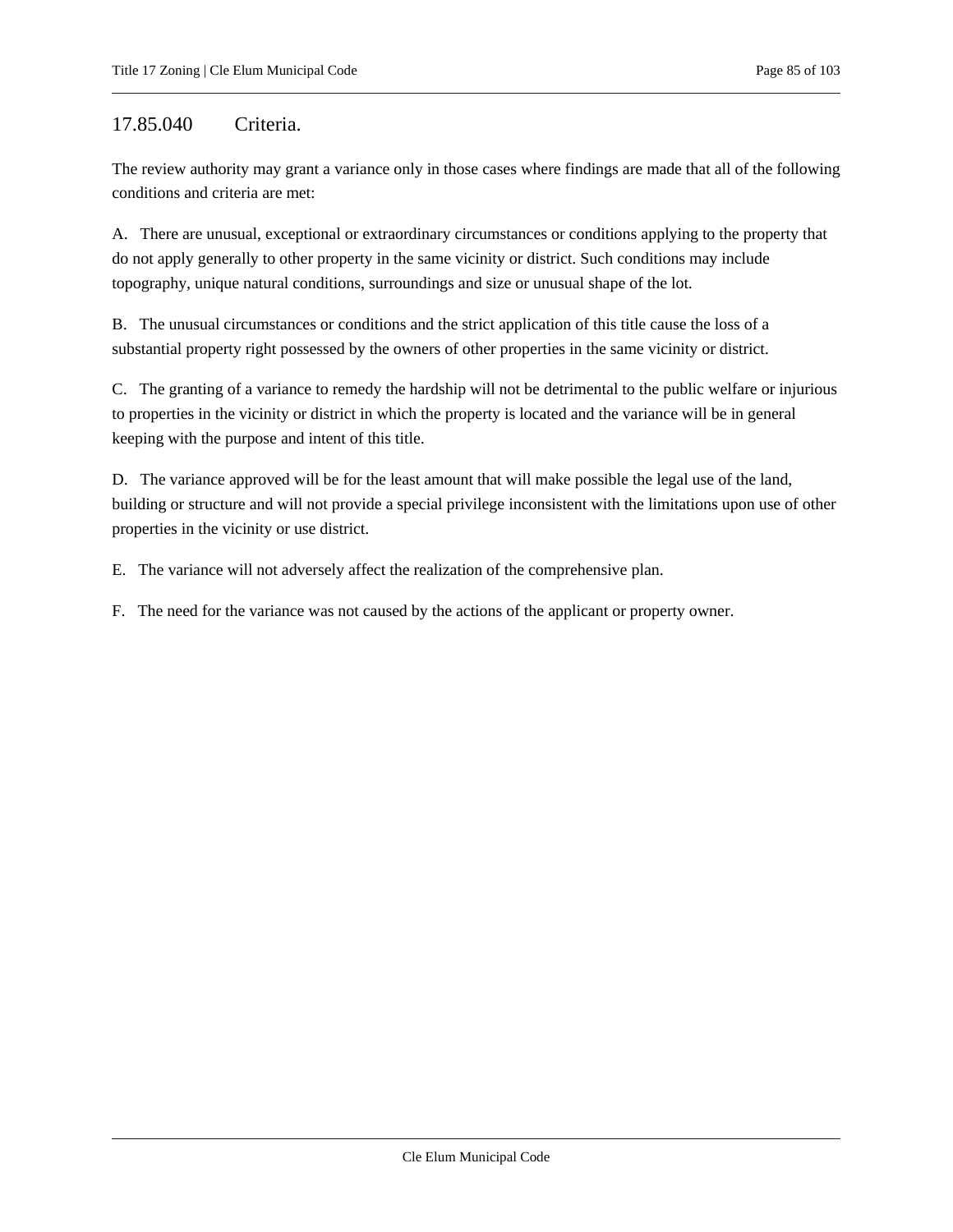# Chapter 17.90 SIDEWALK SALES AND SERVICE OF FOOD AND BEVERAGE

#### Sections:

| Purpose.                  |
|---------------------------|
| Sidewalk use regulations. |
| Permit approvals.         |
| Validity.                 |
| Enforcement.              |
|                           |

## <span id="page-85-0"></span>17.90.010 Purpose.

The city of Cle Elum supports local economic development and vitality and promotes the safe and reasonable use of sidewalks and abutting parking strip areas in commercial zones for the sales of merchandise and the service of food and beverages pursuant to obtaining a sidewalk use permit.

## <span id="page-85-1"></span>17.90.020 Sidewalk use regulations.

Sales of merchandise and service of food and beverages on sidewalks or parking strips, by current abutting business owners or by an approved food cart (with signed approval from the abutting property owner), both with valid city business licenses shall be reviewed pursuant to the criteria below. Abutting business owners and food cart operators are hereafter collectively referred to as "merchants."

A. Sidewalk sales authorized under a sidewalk use permit shall only be permitted to display merchandise for sale during the business hours of operation for the owner of the adjacent business. The city shall authorize business hours within the permit;

B. There is left a free, unobstructed and adequate area for passage of the public that is a minimum of five linear feet;

C. The city may limit the size and number of tables and chairs used for sidewalk sales and services;

D. Service of alcohol shall require the following or as authorized by the Washington State Liquor and Cannabis Control Board regulations ("LCCB"):

1. An approved and current license issued by the LCCB;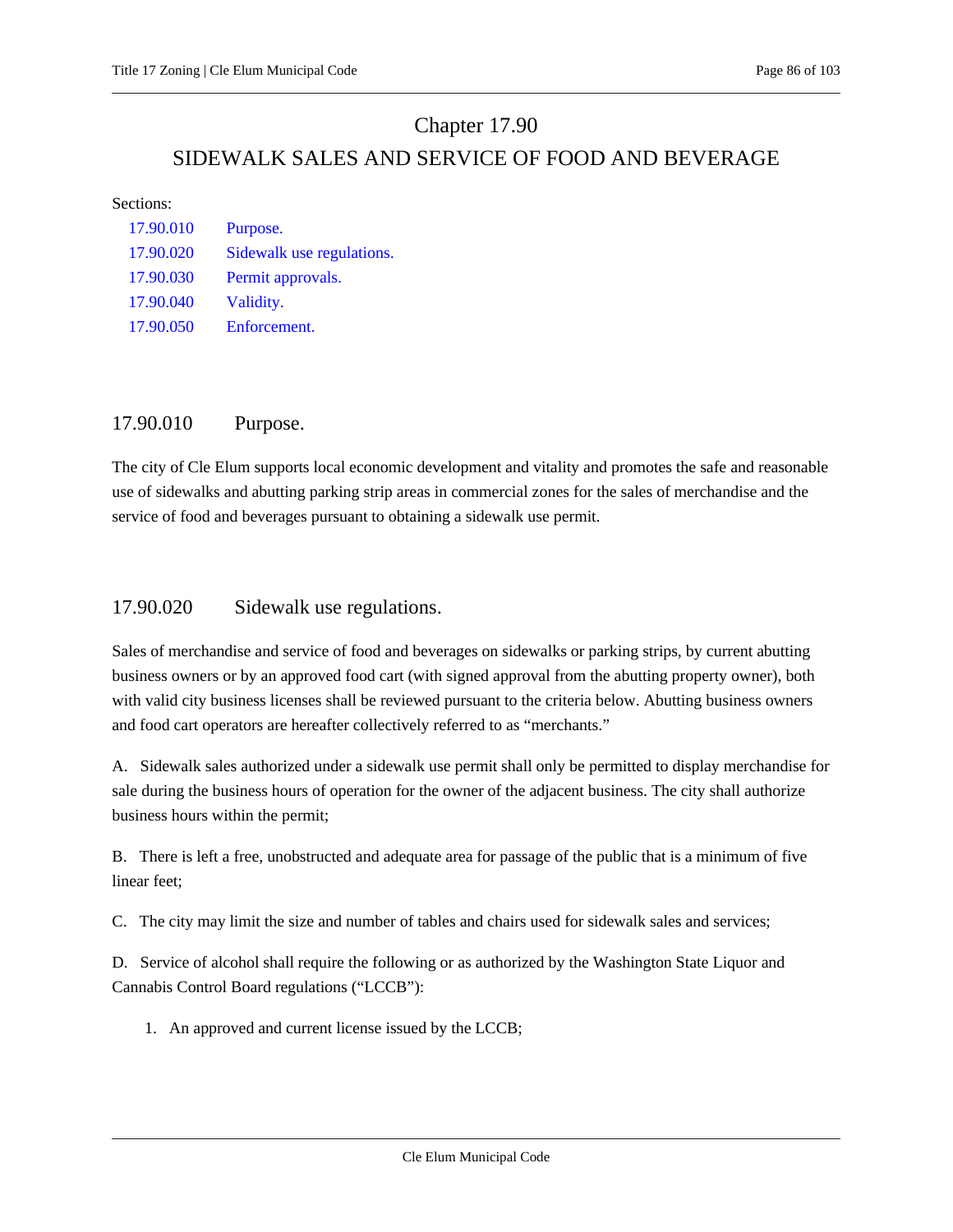2. If alcohol is served, a barrier no less than forty-two inches in height is required. The barrier must be a physical structure that bars movement between two areas and must be movable. The barrier cannot be affixed to the sidewalk surface;

3. All tables, chairs, and barriers must be visible directly from the interior of the business;

E. All objects placed on the sidewalk must be windfirm and approved by the city planner or their designee;

F. Merchants may not allow electrical cords or other obstructions to be placed across the sidewalk;

G. All permanent and temporary or moveable sidewalk objects and barriers must be off of the sidewalk during the winter months defined as November 1st through April 1st;

H. The business owner shall be responsible for removing all trash, garbage, refuse, debris, or any other objects upon the public sidewalk. Any person, firm, or corporation who violates this section may be subject to enforcement pursuant to CEMC Chapter [8.60,](https://cleelum.municipal.codes/CEMC/8.60) Code Enforcement;

I. The merchant makes adequate provision for safeguarding the public against injury to person and damage to property;

J. The merchant agrees in writing on a form provided by the city, to indemnify and save the city harmless from all claims, suits and liabilities arising in any way out of such use of the sidewalks and/or parking strips;

K. The merchant shall provide proof of insurance with limits and requirements as set forth in the current sidewalk use permit application;

L. A food truck (as defined in CEMC Chapter [17.08\)](#page-5-0) shall be permitted to park in a safe location adjacent to a public sidewalk or entirely within private or public property and serve customers from the food truck directly onto a public sidewalk, as permitted by the city with an approved sidewalk use permit. Food trucks may request a sidewalk use permit to cover multiple locations, at the discretion of the city planner. Food trucks shall not serve customers directly into a street or road, unless granted specific permission to do so within the sidewalk use permit, such as for special events or neighborhood festivals.

1. Awnings extending from food trucks shall be easily retractable or removable to adjust for high winds and prevent injury or damage to property.

## <span id="page-86-0"></span>17.90.030 Permit approvals.

A. The city planner or their designee is authorized to issue sidewalk use permits for the purpose of allowing the use of city sidewalk areas for the display and sales of merchandise and the service of food and beverage, including alcoholic beverages when authorized by applicable state liquor laws, as an extension of a permittee's adjacent business fronting directly upon the sidewalk.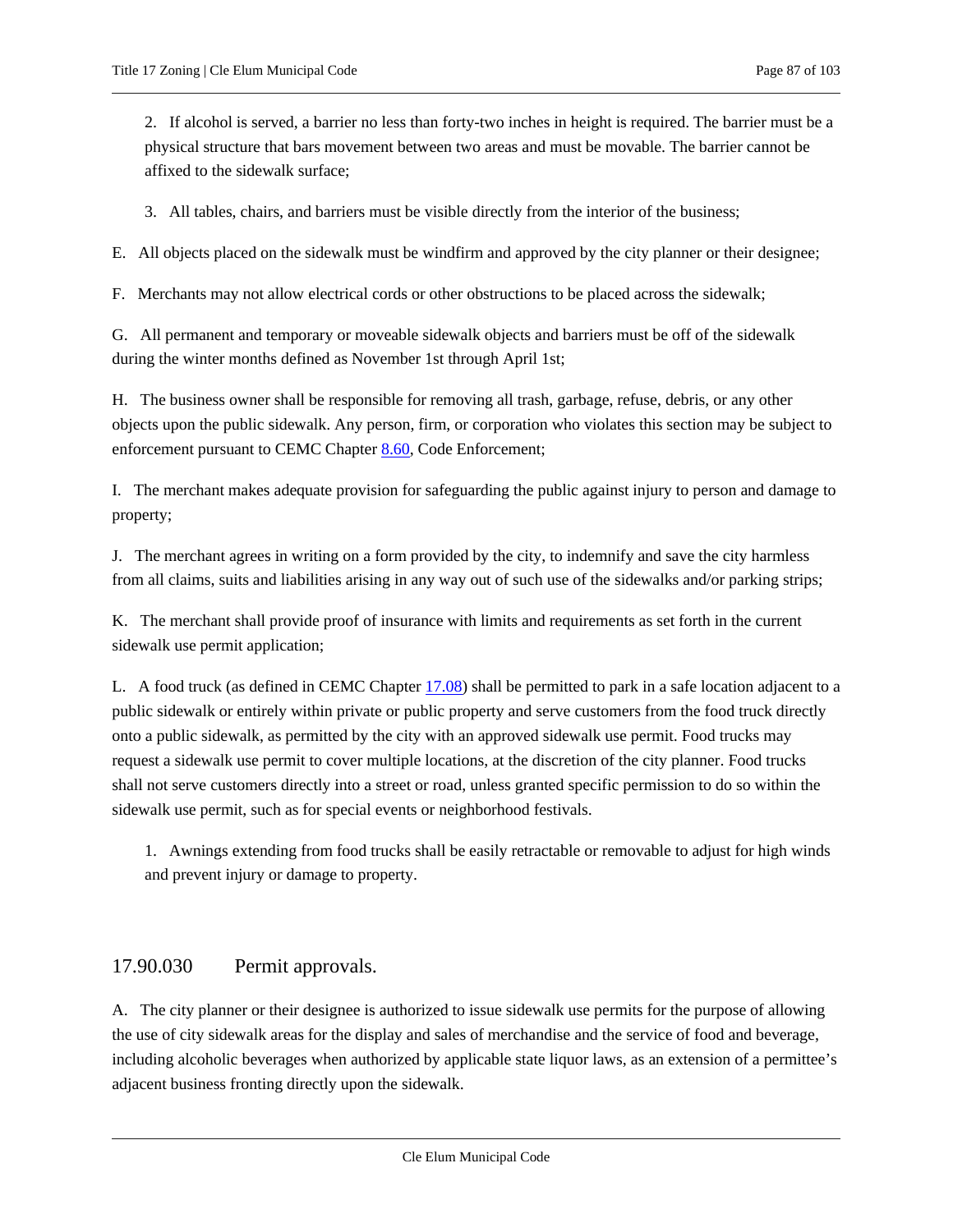B. A permit application (and associated fee pursuant to the city fee schedule) shall be submitted and approved under such terms for the public safety and convenience as the city shall prescribe, including:

- 1. Description of the types of goods and/or services proposed;
- 2. Operating days and hours of the sidewalk use;
- 3. A site plan of the sidewalk area between the building and curb, describing the following:
	- a. Doorway and window locations of the building;

b. All permanent and temporary or movable sidewalk objects (e.g., city or private flower planters, street tree wells, umbrellas or awnings, street signs, bike racks, trash receptacles, street lights, A-frame signs, etc.);

c. Description of method by which all objects will be made windfirm;

- d. Proposed seating area number and location of all proposed tables and chairs;
- e. Width of sidewalk in feet (from building to curb);

f. Distance in feet between sidewalk objects and barrier or seating area, including depiction of five-foot minimum unobstructed passage;

- g. Distance in feet between each table, chair, barrier and the adjacent building and curb;
- h. Locations of adjacent driveways, alleys, and/or curb ramps;
- i. If required for alcohol service, the location of the required barrier;
- 4. Signed indemnification statement on the form provided for by the city; and
- 5. Certificate of liability insurance with limits and requirements as set forth in the sidewalk use permit.

C. The city planner or their designee have the authority to inspect the sidewalk use at any time and may immediately revoke a sidewalk use permit upon finding a violation of this chapter.

D. Sidewalk use permittees shall be authorized to use the sidewalk under the terms of a valid permit between six a.m. and ten p.m. seven days a week.

# <span id="page-87-0"></span>17.90.040 Validity.

Permit approvals shall generally be valid for a period of one calendar year beginning in January each year. Where information upon the original application remains the same, or updates or amendments to the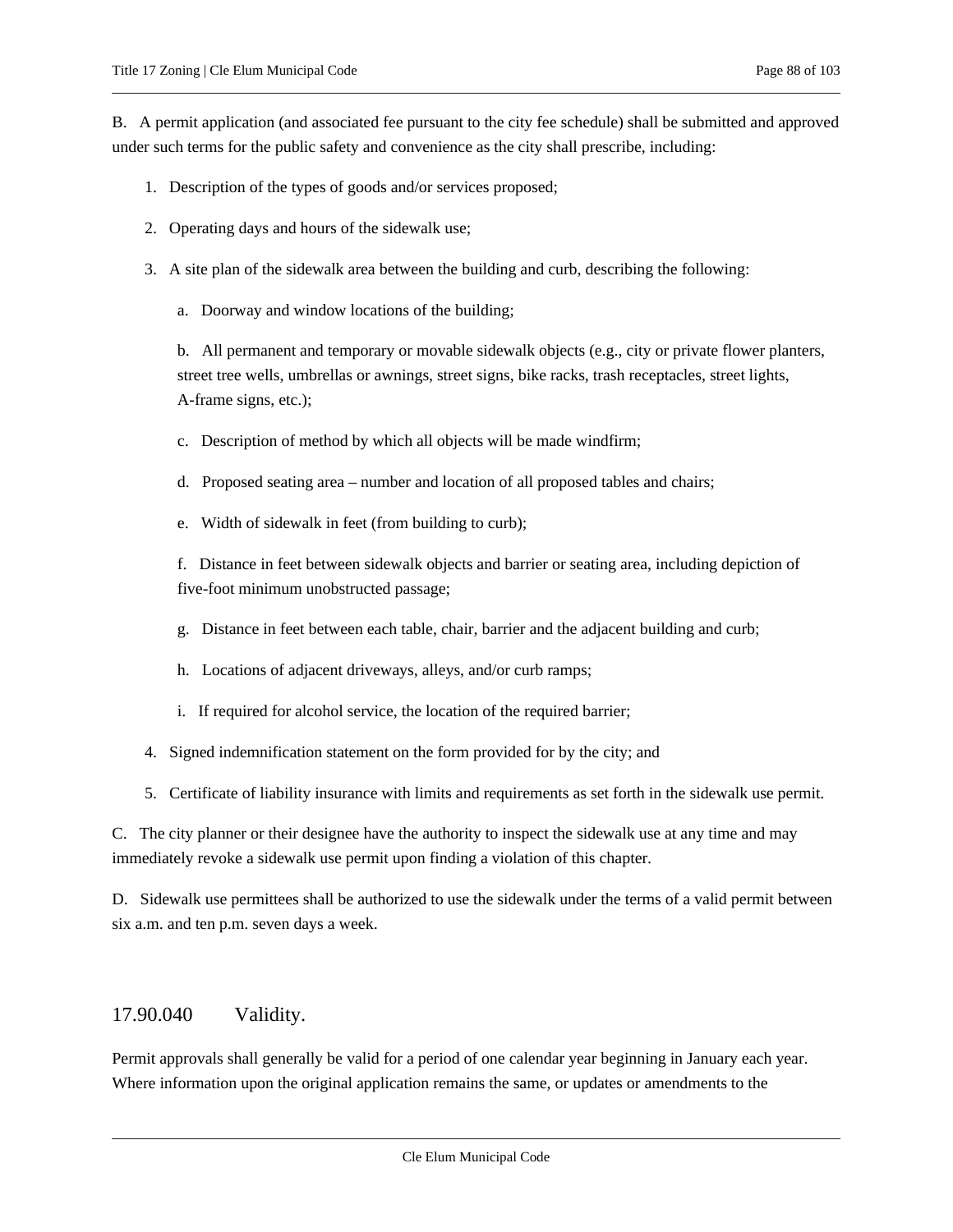application do not substantially change the permitted use, the permit will remain valid. However, the permit shall require a formal review should the permitted use change, as directed by the city planner.

# <span id="page-88-0"></span>17.90.050 Enforcement.

Permit requirements shall be enforced by the code enforcement officer, per CEMC Chapter [8.60.](https://cleelum.municipal.codes/CEMC/8.60)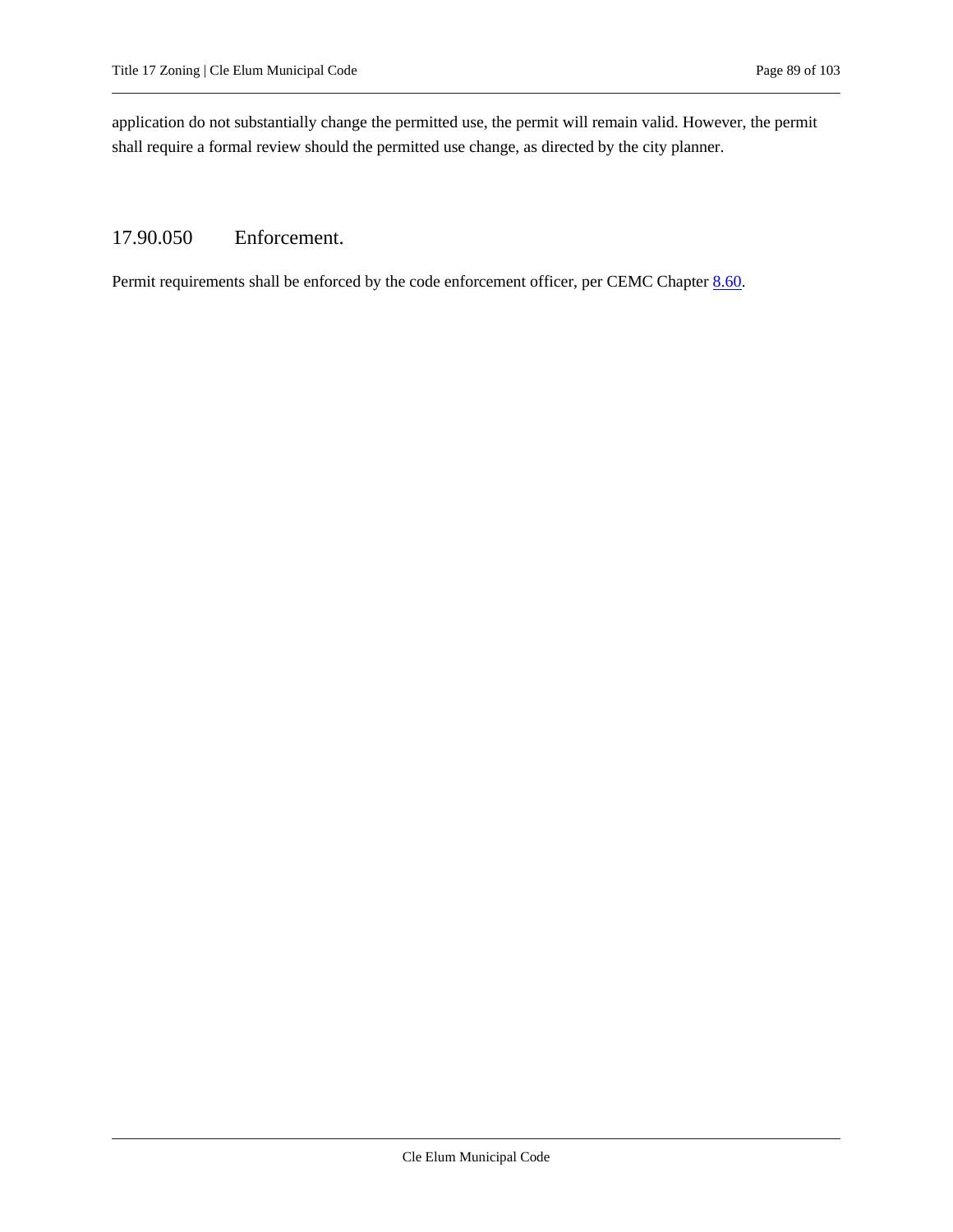# Chapter 17.110 BUILDING AND USE PERMITS

#### <span id="page-89-0"></span>Sections:

[17.110.010 Application.](#page-89-1) [17.110.020 Plats or maps required.](#page-89-2)

# <span id="page-89-1"></span>17.110.010 Application.

All applications for building or use permits, for use of premises, for erection of structures, or for additions to structures, shall be submitted to the city official in charge of issuing building permits and inspection of buildings (referred to as the building inspector in this title). With the exception of buildings and uses in existence at time of adoption of the ordinance codified in this title, no building shall be erected or altered or added to or moved, and no industrial, residential, commercial or public use shall be made of any premises within the city, unless a permit therefor is first obtained under the provisions of this title.

## <span id="page-89-2"></span>17.110.020 Plats or maps required.

All applications for erection, alteration, addition or moving of any building or structure shall contain plats or maps, drawn to scale, showing the actual dimensions of the lot to be used, and the size and location of existing buildings and improvements thereon, and of the building or structures to be built, altered, enlarged, or moved thereon.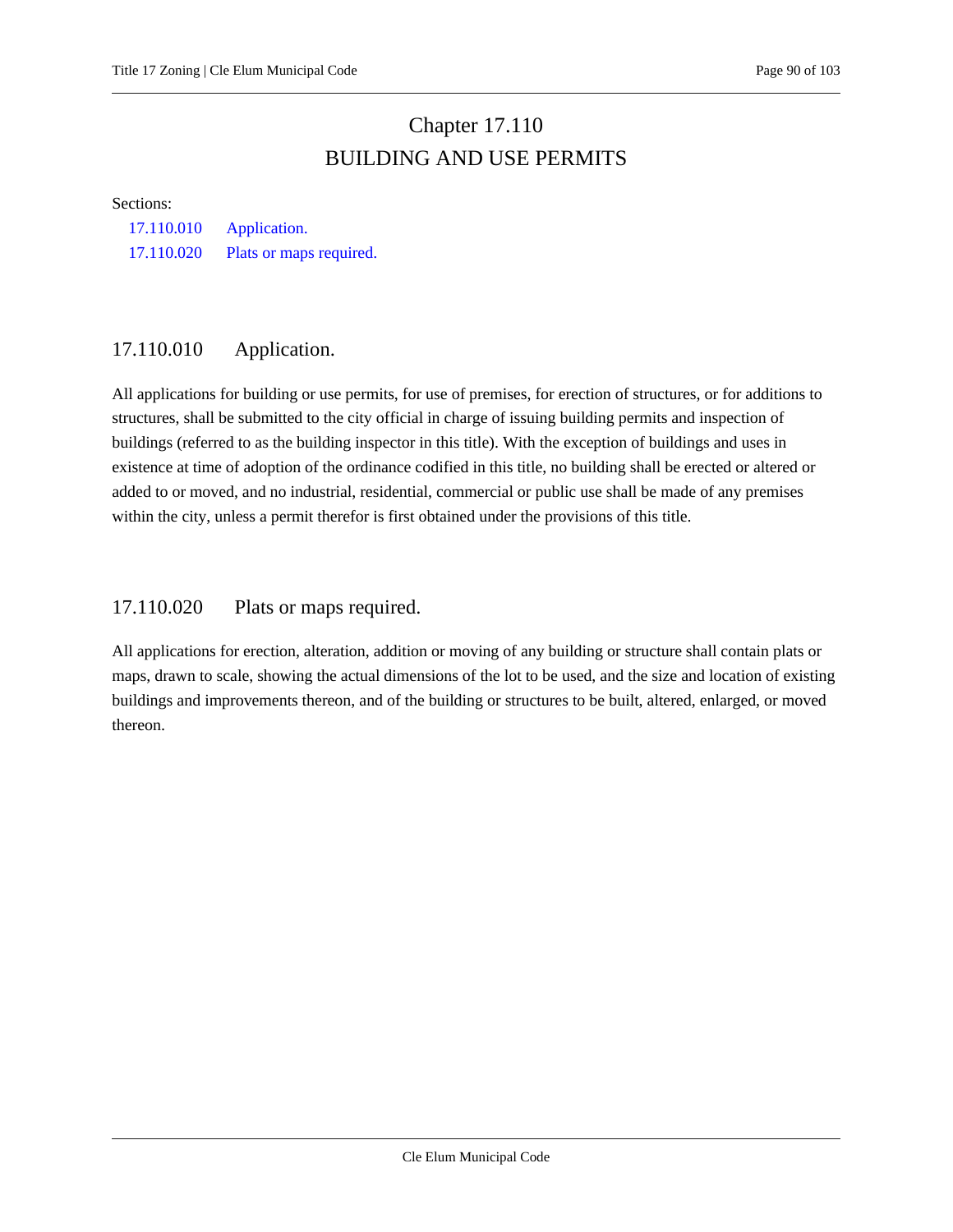# Chapter 17.115 ADDITIONS OR ANNEXATIONS TO CITY

#### Sections:

[17.115.010 Use districts.](#page-90-0) [17.115.020 Annexations](#page-90-1) – Zoning.

## <span id="page-90-0"></span>17.115.010 Use districts.

Any area added or annexed to the city shall automatically be zoned in accordance with the city comprehensive plan in effect at the time of such annexation or adopted concurrently with the annexation. Petitions for annexation into the city shall be made on forms provided by the city and be submitted with the applicable fees as set forth by resolution of the city council.

## <span id="page-90-1"></span>17.115.020 Annexations – Zoning.

If land is annexed into the city without having previously been given a land use and zoning designation by the city, then the newly annexed land shall receive the land use and zoning designation that most closely equates to the Kittitas County designations for the land just prior to annexation by the city. These designations shall remain applicable to the annexed land pending further review and amendment in due course by the city.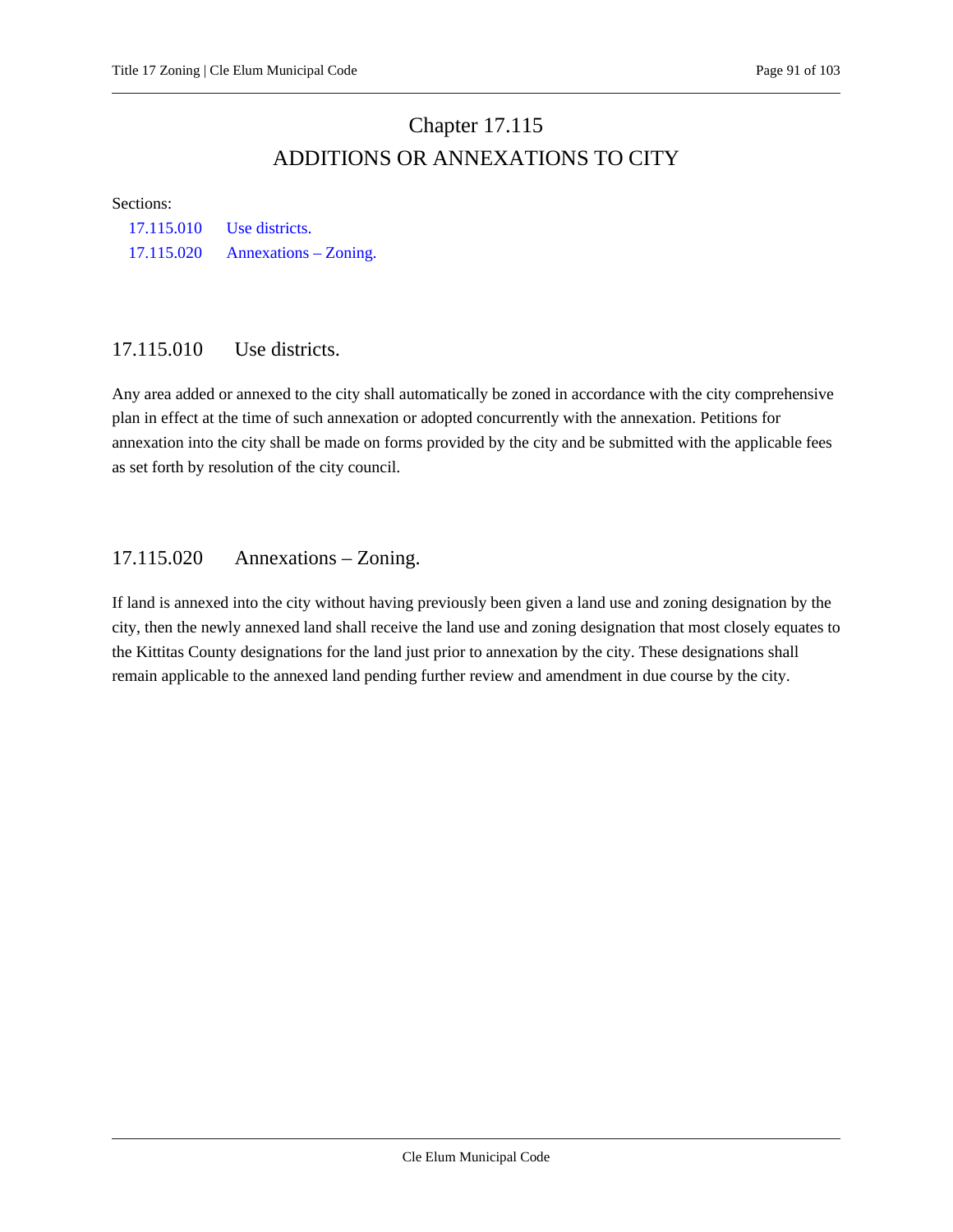# Chapter 17.120 AMENDMENTS AND RECLASSIFICATIONS

#### Sections:

| 17.120.010 | Authorized.                                             |
|------------|---------------------------------------------------------|
|            | 17.120.020 Application procedure and hearing notice.    |
| 17.120.030 | Standards and criteria for granting a reclassification. |

## <span id="page-91-0"></span>17.120.010 Authorized.

The city council may, upon proper petition of the affected property owner(s) or upon its own motion or that of the planning commission, and after public hearing, change by ordinance the district boundary lines or some classification as shown on the district maps, and may amend, supplement or change by chapter the regulations herein established.

## <span id="page-91-1"></span>17.120.020 Application procedure and hearing notice.

Application for a rezone shall be processed as a Type IV application as outlined in CEMC Sectio[n 17.100.100,](#page-89-0) Type IV procedure. Notice of proposed district boundary changes shall be given per the requirements of CEMC Section [17.100.110.](#page-89-0) A fee as set forth by resolution of the city council shall be paid to the city clerk at the time of application.

# <span id="page-91-2"></span>17.120.030 Standards and criteria for granting a reclassification.

The following standards and criteria shall be used by the planning commission and city council to evaluate a request for rezone. Such an amendment shall be granted only if the request is found to be consistent with the following:

1. The proposed rezone is consistent with the comprehensive plan.

2. The proposed rezone and subsequent development would be compatible with development in the vicinity.

3. The proposed rezone will not unduly burden the transportation system in the vicinity of the property with significant adverse impacts which cannot be mitigated.

4. Adequate public utilities and public facilities are available to serve subsequent development.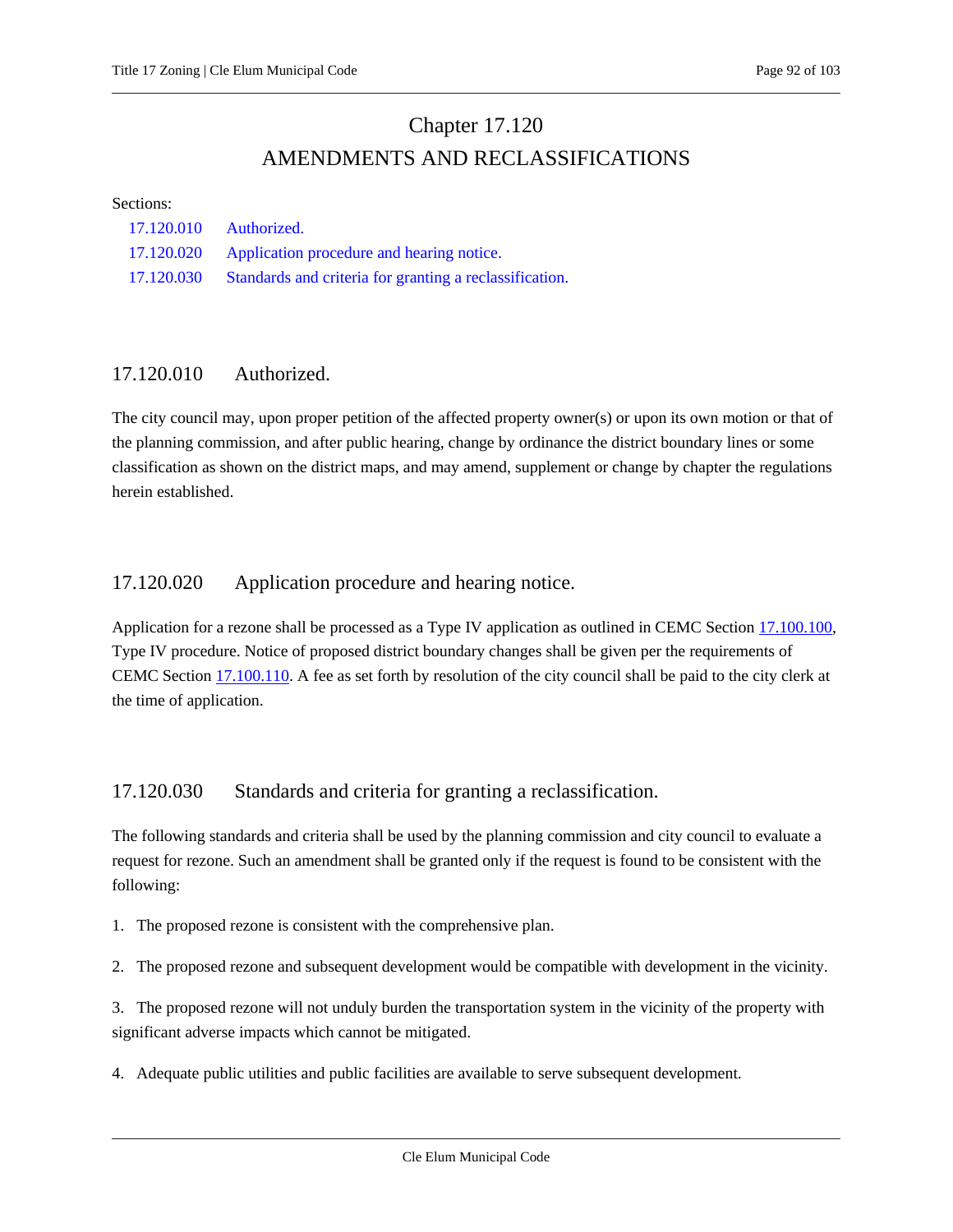5. Circumstances have changed substantially since the establishment of the current zoning district to warrant the proposed rezone.

6. The proposed rezone will not adversely affect the health, safety and general welfare of the citizens of the city.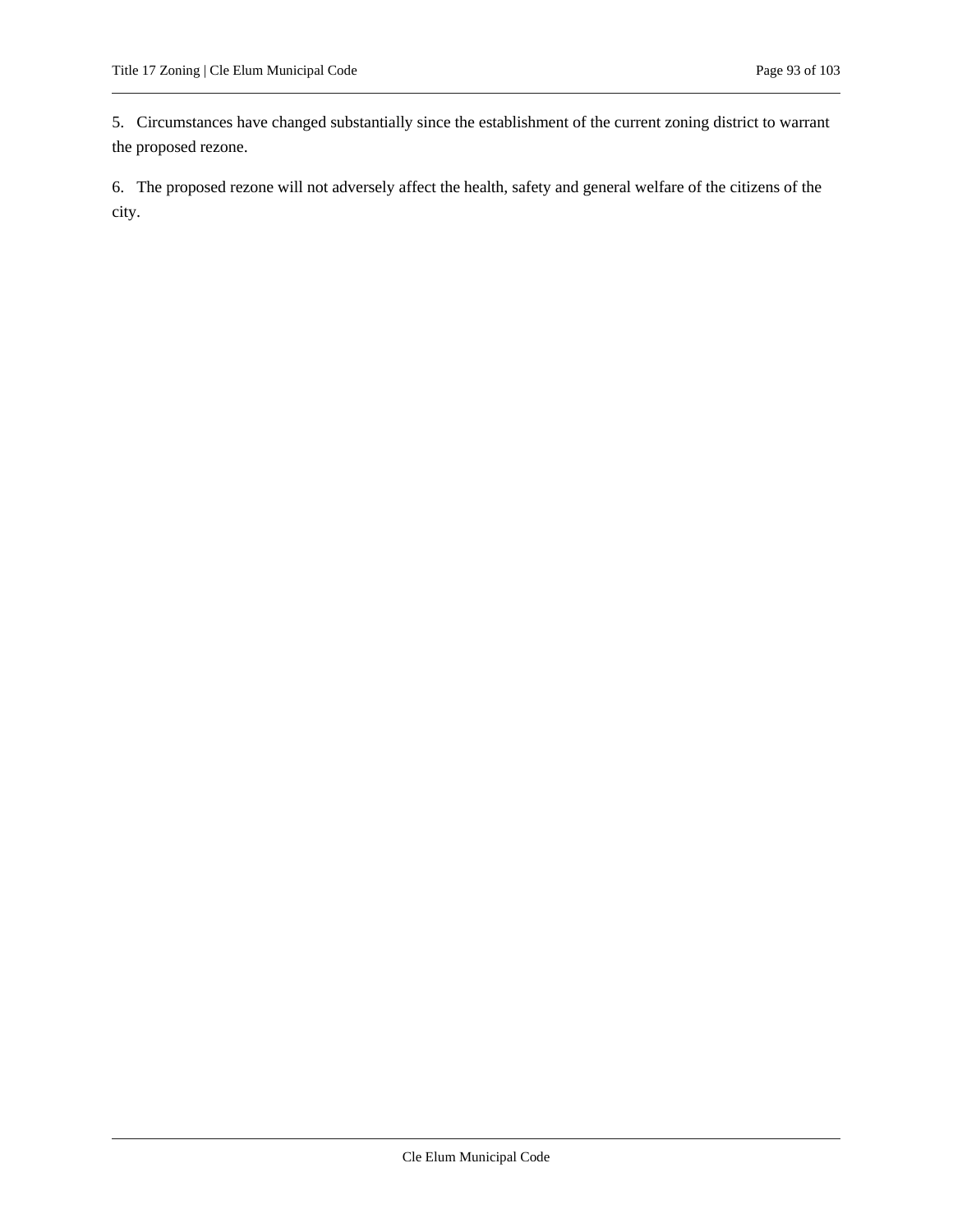# Chapter 17.122 COMPREHENSIVE PLAN AMENDMENTS

#### Sections:

| 17.122.010 | Application period.           |
|------------|-------------------------------|
| 17.122.020 | Applicants.                   |
| 17.122.030 | Type of applications.         |
| 17.122.040 | Application content.          |
| 17.122.050 | Public participation process. |

# <span id="page-93-0"></span>17.122.010 Application period.

Applications for proposals of plan amendments will be accepted through the close of business on March 31st. However, if March 31st falls on a weekend then applications will be accepted through the close of business on the following Monday. Furthermore for the year 2005 only, applications will be accepted until April 30th or later if it is determined by the city planner that enough time remains to process the application prior to the county's docketing deadline of June 30th.

# <span id="page-93-1"></span>17.122.020 Applicants.

Any member of the general public, other affected jurisdictions, the planning commission or city staff may submit an application to the city for proposals to amend the plan in accordance with the criteria and schedule established in this ordinance by the city council.

# <span id="page-93-2"></span>17.122.030 Type of applications.

All applications to amend the comprehensive plan will be classified as one of the following:

A. *Text Amendment.* A change or revision in the text or the goals policies and objective principles or standards of the comprehensive plan.

B. *Area-Wide Amendment.* A proposed change or revision to the generalized land use map, zoning map, goals, policies, objectives or assumptions affecting a general area that is comprehensive in nature or may be geographically distinctive, has a unified interest with the city and usually includes several separate properties under various ownerships.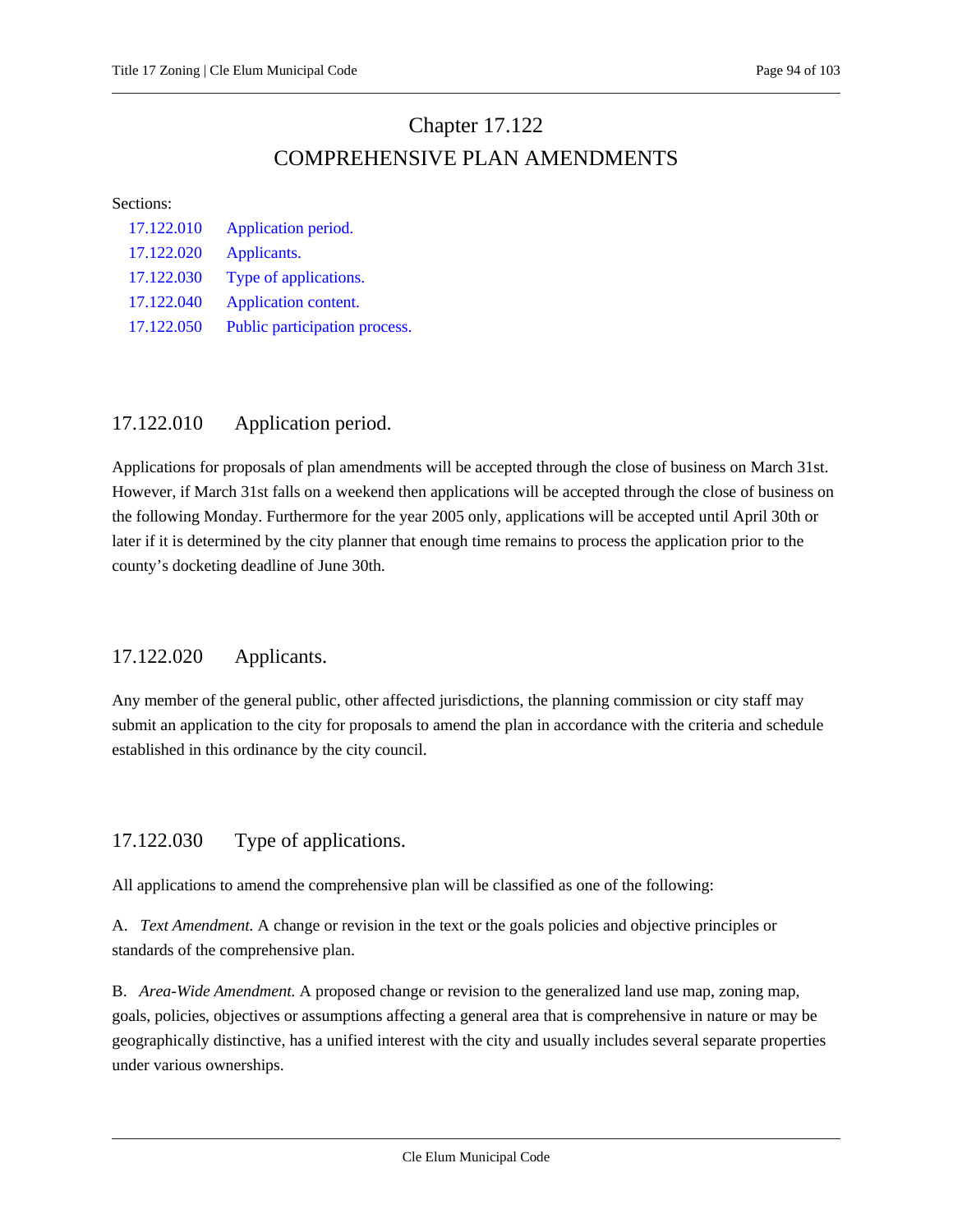C. *Site-Specific Amendment.* A proposed amendment to the comprehensive plan that affects one or a small group of contiguous parcels. A site-specific amendment most frequently affects only the land use and/or zoning map and not the text of the comprehensive plan.

## <span id="page-94-0"></span>17.122.040 Application content.

All applications to amend the comprehensive plan must include sufficient information to evaluate the proposal:

A. Rezones and comprehensive plan map amendments must meet the standards of CEMC [17.120.030](#page-91-2) in form and content.

B. Text amendments to the comprehensive plan must at a minimum provide a rationale for the proposed text change including:

- 1. The current plan text and the proposed plan text.
- 2. What the proposed text change would accomplish that the current text does not.
- 3. Why the text change is necessary or desirable.

# <span id="page-94-1"></span>17.122.050 Public participation process.

Public outreach will be conducted through the formal planning commission process. The public will have the opportunity to provide proposed revisions to the comprehensive plan as required under RCW [36.70A.130](https://cleelum.municipal.codes/WA/RCW/36.70A.130) until March 31st of each year. Once these proposed revisions have been compiled in the form of the "final draft docket," the public participation process will commence through the planning commission. The planning commission will consider these comments and the resultant recommendations will be included in the "final docket" that will be forwarded to the city council as the planning commission's findings of fact.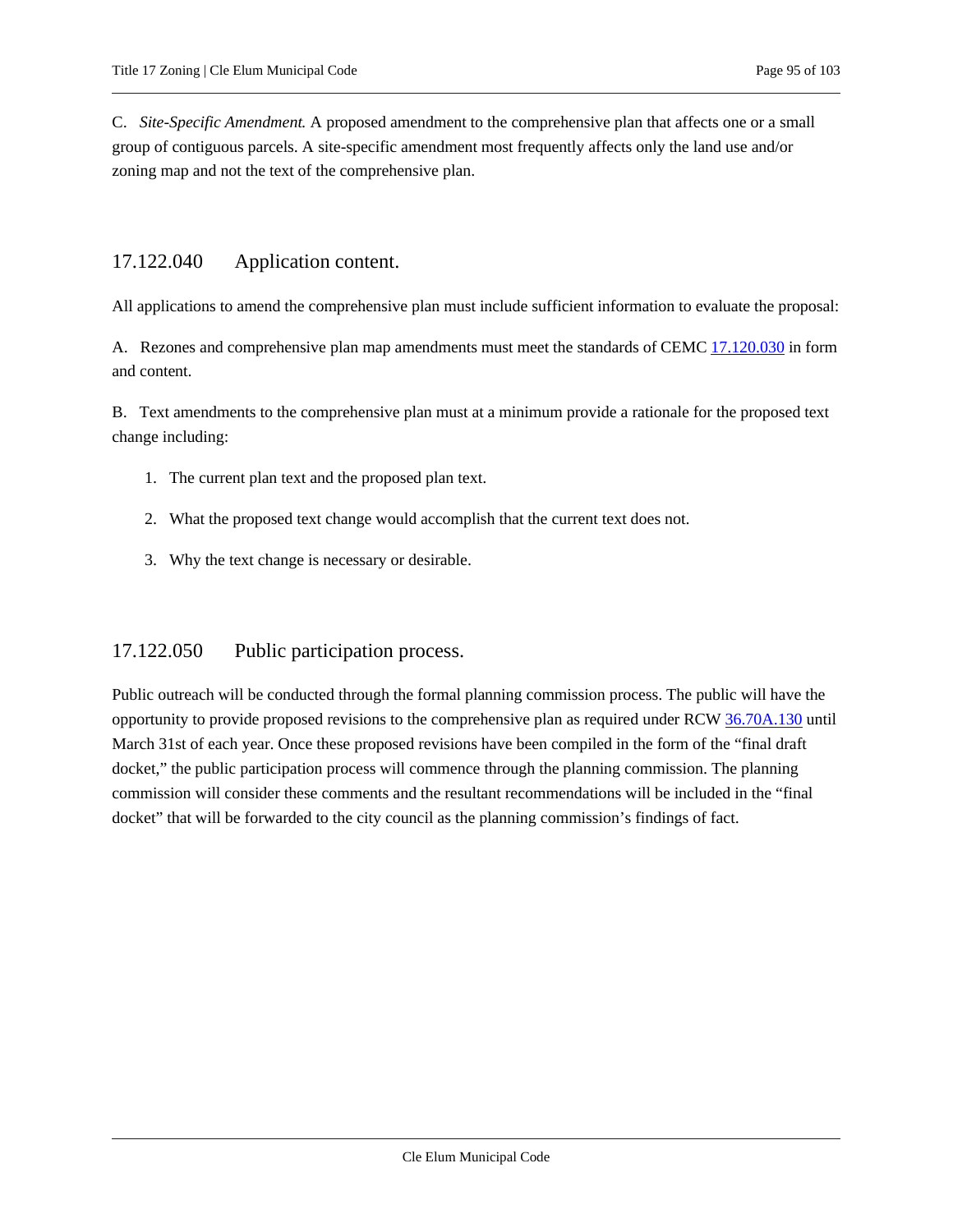# Chapter 17.125 ENFORCEMENT

Sections:

<span id="page-95-0"></span>[17.125.010 Duties.](#page-95-0)

# 17.125.010 Duties.

It shall be the duty of the planning director to see that this title is enforced through the proper legal channels. The planning director shall issue no permit for the construction or alteration or addition to or moving of any building or structure unless the plans, specifications and intended use of such building and premises conform in all respects with the provisions of this title, or unless approval is specifically obtained under the provisions of this title.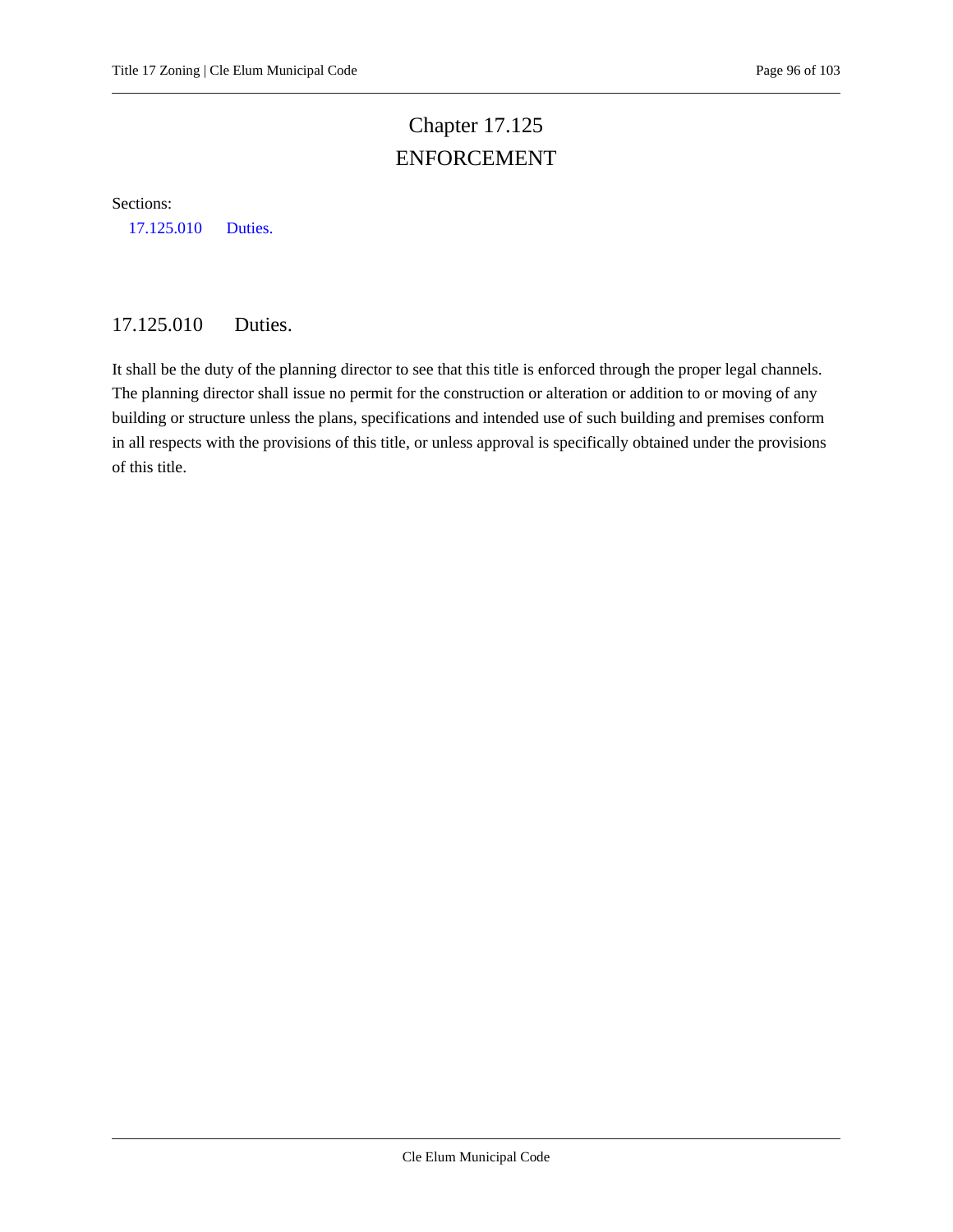# Chapter 17.130 VIOLATION – PENALTY

Sections:

<span id="page-96-0"></span>[17.130.010 Designated.](#page-96-0)

# 17.130.010 Designated.

Any person, firm or corporation adjudged guilty of violating, disobeying, omitting, neglecting or refusing to comply with the provisions of this title, or who resists the enforcement of any of the provisions of this title, shall be fined in the sum of not more than three hundred dollars, or imprisoned for not more than ninety days, or both fined and imprisoned as herein provided, for each offense. Each day a violation occurs may be considered a separate offense.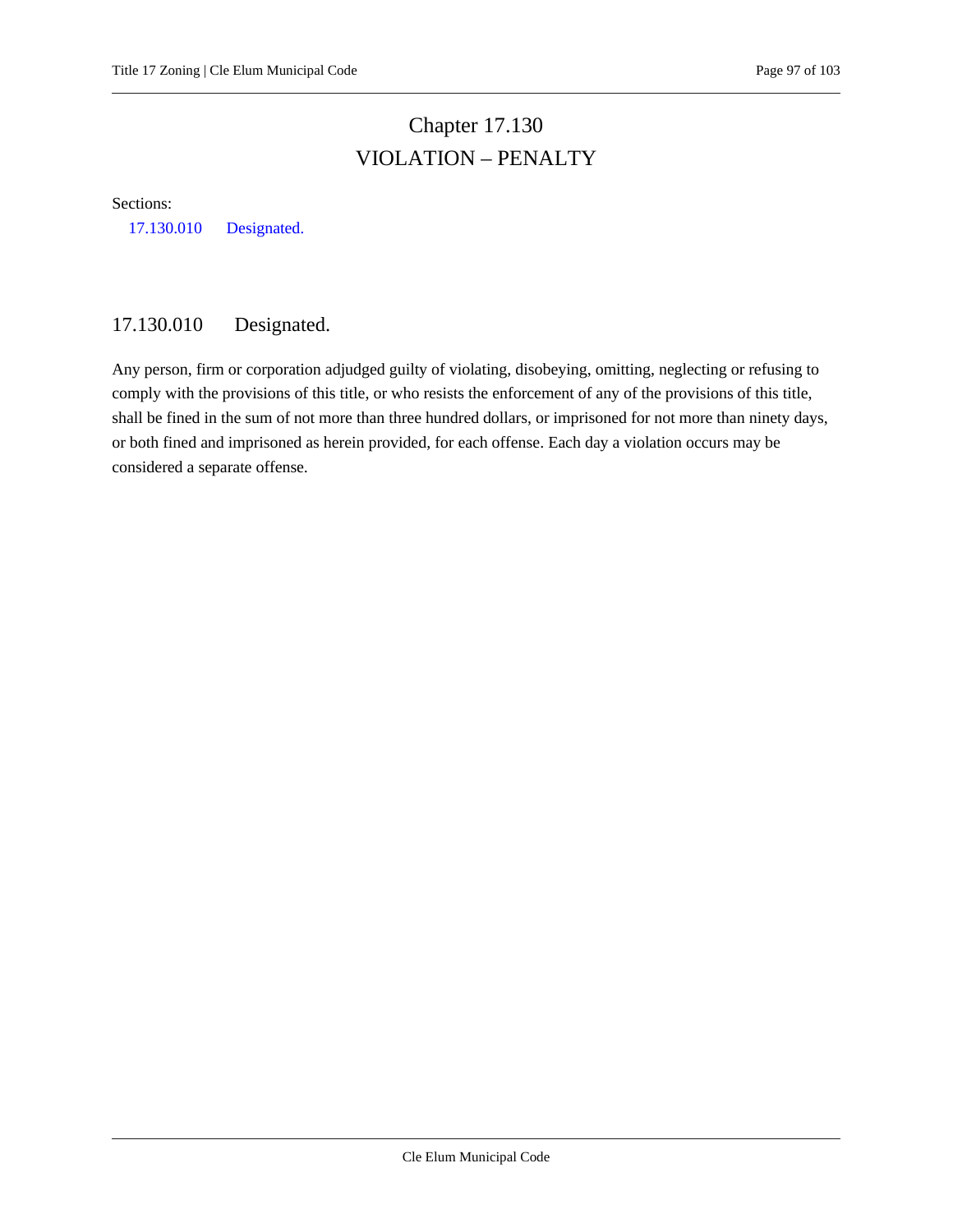# Chapter 17.140 DEVELOPMENT AGREEMENTS<sup>1</sup>

#### Sections:

| 17.140.010 Purpose. |                                               |
|---------------------|-----------------------------------------------|
| 17.140.020          | <b>General requirements.</b>                  |
|                     | 17.140.030 Minimum standards to be addressed. |
| 17.140.040          | Procedures.                                   |
| 17.140.050          | Effect of agreement.                          |

# <span id="page-97-0"></span>17.140.010 Purpose.

The purpose of this chapter is to authorize and establish the means by which the city may enter into development agreements established by RCW [36.70.170.](https://cleelum.municipal.codes/WA/RCW/36.70.170)

## <span id="page-97-1"></span>17.140.020 General requirements.

A. A development agreement is an optional means, within the legislative discretion of the city council, to facilitate development of a limited geographical area.

B. The city and the property owner(s) must be a party to the development agreement. The county, special service districts, school districts, utilities, contract purchasers, lenders, and third-party beneficiaries may be considered for inclusion in the development agreement.

C. A development agreement shall establish the standards that are applicable to the development and other conditions that control the development, use, and mitigation of the property subject to the development agreement.

D. A development agreement can be entered into before, concurrent with, or following approval of the project permits for development of the property.

E. Development agreement application and applicable development agreement and mitigation fees shall be as set forth by resolution of the city council.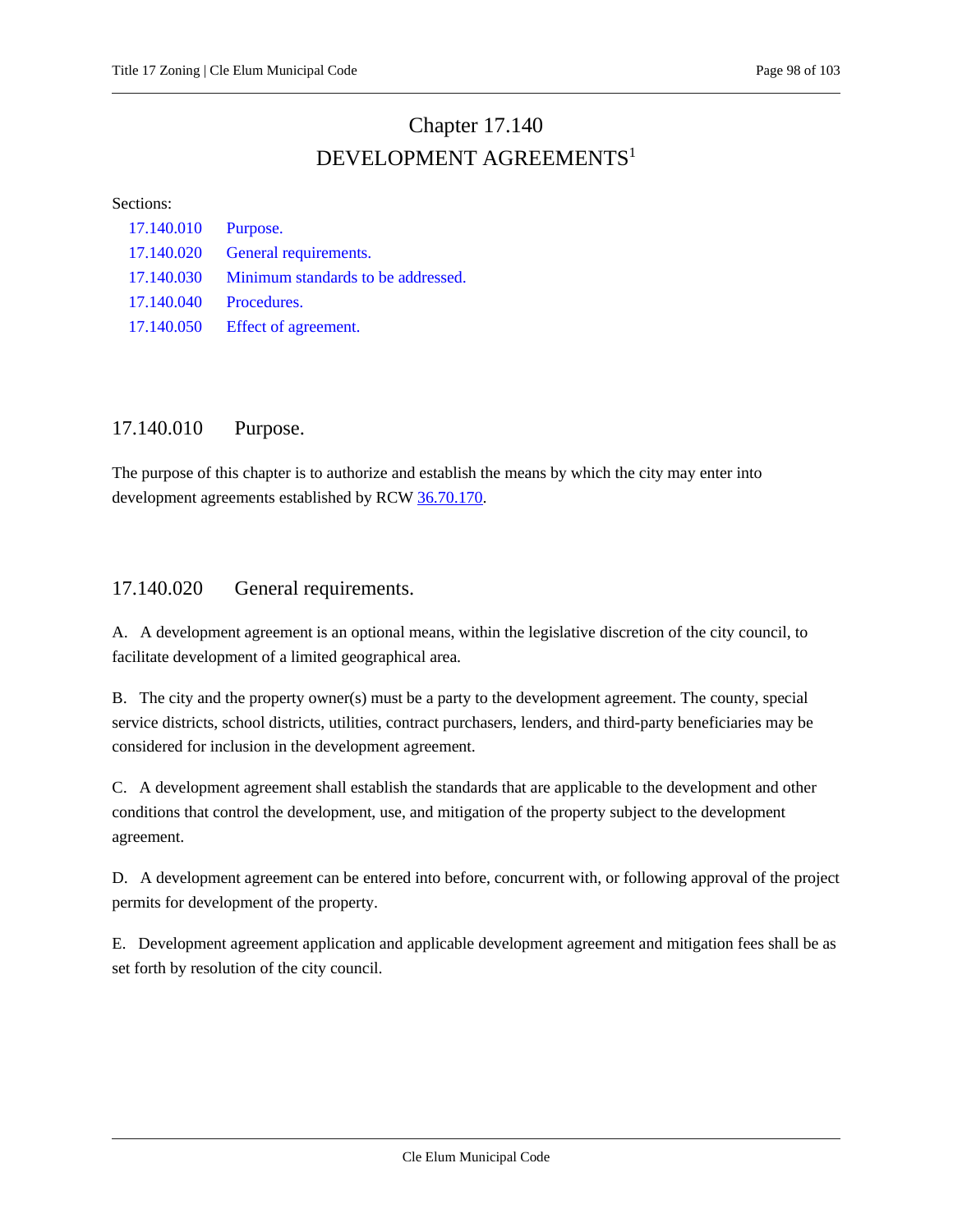## <span id="page-98-0"></span>17.140.030 Minimum standards to be addressed.

A. Development agreements shall include the following types of development controls, standards, and conditions:

1. Limits on density, permitted uses, residential densities, commercial floor area or acreage limitations, and/or building sizes;

2. Mitigation measures identified through the environmental review process and/or critical area regulations;

3. Design standards for buildings and other improvements including height, setbacks, architecture, landscaping, and site design;

4. Parks and open space preservation and/or dedication; and

5. Other appropriate requirements.

B. Controls, standards, and conditions may be established by referencing the applicable sections of the Cle Elum Municipal Code. By the terms of a development agreement, the city council may vary or deviate from the otherwise applicable sections of the Cle Elum Municipal Code.

C. Development agreements must specify a termination date for the agreement, establish a vesting period and specify the regulations that the development will vest to, and reserve the authority for the City of Cle Elum to impose new or different regulations and conditions to the extent required by a serious threat to public health and safety or the environment.

## <span id="page-98-1"></span>17.140.040 Procedures.

The following procedure will be used for development agreements:

A. A development agreement shall be initiated by written request from the property owner(s) to the city outlining the area proposed for the development agreement and the reasons a development agreement is being pursued;

B. If the city council determines that a development agreement is an appropriate method to handle the proposed development, the property owner shall be so informed;

C. When a development agreement is being considered, the applicant shall provide the city with plans with sufficient detail to determine the extent of development and its impacts. The city planner shall specify in writing the required materials that must be submitted with the development agreement;

D. The city council in its sole discretion may approve a development agreement; and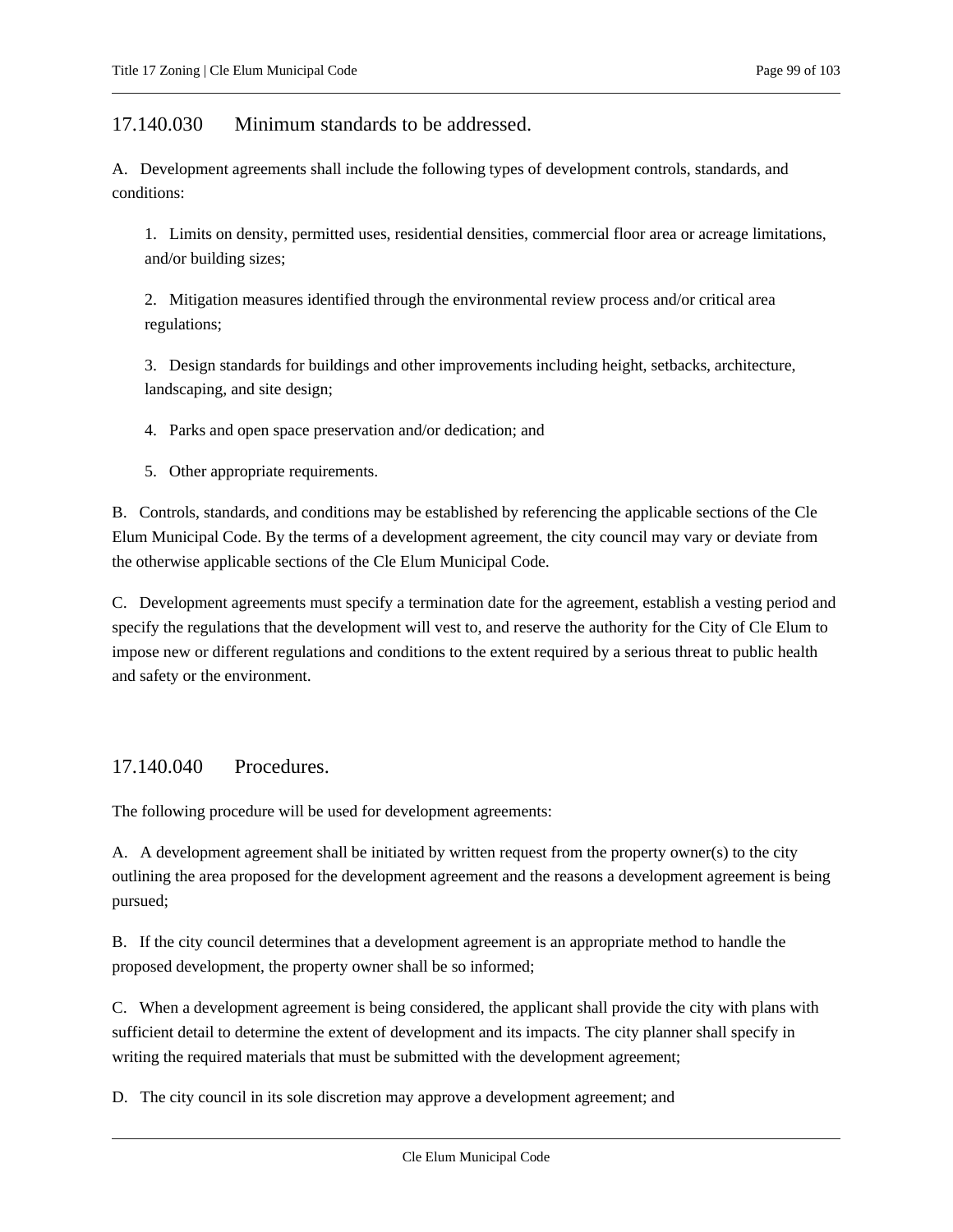<span id="page-99-0"></span>E. An approved and fully executed development agreement shall be recorded with the county auditor.

# 17.140.050 Effect of agreement.

- A. A development agreement is binding on the parties and their successors in interest;
- B. A development agreement shall run with the land;
- C. A development agreement is enforceable only by a party to the agreement; and

D. Any future project permit issued by the city shall be consistent with the development agreement as long as the agreement is in effect.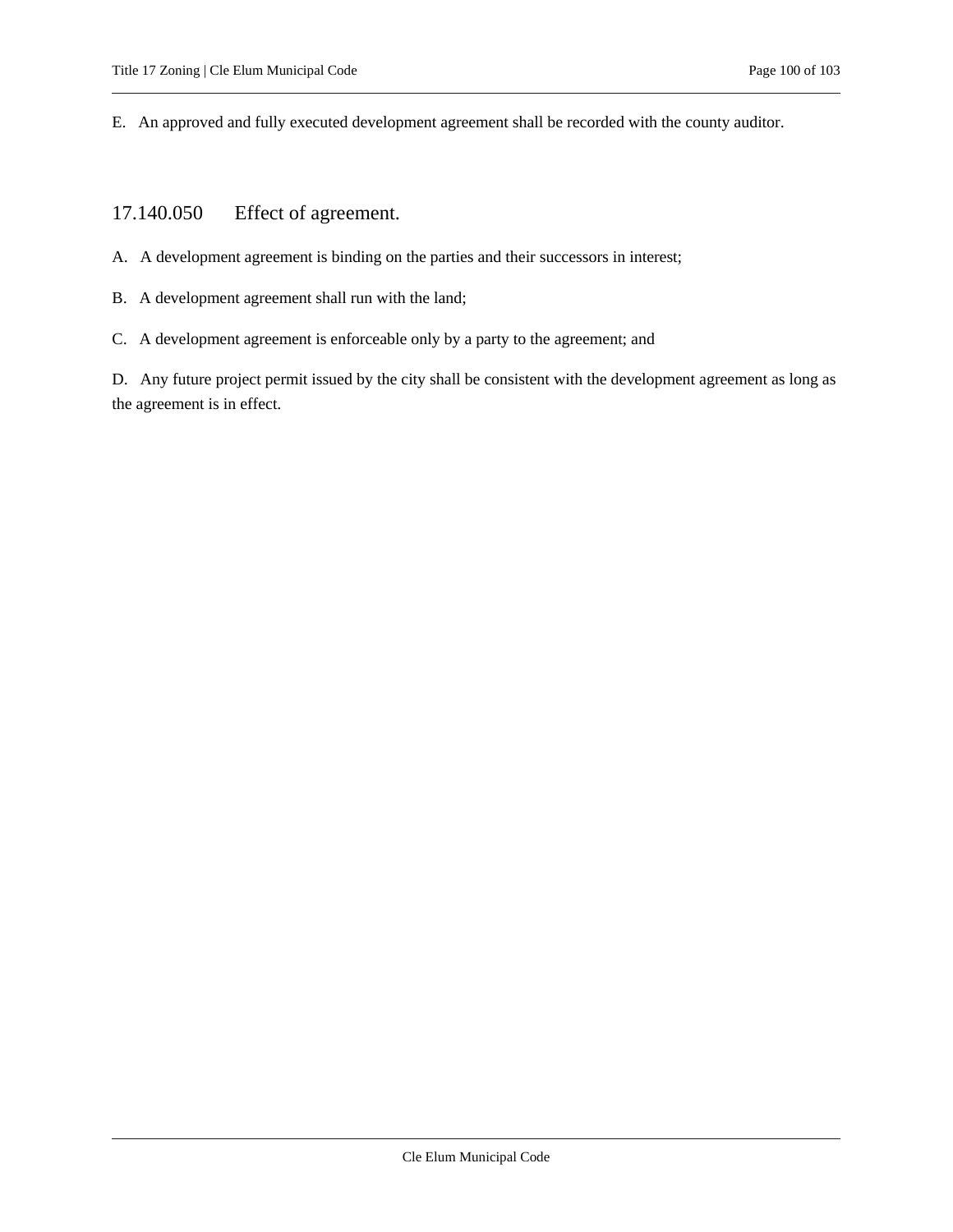# Chapter 17.150 LAND USE DEVELOPMENT PROPOSALS

#### Sections:

| 17.150.010 | Purpose.                                         |
|------------|--------------------------------------------------|
| 17.150.020 | Definitions.                                     |
| 17.150.030 | Application fees.                                |
| 17.150.040 | Application processing costs – Deposit required. |
| 17.150.050 | Review rates and costs.                          |
| 17.150.060 | Fees.                                            |
| 17.150.070 | Use of consultants.                              |

## <span id="page-100-0"></span>17.150.010 Purpose.

The purpose of this chapter is to assure that applicants of all land development proposals pay the city costs associated with the review and processing of the proposals and to provide procedures for administering said costs.

# <span id="page-100-1"></span>17.150.020 Definitions.

"Director" means the planning director for the city of Cle Elum, Washington.

"Flat fee permits" means permits or services for which a fixed sum or charge shall be paid by the applicant.

"Land use development proposal" means those proposals defined as a "land use permit" or a "flat fee permit."

"Land use permit" means and includes, but is not limited to, applications for approval of permits relating to the use of land within the city, and shall be construed broadly to include all reviews, permits, or approvals sought under CEMC Titles  $15$  to  $18$ .

"Processing costs" means all costs related to the processing of a land use permit including, but not limited to, actual time and materials costs for application review, assessment, engineering, inspections, legal, secretarial, administrative, publication, and other city processing costs, as well as consultant costs. Processing costs do not include flat fee charges for services.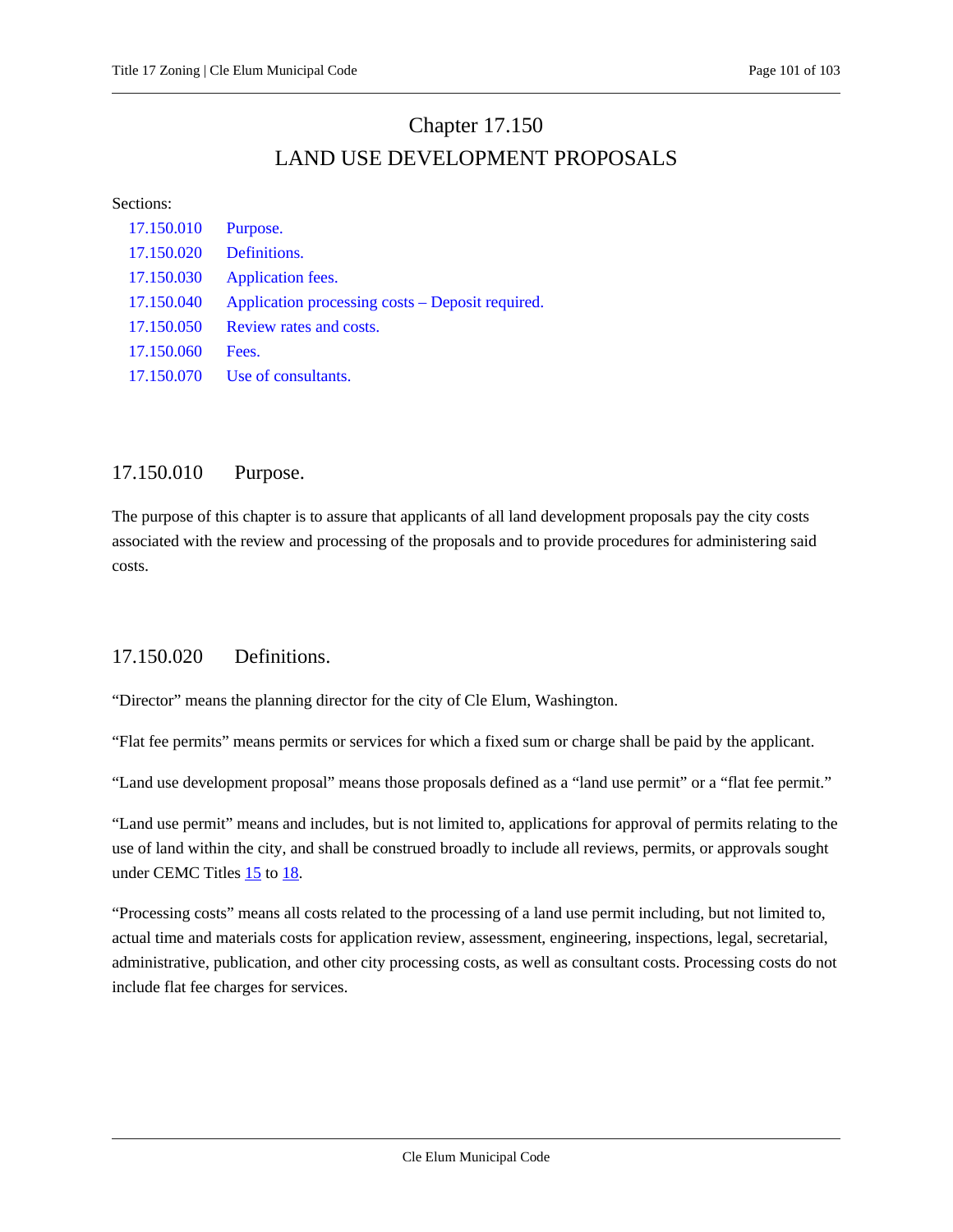## <span id="page-101-0"></span>17.150.030 Application fees.

Application for all land use development proposals shall be accompanied by fees as established by the current fee schedule as adopted by the city council and hereinafter amended. Said fees must accompany the application as one element in the determination as to whether the application is deemed complete.

## <span id="page-101-1"></span>17.150.040 Application processing costs – Deposit required.

<span id="page-101-3"></span>A. The land use permit applicant shall pay to the city all processing costs associated with the processing of the land use permit, as such costs are defined in CEMC Section [17.150.020.](#page-100-1) If a preapplication meeting is conducted between the city and applicant, the city shall inform the applicant, in writing, of the processing deposit that must be submitted with the land use permit application. The processing deposit is separate from, and required in addition to, the application fees required by CEMC Section [17.150.030.](#page-101-0)

B. The director shall calculate the total processing costs and the deposit for a land use permit application according to the following factors: (1) the estimated number of hours of city staff time required to process the land use permit multiplied by the staff members' applicable hourly rate(s); (2) the expected costs for postage, printing, publication, notice, posting, and other related administrative costs associated with processing the land use permit; and (3) the estimated number of hours of consultant and hearing examiner time required to process the land use permit multiplied by the consultant(s)' applicable hourly rate(s).

C. The city will establish a segregated fund account for each application deposit required under subsection [\(A\)](#page-101-3) of this section. The city will invoice the applicant monthly for all actual processing costs incurred, along with an administrative fee in an amount equal to ten percent of the invoice total. The applicant shall pay all invoices within fifteen days of mailing date. In the event the applicant fails to pay per this section, the city shall draw from the fund. Applicant shall at all times maintain the initial deposit amount requested by the city. To ensure the efficient processing of the land use permit application, the applicant and the city shall execute a memorandum of understanding, in a form acceptable to the city attorney, for payment of processing costs required herein.

## <span id="page-101-2"></span>17.150.050 Review rates and costs.

A. Hourly rates for city staff time to process land development proposals shall be established by the current fee schedule as adopted by the city council.

B. Routine city processing costs shall be established by the city council.

C. Predevelopment application review ("PAR") costs shall be charged to each company or individual requesting information in furtherance of a development permit application on a time and materials basis using